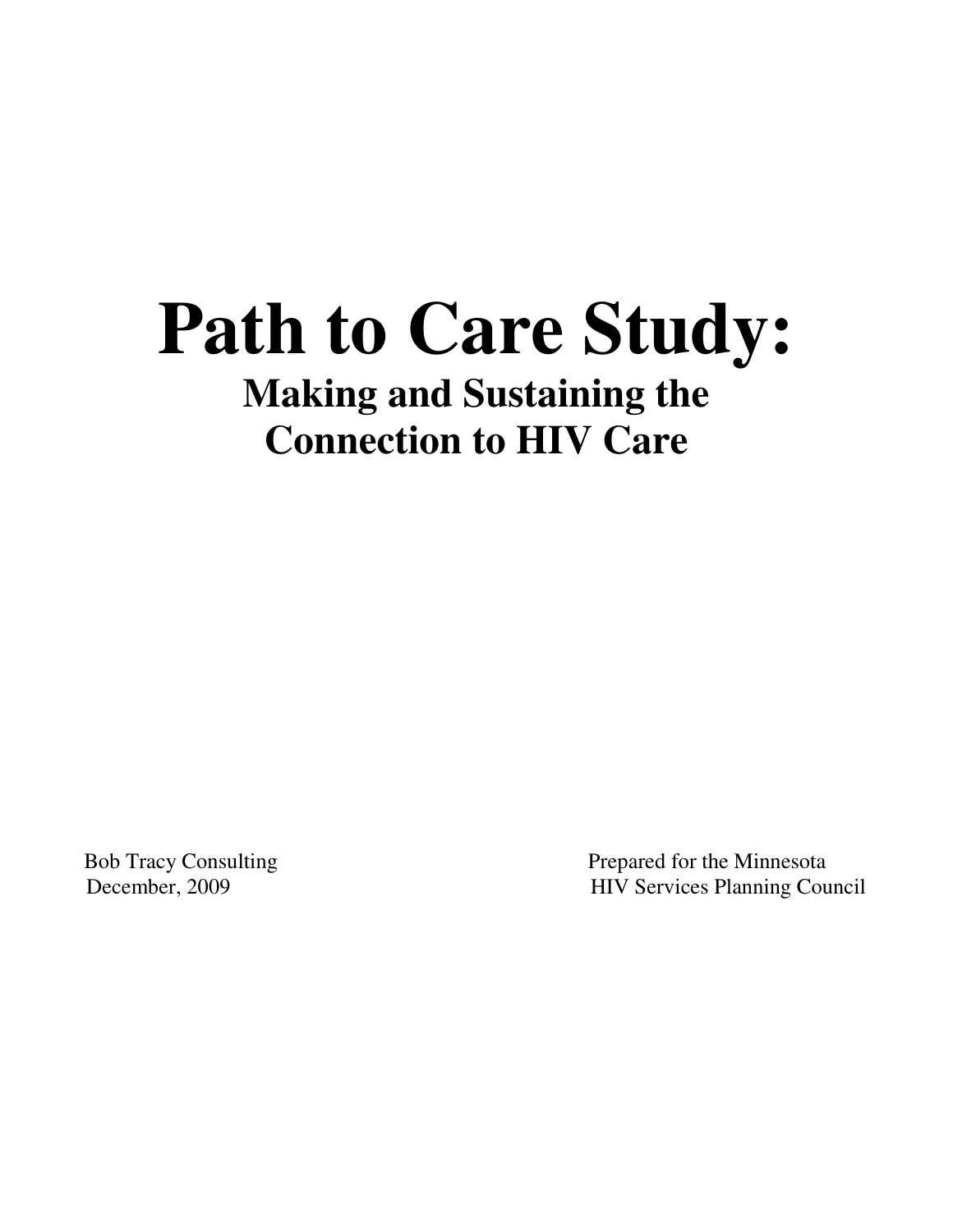# Table of Contents

| <b>EXECUTIVE SUMMARY</b>                                |                                                                                                                                                                                                                                                                                                                                                                                                                                                                                                                                                                                     | p.                         | $\overline{3}$                                                                                           |
|---------------------------------------------------------|-------------------------------------------------------------------------------------------------------------------------------------------------------------------------------------------------------------------------------------------------------------------------------------------------------------------------------------------------------------------------------------------------------------------------------------------------------------------------------------------------------------------------------------------------------------------------------------|----------------------------|----------------------------------------------------------------------------------------------------------|
|                                                         | PART ONE: INTRODUCTION AND OVERVIEW                                                                                                                                                                                                                                                                                                                                                                                                                                                                                                                                                 | p.                         | 8                                                                                                        |
|                                                         | PART TWO: CHRONIC DISEASE CARE                                                                                                                                                                                                                                                                                                                                                                                                                                                                                                                                                      | p.                         | 10                                                                                                       |
|                                                         | PART THREE: THE GATEWAY TO CARE – TESTING & DIAGNOSIS                                                                                                                                                                                                                                                                                                                                                                                                                                                                                                                               | p.                         | 13                                                                                                       |
|                                                         | Minnesota's Top Diagnosis Sites<br>Guidelines for Testing and Connecting to Care                                                                                                                                                                                                                                                                                                                                                                                                                                                                                                    | p.<br>p.                   | 13<br>18                                                                                                 |
| PART FOUR: MAKING AND SUSTAINING THE CONNECTION TO CARE |                                                                                                                                                                                                                                                                                                                                                                                                                                                                                                                                                                                     |                            | p. 23                                                                                                    |
|                                                         | Path to Care Study Survey & Interviews –<br>Process<br>Description of Survey and Interview Participants<br>Findings<br>Findings: Getting Connected to Care<br>Findings: Challenges to Getting Connected to Care<br>Findings: Staying Connected to Care<br>Findings: Delaying or Dropping Out of Care<br>Findings: Reconnecting with Care<br>PART FIVE: OPPORTUNITIES TO IMPROVE SERVICES<br>Implications for Allocation of Ryan White Resources<br>Implications for Quality Management/Quality Improvement<br>Implications for HIV Testing & Diagnosis<br>Implications for Advocacy | p.<br>p.<br>p.             | 23<br>25<br>p. 34<br>p. 35<br>p. 38<br>p. 41<br>p. 45<br>p. 49<br>54<br>p. 54<br>p. 55<br>p. 57<br>p. 59 |
| Acknowledgements                                        |                                                                                                                                                                                                                                                                                                                                                                                                                                                                                                                                                                                     |                            | p. 60                                                                                                    |
| <b>Attachments</b>                                      |                                                                                                                                                                                                                                                                                                                                                                                                                                                                                                                                                                                     |                            |                                                                                                          |
|                                                         | Tabulations from Path to Care Study Survey<br>Tabulations from Path to Care Study Interviews<br>Survey & Interview Tool<br><b>Consistent Diagnosis Site Tabulations</b><br>References                                                                                                                                                                                                                                                                                                                                                                                               | p.<br>p.<br>p.<br>p.<br>p. | 61<br>67<br>71<br>86<br>90                                                                               |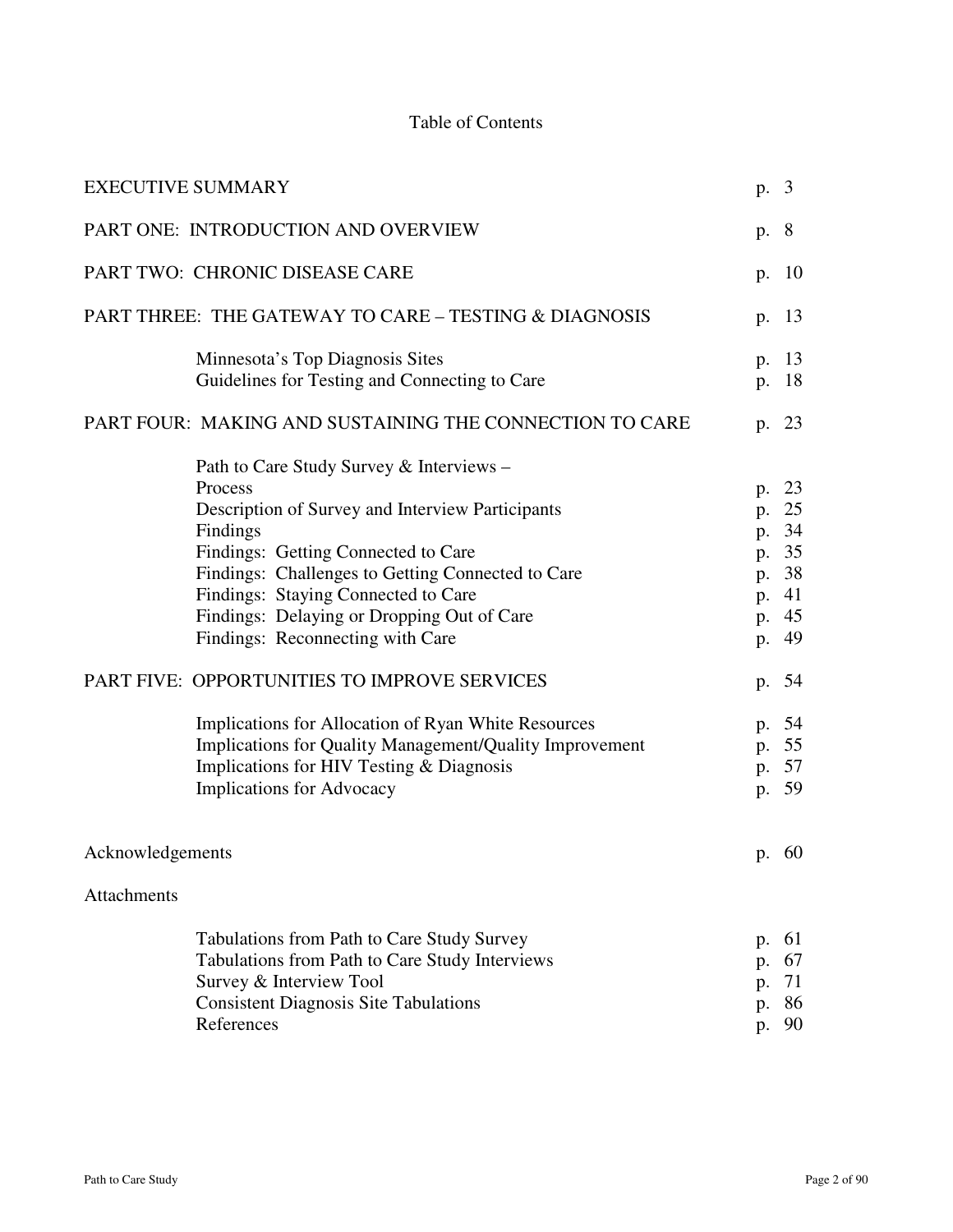# **EXECUTIVE SUMMARY**

The Path to Care Study (1) defines what the "path to care" should lead to for people living with HIV, (2) identifies where the path to care is beginning for people living with HIV in Minnesota by identifying where the most people living with HIV are getting diagnosed, (3) describes what helps Minnesotans living with HIV get connected to care after they are diagnosed, what helps them stay in care once that connection is established, and considers factors that cause people to discontinue care and what helps these individuals reconnect to care, and (4)suggests opportunities for improving services that support Minnesotans living with HIV to move along or reconnect with a path to care, and then to stay in care once that connection is made.

# *Leading to Chronic Disease Management for People Living with HIV –*

In the United States, AIDS-related deaths have declined dramatically as more and more people have been able to benefit from HIV antiretroviral treatments, making HIV a chronic and manageable disease an attainable goal for effective HIV care. The Path to Care Study starts with the observation that people living with HIV, as with any other people coping with life-long, chronic disease management, need to be connected to a care system based on the chronic care model. The chronic care model suggests, "The effective control of most chronic diseases requires appropriate medical therapy as well as competent self-management… Effective chronic illness management requires an appropriately organized delivery system linked with complementary community resources available outside of the organization."<sup>1</sup>

# *Screening, Testing & Diagnosis: The "Gateway" to HIV Care –*

The path to effective HIV care begins with screening, testing and diagnosis. The Path to Care Study identifies where this "gateway" to HIV care begins for most Minnesotans living with HIV. A review of the top ten diagnosis sites in Minnesota from 2003 through 2008 revealed a relatively small cluster of providers consistently diagnose the largest number of newly-diagnosed people living with HIV in Minnesota each year. Four diagnosis sites consistently were among the top five reporting sites during each of the six years, 2003 through 2008. These sites were Hennepin County Public Health Clinic/Red Door Clinic, HCMC [Hennepin County Medical Center], Health Partners and Park Nicollet. Combined, these four sites accounted for 38% of all HIV diagnoses reported in Minnesota during the six year period [ranging from a low of 33% annually to a high of 48% annually reported from 2003 through 2008]. Other diagnosis sites that appear among the top five during this six year period were The Doctors, private health clinics in Minneapolis, and Room 111.

Interviews and self assessment surveys with representatives from the top four diagnosis sites, plus one site that primarily provides screening and diagnosis services to Latinos suggest that deliberate efforts to implement routine HIV testing in health care settings as recommended by the CDC and described in recent American Academy of HIV Medicine guidelines have been limited in Minnesota. However, people who are diagnosed by one of the state's consistently-reporting diagnosis sites are very likely to be connected to a medical care provider, either through formal or informal referral policies and procedures in place at the diagnosis site. People who get a service from a diagnosis site that is wellconnected with the Ryan White system are more likely to learn about and get connected to the wider range of services that are needed for management of HIV as a chronic medical condition, though this is

 $\overline{a}$ <sup>1</sup> Wagner, Edwards, et. al., p. 69 to 70.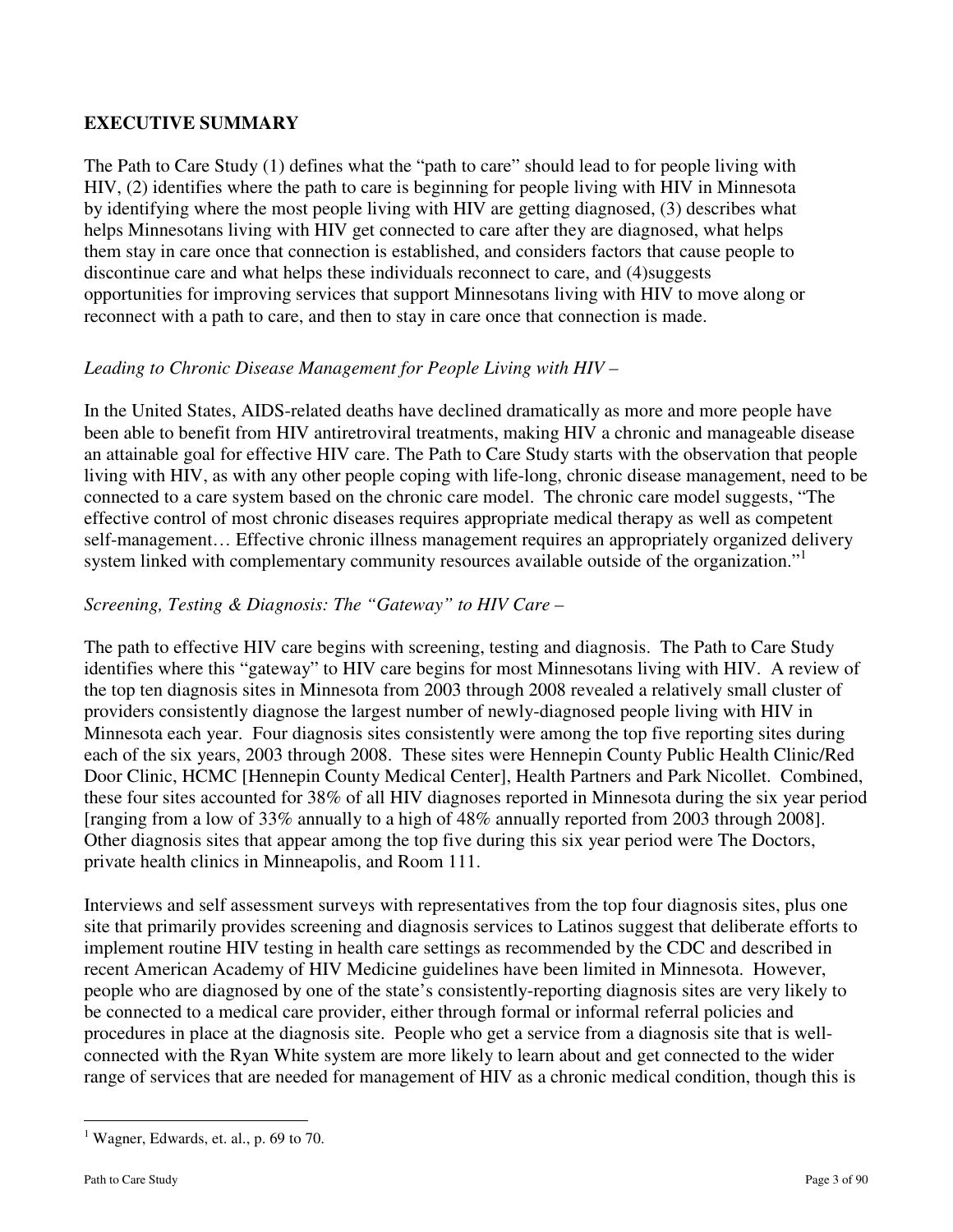more likely to occur when diagnosis is made in a clinic that provides HIV screening, diagnosis or care as a specialty service, as compared to large hospitals or health systems.

#### *Connecting and Staying in HIV Care –*

Sixty three Minnesotans living with HIV participated in the Path to Care Study survey and interview process. While not a statistically representative sampling of people living with HIV in Minnesota, the demographic, geographic and circumstantial diversity of the communities of people affected by HIV in Minnesota is reflected among the study's participants. Participants also reflect the experiences those who were diagnosed relatively recently to long term survivors. Virtually all [97%] of the study participants were in care at the time they were surveyed and interviewed, but 56% either delayed or discontinued their care at some time before reestablishing HIV care. While not statistically representative, the study's systematic collection of information through survey and interview provides a unique and useful picture of what influences the experience of getting into, staying in and reconnecting to care for Minnesotans living with HIV.

Path to Care Study also drew upon interviews with representatives of four of the five diagnosis sites that consistently report the largest number of newly diagnosed people living with HIV annually and a site that primarily provides screening, testing and diagnosis services to Latinos in Minnesota. Interviews with representatives from four HIV service organization providers [each receiving funding from Ryan White Parts A, B, C and D, respectively], an interview with a Part F grantee, and a discussion with the Minnesota HIV Services Planning Council also informed the study.

*Connecting to Care After Diagnosis.* Ready access and connection to the health system is among the most important factors helping those newly diagnosed with HIV get connected to HIV care. Survey responses indicated the most helpful services offered and made available at initial diagnosis were (1) finding a doctor [52%], (2) connecting to an AIDS service organization for services and support [41%], (3) receiving help to prevent infecting others [38%], (4) receiving drugs to treat HIV infection [32%], and (5) meeting with a counselor, therapist or psychiatrist [32%].

Similarly, responses from the interview process supported the survey results by also pointing to the role services from health professionals played in helping people get connected to care after diagnosis. Interview responses indicated the most helpful services offered and made available at initial diagnosis were (1) connecting to an AIDS service organization for services [other than case management, e.g. MAP AIDSLine] [30%], (2) having access to a comprehensive and coordinated medical and social service support system at the diagnosis site [29%], (3) receiving information and referral tools [27%], (4) having a support network – friends, family and/or faith [25%], (5) getting connected to a case manager who could help me [24%] and getting connected to a doctor I liked and trusted [21%].

The experience connecting to care services other than clinical medical care was a little different. Survey results indicated that (1) talking with a person at an AIDS service organization [49%], (2) talking with another person living with HIV [38%] or (3) a referral from the diagnosis site [37%] were among the more frequently cited aids in learning about and making the connection with a service intended to better coordinate medical care, support self-care management or stabilize a living situation to enable treatment adherence.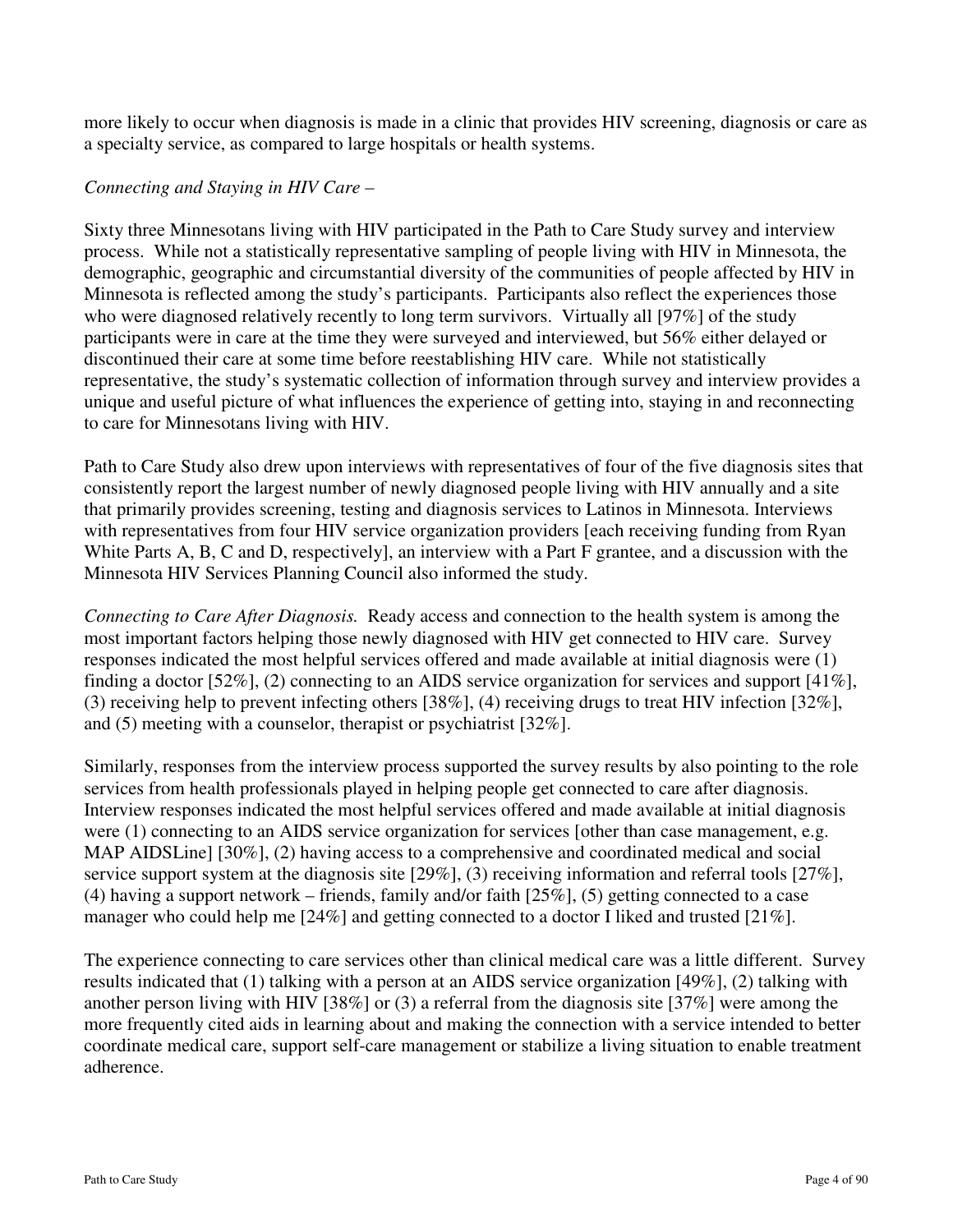*Challenges Connecting to Care After Diagnosis.* Most study participants reported being connected to a doctor shortly after diagnosis, with 63% visiting a doctor within the first month after being initially diagnosed. However, 25% did not have their first visit with a doctor between one and six months after diagnosis, and 12% reporting that is was a year or longer before they saw a doctor after initial diagnosis.

Those who said they faced challenges connecting to care after diagnosis indicated the more notable challenges to connecting to care after initial diagnosis were (1) depression [35%], (2) fear of disclosure and the consequences [e.g. stigma] [30%], (3) continued or increased drug and alcohol use to cope [27%], and (4) poor experience with a person or the service provided at the diagnosis site [32%]. Other challenges of some importance were (1) no peer support, unable to talk with another living with HIV [17%], denial about being infected [13%], surprised by the testing situation and/or diagnosis and not prepared [13%], or loss of social support and connection with family, friends or faith [13%].

*Staying Connected to Care.* The study survey and interview results affirm the chronic care model. A health system with a prepared and practiced team and community supports that help them be informed and activated consumers were of equal importance in helping people stay in care.

Survey responses indicated the most helpful supports keeping people connected to care were (1) my doctor [65%], (2) my case manager or social worker [54%], (3) talking to a friend [52%], (4) talking to another person living with HIV [48%], and (5) talking with someone at an AIDS service organization [someone other than a case manger] [48%]. As part of the interview, participants were asked to describe what helped them stay connected to care. Their responses suggested the most helpful supports were (1) peer support from others living with HIV [68%], (2) the right doctor [62%], and (3) my case manager  $[62\%]$ .

*Delaying or Dropping Out of Care.* Fifty six percent [56%] of the study participants reported either delaying or dropping out of care, while 44% did not. Survey results indicated regular access to health care prior to HIV diagnosis was significant indicator in whether or not a newly diagnosed person with HIV was likely to stay in care [46% reported they had regular access to care prior to diagnosis and 44% reported they did not delay or drop out of care].

Survey findings pointed to a history of irregular visits with a doctor prior to HIV diagnosis, either because of behavior or lack of resources or coverage to sustain routine visits with a doctor, as a likely indicator that HIV care will be delayed or discontinued. Additional factors were described in the Path to Care Study interviews.Interview responses indicated the most notable reasons for delaying or discontinuing HIV medical care were: (1) I moved [40%], and (2) did not like the doctor and how I was treated [29%]. A deeper analysis of the reasons for making a move or for not liking the provider pointed to a variety of social challenges, medical co-factors or health system issues.

*Reconnecting to Care.* For those who discontinued care, having a way to connect with another or others living with HIV who can provide support, information, and informal advocacy and encouragement is important – essentially, as important as finding a trusted medical provider in helping them re-establish their HIV care. Forty eight percent [48%] of those who reported delaying or discontinuing care cited finding a doctor they liked as a factor in reconnecting to care, with 46%, citing the support, information and help of another or others living with HIV as the factors that helped them reconnect to care.

*Exceptions for People Living in Greater Minnesota, Latinos and African-born.* It should be noted that people living in Greater Minnesota, Latinos and African-born individuals all expressed feelings of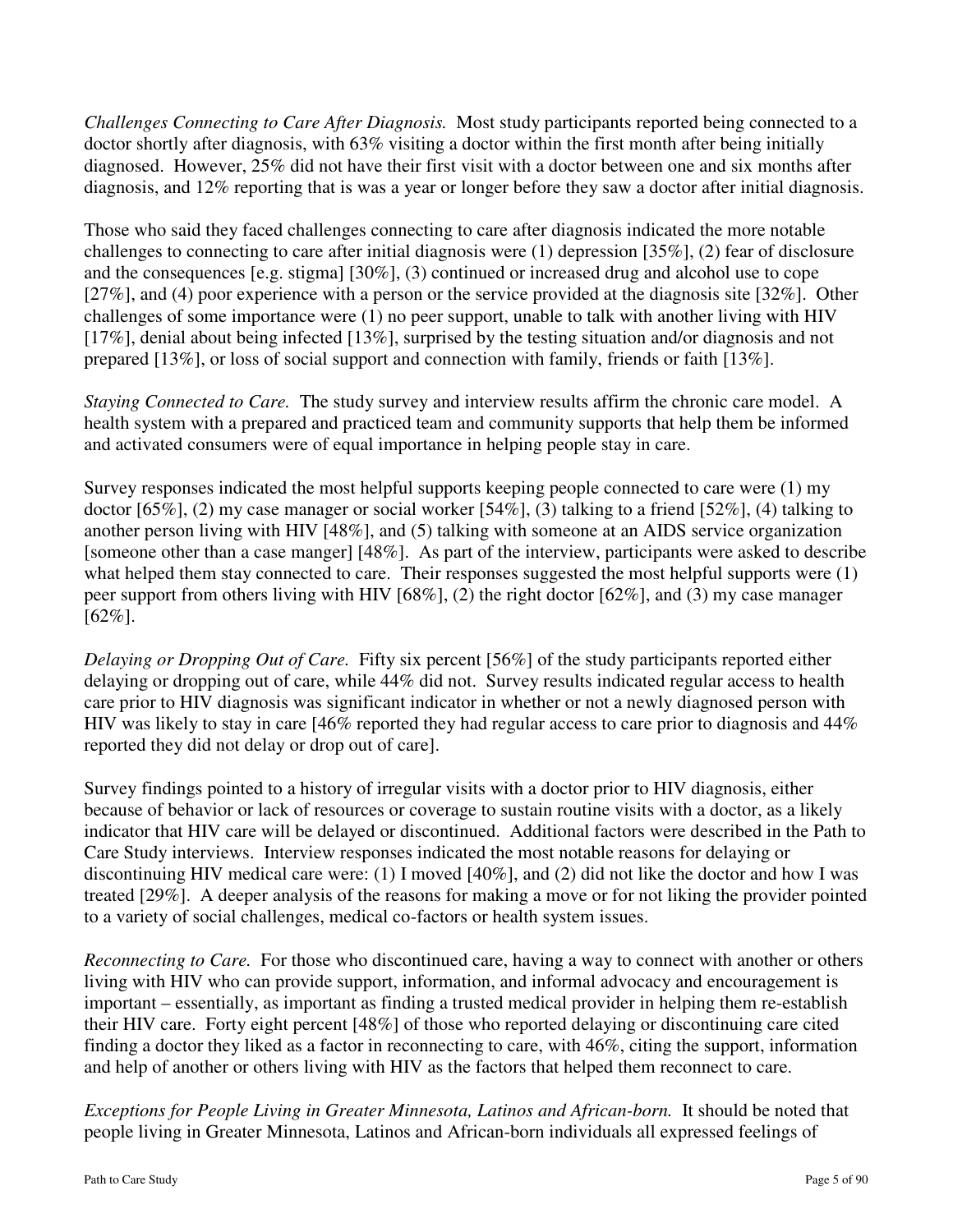isolation and fears about the effects of stigma as part of the interview process. None of these individuals described experiences getting support from other people living with HIV or family, friends or their faith community in their stories of connecting to care. In these cases, it was the support of a professional that made the difference; typically a medical provider or staff involved with providing the initial diagnosis, or a case manager. In addition to delivering services expected from the health system, interviewees also talked about their relationships with these professionals in ways that suggest they also depended upon them to provide the on-going education, encouragement and emotional support that might typically come from those in their family and social communities. This was true both in making the initially connection to care and in re-connecting after care was disrupted. Stigma in these communities creates significant barriers to effective chronic care management based on the chronic care model.

*Conclusion.* What is clear from the Path to Care Study survey and interview results is that it is not an either or proposition for people living with the chronic condition of HIV disease: staying connected to care requires both health system supports, including access to a trusted doctor and a social service professional to help coordinate care, as well as community supports. These community supports include other people living with HIV who provide both emotional support and important information about how to access and use services, as well as a broader network of others living with HIV, friends, family and faith to provide emotional support. For those who delay or discontinue their care, the support and information provided by others living with HIV plays an unusually important role in helping them reestablish care.

### *Opportunities to Improve Services –*

The study considers how services can be improved to support connecting to care, staying in care or reconnecting if care is disrupted. These opportunities for improving services for people living with HIV are presented with the goal of making service adjustments that provide a connection to not only an HIV specialty medical care provider, but to the a system of care and support that is consistent with the chronic care model. The opportunities for improving services for people living with HIV presented in the study address implications for allocating Ryan White resources in Minnesota, Ryan White quality management and quality improvement activities, adjustments in HIV testing and diagnosis site policies and strategies, and advocacy for broader policy reforms.

*Implications for Allocation of Ryan White Resources in Minnesota.* Allocate resources (1) in a way that helps people living with HIV as a chronic condition by assuring access to a trusted medical care provider, the service of a case manager to navigate the health care system and patient access to information and support for self-care management and advocacy, including information and support from others living with HIV, (2) to develop capacities of individuals and groups of people living with HIV to reach out and provide information and support to those who have delayed or stopped HIV care, (3) to sustain "beacon services" that provide visible and accessible entry points, and to help people living with HIV get information about services to stabilize their living situation – both through formal providers and informal peer networks, and (4) to facilitate and coordinate access to alcohol or drug treatment or mental health services, both to address situational and chronic mental illness.

*Implications for Ryan White Quality Management and Quality Improvement.* Develop (1) an assessment tool and appropriate quality measurements to promote and monitor patient self-care management and advocacy, and (2) patient self care capacities, both in terms of their personal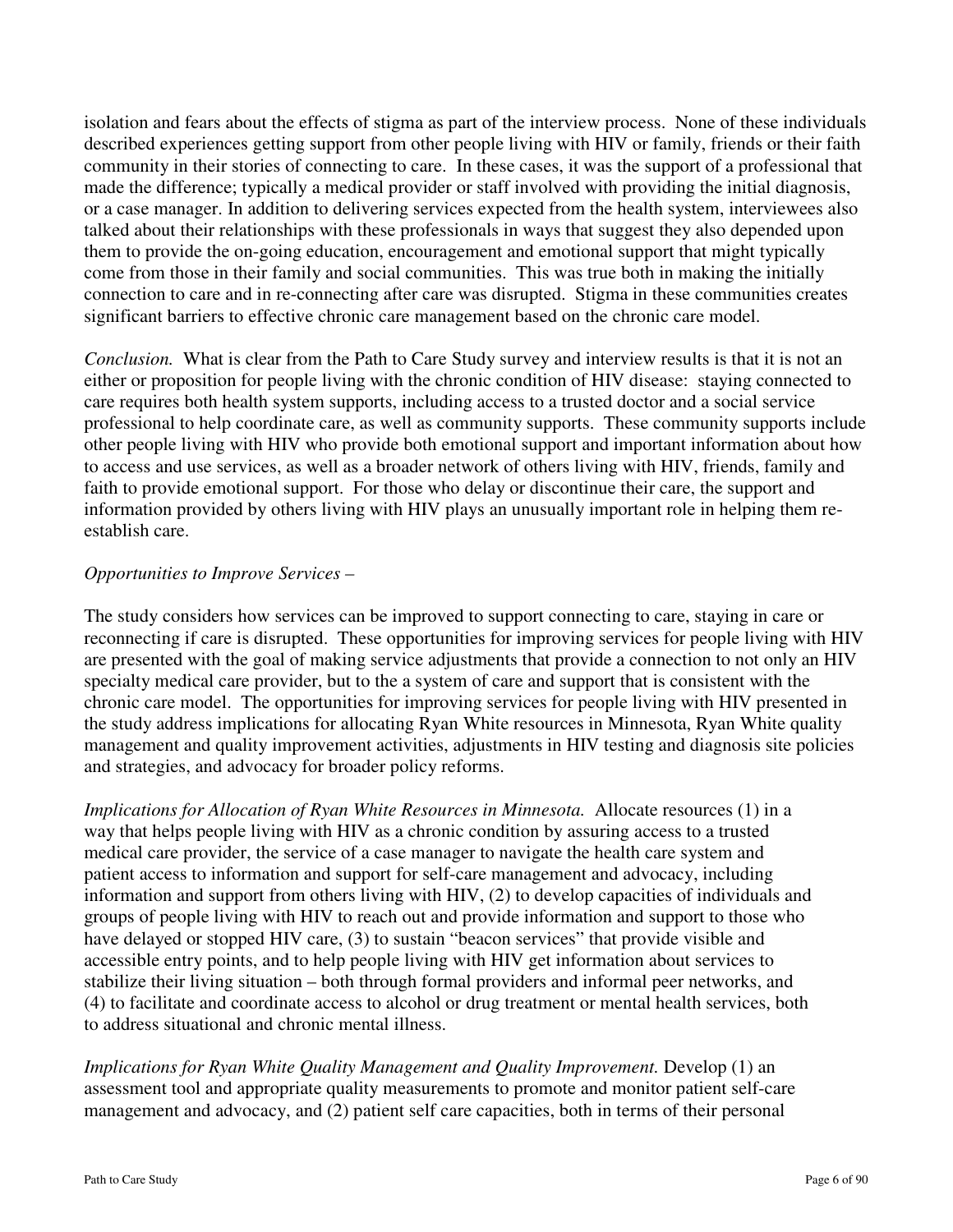care, but also in terms of supporting quality management and quality improvement in the services they depend upon to support chronic disease management.

*Implications for HIV Testing and Diagnosis Policies and Strategies.* Policies and strategies should (1) promote awareness about recommended guidelines for routine testing and connecting to care, with a focus on the AAHIVM guidelines, including education, training and technical assistance to help providers develop and implement formalized procedures to implement these guidelines and a focused effort to provide this assistance to those providers that report the majority of HIV diagnoses in Minnesota each year, (2) help diagnosis sites formalize procedures for providing access to a counselor, referral to alcohol or drug treatment, and the opportunity to connect with another person living with HIV as part of the process of delivering an HIV positive diagnosis, (3) support public education and awareness about HIV transmission risk and testing, including efforts targeted to communities with high levels of HIV incidence, prevalence or risk, helps people get connected to testing as a gateway to care, and  $(4)$  formalize policies and procedures for HIV testing, with clearly identified staff responsible to connect those who are diagnosed with HIV to care, improve the path to care experience for those who test in hospital settings or clinics that are part of a health system – focusing on hospitals and health systems that report the most annual HIV diagnoses in Minnesota annually.

*Implications for Advocacy*. Policy advocacy should (1) promote access to health care, including mental health services and treatment for alcohol or drug abuse, for communities that experience high HIV incidence and prevalence, and (2) promote policies that assure resources are available to support chronic care management for people living with HIV – including both patient and provider capacities, as well as the supports that patients [e.g. support of others living with HIV] and providers [e.g. case management support] need to help people living with HIV connect to and stay in care.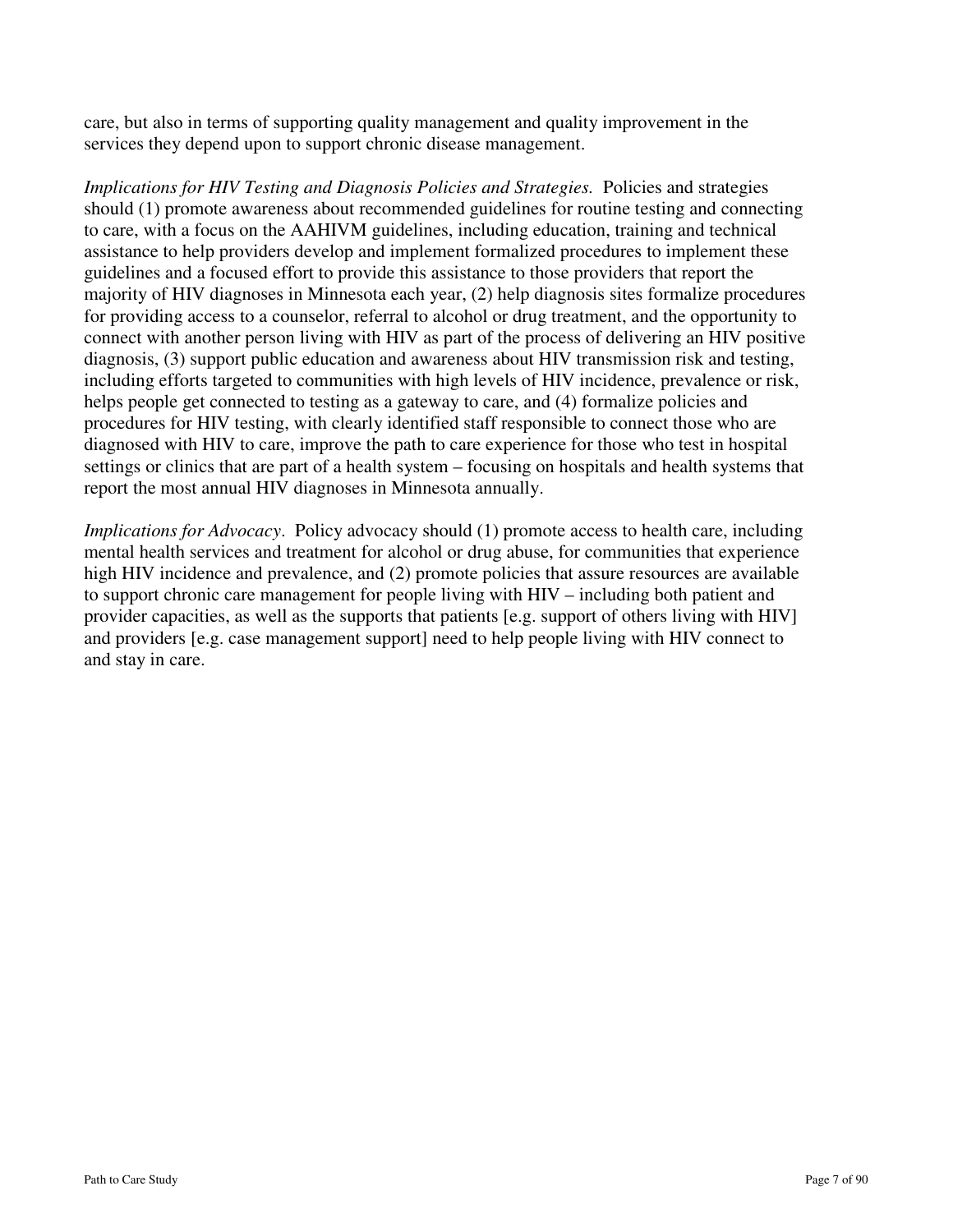# **PART ONE: INTRODUCTION AND OVERVIEW**

The purpose for the Path to Care Study is to provide information for those planning services for people living with HIV in Minnesota. The information will be most useful to Ryan White grantees, the Minnesota HIV Services Planning Council, providers of HIV services and advocates for services for people living with HIV.

The Path to Care Study addresses the following:

- Define what the "path to care" should lead to. Specifically, provide a description of the chronic care model.
- Understand where the path to care is beginning for people living with HIV in Minnesota by identifying where the most people living with HIV are getting diagnosed.
- Understand what helps Minnesotans living with HIV get connected to care after they are diagnosed and what helps them stay in care once that connection is established. Additionally, the study considers factors that cause people to discontinue care and what helps these individuals reconnect to care.
- Opportunities for improving services that support Minnesotans living with HIV to move along or reconnect with a path to care, and then to stay in care once that connection is made.

Sixty three Minnesotans living with HIV participated in the Path to Care Study survey and interview process. In addition to surveying and interviewing people living with HIV, the Path to Care Study drew upon interviews with representatives of four of the five diagnosis sites that consistently report the largest number of newly diagnosed people living with HIV annually in Minnesota, interviews with representatives from four HIV service organization providers [each receiving funding from Ryan White Parts A, B, C and D, respectively], an interview with a Part F grantee, and a discussion with the Minnesota HIV Services Planning Council.

# *Chronic Disease Care*

Part of understanding the path to care is knowing where that path is intended to lead. By some standards, the path to care ends with being connected to an HIV specialty medical care provider. However, appropriate and effective treatment is considered to be something more as HIV disease has increasingly become a manageable, chronic condition that can require decades of care.

The Path to Care Study starts with the observation that people living with HIV, as with any other people coping with life-long, chronic disease management, need to be connected to a care system based on the chronic care model. This model offers a more comprehensive view of care; more than just a connection with a clinician to provide medical care.

The study describes the chronic care model. It identifies what needs to be in place to support management of a chronic health condition such as HIV. Specifically, it describes how connecting to either key health system or community support for chronic disease management play a role in providing a path of entry into a complete, chronic care system for people living with HIV.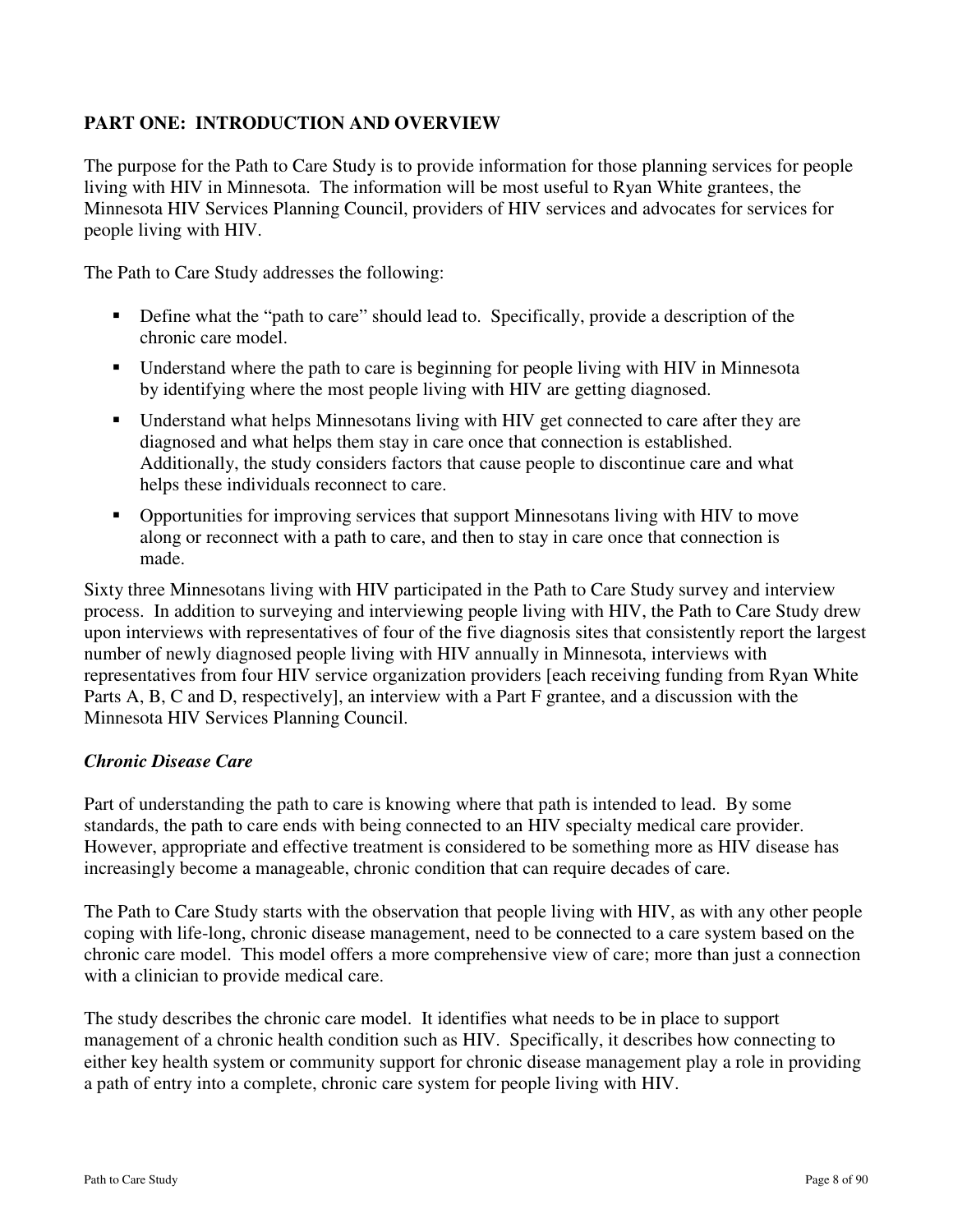## *The Gateway to Care: Testing and Diagnosis*

Knowing one's status is often described as the "gateway to care" for people living with HIV. This process starts with HIV screening and testing.

The Path to Care Study asks the question, "If testing and diagnosis create this "gateway" to HIV care, where do most Minnesotans diagnosed with HIV pass through that gateway and start on their path to care? The study reports *where* most Minnesotans living with HIV are getting their diagnosis, and *who* is getting tested and diagnosed at which of the most prominent diagnosis sites. The study also describes key professional standards for the services that should be available when people get tested and receive an HIV diagnosis, and provides an indication of how these standards are put into use at some of Minnesota's most prominent diagnosis sites.

### *How Minnesotans Living with HIV Make and Sustain their Connection to Care*

Through the Path to Care Study, 63 Minnesotans living with HIV completed surveys and participated in individual interviews that collected information about their testing and diagnosis experiences, how they connected to care and what is most helpful and important for people living with HIV to adhere to HIV care.

The study identifies what seem to be among the key factors that help Minnesotans living with HIV get connected to care, stay in care, or reconnect to care in case of a disruption. It explores what helps or hinders getting connected to care after diagnosis, what helps and is important for adherence to care, why people delay or discontinue care, and what facilitates reconnecting to care.

#### *Opportunities to Improve Services*

Finally, the Path to Care Study identifies opportunities for improving services for people living with HIV. The study considers how services can be improved to support connecting to care, staying in care or reconnecting if care is disrupted. These opportunities for improving services for people living with HIV are presented with the goal of making service adjustments that provide a connection to not only an HIV specialty medical care provider, but to the a system of care and support that is consistent with the chronic care model.

The opportunities for improving services for people living with HIV presented in the study address implications for allocating Ryan White resources in Minnesota, Ryan White quality management and quality improvement activities, adjustments in HIV testing and diagnosis site policies and strategies, and advocacy for broader policy reforms.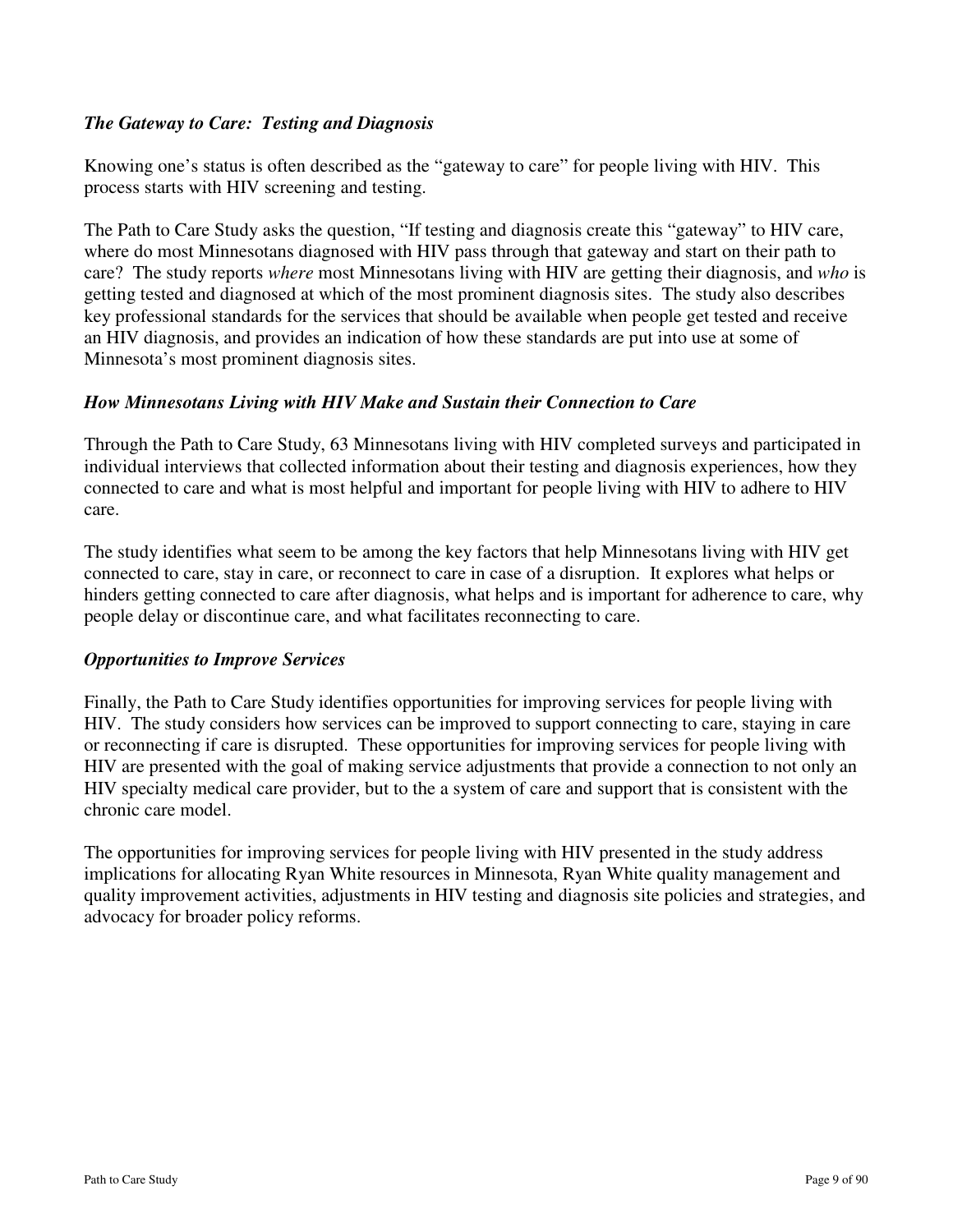# **PART TWO: CHRONIC DISEASE CARE**

Conventional approaches to health care focus on responding to acute medical needs. Care systems are commonly organized to respond quickly and efficiently to acute illness or injury as patients come through the door. "The focus is on the immediate problem, its rapid definition and exclusion of more serious alternative diagnoses, and the initiation of professional treatment. The patient's role [is] largely passive." $^{2}$ 

However, advances in health treatment have made it possible for more and more people, facing a wider and wider array of conditions, to live longer and longer through effective treatment and management of their illnesses. This has certainly been the case with HIV as a benefit of advances in drug therapies that became widely available in the United States over the past fifteen years. In the United States, AIDSrelated deaths have declined dramatically as more and more people have been able to benefit from HIV antiretroviral treatments. As observed by the Minnesota AIDS Project, "HIV is a chronic and manageable disease, if you have insurance, the right medications, a strong support network of family and friends, a place to live, food to eat," and the ability to manage your HIV disease.<sup>3</sup>

As treatment of HIV disease has become more suited to chronic disease management, application of the Chronic Care Model has become a more relevant tool to improve quality of care and sustain quality health outcomes. The Chronic Care Model [CCM] was developed by Edward Wagner, Director of the MacColl Institute for Health Care Innovation, Group Health Cooperative of Puget Sound, and the colleagues of the Improving Health Care Program with support from the Robert Wood Johnson Foundation.<sup>4</sup>

The CCM suggests, "The effective control of most chronic diseases requires appropriate medical therapy as well as competent self-management… Effective chronic illness management requires an appropriately organized delivery system linked with complementary community resources available outside of the organization."<sup>5</sup>



<sup>&</sup>lt;sup>2</sup> Wagner, Edwards, et. al., "Improving Chronic Illness Care: Translating Evidence into Action," HEALTH AFFAIRS, Vol. 20, No. 6, November/December, 2001, p. 65.

-

<sup>3</sup> Minnesota AIDS Project, "HIV Myths and Realities," 2009.

<sup>4</sup> Institute for Healthcare Improvement, Website.

<sup>5</sup> Wagner, Edwards, et. al., p. 69 to 70.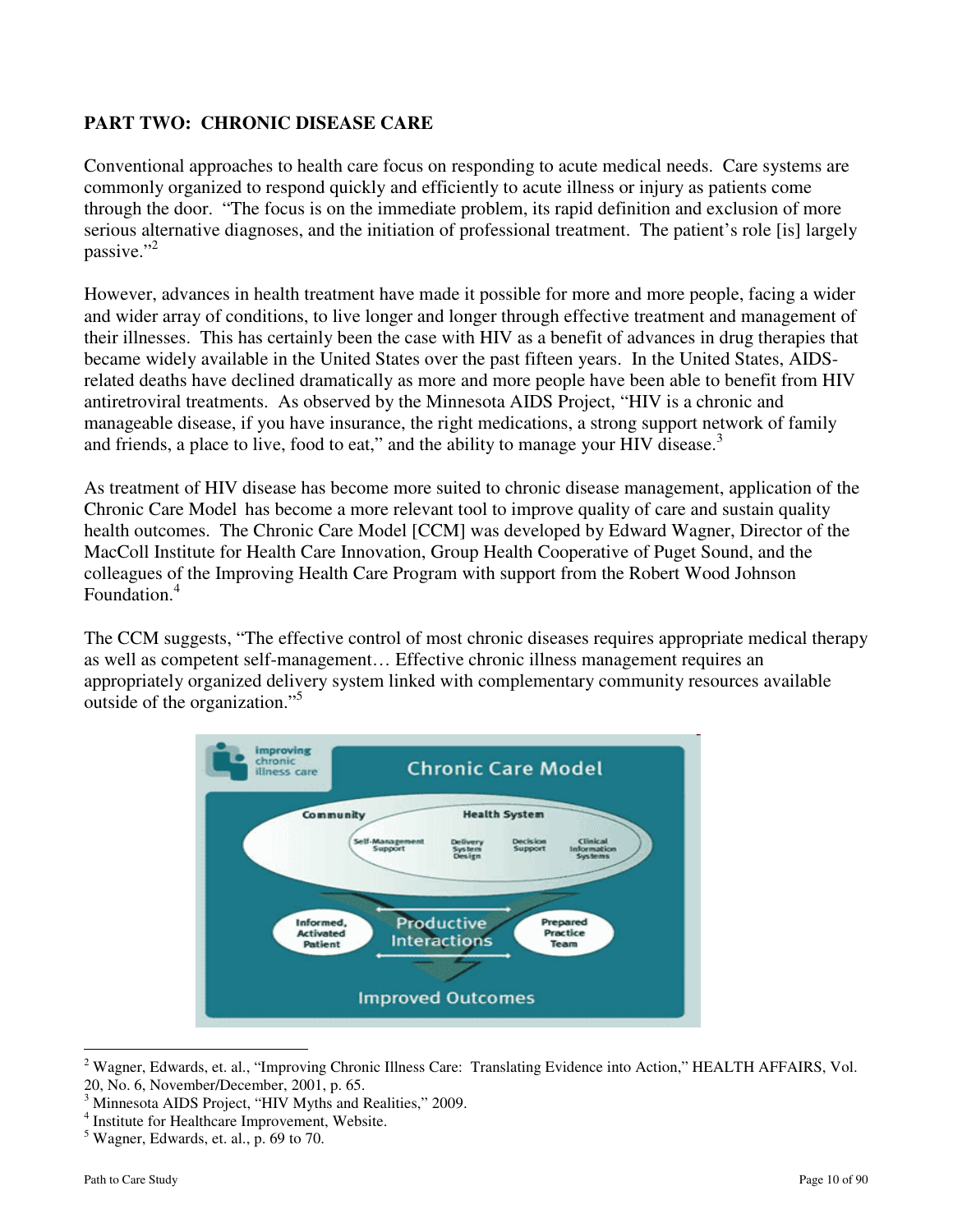As prescribed by the CCM, effective chronic disease management is built on *productive interactions*  between an *informed and activated patient* and a *prepared and practiced health team of care providers.*  In other words, "The effective control of most chronic diseases requires appropriate medical therapy as well as competent self-management."<sup>6</sup>

On one hand, the patient benefiting from a system of effective chronic disease management has access to a health system that has (1) a team of skilled health professionals who are organized into a coordinated system to deliver care, (2) clear guidelines based on good evidence to support consistent decision-making and promote quality health outcomes, (3) an information system capable of tracking and coordinating the care of individuals as well as the measurement of the overall outcome of care, and (4) patient self-management education and support.

As an essential complement to the health system is patient self-management skill and ability, and links to patient-oriented community resources that provide information, support and encouragement. This community of support includes disease-oriented service organizations, and a network of family, friends and peers to better cope with the challenges of on-going treatment and integration of disease management into daily living.

This is different from traditional patient education that emphasizes knowledge acquisition and didactic counseling. "Mounting evidence indicates that while such interventions increase knowledge, they were unsuccessful in changing behavior or improving disease control and other outcomes. More recent research has shifted the focus from patients' knowledge of the disease and its treatment to their confidence and skills in managing their condition." The patient's and community's role are crucial for improving disease management, identifying barriers to sustained care and disease management, and developing workable plans to overcome the barriers.<sup>7</sup>

"The effective control of most chronic diseases requires appropriate medical therapy as well as competent self-management… Effective chronic illness management requires an appropriately organized delivery system linked with complementary community resources available outside of the organization."<sup>8</sup>

A system of services to provide effective care for people living with HIV should reflect the CCM, with productive interactions between an informed and activated patient and a prepared and practiced health team of care providers.



8 Ibid, p. 69 to 70.

<u>.</u>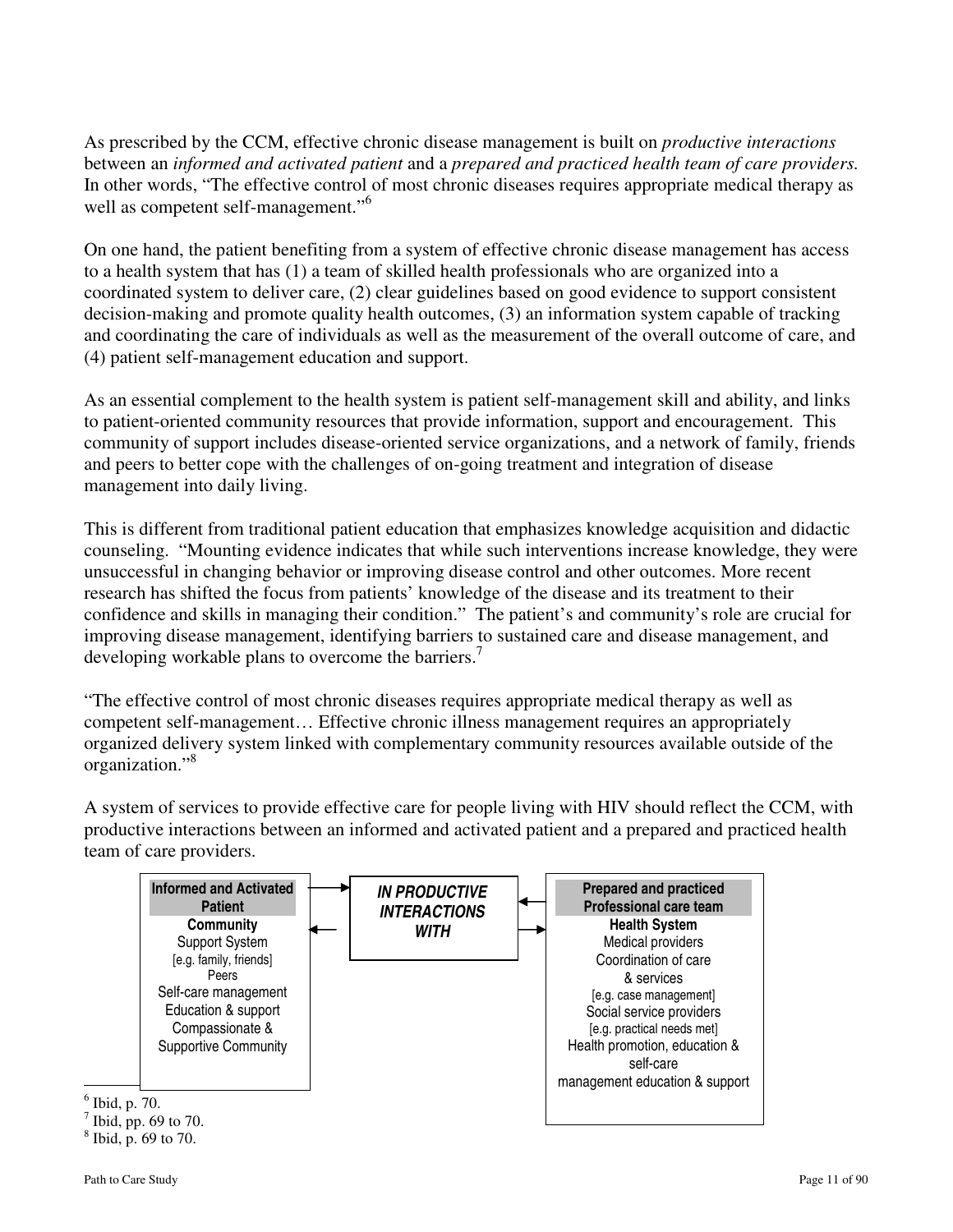The acute care model and its presumption that clinical medical care and treatment are the only or the most important component of HIV disease care and treatment is systemically reinforced, particularly by health care insurance and payment systems – both private and public. Even the Ryan White Treatment Modernization Act and it's policies requiring 75% of funds to be spend on primary medical care services with a 25% limit on other chronic care services, reflects this tension between applying an acute care model or a chronic care model in HIV care and tension.

In approaching the Path to Care Study, it was accepted that "persons suffering from major chronic illnesses face many obstacles in coping with their condition, not the least of which is medical care that often does not meet their needs for effective clinical management, psychological support, and information. The primary reason for this may be the mismatch between their needs and care delivery systems largely designed for acute illness."<sup>9</sup>

# *Conclusion: Chronic Disease Care*

The Path to Care Study starts with the observation that people living with HIV, as with any other people coping with life-long, chronic disease management, need to be connected to a care system based on the chronic care model; a system that offers more than access to a medical care provider.

While looking at the connection with a "prepared and practiced" team of medical care providers as one important indicator of being connected to care, the study accepts that connections to others within the health system as well as community partners play an important role in helping people living with HIV connect to medical care, stay in medical care or reconnect to medical care if it discontinued.

<u>.</u>

<sup>&</sup>lt;sup>9</sup> Ibid, p. 64.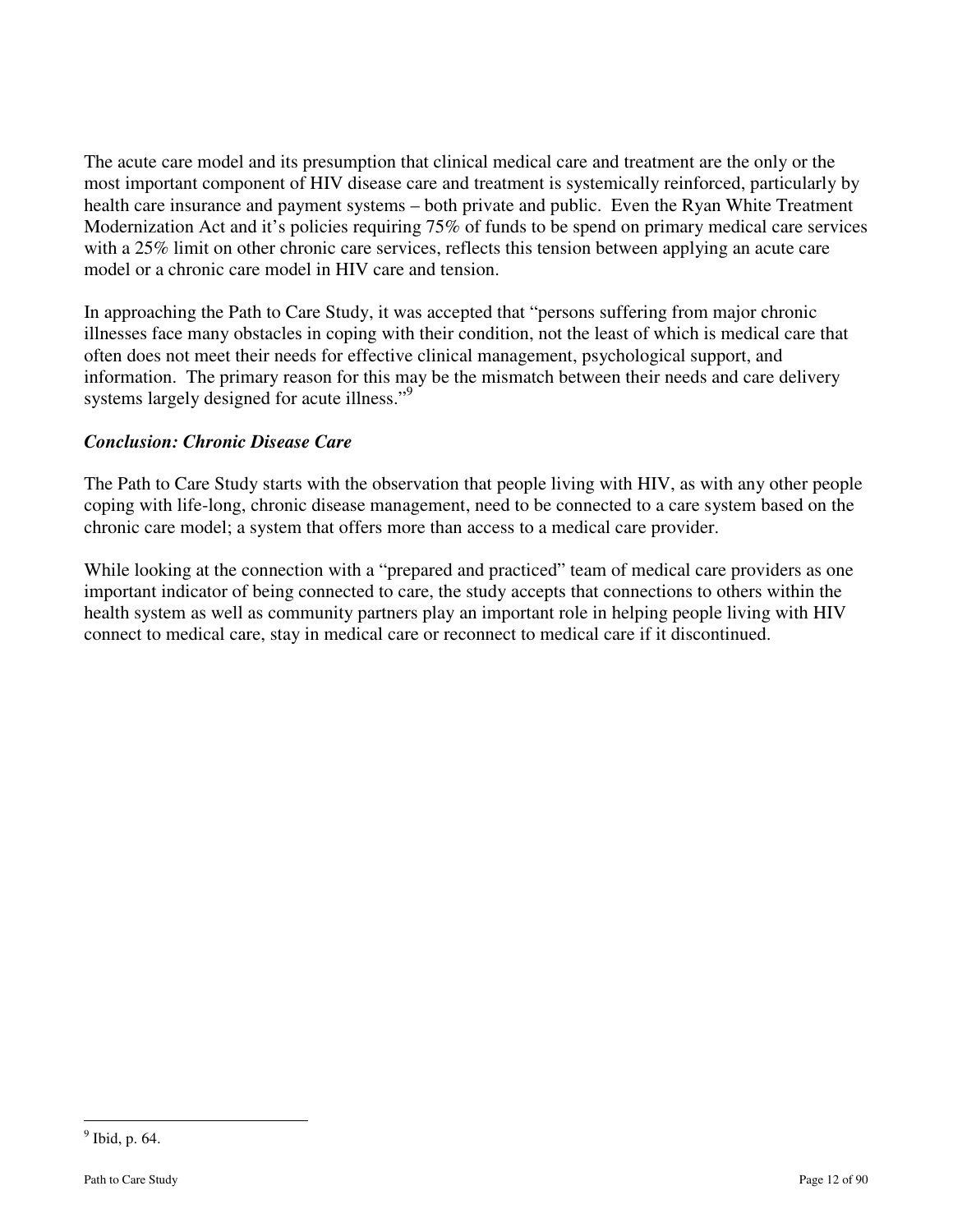# **PART THREE: THE GATEWAY TO CARE – TESTING AND DIAGNOSIS**

Knowing one's status is often described as the "gateway to care" for people living with HIV. This process starts with HIV screening and testing.

The Path to Care Study asks the question, "If testing and diagnosis create the "gateway" to HIV care, where do most Minnesotans diagnosed with HIV pass through that gateway and start on their path to care? The study reports *where* most Minnesotans living with HIV are getting their diagnosis, and *who* is getting tested and diagnosed at which of the most prominent diagnosis sites. The study also describes key professional standards for the services that should be available when people get tested and receive an HIV diagnosis, and provides an indication of how these standards are put into use at some of Minnesota's most prominent diagnosis sites.

According to Minnesota state law, all medical providers and laboratories are required to report diagnoses of HIV disease to the Minnesota Department of Health MDH. The Path to Care Study was provided with the following information by MDH that was drawn from the legally mandated provider and laboratory reports:

- The top ten sites reporting HIV diagnoses in each year beginning in calendar year 2003 and ending with calendar year 2008.
- Aggregated demographic information about the people diagnosed each year at each of the *top five* reporting diagnosis sites [i.e. gender, age, race, and location of residence].
- Aggregated reported HIV transmission risk and disease stage at time of reporting [i.e. HIV (non-AIDS) or HIV (AIDS) for the people diagnosed each year at each of the *top five* reporting diagnosis sites.

*[Due to resource constraints, demographic and HIV transmission and disease stage data was only collected for the top five reporting diagnosis sites for each year from 2003 through 2008.]* 

Again, these were the *diagnosis sites* – the locations with the reporting doctor or laboratory. It is very possible that the diagnosis site was also the location where the reported individuals were also screened and where the HIV anti-body test was administered. However, that cannot be confirmed with the diagnosis site [or reporting site] data available through MDH.

*What were the Minnesota's top diagnosis sites?* The top ten diagnosis sites are reported below. Together, these sites accounted for an average of 58% of the incidence of newly-reported HIV infections in Minnesota each year beginning in 2003 and continuing through 2008 [ranging from a low of 54% to a high of  $62\%$ ].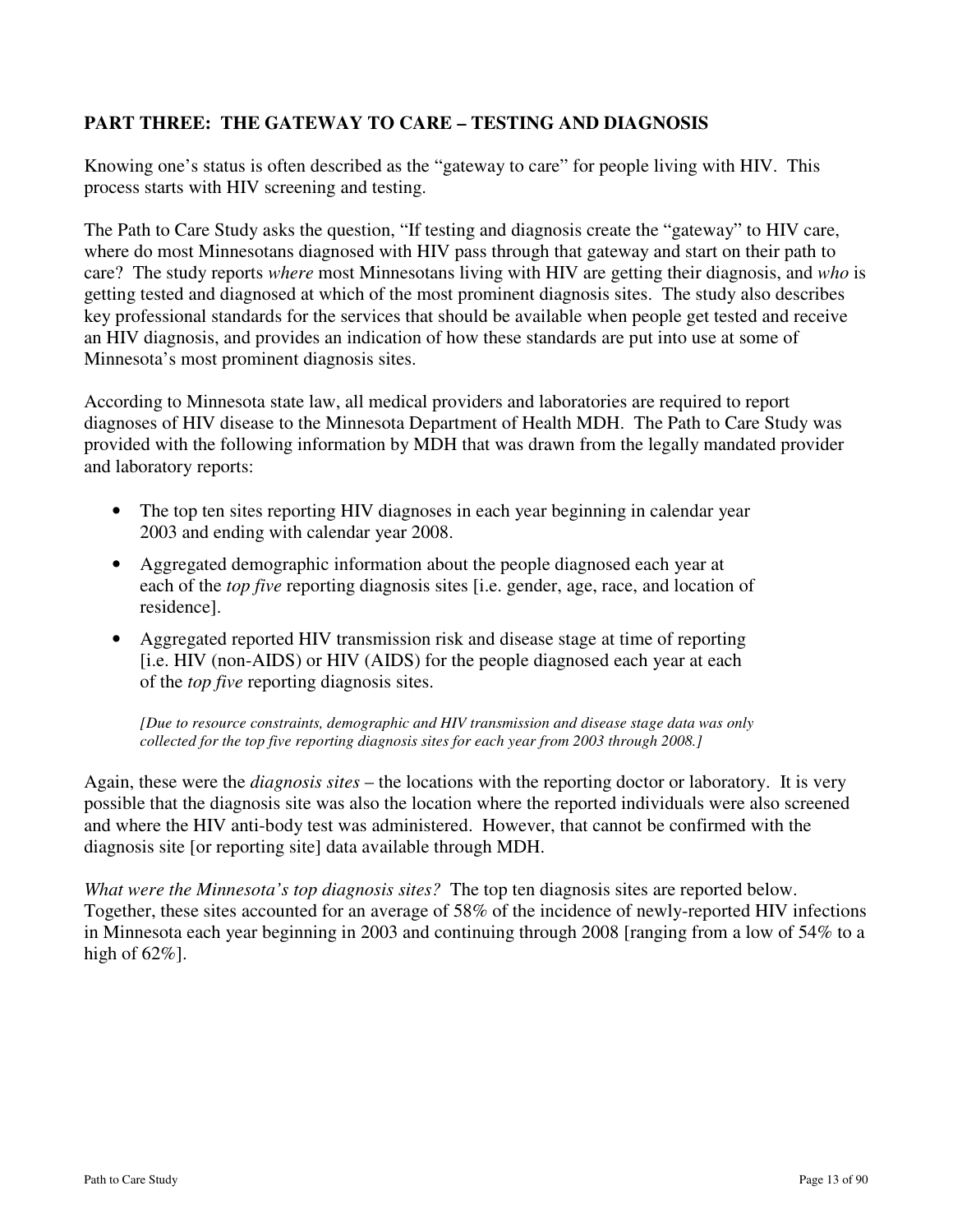| Ten Top Reporting HIV Diagnosis Sites in Minnesota – 2003 through 2008 |                        |                        |                        |                        |                        |  |  |
|------------------------------------------------------------------------|------------------------|------------------------|------------------------|------------------------|------------------------|--|--|
| 2008                                                                   | 2007                   | 2006                   | 2005                   | 2004                   | 2003                   |  |  |
| <b>Red Door Clinic</b>                                                 | <b>Red Door Clinic</b> | <b>Red Door Clinic</b> | <b>Red Door Clinic</b> | <b>Red Door Clinic</b> | <b>HCMC</b>            |  |  |
| <b>Park Nicollet</b>                                                   | <b>Park Nicollet</b>   | <b>HCMC</b>            | <b>HCMC</b>            | <b>HealthPartners</b>  | <b>HealthPartners</b>  |  |  |
| <b>HCMC</b>                                                            | <b>HealthPartners</b>  | <b>Park Nicollet</b>   | <b>HealthPartners</b>  | <b>Park Nicollet</b>   | <b>Red Door CLinic</b> |  |  |
| <b>HealthPartners</b>                                                  | <b>HCMC</b>            | <b>Health Partners</b> | <b>Park Nicollet</b>   | <b>HCMC</b>            | <b>Park Nicollet</b>   |  |  |
| <b>The Doctors</b>                                                     | <b>Private - Mpls</b>  | <b>Private - Mpls</b>  | <b>The Doctors</b>     | <b>Private – Mpls</b>  | <b>Room 111</b>        |  |  |
| Room 111                                                               | The Doctors            | Private - StP          | Room 111               | <b>Room 111</b>        | The Doctors            |  |  |
| Private - Mpls                                                         | <b>Room 111</b>        | The Doctors            | Private - Mpls         | Private - StP          | Private - Mpls         |  |  |
| <b>ZBL Plasma</b>                                                      | <b>ZBL Plasma</b>      | <b>Room 111</b>        | University/MN          | The Doctors            | Abbott/NW              |  |  |
| University/MN                                                          | Abbott/NW              | Uptown Clinic          | Westside/LaClnica      | University/MN          | Mayo                   |  |  |
| Westside/LaClinica                                                     | Private - StP          | ZBL Plasma             | Uptown Clinic          | Abbott/NW              | University/MN          |  |  |
| 60% of 325                                                             | 54% of 327             | 59% of 322             | 62% of 303             | 54% of 307             | 59% of 279             |  |  |
| <b>Total Reports</b>                                                   | <b>Total Reports</b>   | <b>Total Reports</b>   | <b>Total Reports</b>   | <b>Total Reports</b>   | <b>Total Reports</b>   |  |  |

Four diagnosis sites *consistently* were among the top five reporting sites during each of the six years, 2003 through 2008. These sites were:

- Red Door Clinic
- HCMC
- Health Partners
- Park Nicollet

Combined, these four sites accounted for 38% of all HIV diagnoses reported in Minnesota during the six year period [ranging from a low of 33% annually to a high of 48% annually reported from 2003 through 2008]. Other diagnosis sites that appear among the top five during this six year period were The Doctors, private health clinics in Minneapolis, and Room 111.

*What is the profile of people tested at each of the most consistently reporting diagnosis sites?* The four most consistently reporting diagnosis sites were:

- Red Door Clinic a public health clinic in Hennepin County
- HCMC a public hospital in Hennepin County
- Health Partners a private health system [e.g. clinics and hospitals both in and outside of Twin Cities]
- Park Nicollet a private health system [e.g. clinics and hospitals both in and outside of Twin Cities]

Analysis of the demographic and HIV risk transmission and disease status data provided for each of the most consistently reporting diagnosis sites offers the following profile of who is getting diagnosed at each site and why.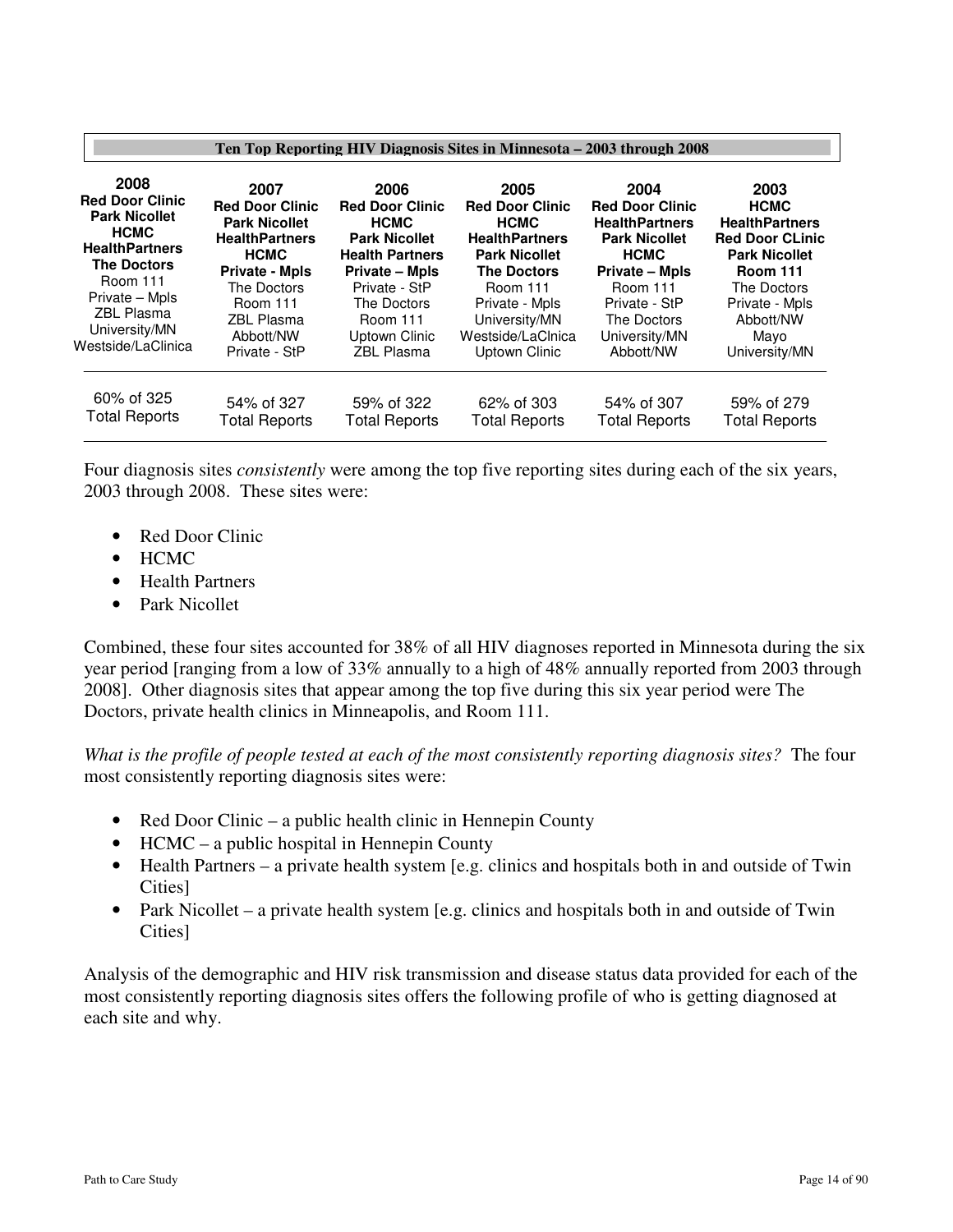Red Door Clinic – *Public Health Testers* 

#### **RED DOOR CLINIC Public Health Testers PROFILE OF TESTERS & REASON FOR TESTING**

#### **White [Annual Avg. 65%] Males [Annual Avg. 93%] Mostly from Minneapolis [Annual Avg. 61%] or TC suburbs [Annual Avg. 30%] Most report MSM as primary risk factor [Annual Avg. 74%] Half under age 30**

**Present with early stage HIV disease \*\* [Annual Avg. 94%]** 

**\*\* Risk-motivated testers** 

Most of the people diagnosed at Red Door Clinic lived in Minneapolis [61% average for the six year period] or the Twin Cities suburbs [30% average for the six year period]. Those diagnosed at the Red Door Clinic tended to be white [65% average for the six year period] and male [93% average for the six year period]. Half of those diagnosed were under the age of 30. Most reported their HIV transmission risk as male-to-male sexual activity [74% average for the six year period]. Virtually all who were diagnosed at Red Door Clinic presented with early stage HIV disease, i.e. HIV (non-AIDS) [94% annual average for the six year period].

Based upon the stage of infection reported by those newly diagnosed at the Red Door Clinic, it appears these were *risk-motivated testers;* individuals who were not at advanced stage HIV disease when they would be more likely to be experiencing disease symptoms, and were, therefore, more likely to have been tested because they perceived some risk for HIV in their behaviors who had symptoms for another disease [e.g. a sexually transmitted infection].

HCMC – *Public Hospital Testers* 



**Most are People of Color [Annual Avg. 80%] More Men than Women [Annual Avg. 58% men; 42% women] Higher proportion of women testing than reflected in MN HIV epidemic. Mostly from Minneapolis [Annual Avg. 65%] or TC suburbs [Annual Avg. 27%] Wide variety of transmission risk factors [High Risk Heterosexuals - 38%; Other/Unidentified – 36%; MSM – 26%] Older testers [25 to 40 – 46%; over 40 – 38%]** 

> **Present with advanced stage HIV disease \*\* [Annual Avg. 42%; ranged from low of 29% to high of 71%]**

> > **\*\* Symptom-motivated testers**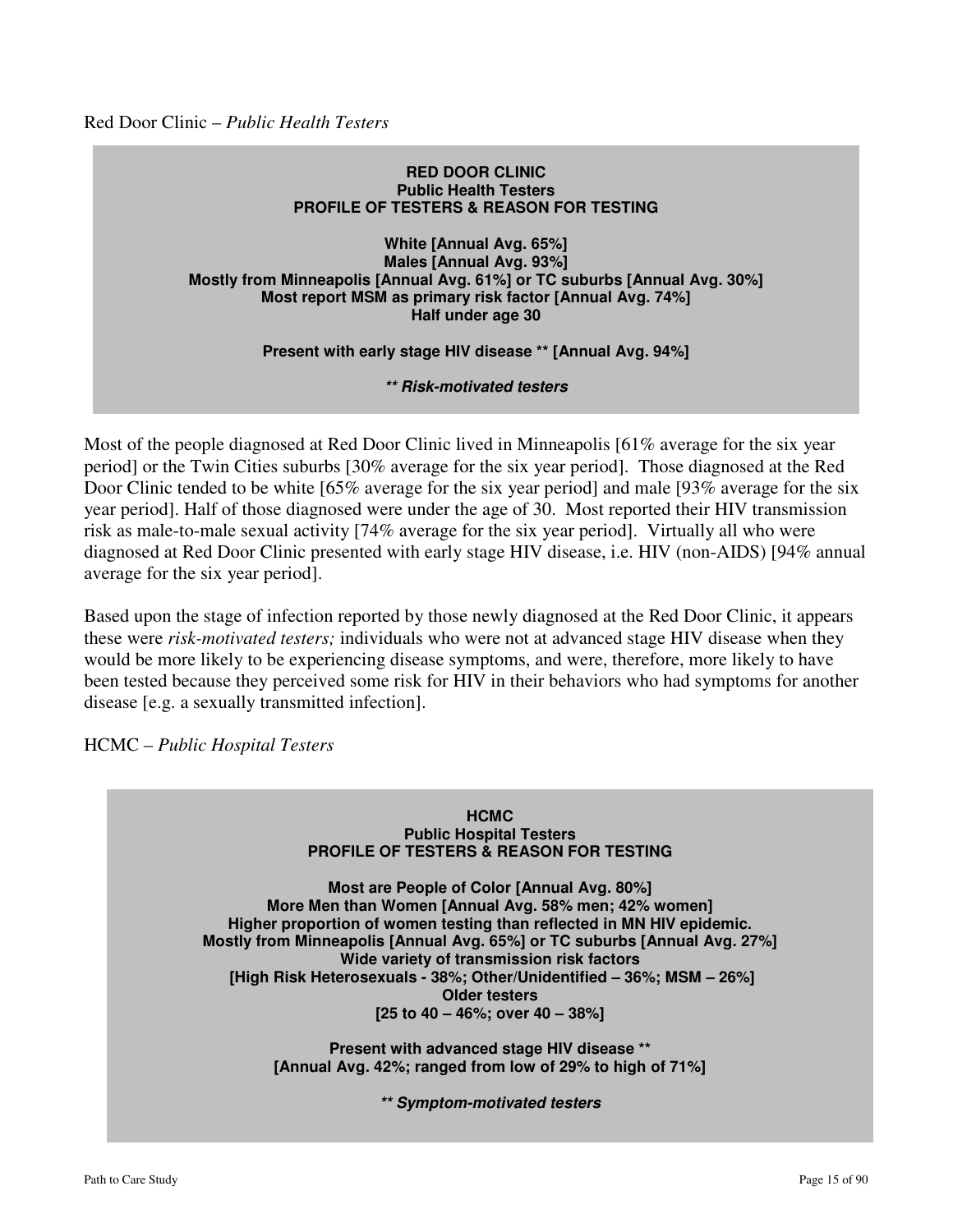Most of the people diagnosed at HCMC [Hennepin County Medical Center] lived in Minneapolis [65% average for the six year period] or the Twin Cities suburbs [27% average for the six year period]. Those diagnosed at HCMC tended to be people of color [80% average for the six year period]. More men [58% average for the six year period] than women [42% average for the six year period] were diagnosed at HCMC, but the percentage of women diagnosed at HCMC was significantly greater than that for the population as a whole [27% average for the six year period]. The age of those diagnosed at HCMC tended to be older with 46% between ages 25 and 40 [average for the six year period] and 38% over age 40 [average for the six year period]. Those diagnosed at HCMC reported a widely varying range of transmission risks [38% high risk heterosexuals – ranging from an annual low of 29% to a high of 52%, 36% other or undetermined risk, and 25% men who have sex with men with all percentages reported as average for the six year period]. The proportion of those reporting with advanced stage HIV disease [HIV (AIDS)] is higher than the two-thirds for the overall population of Minnesotans living with HIV [HIV(non-AIDS)], with 42% [average for the six year period] reporting with advanced stage HIV disease, with an annual range from a low of 29% to a high of 71%.

Based upon the stage of infection reported by those newly diagnosed at HCMC, it appears these were *symptom-motivated testers;* individuals who were more likely to have advanced stage HIV disease and experiencing disease symptoms which was likely to be a reason for getting tested.

HealthPartners and Park Nicollet – *Hospital & Health System Testers* 



Health system diagnosis sites reported higher numbers of HIV diagnoses among people who live in Twin Cities suburbs [57% average for the six year period for Park Nicollet and 38% average for the six year period for HealthPartners]. Also, HealthPartners reported higher numbers of HIV diagnoses among St. Paul residents [36% average for the six year period]. About half diagnosed at these sites were White [52% average for the six year period] and half were people of color [48% average for the six year period]. More men [72% average for the six year period] than women [28% average for the six year period] were diagnosed at these facilities; a proportion almost exactly the same as that among all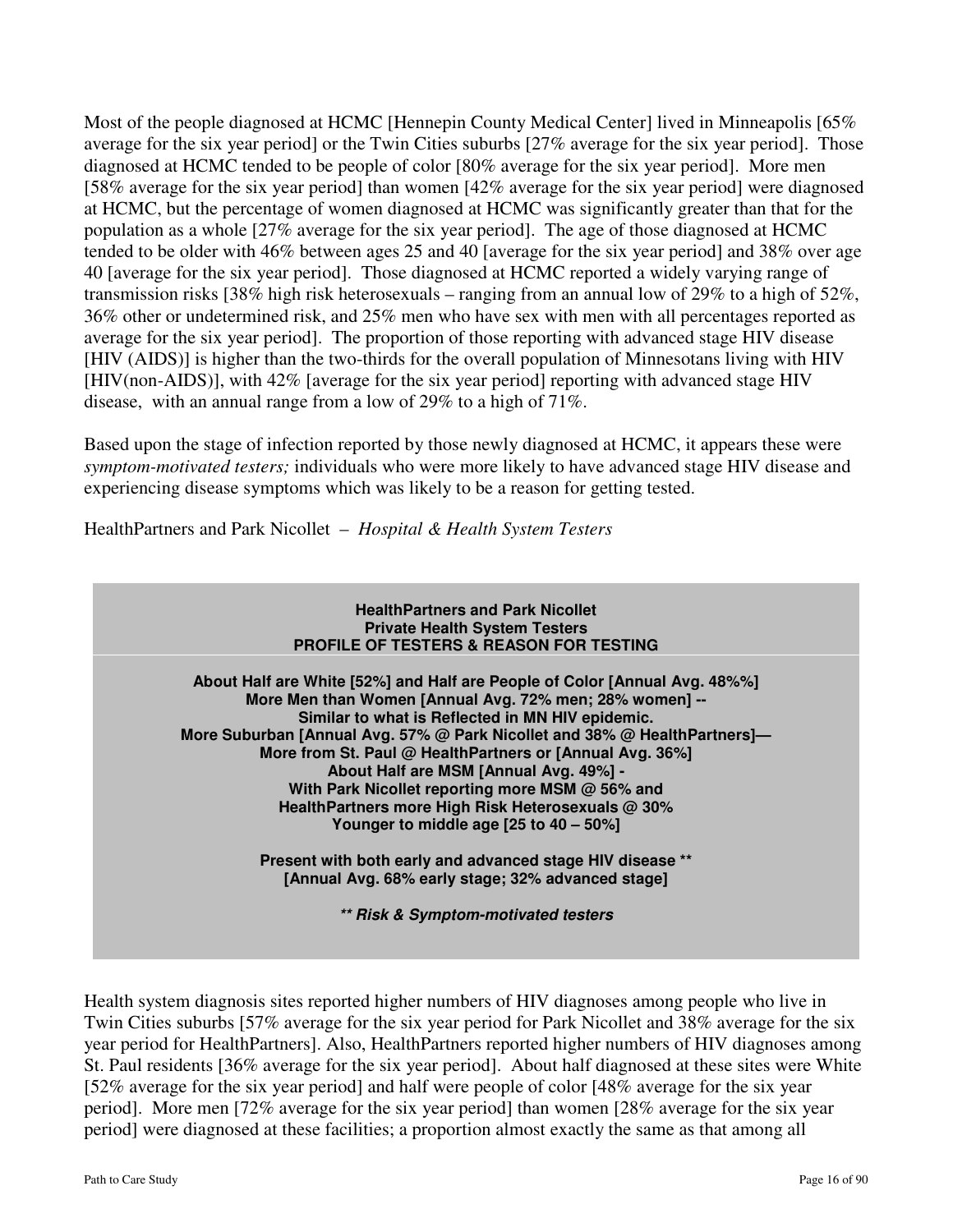Minnesotans diagnosed with HIV. Half of those diagnosed at these facilities were between ages 25 and 40 [50% average for the six year period]. Half of those diagnosed at these facilities identified their HIV transmission risk factor as male-to-male sexual activity [49% average for the six year period], though Park Nicollet tended to diagnose more who did so [56% average for the six year period] and HealthPartners diagnosing fewer with male-to-male risk reported [41% average for the six year period] and more high risk heterosexuals [30% average for the six year period]. The proportion of those reporting HIV(non-AIDS) and those reporting HIV(AIDS) is comparable to the overall population of Minnesotans living with HIV, with 68% [average for the six year period] reporting with early stage HIV disease and 32% [average for the six year period] reporting advanced stage HIV disease.

Based upon the stage of infection reported by those newly diagnosed at these facilities, it appears they attracted individuals who were both *risk & symptom-motivated testers.* 

*Comparison of Diagnosis Site Date with Path to Care Study Survey and Interview Results.* The findings and analysis of motivations for testing at these consistently reporting diagnosis sites in Minnesota are similar to findings from the Path to Care Study survey and interviews [see charts below]. The Path to Care survey and interview participants reported that 37% were diagnosed at a hospital and 32% reported being diagnosed at a public health clinic. Most of the survey participants were diagnosed in Minneapolis [43%]. Additionally, 49% reported getting tested because they perceived a risk for HIV, while 30% were tested at the initiation of a provider, typically in response to presenting symptoms.





Source: Path to Care Study Survey and Interviews, 2009 - Survey Results. Not a representative sample. Information cannot be generalized to population of people living with HIV in MN.



Source: Path to Care Study Survey and Interviews, 2009 - Interview Results. Not a representative sample. Information cannot be generalized to population of people living with HIV in MN.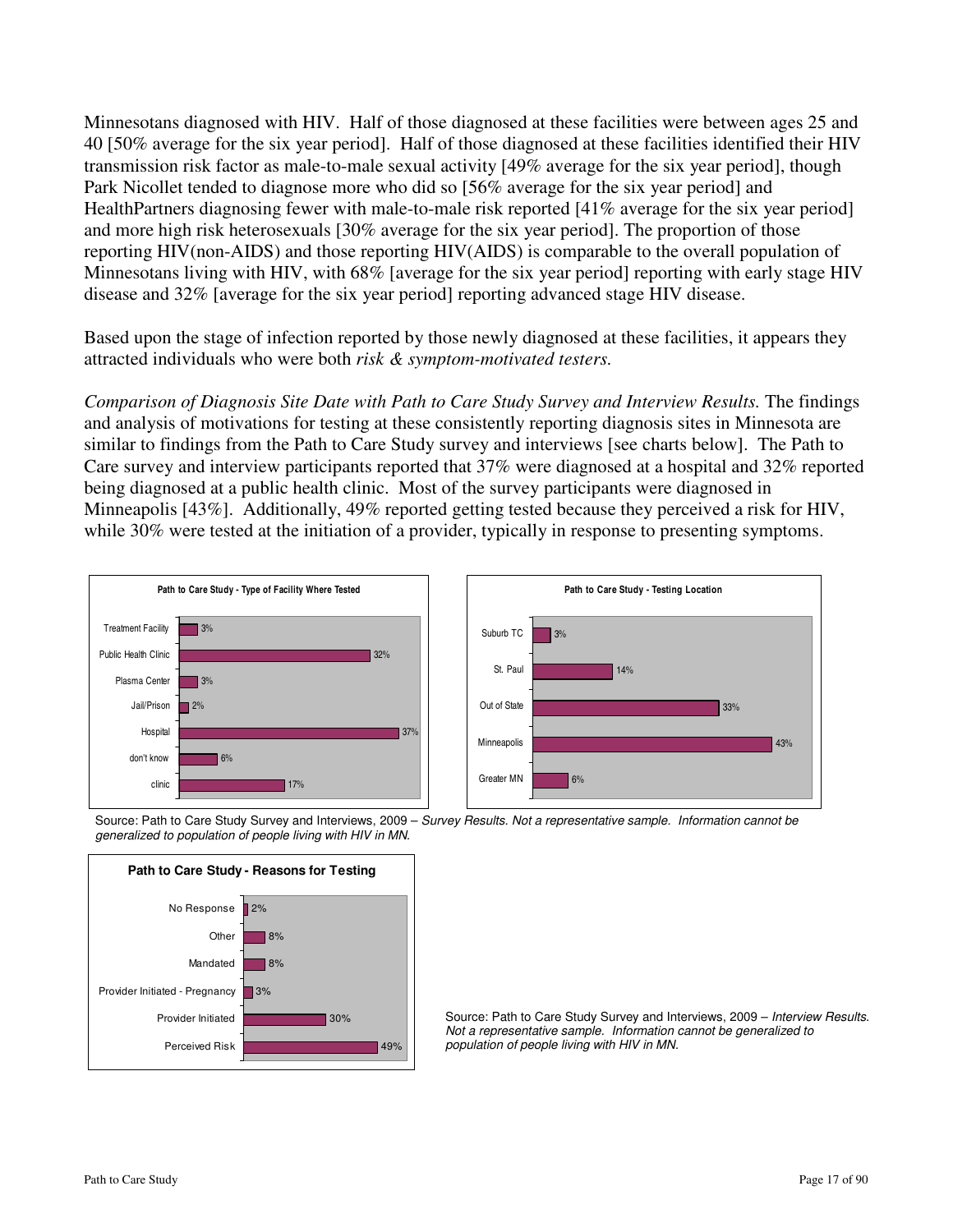Findings from key informant interviews conducted as part of the Path to Care study suggest there may be more testing activity at community health clinics than is evident in the summary of top diagnosis sites in Minnesota, as well as significant testing at plasma centers.

Path to Care Study surveys and interviews provide some support for the observation that community health clinics may offer new options for reaching people who are positive but are undiagnosed. Seventeen percent of the Path to Care survey respondents reported getting a diagnoses at a clinic, and based upon the stories told during the interview process, these tended to be community health clinics and not private clinics. Path to Care Study interviewees who reported getting tested at a community health clinic [some in Minnesota and some out of state], received their diagnosis at that clinic and also tended to stay at that clinic, at least for early intervention care, due to the availability of comprehensive, coordinated care and services.

Some key informant interviewees observed that more testing may be happening at plasma centers than is reflected in the MDH diagnosis site data. Path to Care Study interviewees who received an initial HIV test at a plasma center reported either not learning about their HIV diagnosis until they were contacted by a public health disease investigator, or being referred by the plasma center to a public health clinic to get an HIV test [presumably to confirm a test result received at the plasma center]. In the latter cases, the diagnosis would more likely be reported by the public health clinic. What is suggested from these stories is that plasma centers may lack either staff or staff capacity to support individuals who are tested through their facilities.

*Guidelines for Testing and Connecting to Care - What should be happening at testing and diagnosis*  sites? According to the Centers for Disease Prevention and Control guidelines<sup>10</sup> issued in 2006, the following professional standards should guide HIV testing and diagnosis:

- Routine screening in all health facilities for people ages 13 to 64 and for those who present with HIV-defining symptoms
- Testing should be voluntary, in that no one should be tested without their knowledge or should be coerced to test
- Specific informed consent not required, general consent for medical care should be considered sufficient to encompass consent for HIV testing with individuals having the ability to opt-out of testing
- Prevention counseling not required in health care settings, though is encouraged in some settings or situations [e.g. those in STD clinics or seeking treatment for an STD]
- Repeat for individuals at higher risk for HIV infection; at least annually
- Active effort to link to clinical care, counseling  $\&$  support for those who test positive
- Additional guidelines for pregnant women & infants

In February 2009, the American Academy of HIV Medicine [AAHIVM] published a report on implementation of routine HIV testing for all health care settings. The report addressed best practices for connecting HIV infected patients to care, provided a primer for clinicians about how to help newly

 $\overline{a}$ 

 $10$  Branson, Bernard, et. al., "Revised Recommendations for HIV Testing of Adults, Adolescents, and Pregnant Women in Health-Care Settings, MMRW, Centers for Disease Control and Prevention, September 22, 2006.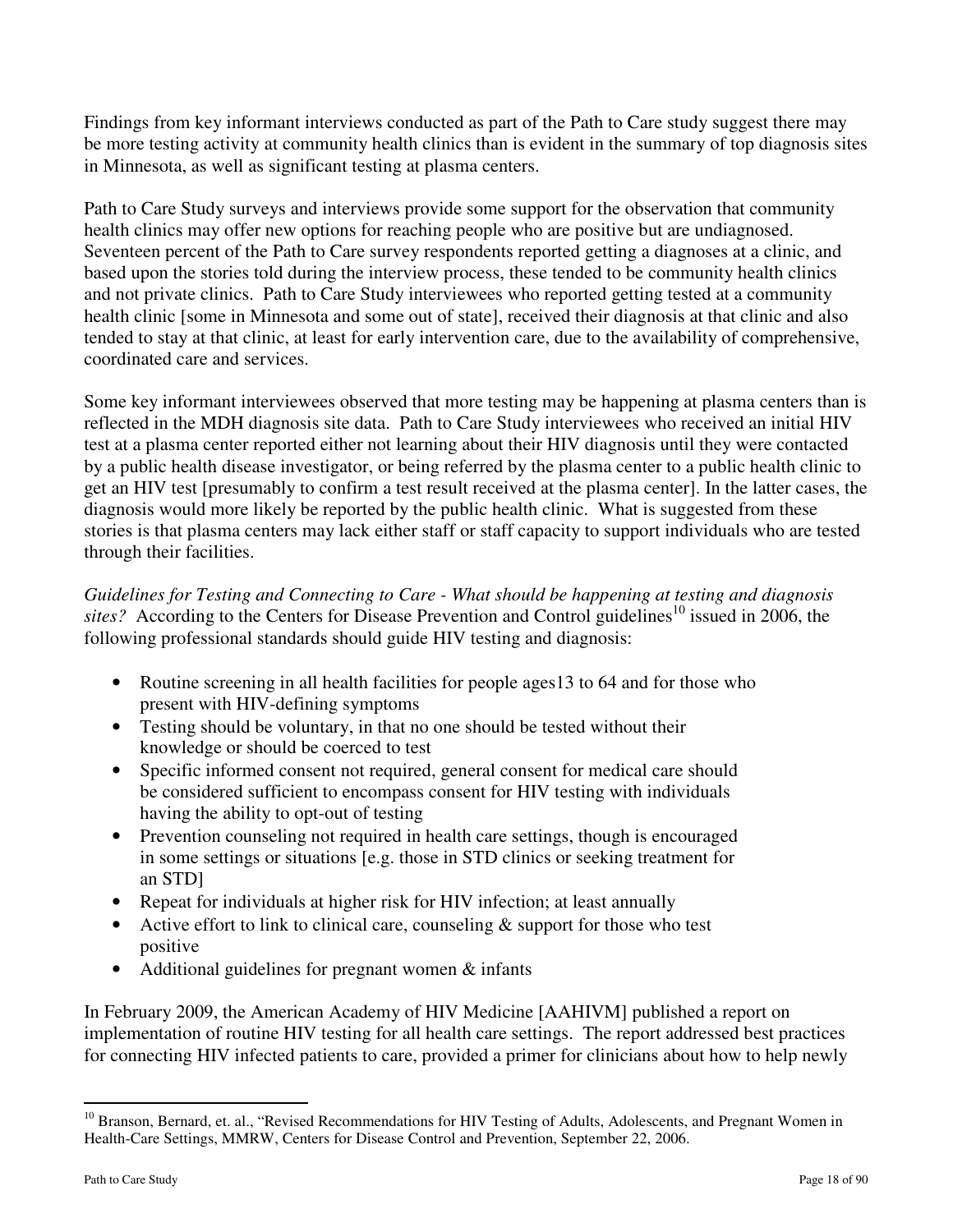diagnosed HIV infected individuals access care, and a summarized report from a November, 2008 national meeting to explore strategies for implementing routine HIV screening.<sup>11</sup>

The AAHIVM publication noted that that "the benefits associated with routine screening can only be realized if routine screening is coupled with successful approaches to assure that newly diagnosed patients receive timely, appropriate and necessary follow up care and services."<sup>12</sup> While the CDC guidelines were less specific in providing information about how to implement routine testing and was slight in the focus on connecting those who test positive to care, the AAHIVM publication was intended to expand upon the CDC's 2006 guidelines by: $<sup>13</sup>$ </sup>

- Encouraging practitioners to learn about state laws and processes related to HIV testing, reporting, and potential civil or criminal ramifications associated with testing, and to be informed about partner notification and case management services that may be available in the state
- Identify and establish referral relationships clinicians and support service providers available to serve newly diagnosed patients, and establish clear, internal procedures for acting on these referral relationships [e.g. clear roles and responsibilities, appropriate forms, support for clients to facilitate the referral, training to ensure capacity to response with sensitivity and cultural appropriateness and relevance, engagement of patient as a partner in care, and a process for tracking referrals]
- Patient services [e.g. education about HIV and treatment, assistance with appointment scheduling, attention to establishing a trusting and supportive relationship with the HIV provider, convey acceptance to alleviate stigma associated with sexual orientation, drug or alcohol use, age or race and ethnicity, development of common goals for care, confirming or facilitating health care coverage, post test counseling about wellness, prevention and disclosure, and clear assessment to identify immediate barriers to entering care].
- Provider preparation to understand chronic disease management
- **Provider preparation to understand how to explain and discuss test results and the** implications of an HIV-positive diagnosis.

Additionally, the AAHIVM publication cited the impact of immediately engaging a case manager and the supportive intervention of another person living with HIV to facilitate efficient and successful connections to care following diagnosis.

 $\overline{a}$ <sup>11</sup> American Academy of HIV Medicine, Connecting HIV Infected Patients to Care, February, 2009.

 $12$  Ibid, p. 6.

<sup>&</sup>lt;sup>13</sup> The AAHIVMed publication was produced with funding through a cooperative agreement with the CDC.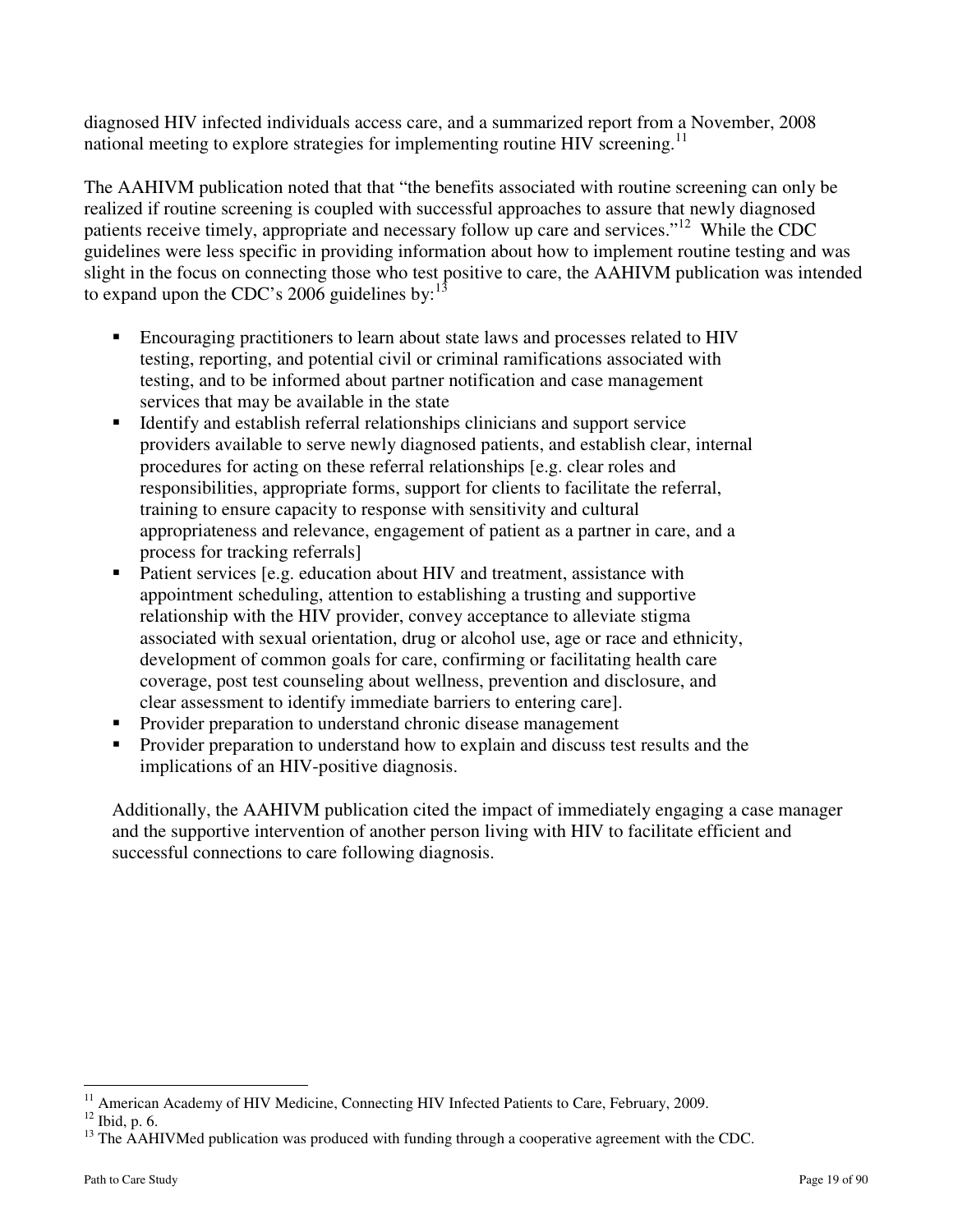### **SUMMARY OF AAHIVM CONNECTING TO CARE GUIDELINES**



**M P M P U O N R I T T S Y T** 

Engage Peers and other Community-based Resources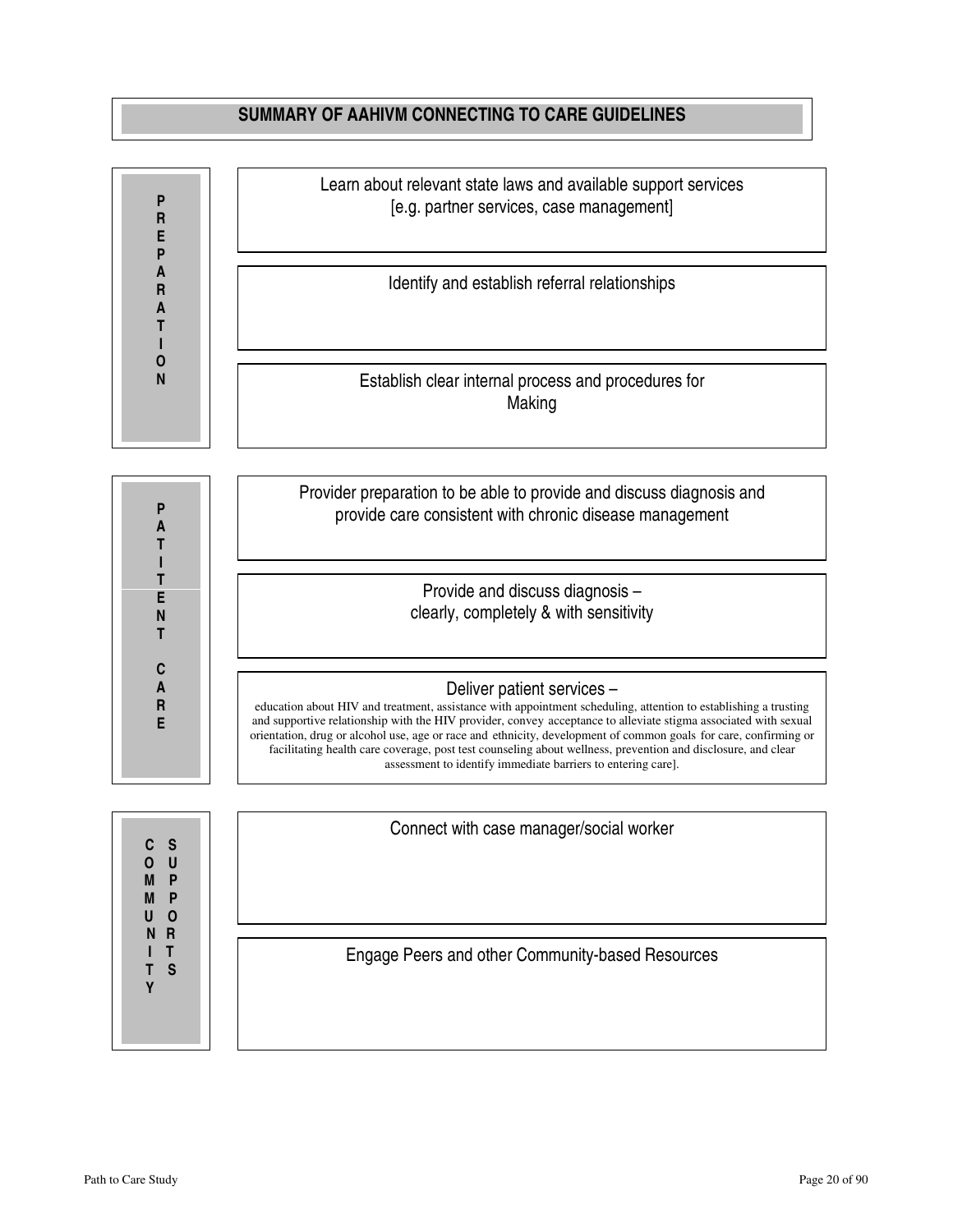*How prepared are Minnesota's most frequently reporting diagnosis sites to implement the CDC guidelines and AAHIVM implementation guidelines?* Four of the five most consistently reporting diagnosis sites and one, culturally-specific community health center participated in self assessment interviews. The results of these interviews revealed:

(1) Professional Standards: CDC guidelines are not generally implemented and there is low awareness about new AAHIVM guidelines. Publicly funded clinics that had well-established HIV screening and testing services tended to continue implementing policies and procedures they had in place prior to the issuances of the new CDC guidelines in 2006. Hospitals and health systems were much less consistent in their application of the new CDC guidelines. A commonly cited reason for this was the complex nature of these organizations and their multiple levels of medical care and service. In this context, the planning and training needed to implement the guidelines was not a great priority when the amount of HIV patient care was compared to the volume and demands of other care offered within their facility and system. In fact, one provider was surprised to see their system was one of the state's most consistent, high diagnosis providers.

It should be noted that none of the providers was aware of the AAHIVM guidelines. Copies of the guidelines were provided to each of the providers.

(2) Policies and Procedures: Clinics with well-established HIV screening and testing services – both public health clinics and community clinics have formal policies & procedures to manage the connection between diagnosis and care. Clinics with well-established HIV screening and testing services, while not familiar with the AAHIVM guidelines, tended to have policies and procedures in place that were consistent with these guidelines and their goal of connecting newly diagnosed individuals with HIV care.

Hospitals and health systems tended to rely upon a more informal, internal system for connecting newly-diagnosed individuals to HIV care. The connections were made when staff from HIV programs internal to the hospital or system did their own outreach and education within the hospital or system. In fact, even more than the relative visibility of the HIV clinic within the hospital or the clinic, it was this targeted outreach and education, including providing the name and contact information for a specific individual, that facilitated getting a newly-diagnosed person onto the path to HIV care.

The exceptions to this informal approach to making the connection to care were the HIV specialty clinics within hospitals and health systems. When these clinics did the screening and testing, the procedure for getting those diagnosed with HIV into care was clear.

- (3) Connecting to Care: All of the interviewed providers indicated they had good capacity to connect newly diagnosed individuals to early intervention and HIV specialty care medical care. The interviewed providers also expressed confidence that even the informal communication and referral networks within their hospital or health systems tended to successfully connect people to care, though perhaps, not as efficiently.
- (4) Connecting to Support Services: Providers with higher levels of public funding & engagement described greater capacity to connect clients to support services. If a provider delivered a service through a Ryan White contract or participated in the Minnesota HIV Services Planning Council, they knew more about other chronic care services for people living with HIV and how to connect their patients to these services. Conversely, those with less of a direct connection to the public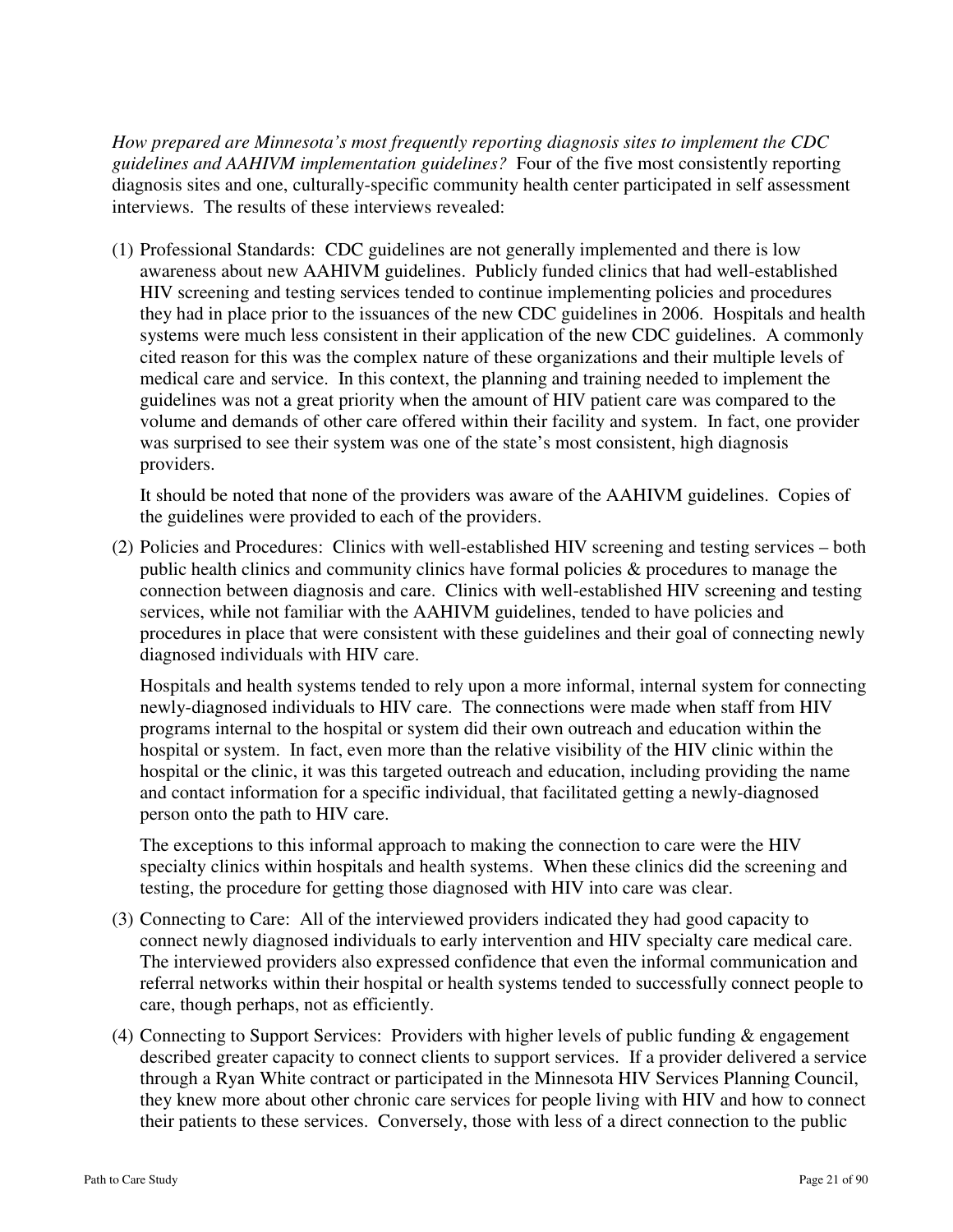care and services funding process, tended not to know as much about other services and were less likely to make referrals outside of their clinic, hospital or health system.

(5) Connecting to Peers and Community Support: Providers are testing strategies to link clients with peers and community support; with varying success. Formal efforts are underway in public health, community health and public hospital HIV clinics to test strategies for connecting those who are newly diagnosed or new to care with HIV-positive peers. Peer-facilitated support groups, peer-facilitated health education activities, and an adaptation of the peer navigator model to help people understand the clinic process and HIV care – particularly for those with language or cultural barriers are being explored. Interviewees described their efforts in ways that suggest they are developmental, either because the service model is being newly created or is being significantly changed, or the funding for the service is not adequate or reliable.

### *Conclusion: The Gateway to Care – Testing and Diagnosis*

- A relatively small cluster of providers consistently diagnose the largest number of newlydiagnosed people living with HIV in Minnesota each year.
- Efforts to implement routine HIV testing in health care settings as recommended by the CDC and described in recent American Academy of HIV Medicine guidelines have been limited in Minnesota.
- People who are diagnosed by one of the state's consistently-reporting diagnosis sites are very likely to be connected to a medical care provider, either through formal or informal referral policies and procedures in place at the diagnosis site.
- People who get a service from a health care provider that is well-connected with the Ryan White system are more likely to learn about and get connected to the wider range of services that are needed for management of HIV as a chronic medical condition.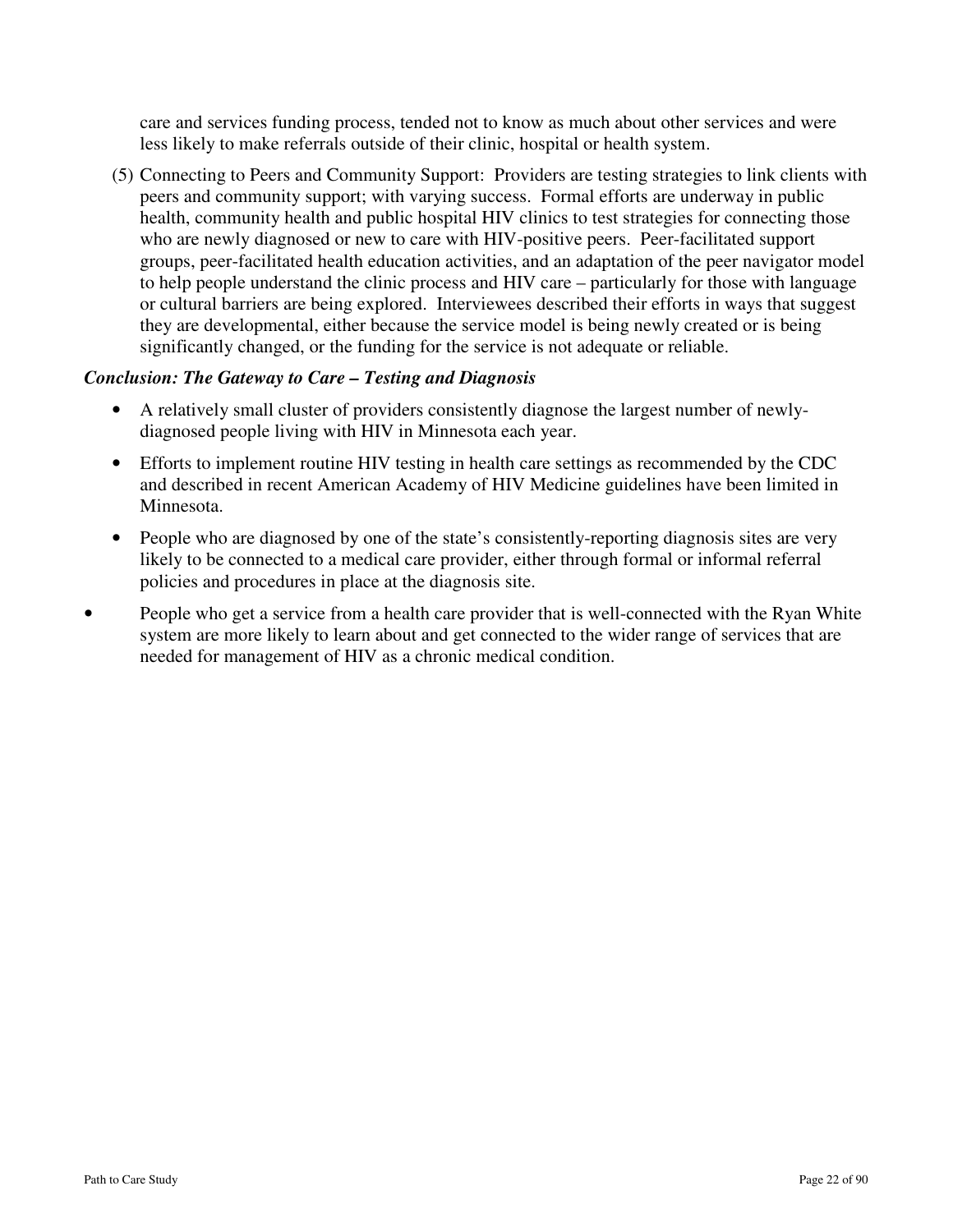# **PART FOUR: MAKING AND SUSTAINING THE CONNECTION TO CARE**

The Path to Care Study survey and interview process sought to provide perspective on

- (1) How Minnesotans living with HIV get connected to care after diagnosis,
- (2) What helps people stay connected to care, and
- (3) What factors contribute to delaying or discontinuing care, and for those who discontinue care, what helps them reconnect after such a disruption?

Sixty three Minnesotans living with HIV participated in the Path to Care Study survey and interview process. In addition to surveying and interviewing people living with HIV, the Path to Care Study drew upon interviews with representatives of four of the five diagnosis sites that consistently report the largest number of newly diagnosed people living with HIV annually in Minnesota, interviews with representatives from four HIV service organization providers [each receiving funding from Ryan White Parts A, B, C and D, respectively], an interview with a Part F grantee, and a discussion with the Minnesota HIV Services Planning Council.

This part of the Path to Care Study describes (a) how the Path to Care Study survey and interviews were conducted and who participated in this process, and (b) what was learned about connecting to care after initial diagnosis, staying connected to care, and the experience of delaying or stopping care from the study survey and interview participants.

# *Path to Care Study Survey and Interviews – Process and Participants*

Sixty three Minnesotans living with HIV participated in the Path to Care Study survey and interviews. Certainly, 63 individuals do not constitute a representative sample of the 6,220 people reported to be living with HIV in Minnesota in 2008<sup>14</sup>, nor were not brought into the study in the numbers or a manner to create a statistically representative sample. However, their experiences and opinions are illustrative. They provide qualitative insights that are suggestive of the factors that influence getting connected to care, staying in care, delaying or stopping care, and reconnecting to care, and the collective experiences of this group of people are instructive.

#### *Process –*

The Path to Care survey and interviews were conducted between February and April, 2009. Individuals were recruited to participate in the process through outreach to HIV clinics, clinical case management providers and health education and emotional support programs. Participants also learned about the study through word of mouth referrals from peers.

While recruitment did not attempt to create a pool of participants who were statistically representative of the population of people reported to be living with HIV in Minnesota, an effort was made to assure the diverse characteristics of HIV prevalence were represented in terms of geography, race, gender and transmission risk circumstances. Also, and effort was made to assure the experiences of those recently diagnosed individuals as well as those who had been living with HIV for some time were represented.

 $\overline{a}$ 

<sup>&</sup>lt;sup>14</sup> "HIV/AIDS Prevalence and Mortality," Minnesota Department of Health, April, 2009.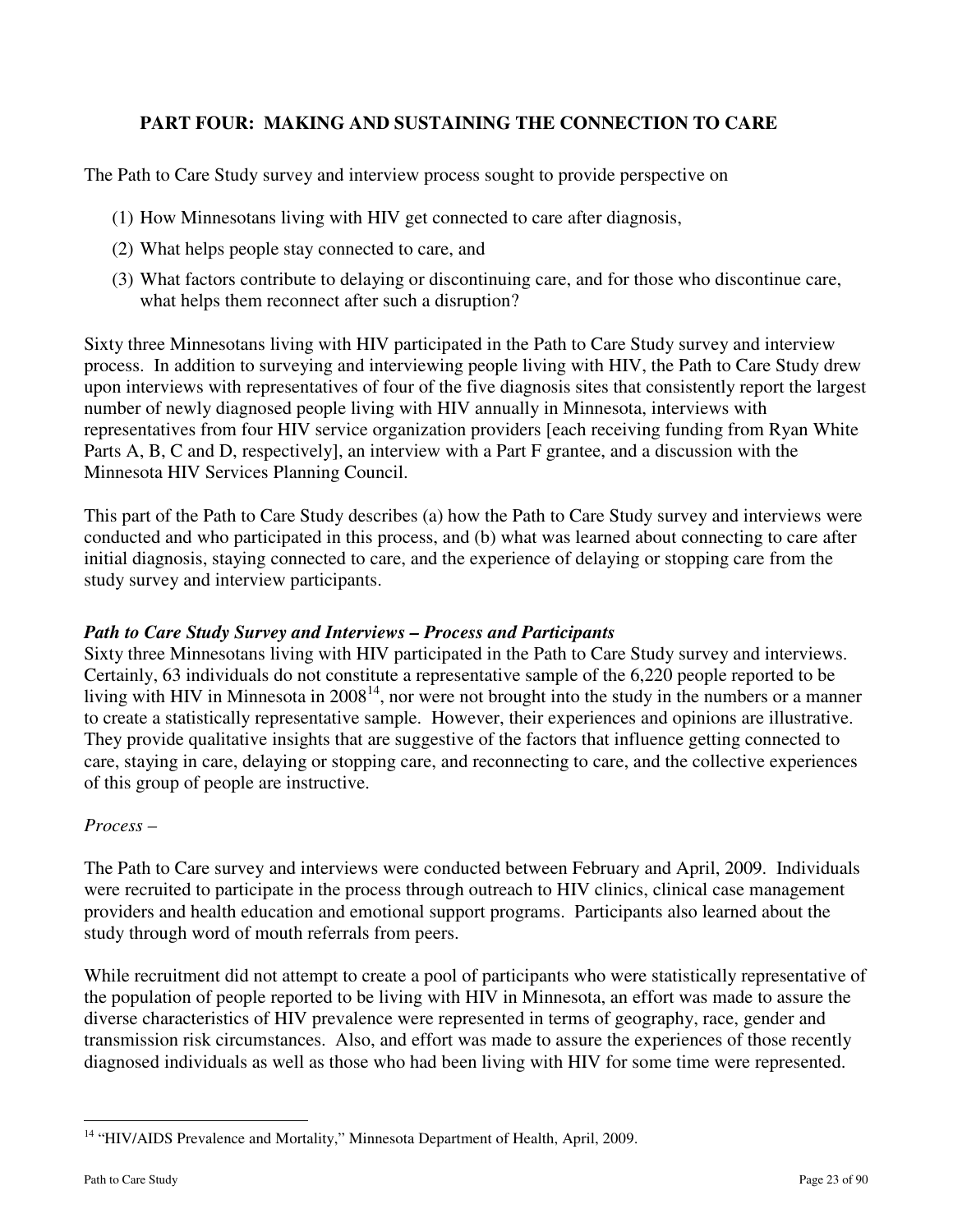Sixty-five people living with HIV registered to participate in the surveys and interviews, with 96% showing up for the face-to-face survey and interview [four surveys and interviews were conducted by phone to accommodate participation by people who lived in Greater Minnesota]. Interview "clinics" were set up at two locations in Minneapolis [Minnesota AIDS Project and Hennepin County Health Services Building]. Most of the clinics were held at Minnesota AIDS Project and were conducted outside of routine workday hours [i.e. early evening and during the day on Saturdays and Sundays]. Each survey and interview participant was given a \$50 gift card an incentive and a \$10 transit allowance to facilitate participation.

A team of four people, including the study coordinator, administered the survey and conducted the interviews. The group received training to understand the purpose for the Path to Care Study, to develop consistent practices for collecting study and interview responses and to review confidentiality guidelines. The group also met subsequent to the survey and interview process to discuss and summarize findings. Each member of the interview team was a person living with HIV. They also constituted a diverse representation in terms of race, gender and infection risk circumstances. When describing the study to participants, the interview team members indicated it was being conducted "by and for people living with HIV" on behalf of the Minnesota HIV Services Planning Council.

Each survey and interview session was between 45 to 70 minutes in length. The sessions started with a four question structured interview. After the interview, study participants were asked to complete a 23 question survey [see p. 71].

The survey results were tabulated by the study coordinator and a student assistant. Analysis of the survey results is primarily limited to reporting and interpreting frequencies. However, statistical hypothesis testing [p value] analysis was applied to a limited number of survey questions, specifically, to determine what might be a statistically significant factor contributing to study participants discontinuing HIV care.

Content analysis of the transcribed interview notes produced the frequencies that are included in this report. The study coordinator transcribed the interview notes. A random sample of the transcribed notes was reviewed to identify the frequency of occurrence of key words and descriptions of activities. These were compared to the description of activities identified through key informant interviews conducted at the beginning of the Path to Care Study to help develop the study survey, with the two lists combined to develop the study content analysis coding template. The survey frequencies included in this report are based upon concept analysis of each of the transcribed interview notes, using the coding template that was developed as part of the study.

In addition to information collected through the survey and interview processes, information and analysis in this part of the Path to Care Study draws upon interviews with representatives and readiness assessment surveys involving four of the five diagnosis sites that consistently report the largest number of newly diagnosed people living with HIV annually in Minnesota, interviews with representatives from four HIV service organization providers [each receiving funding from Ryan White Parts A, B, C and D, respectively], an interview with a Part F grantee, and a discussion with the Minnesota HIV Services Planning Council.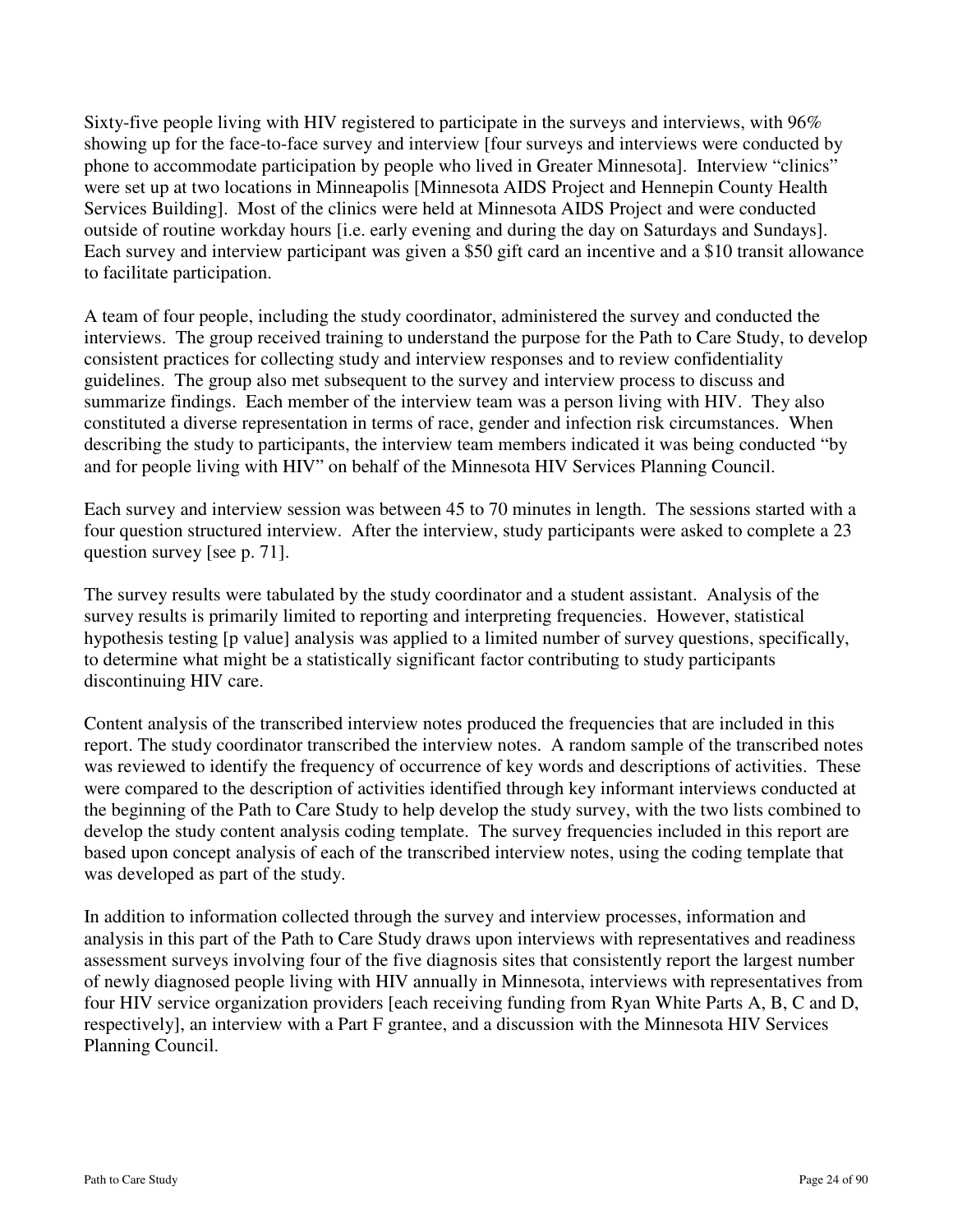### *Description of Survey and Interview Participants -*

Sixty three Minnesotans living with HIV participated in the Path to Care survey and interview. Generally, the people living with HIV who participated in the Path to Care Study were both recently diagnosed with HIV and longer term survivors. They reflected the diversity of those living with HIV in terms of age, gender, race, geographic location and infection risk circumstances. Virtually all are currently receiving HIV medical care, though many have delayed or stopped care.

It can generally be said this was a group of people who cope with a number of heath and social challenges in addition to those presented by HIV. Conversely, and more directly, it can be said this was not a "privileged" group of people living with HIV that conventional stereotypes suggest are those who are willing and able to make the time and effort to participate in a long and in depth survey and interview process.

Seventy six percent [67%] of the participants reported annual income at or below 175% of the Federal Poverty Guidelines. Sixty five percent [65%] reported not having a higher education degree [including 22% of all participants reporting as high school graduates and 6% as having not completed high school]. Anecdotally, the interview team observed that a notable number of the participants were referred through social networks established at The Aliveness Project [an AIDS service organization known for serving people living with HIV who are managing HIV disease along with other health and social complications]; an observation further rooted in the impressions created by the participants' life stories that revealed a host of challenging health and social circumstances.

All 63 of the Path to Care Study participants were residents of Minnesota and were people living with HIV. As a condition to participate in the study survey and interview, each individual was required to affirm (1) they were currently residents of Minnesota and (2) they were currently living with HIV.

*How long have participants been living with HIV?* All of the survey and interview participants reported having an HIV diagnosis. As part of the survey, participants were asked to record the year in which they received their initial HIV diagnosis. Generally, the people living with HIV who participated in the Path to Care Study were both recently diagnosed with HIV and longer term survivors. Over one half of the study participants received their HIV diagnosis within the past ten years [54%], with nearly one third of the study participants diagnosed within the past three years [30%]. Twenty percent of the participants had been living with an HIV diagnosis for 20 years or more.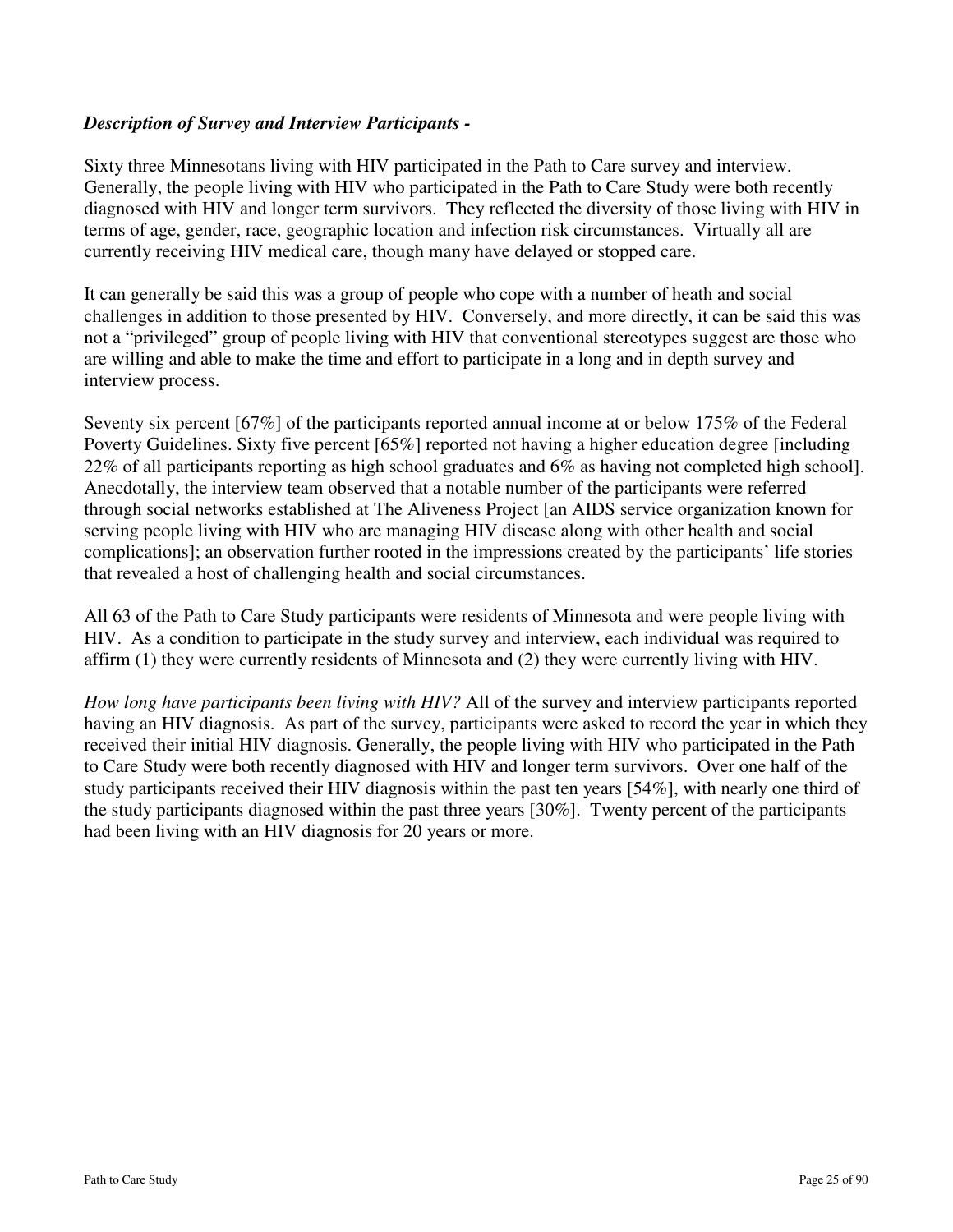

 Source: Path to Care Study Survey and Interviews, 2009 – Survey Results. Not a representative sample. Information cannot be generalized to population of people living with HIV in MN.

*Do participants represent experience with varying stages of HIV disease?* Of those who participated in the Path to Care Study, just short of one-third [32%] were initially diagnosed at an advanced stage of HIV disease [HIV (AIDS)], with 65% receiving an HIV (non-AIDS) diagnosis. Three percent [3%] reported they did not know their disease progression status at the time of diagnosis. This is generally consistent with the overall experience of people diagnosed with HIV in Minnesota . According to the Minnesota Department of Health, between 2003 and 2007, "the percentage of newly diagnosed persons considered as late testers has remained relatively stable at around  $30\%$ ." <sup>15</sup> At the time of the study,  $37\%$ of the participants reported an advanced stage HIV disease diagnosis of AIDS, with 63% reporting an HIV+ [non-AIDS] diagnosis. At the time of the study, none of the participants reported not knowing the status of their HIV disease progression.

 $\overline{a}$ 

.

<sup>&</sup>lt;sup>15</sup> "Epidemiological Profile of HIV/AIDS in Minnesota," Epidemiology and Surveillance Unit, Minnesota Department of Health, July 2008.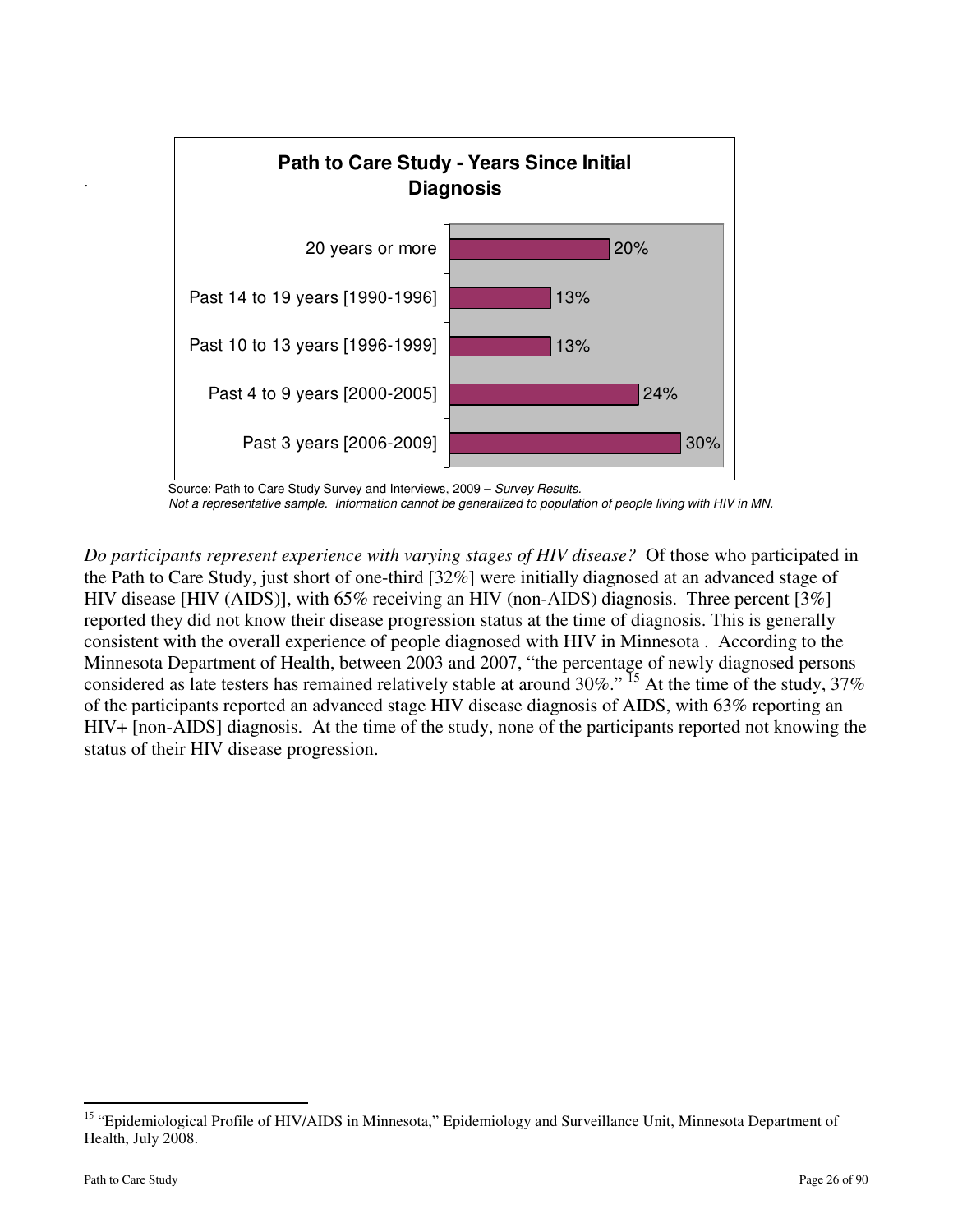

Source: Path to Care Study Survey and Interviews, 2009 – Survey Results. Not a representative sample. Information cannot be generalized to population of people living with HIV in MN.

*Where do the study participants live?* All of the study participants were Minnesota residents when they participated in the survey and interview. The geographic distribution of the population of people living with HIV in Minnesota was represented among the study participants. However, people living with HIV who reside in Minneapolis were dramatically over represented in the study and those who live in Twin Cities suburbs were under represented. Seventy-three percent [73%] of the participants reported living in Minneapolis, compared to 41% reported in the Minnesota Department of Health's 2008 prevalence report.<sup>16</sup> Only 8% of the study participants reported living in the Twin Cities suburbs, compared to 30% reported in the state's 2008 prevalence report. According to the state's 2008 prevalence report, 14% of those living with HIV live in St. Paul and 14% live in Greater Minnesota. Ten percent of the study participants reported living in St. Paul and 10% reported living in Greater Minnesota.

 $\overline{a}$ 

<sup>&</sup>lt;sup>16</sup> "HIV/AIDS Prevalence and Mortality," Minnesota Department of Health, April, 2009.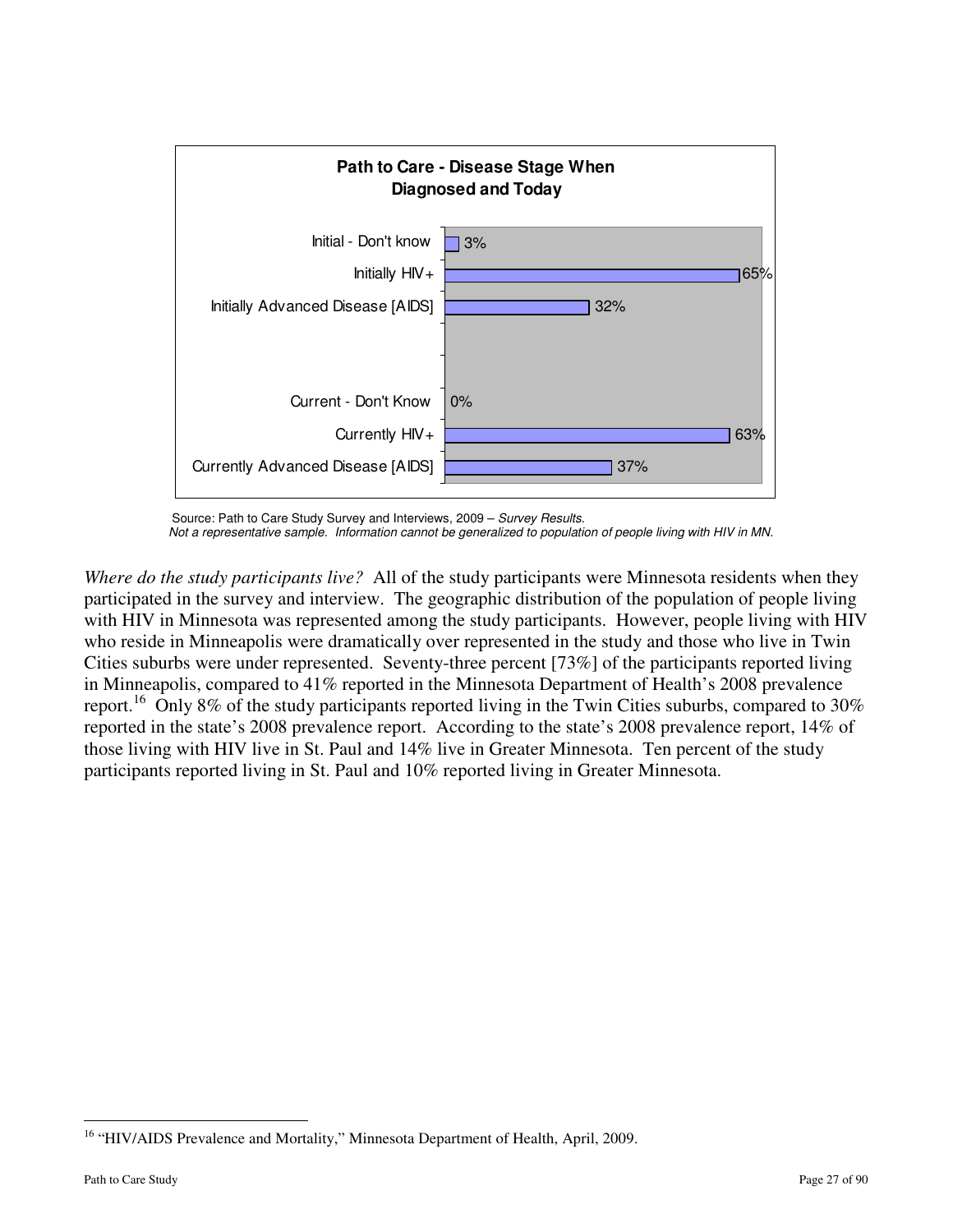

Source: Path to Care Study Survey and Interviews, 2009 - Survey Results. Not a representative sample. Information cannot be generalized to population of people living with HIV in MN,

*What is the racial profile of the survey and interview participants?* The racial composition of those participating in the study draws from the communities of people living with HIV in Minnesota. African Americans were over represented and Whites were under represented in the study, as compared to the racial composition of all Minnesotans living with HIV. Forty eight percent of the participants were African American, compared to 22% reported in the Minnesota Department of Health's 2008 prevalence report<sup>17</sup> and 32% were White compared to 54% in the population of people living with HIV in Minnesota. Eight percent of the participants were African compared to13% in the population of Minnesotans living with HIV. Six percent were Hispanic/Latino compared to 8% in the population of Minnesotans living with HIV. Native Americans comprised 2% of the study participants, 5% reported as other or no response. No Asian/Pacific Islanders participated in the study. Only 2% of the participants reported that English was not the primary language spoken in their home.



<sup>&</sup>lt;sup>17</sup> "HIV/AIDS Prevalence and Mortality," Minnesota Department of Health, April, 2009.

<u>.</u>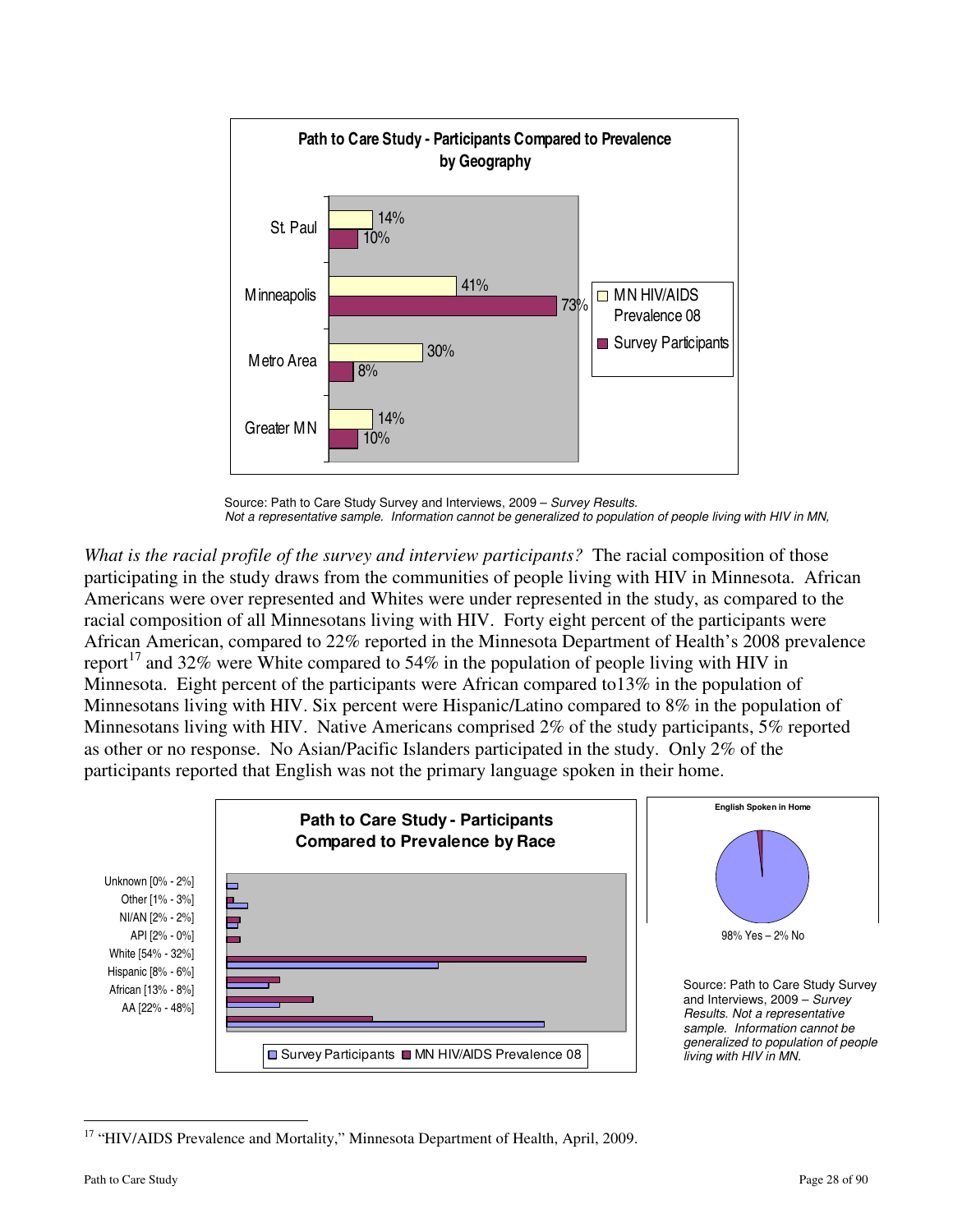*What are the ages of the survey and interview participants?* The ages of the people participating in the study closely reflected the of ages of those represented in Minnesota's HIV/AIDS 2008 prevalence reports.<sup>18</sup> Nineteen percent [19%] of the people participating in the study were between the ages 20 and 34, compared to 19% of the people living with HIV in Minnesota in this age group in 2008. Fifty-six percent were in the 35 to 50 age group compared to a 2008 prevalence report of 53%, and 25% were over 50 compared to 27% in the prevalence report. None of the study participants were under 20 years of age.



Source: Path to Care Study Survey and Interviews, 2009 – Survey Results.

Not a representative sample. Information cannot be generalized to population of people living with HIV in MN.

*What is the gender composition of the survey and interview participants?* The gender of those participating in the study closely reflected the gender of those represented in Minnesota's HIV/AIDS  $2008$  prevalence reports.<sup>19</sup> Seventy three percent of the study participants were male compared to 77% of the people living with HIV in 2008. Twenty five percent were female compared to a 2008 prevalence report of 23%. Two percent of the study participants reported being transgender [male to female].

 $\overline{a}$ <sup>18</sup> "HIV/AIDS Prevalence and Mortality," Minnesota Department of Health, April 2009.

<sup>&</sup>lt;sup>19</sup> "HIV/AIDS Prevalence and Mortality," Minnesota Department of Health, April 2009.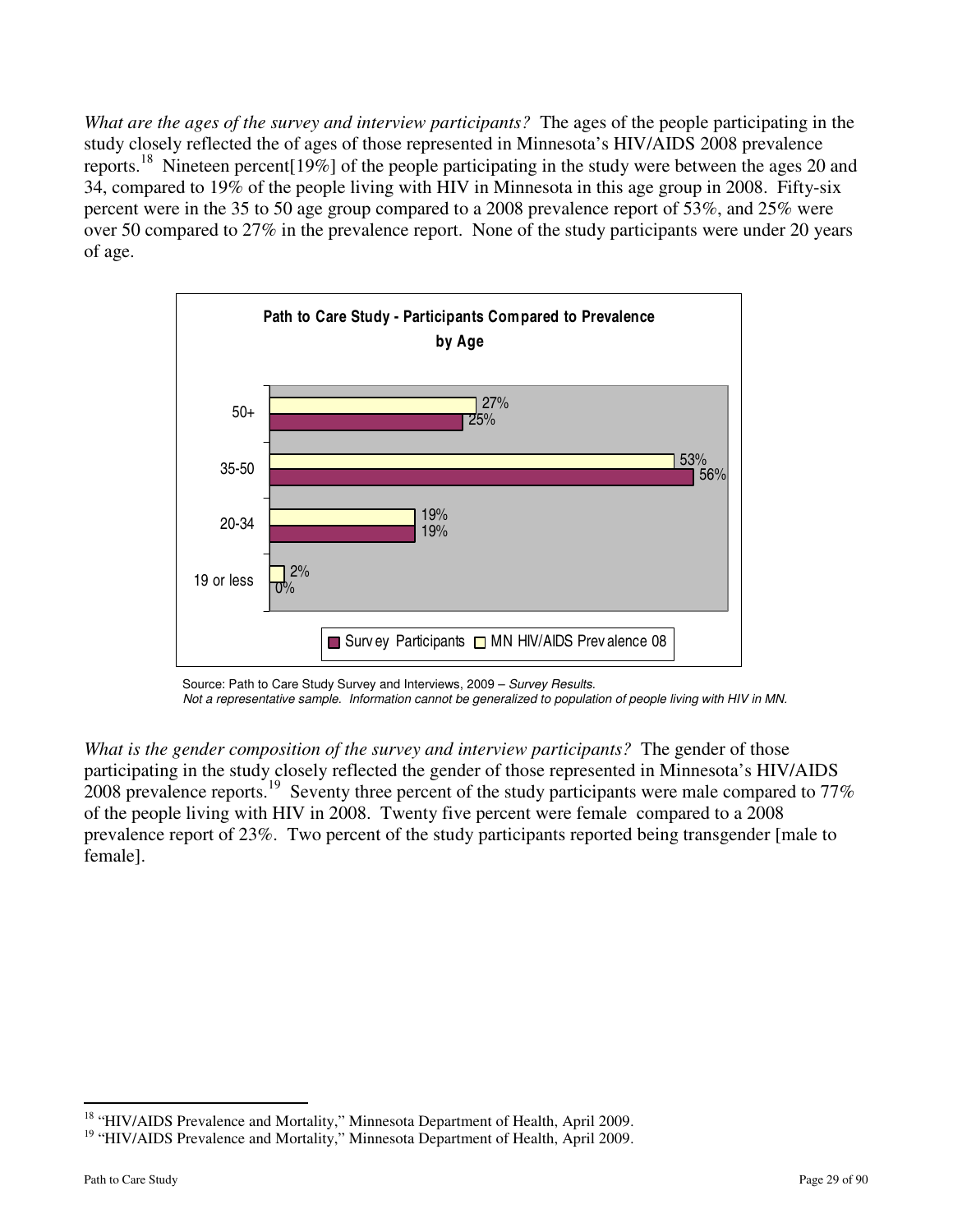

*What risk transmission circumstances are represented among the survey and interview participants?*  Those who reported heterosexual contact as their infection risk circumstance were notably over represented in the study compared to their numbers among those living with HIV in Minnesota. Thirty three percent of the study participants reported heterosexual contact as their infection risk compared to 18% reporting in the state's 2008 HIV/AIDS prevalence report.<sup>20</sup> Gay and bisexual men and other men who have sex with men, including those who identified injecting drug use as a risk factor, comprised 52% of the study participants, compared to 55% of those in the 2008 HIV/AIDS prevalence report. Eight percent of the study participants reported injecting drug use as a transmission risk factor, and 7% reported other or unknown.



 Source: Path to Care Study Survey and Interviews, 2009 – Survey Results. Not a representative sample. Information cannot be generalized to population of people living with HIV in MN.

<u>.</u>

<sup>&</sup>lt;sup>20</sup> "HIV/AIDS Prevalence and Mortality," Minnesota Department of Health, April 2009.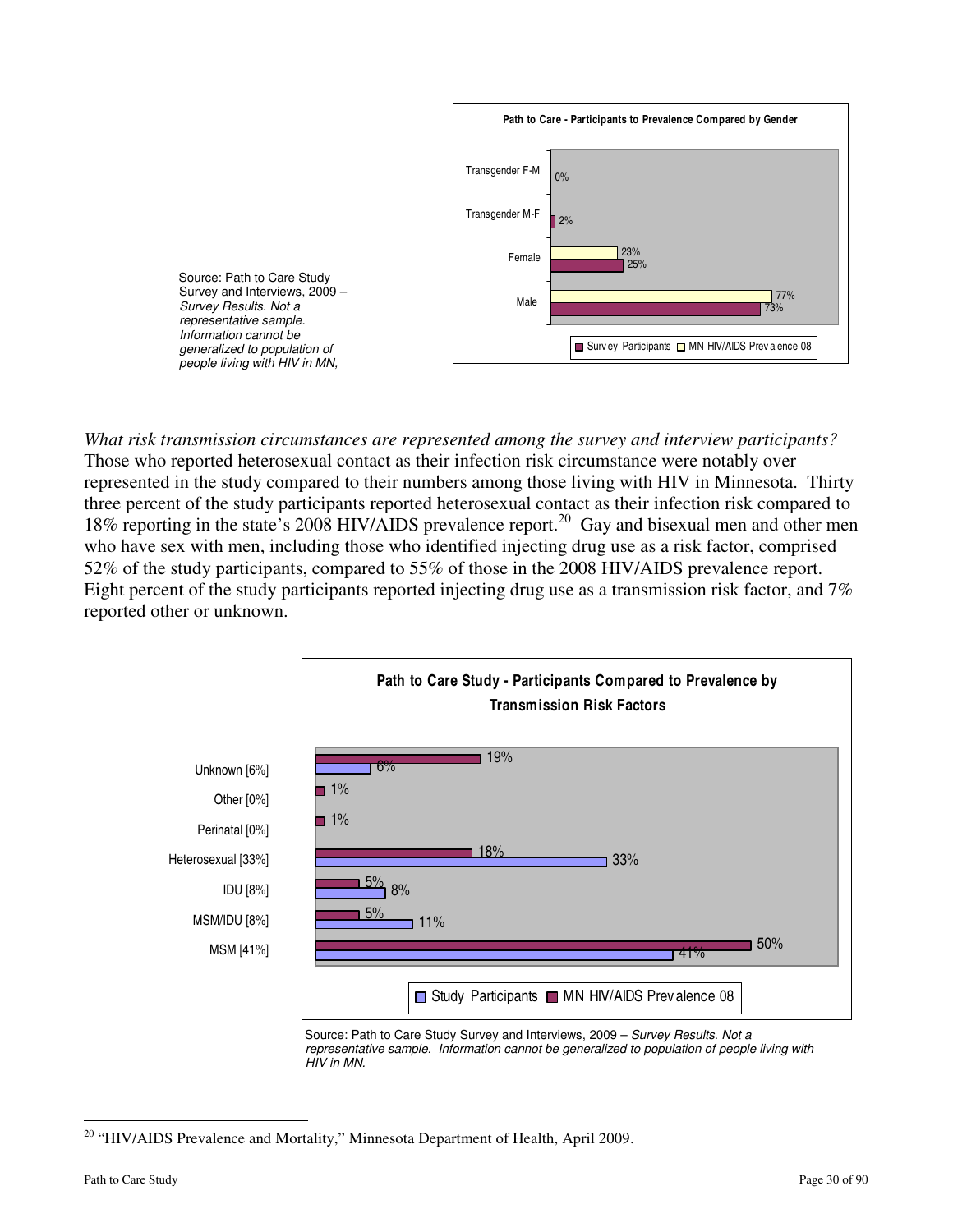*Where did survey and interview participants get tested and diagnosed?* Most of the survey participants tested at hospitals [37%], public health clinics [32%] or doctors' clinics [17%]. This is generally consistent with the most prevalent diagnosis sites in Minnesota which are dominated by hospitals and public health clinics [see p. 13].

Sixty percent [67%] of the participants reported they tested or received their diagnosis in the Twin Cities metropolitan area [with most of those being in Minneapolis]. Six percent [6%] reported testing or receiving a diagnosis at a Greater Minnesota location. Thirty-three percent [33%] reported testing or receiving a diagnosis out of the state.





 Source: Path to Care Study Survey and Interviews, 2009 – Survey Results. Not a representative sample. Information cannot be generalized to population of people living with HIV in MN.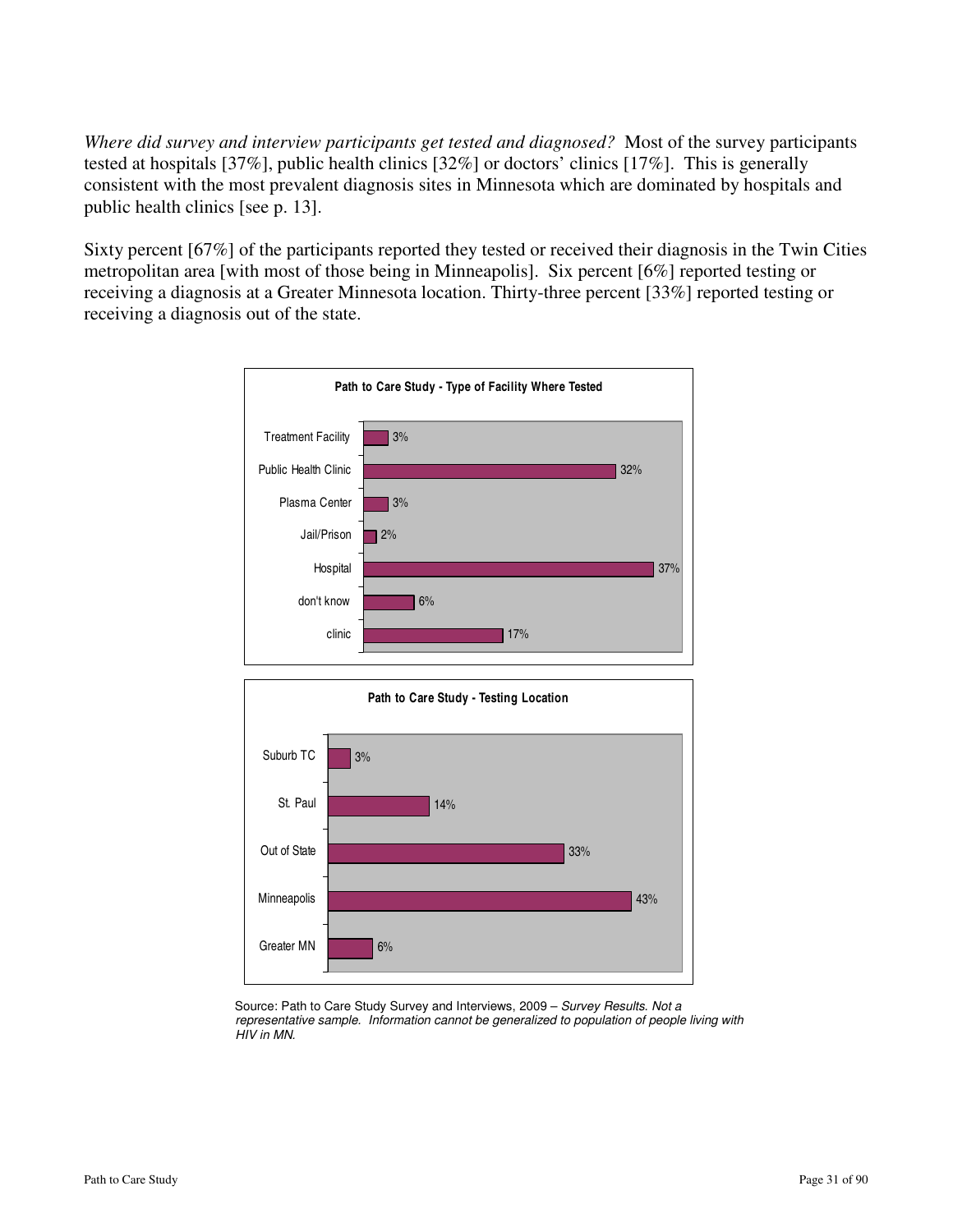*What motivated survey and interview participants to get tested?* The survey did not include a question to assess the reason for getting tested, but this information came up in the interviewing process. Analysis of the interview responses indicated that most study participants got tested because they perceived a risk [49%] or at the suggestion of a clinician who was providing medical care [30%].



Source: Path to Care Study Survey and Interviews, 2009 – Interview Results. Not a representative sample. Information cannot be generalized to population of people living with HIV in MN.

*Were the survey and interview participants "in" or "out" of care?* Finally, it should be noted that to an overwhelming extent, participants in the Path to Care study reported to be connected to a medical provider for HIV care at the time when they were interviewed and completed the study survey. Ninety seven percent [97%] of the participants indicated they were in the care of a medical provider. That said, the survey and interview results suggest that at the very least, one third of the study participants had deferred or stopped care at some time during their experience living with HIV.



 Source: Path to Care Study Survey and Interviews, 2009 – Survey Results. Not a representative sample. Information cannot be generalized to population of people living with HIV in MN,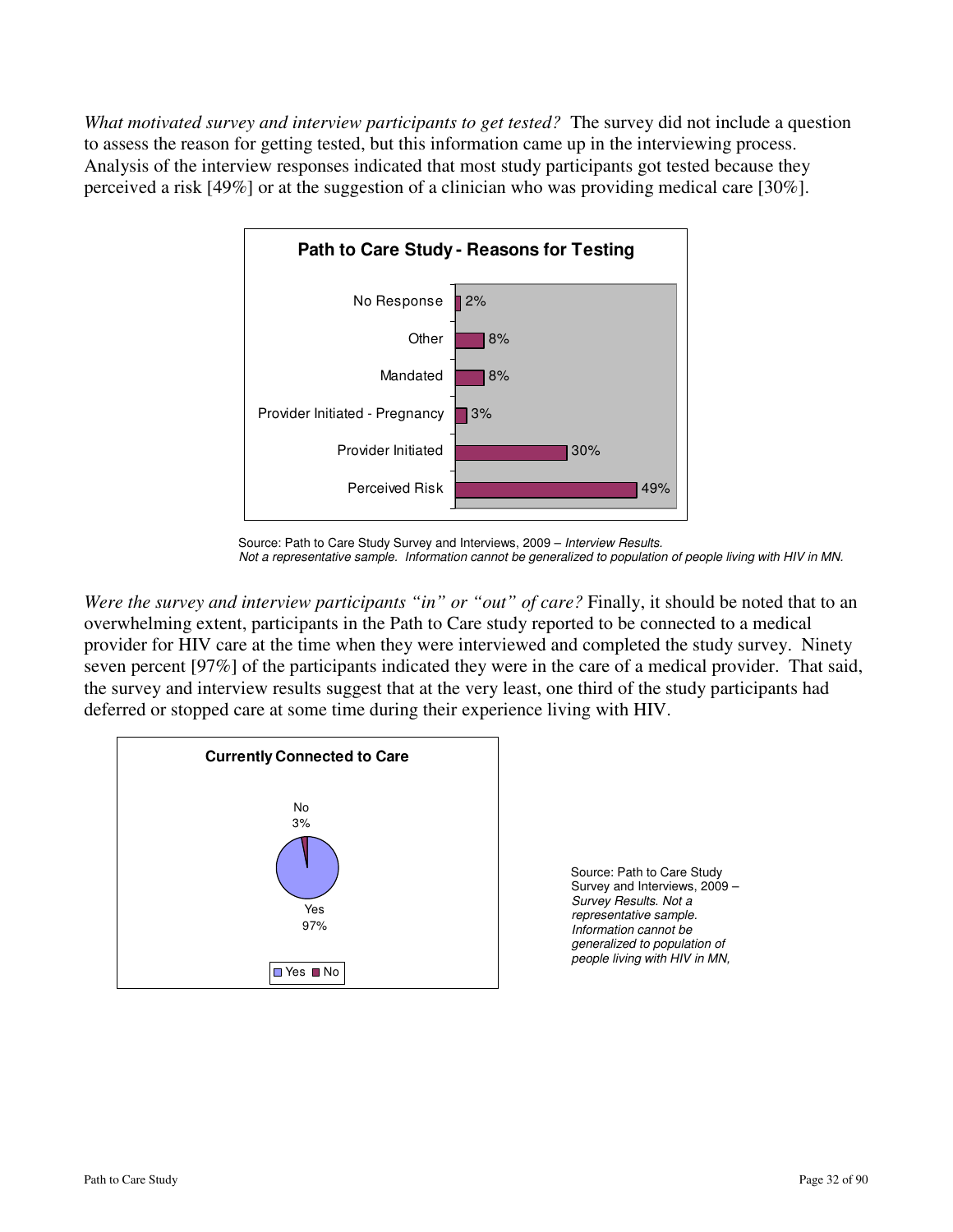### *Conclusions: Path to Care Study Survey and Interviews – Process and Participants*

- While not a statistically representative sampling of people living with HIV in Minnesota, the demographic, geographic and circumstantial diversity of the communities of people affected by HIV in Minnesota is reflected among the study's participants.
- The study reflects the experiences of people diagnosed through the years of the HIV epidemic in Minnesota, ranging from those who were diagnosed relatively recently to long term survivors.
- Again, while not statistically representative, the study's systematic collection of information through survey and interview provides a unique and useful picture of what influences the experience of getting into, staying in and reconnecting to care for Minnesotans living with HIV.
- While virtually all of the study participants were in care at the time they were surveyed and interviewed, many either delayed or discontinued their care at some time.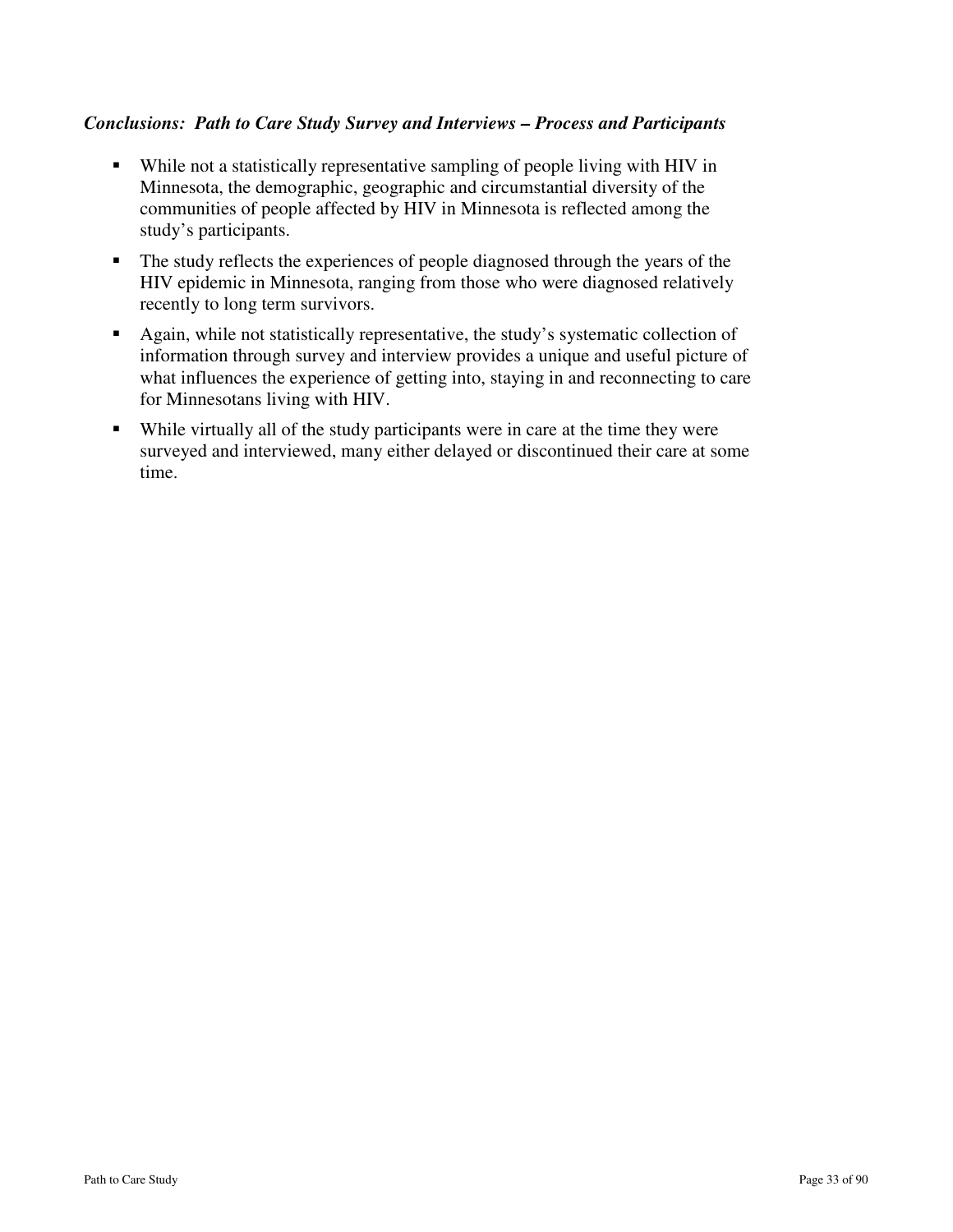### *Path to Care Study Survey and Interviews – Findings*

The Path to Care Study survey and interview process sought to provide perspective on (1) how Minnesotans living with HIV got connected to care after diagnosis, (2) what helped them stay connected to care, and (3) what were the factors associated with delaying or discontinuing care and then reconnecting after such a disruption?

The primary sources for information to address these questions were the surveys and interviews of 63 Minnesotans living with HIV. Additional information was collected through a survey and interview of service professionals from four of the sites consistently responsible for reporting most of the HIV diagnoses in Minnesota each year, and a community health clinic that primarily services Latinos. Key informant interviews with HIV service providers were used to help develop the survey and interview questions and to inform findings.

The interview part of the study involved a structured discussion, drawing upon the following questions for focus:

- (1) Tell me a little bit about your experience when you were tested and learned that you were living with HIV? *Discussion Probes: What made this process easy for you? What do wish had been different?*
- (2) Based on your experiences getting connected to HIV care, what advice would you give to others who are new to living with HIV or new to HIV care?
- (3) Have you every changed your doctor or stopped seeing your doctor? *Discussion Probes: If no, have you changed or stopped another HIV service [e.g. case management]? What was it that you liked about your care that kept you from making a change or stopping your care? If yes, what did you do to take care of yourself? What did you do to find another doctor or to start seeing a doctor again?*
- (4) Is there other information you would like to share with us about what helped you get connected with an HIV doctor, case manager or other service or provide that has helped you live with HIV?

Participants were also offered the opportunity to provide advice to the Minnesota HIV Services Planning Council addressing services they valued or changes they would recommend.

Participants tended to tell their stories about getting tested and why, how they got connected to care and services after receiving their diagnosis, what helped them stay connected to care and stay well – explained both in terms of what they found to be helpful and what they would advise for others, and either what helped them stay connected to care or a story about why they delayed or stopped care and what helped them reconnect to care.

Following the interview, participants completed a 23 question survey. In addition to collecting demographic and geographic information, the survey also collected information about their experiences getting tested and diagnosed, getting connected to care, factors that help them stay in care, and information about any experiences delaying or discontinuing care.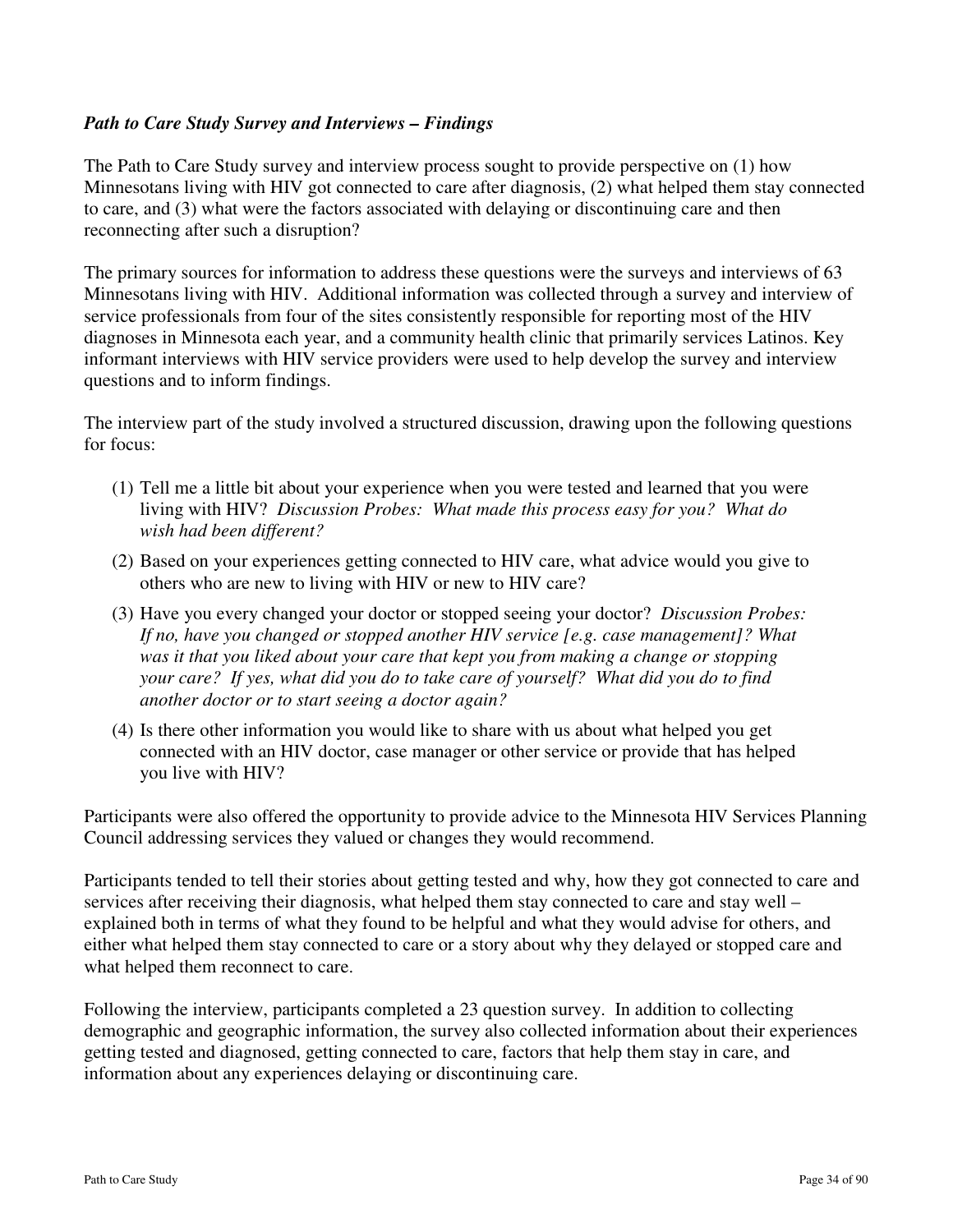Combined, the interviews and surveys provided both a qualitative and quantitative description of the participants' experiences. Information received in the interviews assisted with interpreting the survey results; while the survey offered a single list of options for participants to chose from, the interviews provided descriptive information that helped better understand these responses *[e.g. survey responses indicated "connecting to an AIDS service organization for service or support" was an important support for those connecting to care after diagnosis, the interview responses suggested one of the specific services offered by an AIDS service organization that was helpful were services other than a case manager, such as "the AIDSLine"]*. Additionally, the survey results compare to the results of the interview content analysis as a check for consistency between the two versions of the study participants' "path to care" experiences.

### *Getting Connected to Care after Diagnosis*

Ready access and connection to the health system is among the most important factors helping those newly diagnosed with HIV get connected to HIV care.

Survey responses indicated the most helpful services offered and made available at initial diagnosis were (1) finding a doctor [52%], (2) connecting to an AIDS service organization for services and support [41%], (3) receiving help to prevent infecting others [38%], (4) receiving drugs to treat HIV infection [32%], and (5) meeting with a counselor, therapist or psychiatrist [32%]. Other services of some importance were (1) finding a case manager [24%], (2) connecting to an HIV hotline [22%], (3) getting emergency food or financial assistance [19%], and (4) confirming or securing health insurance [17%].



Source: Path to Care Study Survey and Interviews, 2009 – Survey Results. Not a representative sample. Information cannot be generalized to population of people living with HIV in MN.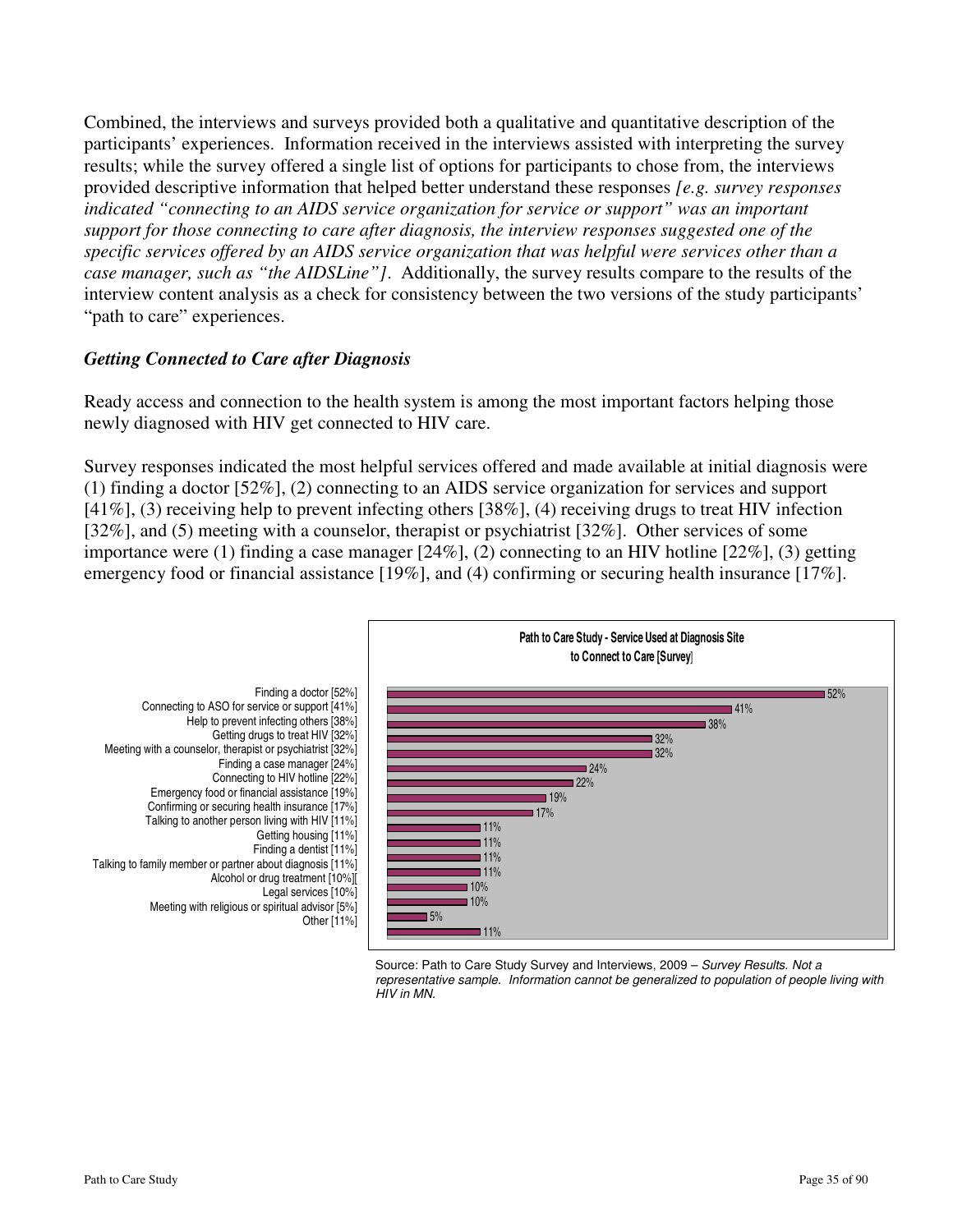Interview responses indicated the most helpful services offered and made available at initial diagnosis were (1) connecting to an AIDS service organization for services [other than case management, e.g. MAP AIDSLine] [30%], (2) having access to a comprehensive and coordinated medical and social service support system at the diagnosis site [29%], (3) receiving information and referral tools [27%], (4) having a support network – friends, family and/or faith [25%], (5) getting connected to a case manager who could help me [24%] and getting connected to a doctor I liked and trusted [21%]. Other services of some importance were (1) getting a referral with an appointment and support [17%], (2) encouragement from a person or group of people living with HIV [16%], and (3) arranging coverage for health care and treatment [13%].



Source: Path to Care Study Survey and Interviews, 2009 - Interview Results. Not a representative sample. Information cannot be generalized to population of people living with HIV in MN.

The experience of connecting to parts of the health system other than primary medical care, for example medical case management, self-care management or assistance to stabilize housing, food or financial problems, was influenced by a slightly different set of factors. Survey results indicated that (1) talking with a person at an AIDS service organization [49%], (2) talking with another person living with HIV [38%] or (3) a referral from the diagnosis site [37%] were among the more frequently cited aids in learning about and making the connection with a service intended to better coordinate medical care, support self-care management or stabilize a living situation to enable treatment adherence. Other notable factors were (1) contacting an information and referral service such as the AIDSLine [21%], talking with others at a support group [19%], (3) talking with a family members [19%], along with a variety of "other" factors (most notably, the referral of a doctor a clinic staff person) [24%].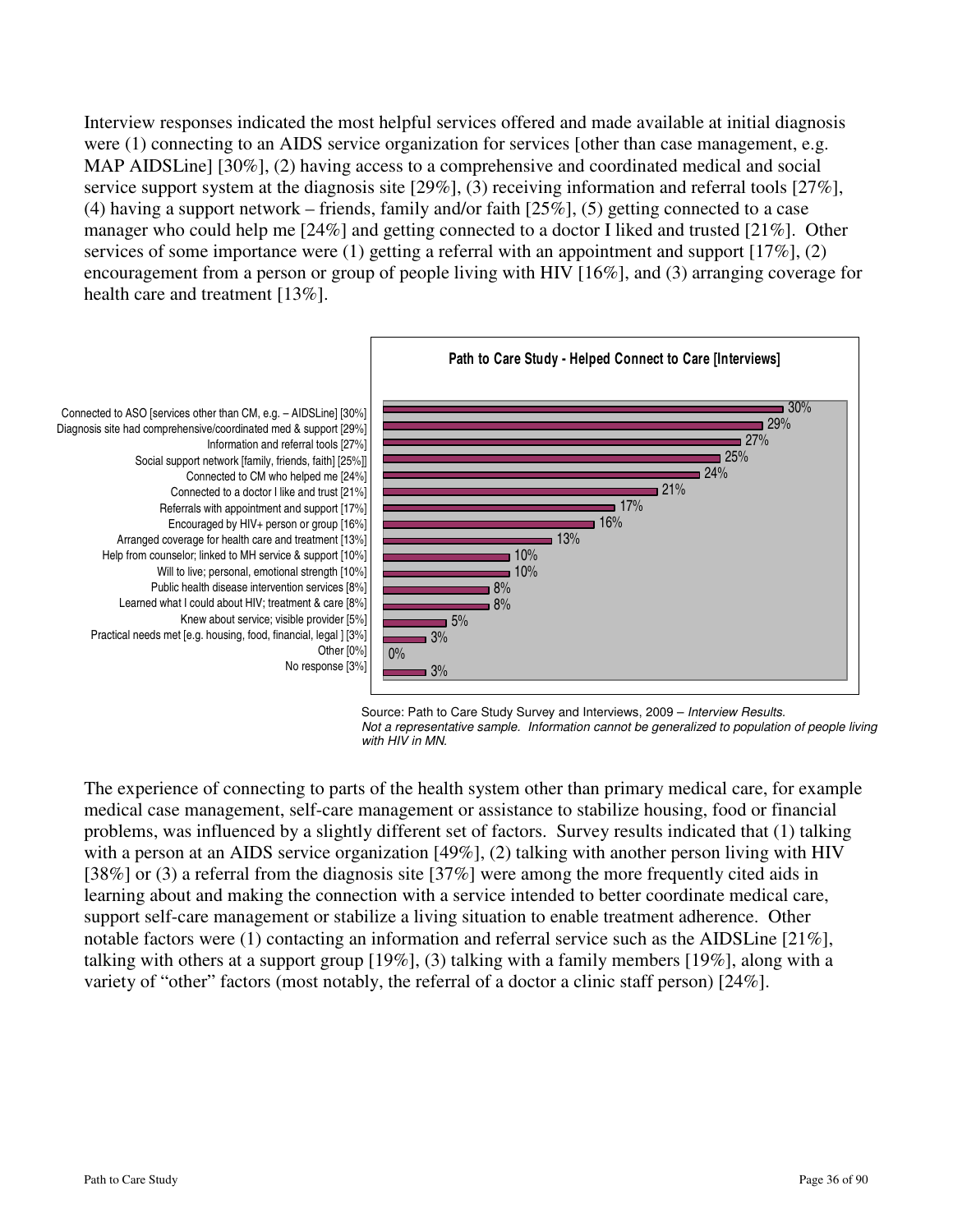

Talking to another person living with HIV [38%] A referral from the place I tested [37%] Calling the AIDSLine [21%] People at my support group [19%] Talking to a family member [19%] A visit from the health department [10%] A poster or flyer I saw someplace [8%] None of the Above [3%] Information I found on the web [0%] An ad I saw in a newspaper [0%] Other [24%]



Analysis of the survey and interview results suggest ready access and connection to the health system is among the most important factors helping those newly diagnosed with HIV get connected to HIV care, with seamless coordination being a key factor. The ideal situation was receiving an HIV diagnosis at a location where connecting to professional services -- medical care, social services and mental health support could be easily facilitated. However, participants also valued "navigation and support" tools. They identified services that helped provide an orientation to this new situation as being helpful, often times referring to the ability to contact a visible and easy to find resources such as the MAP AIDSLine. A number of respondents also talked about getting brochures and other information from clinics and others places they were going for services that helped them learn more about HIV and the services that were available. Additionally, unpublished findings from a recently completed study coordinated by the University of Minnesota Department of Epidemiology and Public health indicates emerging use of internet resources while waiting for HIV test results or after diagnosis to get information about how HIV works, key terms, information about medical treatment and connection to others living with HIV.<sup>21</sup> An important part of this process was having a supportive social network of family, friends or a faith community to provide emotional support.

Diagnosis site interviews and self-assessment surveys suggested greater readiness to provide access to the comprehensive – medical, social support, mental health support and emotional support – and coordinated post-diagnosis care that study participants found to be most helpful existed at public health or community health clinics that also served as HIV diagnosis sites. Hospital diagnosis sites were less ready to offer a similar connection to care. While comprehensive services are available within the hospital system, coordinating access was more of a challenge. People received diagnoses in various parts of the hospital system, but the ability to facilitate a referral to connect to HIV early intervention and specialty care varied widely. Hospital diagnosis site interviewees described difficulties getting institutional buy-in to develop systematic internal referral systems due to competing priorities or lack of awareness about the prominent role the system plays in diagnosing new HIV infections in Minnesota. Both diagnosis site interviewees and people living with HIV who participated in the Path to Care Study

<u>.</u>

<sup>&</sup>lt;sup>21</sup> Horvath, Keith, et. al., "Online Resources for Persons Recently Diagnosed with HIV/IDS: An Analysis of HIV-related Webpages, University of Minnesota, unpublished, 2009.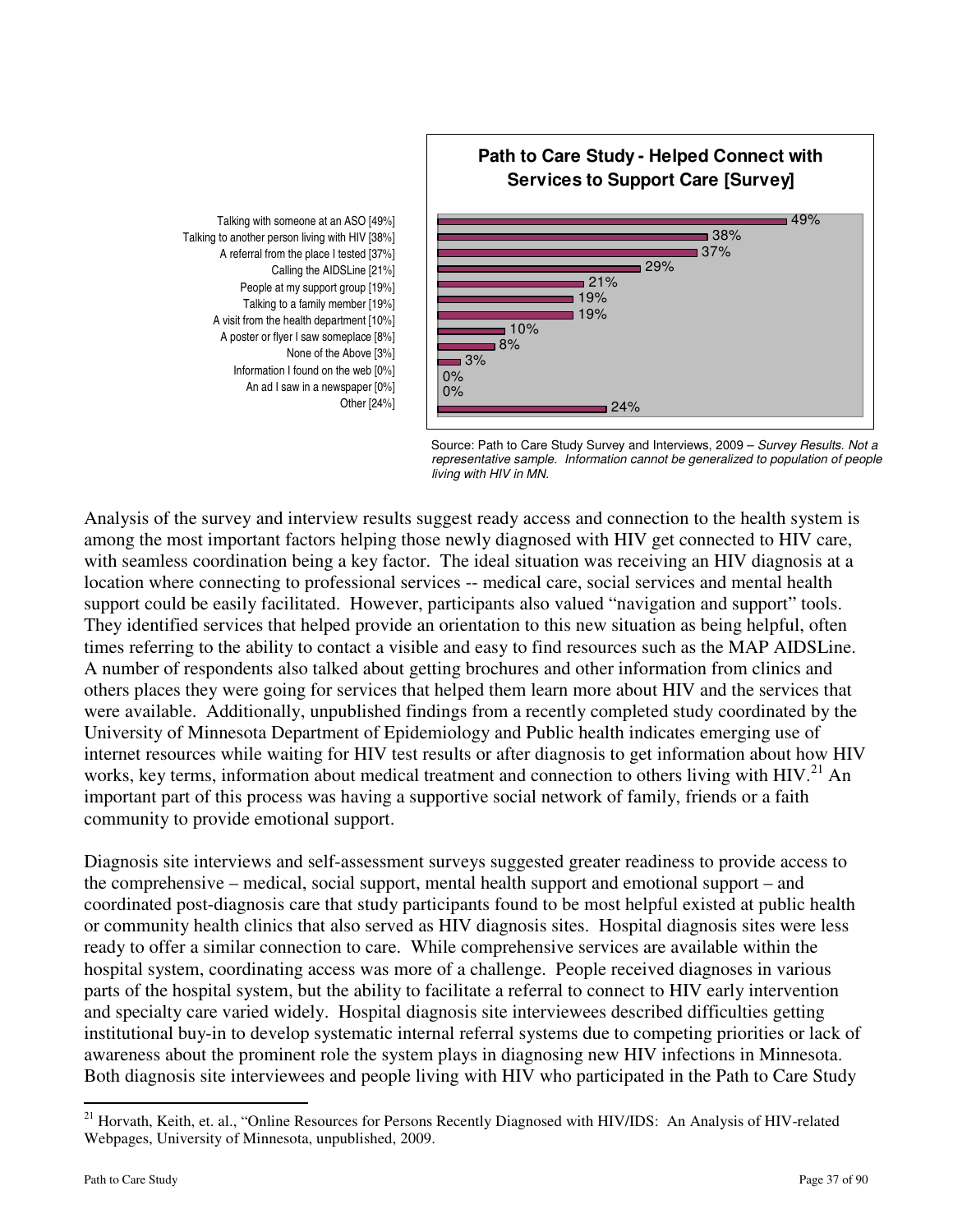interviews described the ability to make internal referrals to a specific individual – usually identified by name – as key to coordinating the connection from diagnosis to care.

Key informant interviewees raised concerns about the role of plasma centers in the process of connecting people to care after diagnosis. Three percent of the Path to Care survey and interview participants identified plasma centers as their diagnosis site, each telling stories in which they received no services at the plasma center, were informed of their diagnosis by a public health disease intervention specialist, and subsequently went to a public health clinic for confirmatory testing and assistance with getting connected to care. Key informant interviewees also suggested opportunities to reach more people currently infected with HIV but undiagnosed, and to diagnose them in settings where they can benefit from a connection to comprehensive and coordinated care by expanding low or no cost testing to more community health center settings.

Depending upon individual circumstances, other factors facilitated making the initial connection to care: resolving an immediate food, shelter or financial crisis, legal assistance [especially in cases involving individuals who are not U.S. residents or are testing as part of an employment situation], talking with another person living with HIV or getting connected to alcohol or drug abuse intervention or treatment services. For people who were in these unique circumstances, these were vitally important services to have available at the time of diagnosis.

### *Challenges to Getting Connected to Care after Diagnosis*

A variety of factors can complicate getting connected to HIV care after an initial diagnosis. Most notable are depression, concerns about the effects of HIV stigma and a poorly delivered or uncoordinated service at the diagnosis site.

Two-thirds of the Path to Care Study survey respondents reported visiting a doctor within the first month after initially being diagnosed with HIV [63%]. Twenty five percent had their first visit with a doctor between one and six months after initial diagnosis. However, 12% reported waiting for one year or more before seeing a doctor after initial diagnosis.



 Source: Path to Care Study Survey and Interviews, 2009 -Survey Results. Not a representative sample. Information cannot be generalized to population of people living with HIV in MN,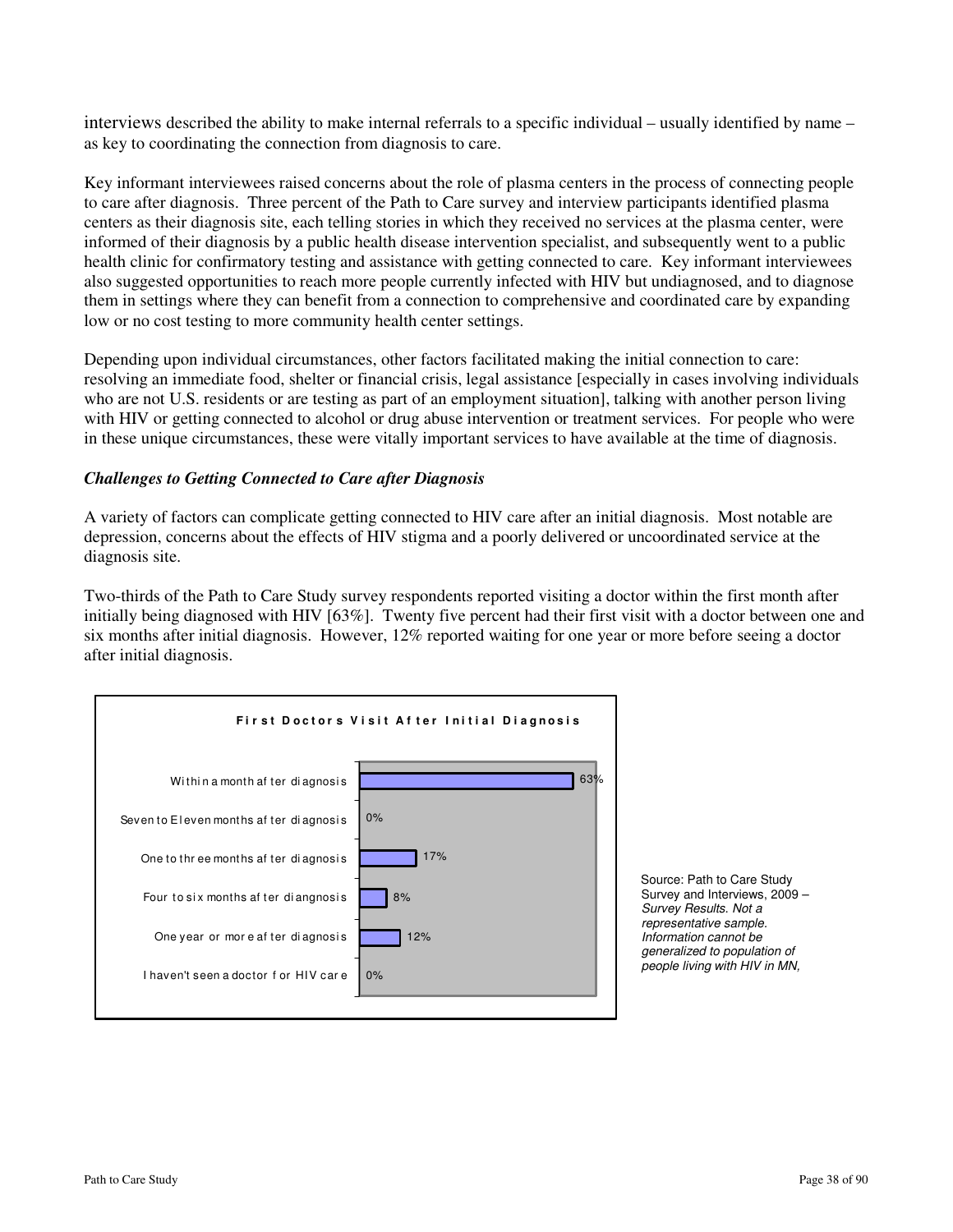Interview responses indicated the more notable challenges to connecting to care after initial diagnosis were (1) depression [35%], (2) fear of disclosure and the consequences [e.g. stigma] [30%], (3) continued or increased drug and alcohol use to cope [27%], and (4) poor experience with a person or the service provided at the diagnosis site [22%]. Other challenges of some importance were (1) no peer support, unable to talk with another living with HIV [17%], denial about being infected [13%], surprised by the testing situation and/or diagnosis and not prepared [13%], or loss of social support and connection with family, friends or faith [13%]. [No questions were asked in the survey to assess barriers to getting connected to care.'



Analysis of the survey and interview results indicates that most of the people living with HIV who participated in the study were efficiently connected to clinical care [63% within one month of initial diagnosis]. Conversely, one third of the participants described an experience that resulted in a delay connecting to care ranging from a matter of a few months to over a year.

Mental health – both situational and chronic, intensified alcohol and drug abuse as a coping strategy, and concerns about the effects of HIV-related stigma created barriers to connecting to care after diagnosis. A number of other factors were cited as causes for delaying the initial connection to care, some of which could be interpreted as being similar to or associated with some of the most frequently identified barriers [for example, denial about infection being associated with feelings of depression or lack of social connections feeding feelings of depression, or a bad experience at the diagnosis site being a consequence of poor treatment by a doctor or other clinical staff]. This was illustrated in the stories told by participants in the Path to Care Study interviews in which factors tended to be described in a way to suggest they were associated with each other [e.g. feelings of depression intensifying alcohol and drug abuse and creating isolation from others who might provide support].

Providing easy access to services to assist with depression brought on by the situational impact of learning of an HIV diagnosis seems to be an important part of easing the connection to care, with the availability of mental health services identified as both a significant aid in connecting to care and depression – a condition requiring the attentions of mental health services, identified as a barrier to connecting to care. Key informant interviewees suggest that paying attention to assessing mental health needs and making a referral that is appropriate to the client needs more attention, for example,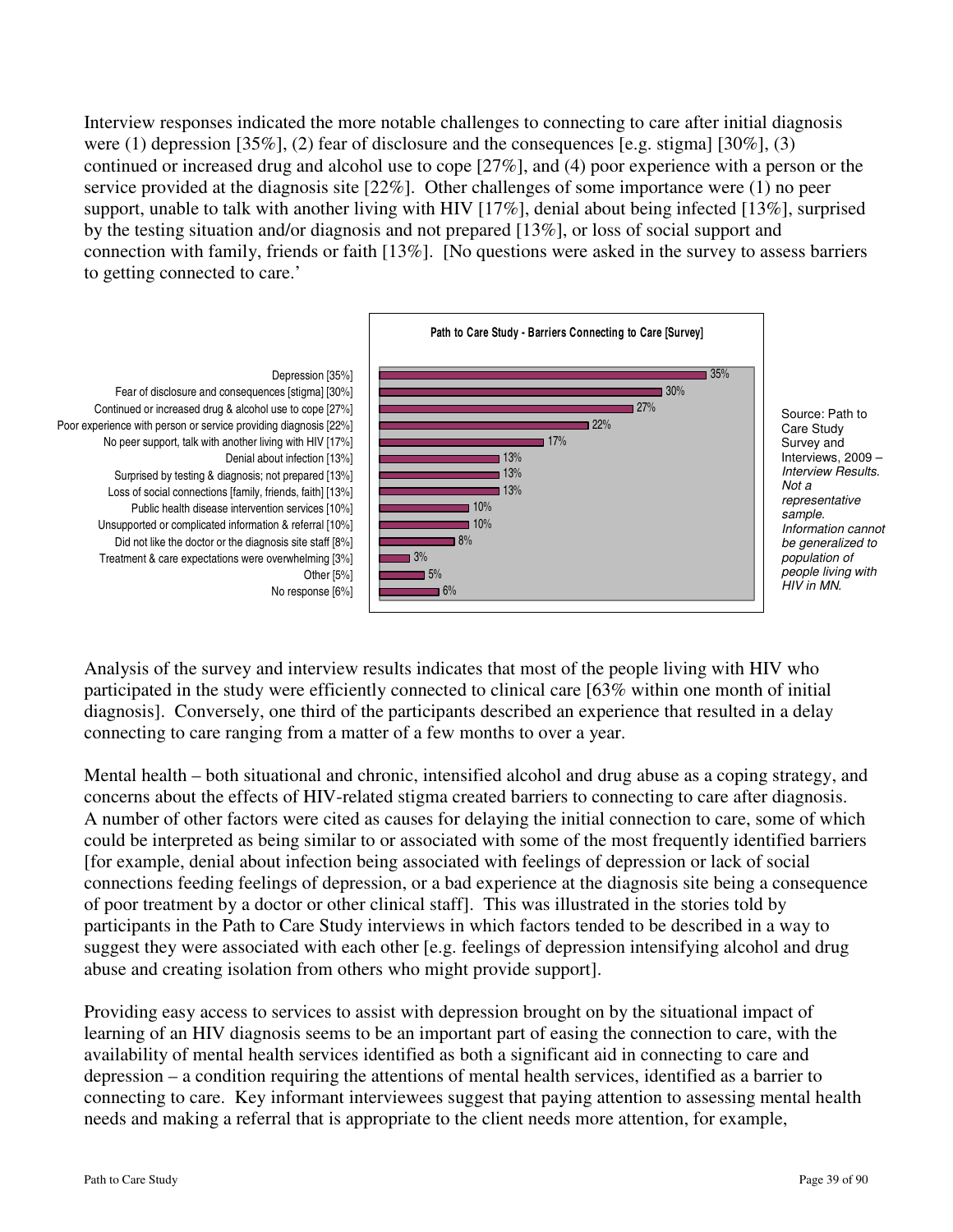connecting an individual who may be experiencing situational depression to counseling or a support group, or therapy or psychiatric care for an individual who may experience further complications of an underlying, chronic mental health condition. Interviews with people living with HIV who had problems managing alcohol or drug use suggested the feelings of depression influenced more intensive alcohol or drug abuse which they notably described, in hindsight, as a "coping" strategy.

Social factors, especially the effects of HIV-related stigma, created challenges connecting to care after diagnosis. Stories told by Path to Care Study interviewees suggested fears about being rejected by family, friends or their faith communities, or experiencing employment consequences, with participants describing perceptions of cultural attitudes uniquely attributable to race or ethnicity, faith or based on statements provided by employers or others in their work place. Conversely, study interviewees who indicated they had a supportive network of family, friends or faith or knowledge about HIV before they were diagnosed did not tend to include difficulties in connecting to care in their stories about receiving their initial diagnosis.

It should be noted that based upon key informant interviews and interviews with representatives from diagnosis sites, it was expected that making a connection with another person living with HIV would be a notable factor in helping people connect to care after diagnosis. Survey and interview results suggest this was not the case for most. However, for those who reported difficulties getting connected to care, *not* having the opportunity to talk with another person living with HIV was cited as something they thought would have been helpful and wished they had.

A small number of those describing challenges getting connected to care after initial diagnosis described situations in which they were surprised by the testing experience or receiving their diagnosis. These tended to be individuals who were tested at plasma centers or who learned about risk of infection or their diagnosis from public health disease investigators. The few testing and diagnosis stories shared by those who were tested at plasma centers consistently included descriptions of situations in which they were not told about their test results until a subsequent visit by a public health staff person, or were simply referred to a local public health clinic. The experiences described with plasma facilities suggested they were unprepared to deliver diagnoses.

The few participants who told stories about experiences with public health disease investigators were evenly divided. This service was as likely to have a helpful impact as it was to create challenges connecting to care [10% of survey respondents suggesting it helped them get connected to support services and 10% of interview respondents suggesting it created a challenge to connecting to care]. Those who considered the service helpful described the assistance they received getting connected to health services. Thos who considered it to be unhelpful described unexpected visits that put them in situations that compromised safety and support within their home, jeopardized their employment, and left them without emotional support or assistance to connect to health services.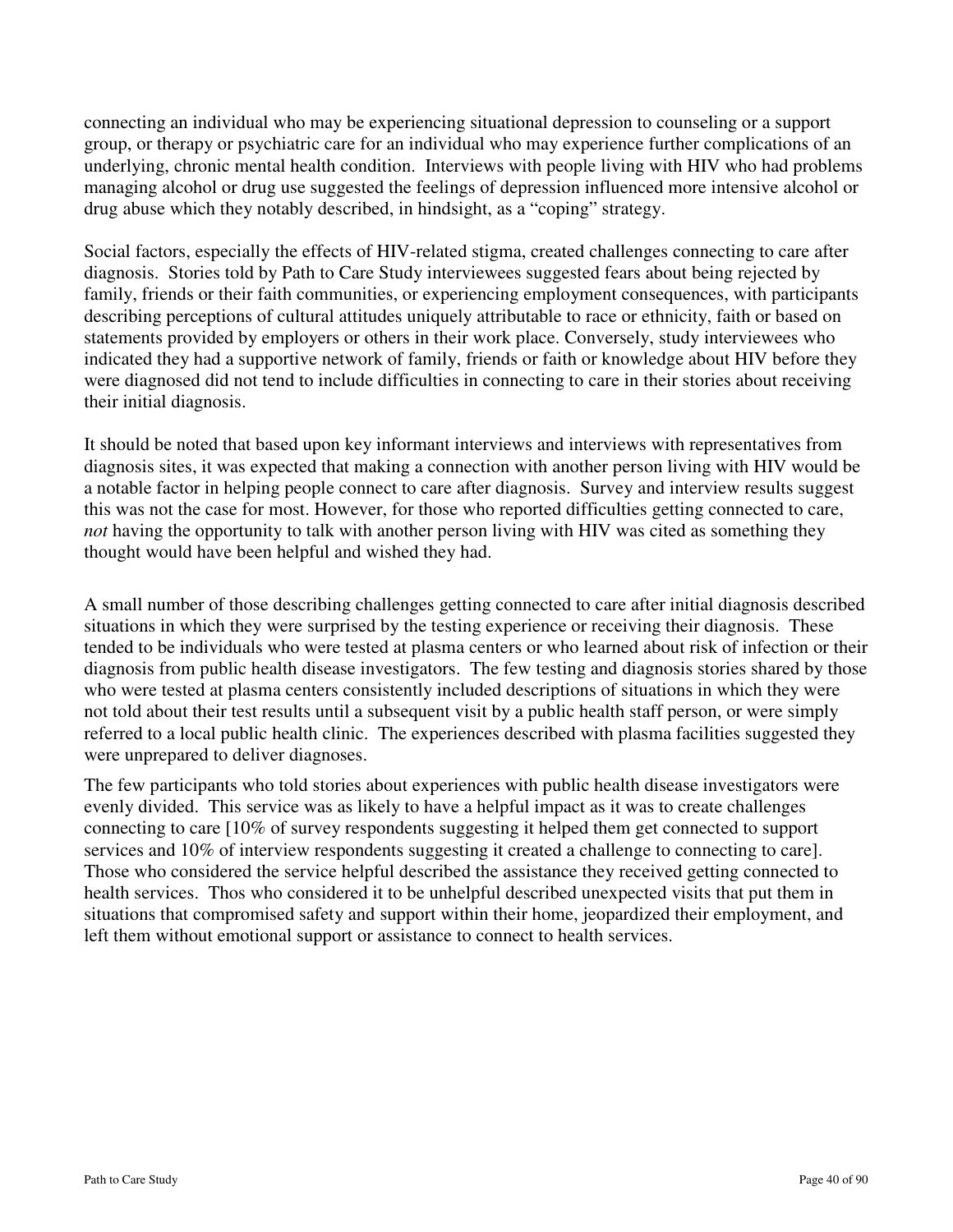## *Staying Connected to Care*

For people living with HIV, the professional services provided by a doctor they trust and case manager are as important as the information and support they receive from others living with HIV, family and friends and emotional support. One is not more important than the other. It is the service of the health system and community supports that keep people living with HIV connected to care. In other words, the results of the Path to Care Study surveys and interviews affirm the chronic care model; Connection to the health system and a community of personal support are important factors in keeping people living with HIV connected to HIV care.

Overwhelmingly, the people living with HIV who participated in the Path to Care Study survey and interviews were connected to HIV care. Ninety-eight percent of the participants reported being in care, i.e. seeing a primary physician for HIV care at the time of completing the survey. The study collected information about the factors that helped people stay in HIV care in three different ways: (1) through a survey question asking participants to choose among factors that helped them stay in care, (2) through an interview question asking participants to describe, in their own words, what helped them stay in care, and (3) through an interview question asking participants to describe, in their own words, what advice they would give to others newly diagnosed with HIV to help them stay in HIV care.

Survey responses indicated the most helpful supports keeping people connected to care were (1) my doctor [65%], (2) my case manager or social worker [54%], (3) talking to a friend [52%], (4) talking to another person living with HIV [48%], and (5) talking with someone at an AIDS service organization [someone other than a case manger] [48%]. Other supports of some importance were (1) people at my support group [33%], talking to a family member [24%], and (3) information I found on the Web [21%].



Source: Path to Care Study Survey and Interviews, 2009 – Survey Results. Not a representative sample. Information cannot be generalized to population of people living with HIV in

As part of the interview, participants were asked to describe what helped them stay connected to care. Their responses suggested the most helpful supports were (1) peer support from others living with HIV [68%], (2) the right doctor [62%], and (3) my case manager [62%]. Another, related, support of some importance was information about services I get from others living with HIV [37%].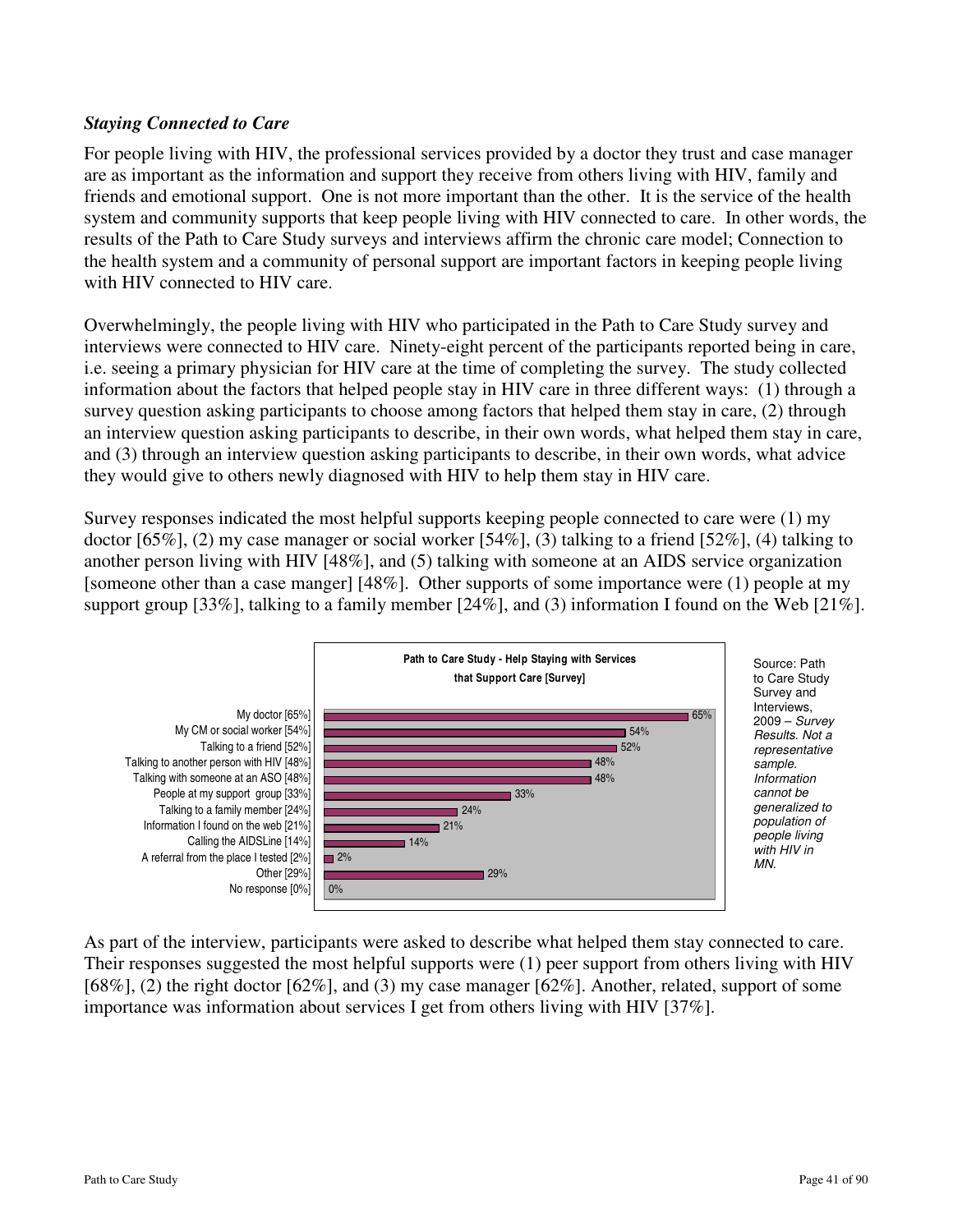

Source: Path to Care Study Survey and Interviews, 2009 - Survey Results. Not a representative sample. Information cannot be generalized to population of people living with HIV in MN.

Interview responses to an additional question intended to understand factors that helped people stay in care by asking participants to reflect upon the advice they would give to those newly diagnosed with HIV to help them stay in care suggest (1) finding others with HIV for support [67%], (2) get a good doctor you can trust [62%], (3) get a case manger; establish a good relationship with a social worker [54%], and (4) find another or others with HIV to help you learn to manage HIV disease and to live [52%]. Other recommendations of note included (1) having a healthy attitude; knowing that you are not going to die, (2) not isolating one's self; connecting with the social support offered by family, friends and faith [41%], and (3) getting connected with an AIDS service organization [38%].



Source: Path to Care Study Survey and Interviews, 2009 - Interview Results. Not a representative sample. Information cannot be generalized to population of people living with HIV in MN.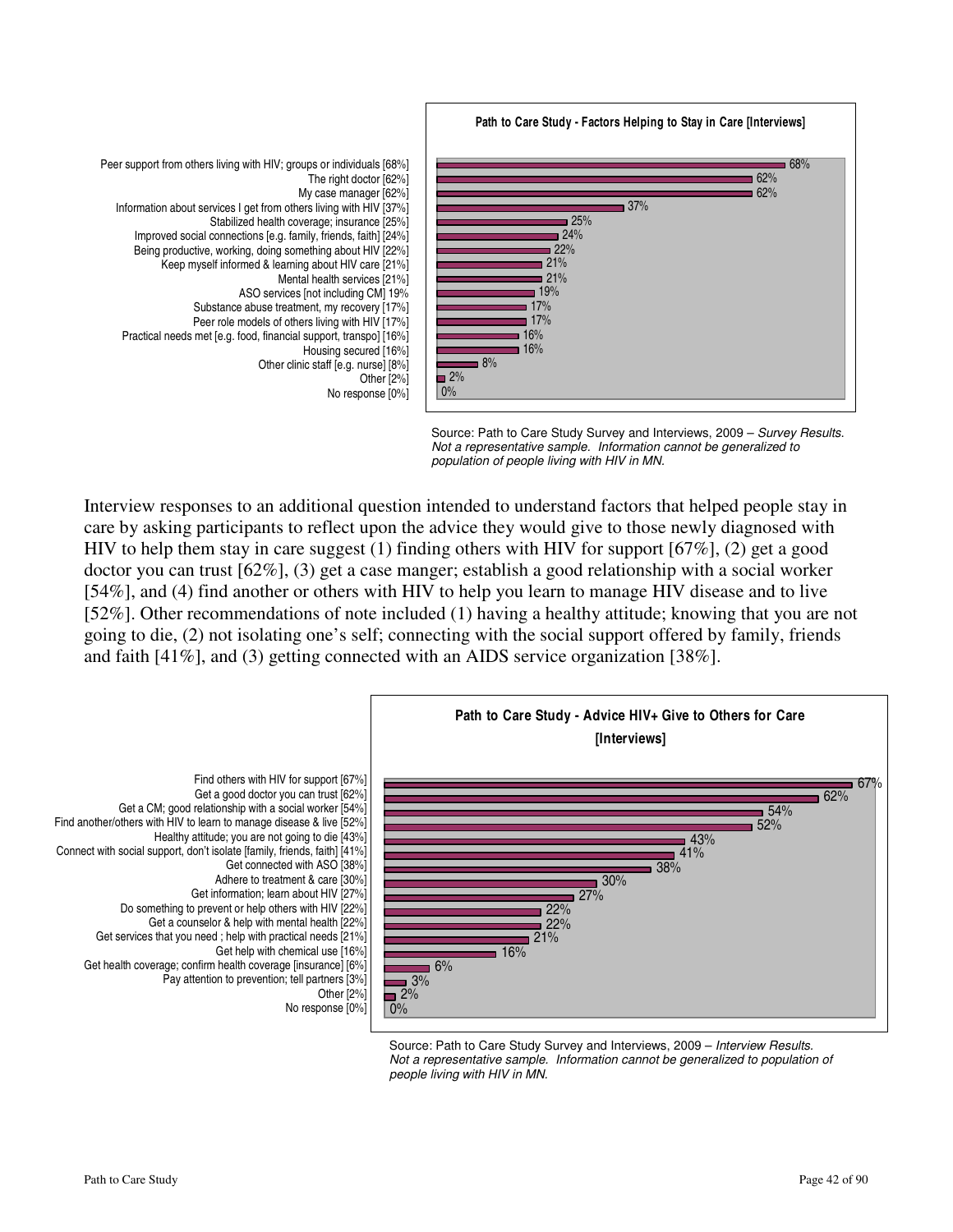Analysis of the survey and interview affirms the chronic care model. Based on their experiences, people living with HIV who participated in the Path to Care Study survey and interviews say both a health system with a prepared and practiced team and community supports that help them be informed and activated consumers are equally important to keeping them in care. *The support and information provided by others living with HIV, the care of a trusted doctor and the services provided by a case manager are considered to be of highest and essentially equal importance in helping people living with HIV stay in care.* 

In addition to medical care and case management, people living with HIV depend upon a system that offers other services from AIDS service organizations [e.g. health education and social supports to resolve problems securing basic needs that might disrupt HIV care]. Along with the support and information provided by peers, they depend upon family, friends and faith to and opportunities to be productive, either through employment or opportunities to make a contribution to addressing the impact of HIV, to help them stay engaged with their HIV care.

Key informant interviewees offered observations that were consistent with the results of the surveys and interviews of people living with HIV. They noted the need to have a variety of sources for information and support to help people living with HIV stay connected to medical care to fill in gaps caused by pressures on the time that doctors can spend with patients, and to clarify, expand upon and reinforce information that is provided in the context of primary medical care.

In stories describing the role of medical care providers, interview participants discussed trusting their provider's knowledge and expertise, openness and availability to explain conditions, treatments and care, and personable communication. Interviewees frequently described feelings of being treated "as a human being" with attention given to their unique personality traits, health needs and living situations, as qualities they valued in their providers. Similar features were used to describe positive relationships with case managers, in addition to features of competence and abilities to make connections and secure resources.

Having connections with others living with others living with HIV were not just a source of emotional support, but also an important source of information about connecting with medical and other services. Stories shared during the interviews commonly included descriptions of deliberate efforts to seek out services that provided formal [e.g. support groups] or informal social situations [e.g. drop-in meal services at Aliveness, recreational activities offered through PrideAlive, or events such as the AIDSWalk] to connect with others living with HIV. Usually these were efforts to find emotional support, avoid isolation and sometimes to find others who had information to share about services. But, in most cases, they were described as helpful encounters because of the information and endorsements gathered through informal conversations about medical, social services and health education services.

Additionally, people would tell stories about making connections with visible, peer leaders and the role they played providing guidance, emotional support and information and referral to providers and services. It was not uncommon as part of these stories to hear the names of specific individuals, with several names of the same people coming up in multiple interviews. This suggested high profile peer leaders performed a function similar to high profile organizations that had services designed to help connect peers.

It should be noted that people living in Greater Minnesota, Latinos and African-born individuals all talked about feelings of isolation and fears about the effects of stigma. None of these individuals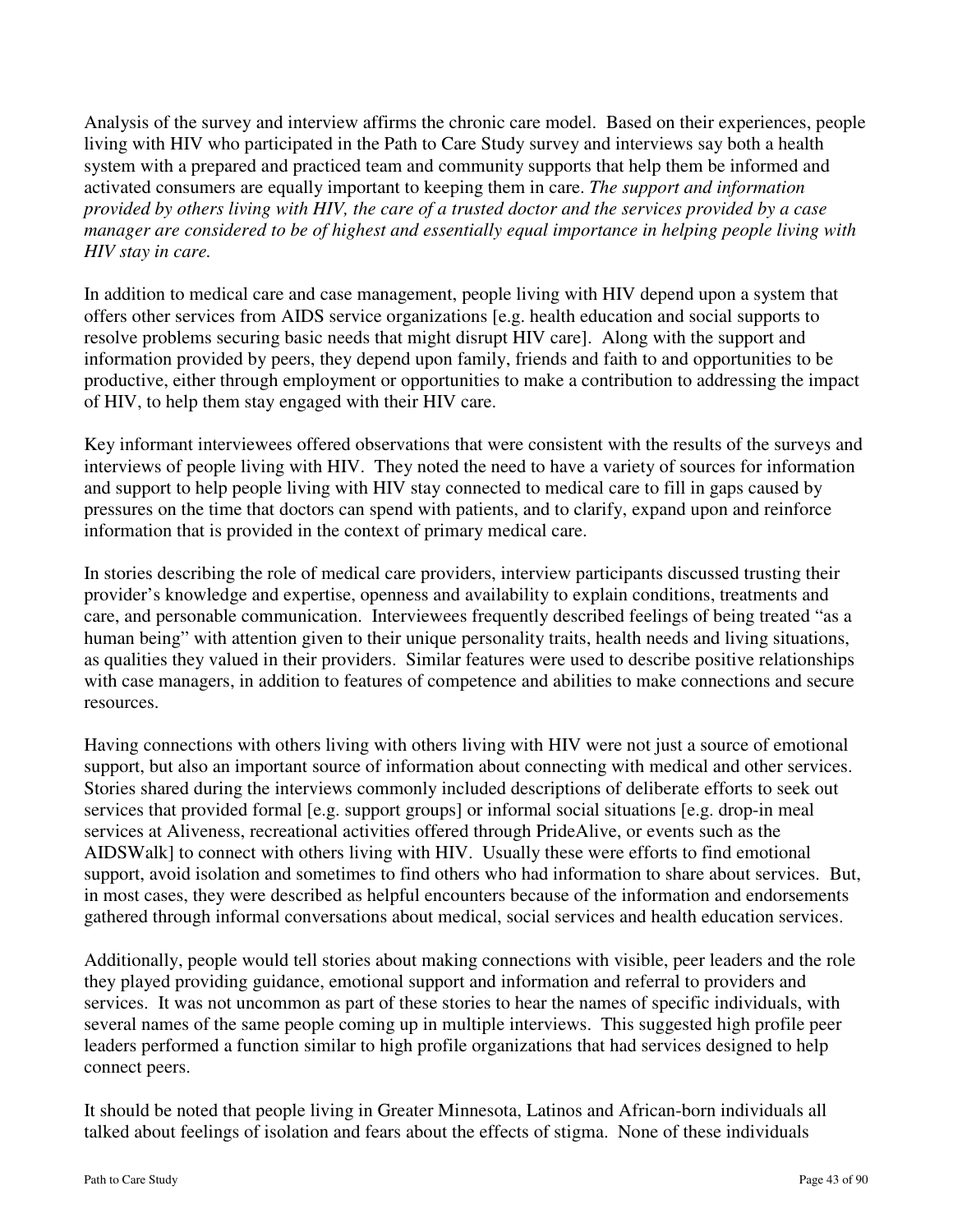described experiences getting support from other people living with HIV or family, friends or their faith community in their stories of connecting to care. In these cases, it was the support of a professional that made the difference; typically a medical provider or staff involved with providing the initial diagnosis, or a case manager. In addition to delivering services expected from the health system, interviewees also talked about their relationships with these professionals in ways that suggest they also depended upon them to provide the on-going education, encouragement and emotional support that might typically come from those in their family and social communities.

What is clear from the Path to Care Study survey and interview results is that it is not an either or proposition for people living with the chronic condition of HIV disease: staying connected to care requires both health system supports, including access to a trusted doctor and a social service professional to help coordinate care, as well as community supports. These community supports include other people living with HIV who provide both emotional support and important information about how to access and use services, as well as a broader network of others living with HIV, friends, family and faith to provide emotional support.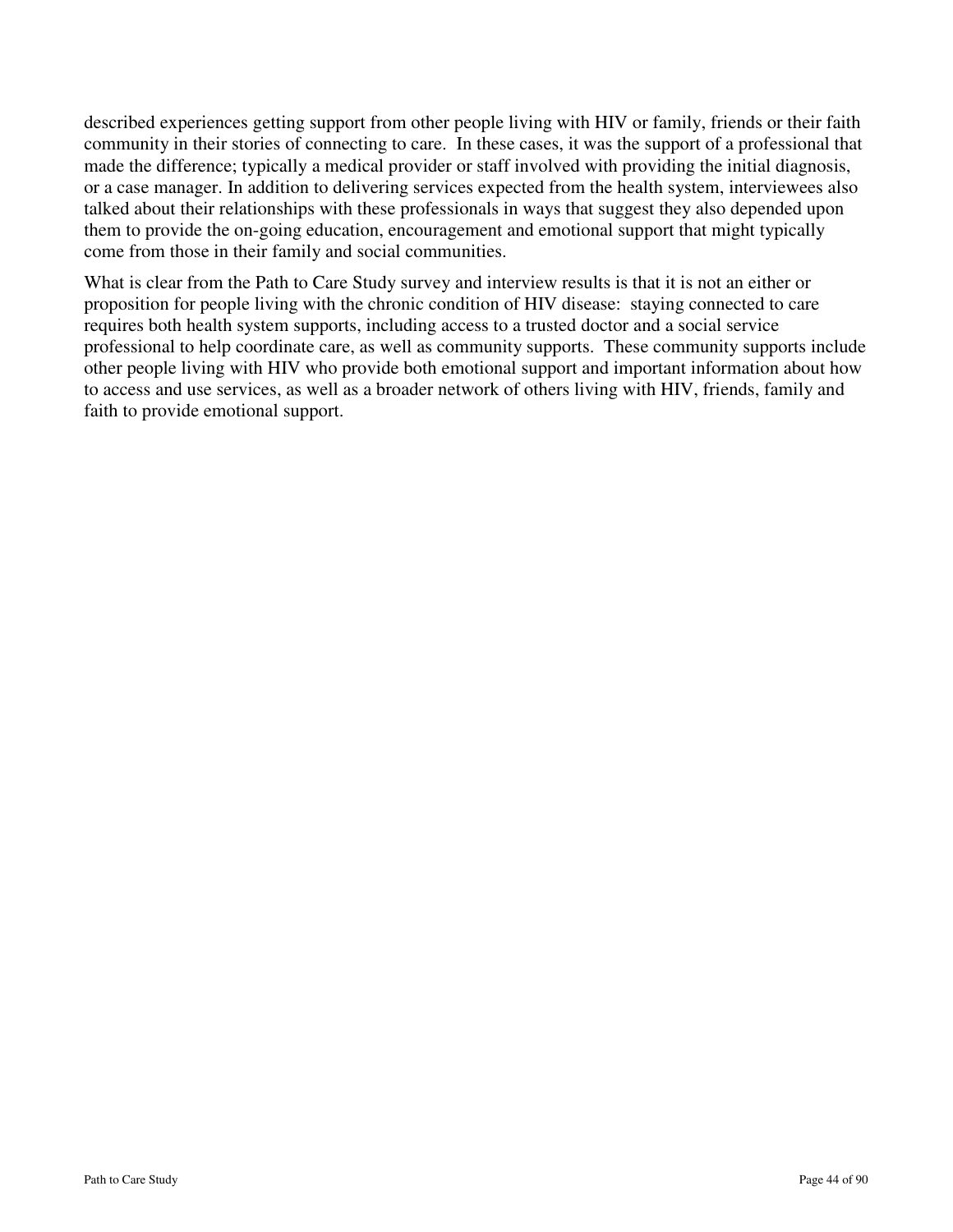# *Delaying or Dropping Out of Care*

According to the Path to Care Study survey responses, 56% of the study participants reported either delaying or dropping out of HIV care, while 44% did not. The Path to Care Study reveals a mix of factors contributing to delay or discontinuation of HIV care. These include a history of infrequent medical care, a move and the disruptions that come with making a change in where one lives, dissatisfaction in the relationship with a provider, and depression, alcohol or drug abuse, denial or resistance to accepting an HIV diagnosis, and concern about the consequences of stigma [i.e. similar to the factors described a challenges to connecting to care after initial diagnosis described elsewhere in this report].

Fifty-six percent [56%] of the survey respondents indicated delaying or discontinuing care when responding to the survey question.<sup>22</sup>



Source: Path to Care Study Survey and Interviews, 2009 – Survey Results. Not a representative sample. Information cannot be generalized to population of people living with HIV in MN.

Forty-six percent [46%] of the survey respondents indicated they saw a health care provider on a regular basis, at least one time a year prior to receiving their HIV diagnosis. This is notable because further analysis suggests a relationship between infrequent doctor's care before diagnosis and likelihood of delaying or discontinuing care after diagnosis. The percentage of study participants who did not have an experience of regular doctor's care before diagnosis [54%] is almost equal to the number of study participants reporting that they had delayed or stopped care [56%], based on responses to the Path to Care Study surveys[see below].

-

 $22$  More of the Path to Care Study participants described circumstances in which they either delayed or stopped HIV care. Sixty-seven percent of those interviewed described circumstances and offered reasons for delaying or stopping HIV care, with 33% indicating they did not delay or stop HIV care. The study did not produce information to explain the difference between what was reported in the survey responses compared to what was described in the interviews. However, the average of the responses suggest that approximately one-third of the study participants delayed or stopped HIV care at some time.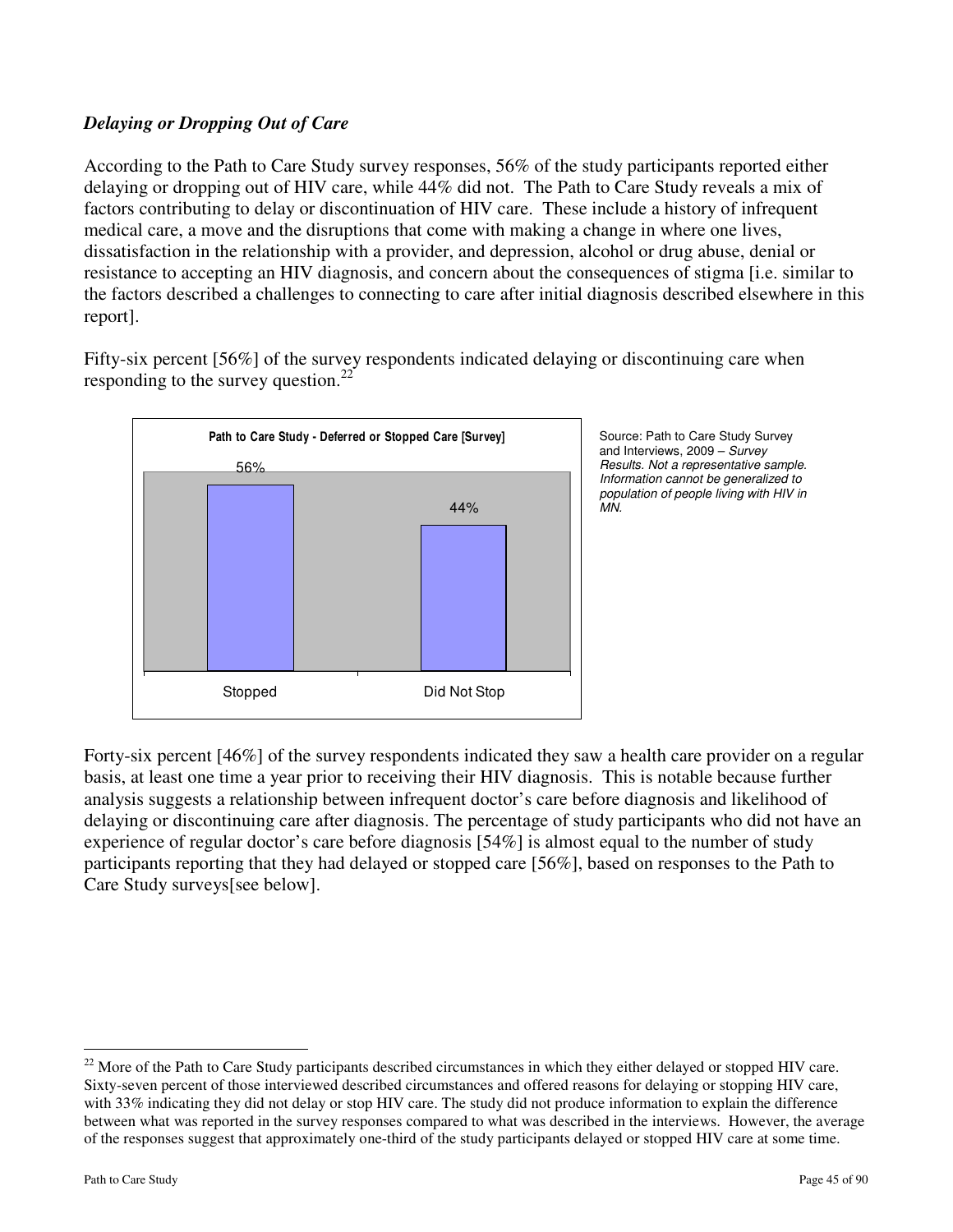

Source: Path to Care Study Survey and Interviews, 2009 – Survey Results. Not a representative sample. Information cannot be generalized to population of people living with HIV in MN.

While analysis of the Path to Care Study survey results is primarily limited to reporting and interpreting frequencies, statistical hypothesis testing [p value] analysis was applied to a limited number of survey questions, specifically, to determine what might be a statistically significant factor contributing to study participants discontinuing HIV care. This analysis evaluated whether there was a statistically significant relationship between the discontinuation of HIV medical care and (1) receiving a recent HIV diagnosis, (2) whether a person tested in Minnesota or outside of the state [i.e. in another state or another country], (3) they type of diagnosis site [e.g. hospital, public health center or other], or (4) seeing a doctor on a regular basis before being diagnosed with HIV. *Number of survey respondents: 35.*

Of the four factors, the only one with a statically significant relationship to discontinuing HIV care was seeing a doctor on a regular basis before being diagnosed with HIV [p-value = 0.1515], suggesting lack of health care prior to diagnosis as a likely indicator of risk for dropping out of care.



Source: Path to Care Study Survey and Interviews, 2009 – Survey Results. Not a representative sample. Information cannot be generalized to population of people living with HIV in MN.

This analysis suggests a history of irregular visits with a doctor prior to HIV diagnosis, that is, infrequent use of health care services either because of behavior or lack of resources or coverage to sustain routine visits with a doctor, is a likely indicator that HIV care will be delayed or discontinued.

Additional factors were described in the Path to Care Study interviews.Interview responses indicated the most notable reasons for delaying or discontinuing HIV medical care were: (1) I moved [40%], and (2) did not like the doctor and how I was treated [29%]. Other reasons of some importance for delaying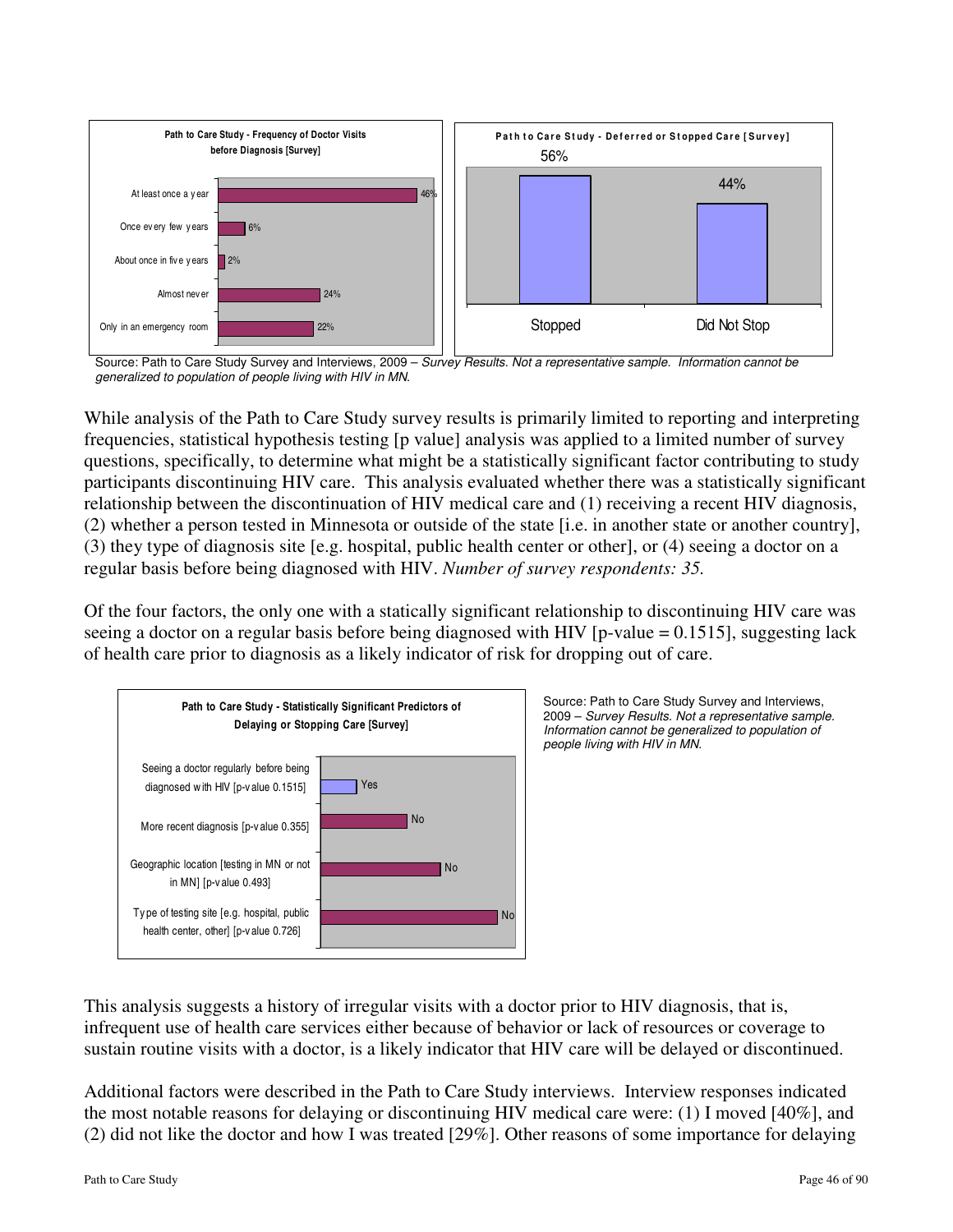or discontinuing care were (1) continued or increased drug and alcohol use [19%], and (2) unstable living situation; running the streets  $[17\%]$ <sup>23</sup>



An analysis of the Path to Care Study findings suggests that no one thing causes a person to discontinue HIV care but at least four situations stand out in the experiences of those who participated in the study:

- (1) *History of Irregular Health Care.* Those with a history of regularly seeing a doctor [46%], including a stable source of health coverage to enable regular visits, are more likely to sustain HIV care. Conversely, those who have not had that routine in their life before diagnosis [54%] are more likely to disrupt their HIV care.
- (2) *Making a Move.* A change in one's living situation can signal the likelihood that a person with HIV will discontinue HIV care. The stories told during study interview [40% of participants] about moving and discontinuing HIV care were varied. They included (a) moves from town-to-town or place-to-place within a community precipitated by alcohol and drug abuse and associated problems with housing, employment and finances, and family and social relationships, (b) transition in and out of treatment for alcohol or drug abuse, (c) immigration from outside of the country to avoid political or social turmoil or to seek employment, (d) making the transition from criminal behaviors and incarceration, or (e) simply moving from one side of town to another to change or improve one's quality of life.
- (3) *Alcohol and Drug Abuse.* Alcohol and drug abuse was reported as a factor in disrupting care by 29% of the interviewees. However, the stories told by interviewees about the factors that caused them to discontinue HIV care tended to include a link between alcohol and drug abuse and making a move; either getting to a new place – a new home environment, neighborhood or city, or getting into treatment to break the hold alcohol and drug abuse had on their lives and what it was doing to harm their health and HIV care.

 $\overline{a}$ 

<sup>&</sup>lt;sup>23</sup> The responses to the Path to Care Study survey question intended to describe reasons for delaying or stopping care are not used in the report's analysis.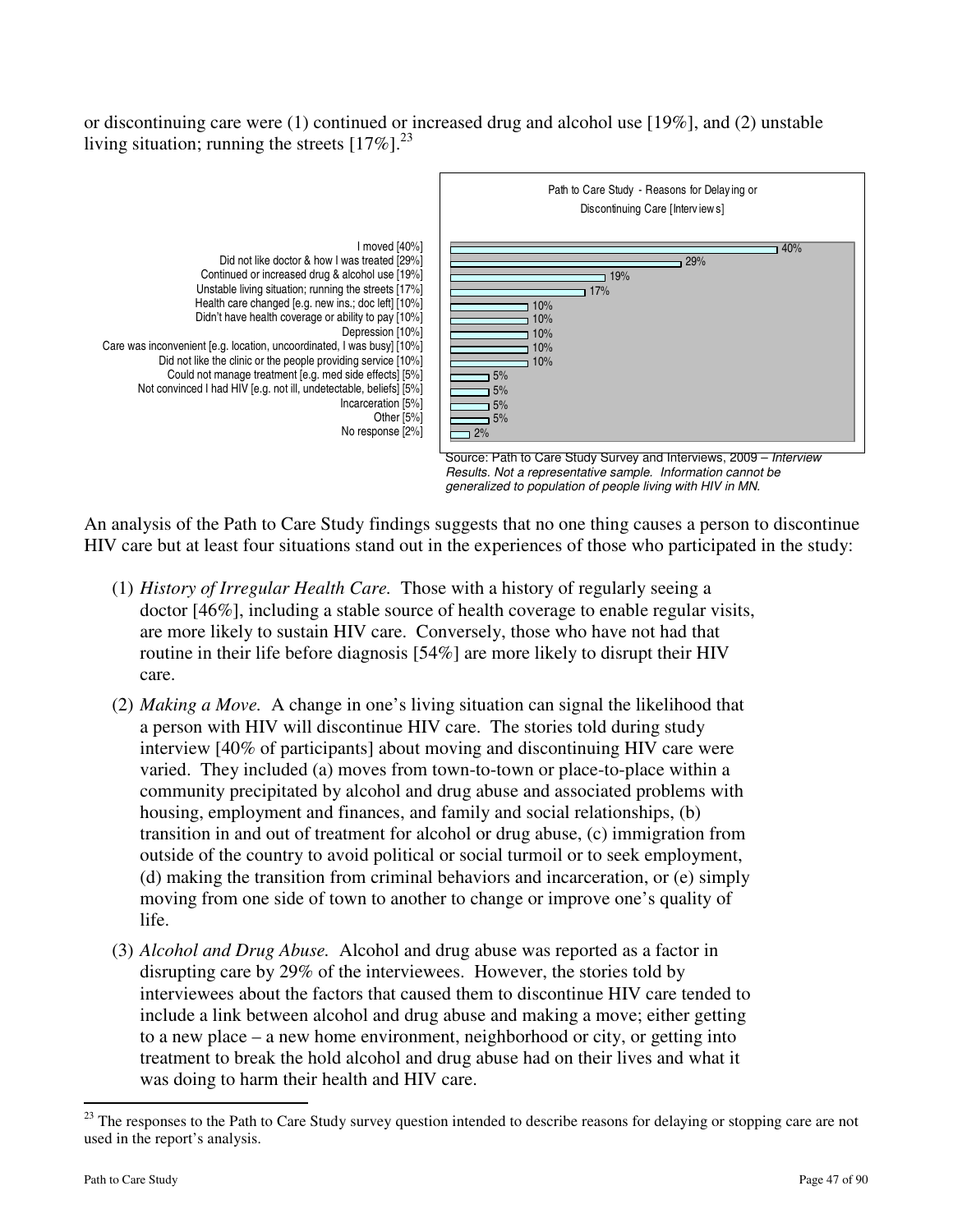(4) *Poor Relationship with Provider.* Twenty-nine percent of the Path to Care Study interviewees described a poor relationship with their health care provider as a reason for discontinuing HIV care. Usually, this was deterioration in the relationship with a doctor, with interviewees telling stories about feeling they were "being treated like a number," "not being listened to," or "not getting answers to their questions." Clinic practices also influenced attitudes about the relationship with a doctor, for example, "feeling judged" [e.g. for alcohol or drug abuse, criminal history] or inconvenience [e.g. location, hours]. Finally, some interview participants described changes in health coverage or difficulties managing benefits as factors disrupting their relationship with a provider.

Both the stories told by interviewees and observations collected through key informant interviews suggest a "tipping point" phenomenon when it comes to discontinuing HIV care due to a move; with no one factor leading to a disruption of care, but a number of circumstances coming together to create a point of crisis. People drop out of HIV care when circumstances in their life converge to put them a situation where they need to make a move to change where they live. A number of factors contribute to making a move – situational and chronic mental health, alcohol and drug abuse, job or other financial problems, problems with personal relationships, trying to recover from problems create by criminal behavior or legal problems or deteriorating health.

The interviewee stories and key informant interviews suggest that even discontinuation of care due to a poor relationship with the provider is more specific.

The correlation between the routine of regular doctor visit and the likelihood or staying in HIV care suggests those who have a history of seeing a doctor, visiting a clinic and interfacing with the health system on a regular basis have more experience, are more "practiced" or "patient" about working through problems with health care. They knew what to expect, either generally from providers, clinics or health systems, or even specifically from their provider. Conversely, those who talked about discontinuing care during the interviews tended to be in a new relationship with their provider, clinic or health system. When there were problems, they tended to move on. There was not a history of experience to draw upon to help resolve or work through the situation.

This tendency to change is also reinforced by a culture of HIV care that empowers consumers as partners in care and encourages changing providers if one's needs are not being met, neither of which is necessarily a bad thing. Trust, competence and good communication are important. Comments made during interviews in response to a question asking interviewees about what advice they would give to those newly-diagnosed or new to HIV care frequently cited the importance of having a doctor who is trusted, competent in HIV care and a compatible communicator. Absent these characteristics, interviewees offered their hypothetical advisee the counsel of changing doctors.

In conclusion, a variety of factors contribute to discontinuing HIV care. These include a history of infrequent medical care, a move and the disruptions that come with making a change in where one lives, dissatisfaction in the relationship with a provider, and depression, alcohol or drug abuse, denial or resistance to accepting an HIV diagnosis, and concern about the consequences of stigma [i.e. similar to the factors described a challenges to connecting to care after initial diagnosis described elsewhere in this report].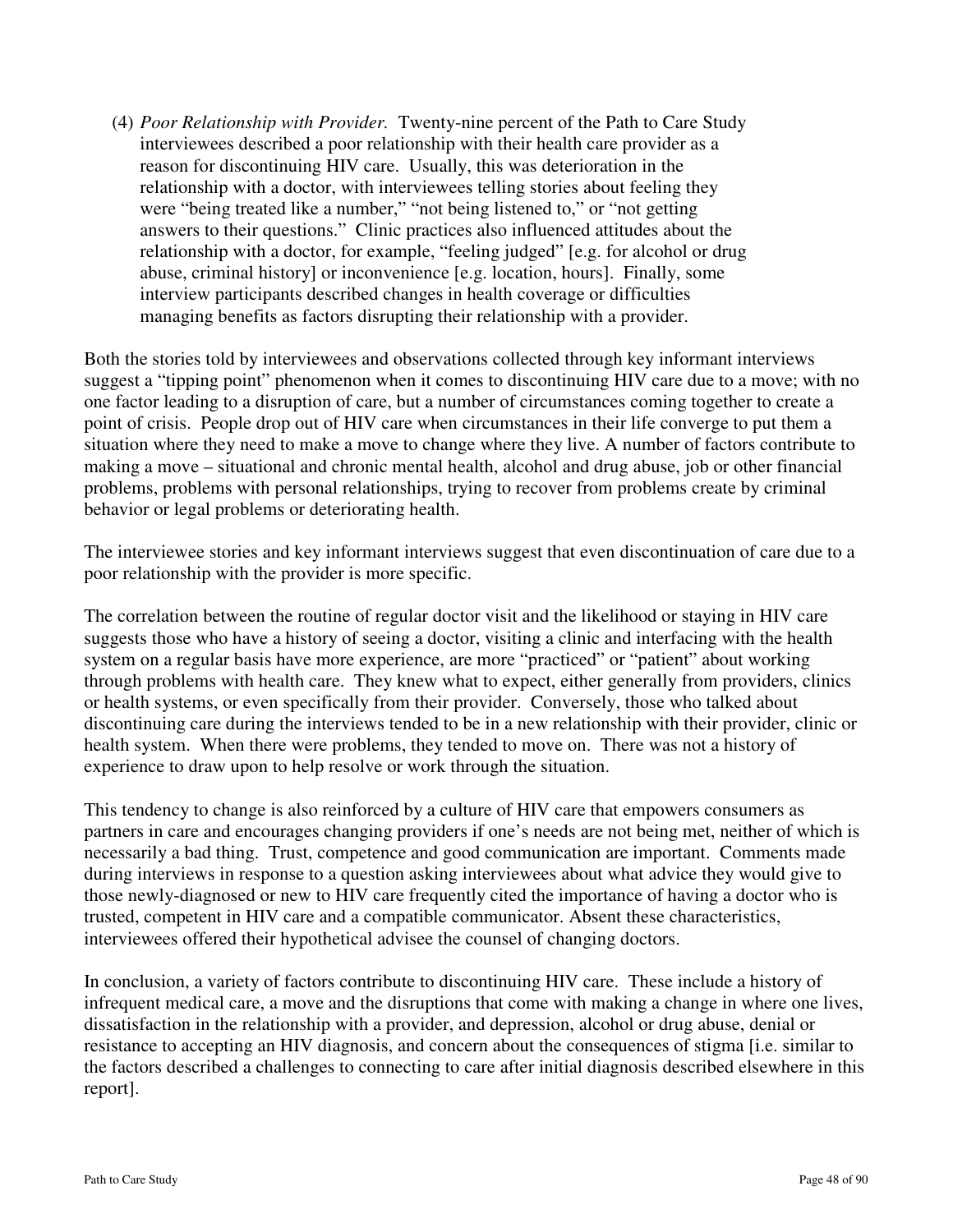## *Reconnecting with Care*

Making the connection with the right doctor and the support and information provided by another person living with HIV were the most notable factors helping people who stopped HIV care get reconnected.

For those who discontinued care, (1) 48% cited finding a doctor they liked and (2) 46% citied the support, information and help of another or others living with HIV as the factors that helped them reconnect to care. Other notable factors were  $(1)$  the help of a case manager or social worker [31%],  $(2)$ assistance from other services offered through an AIDS service organization, e.g. AIDSLine/Quick Connect, staff in other programs such as support groups, health education or outreach, or simply staff who worked at an agency and offered information outreach [21%], or (3) personal support from family, friends or faith that provided support and assistance [21%].



Source: Path to Care Study Survey and Interviews, 2009 - Interview Results. Not a representative sample. Information cannot be generalized to population of people living with HIV in MN.

An analysis of the Path to Care Study findings invites two over-arching observations:

First, the importance of the system described in the chronic care model in not only helping people stay in care, but also helping those who discontinue care find their way back and reconnect. The Path to Care Study interview responses suggest a combination of a well-functioning health system [i.e. doctor, medical case management and other service providers, such has health education or support groups] and a well-functioning community system [i.e. ability to connect with another or others who are living with the same condition and a supportive, informed and engaged personal support system of family and friends] play an important role in helping people reconnect to care after it has been discontinued.

Second, for those who have discontinued care, having a way to connect with another or others living with HIV who can provide support, information, and informal advocacy and encouragement is surprisingly important – essentially as important as finding a trusted medical care provider, in helping people re-establish their HIV care.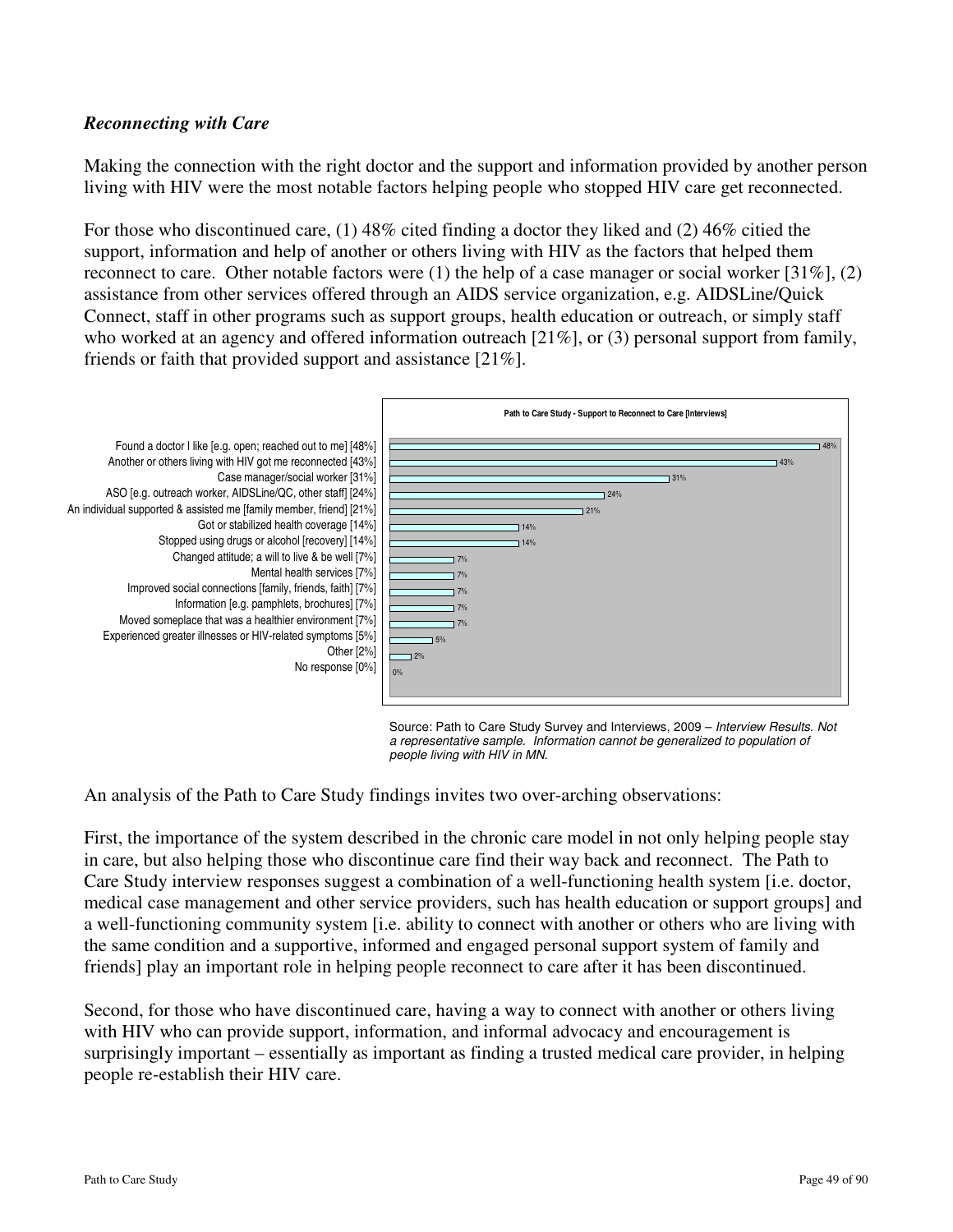(1) *Finding the Right Doctor.* Connecting to the right doctor was a frequently identified reason for re-establishing HIV care [48%]. Trusting the doctor, fostered by confidence in his or her knowledge about HIV and HIV care, a personable and respectful approach to communication, persistent though patient outreach, or help getting other health problems addressed that were making HIV care challenging [e.g. mental health care or treatment for alcohol or drug abuse]. Once the connection was made with the right doctor, study participants who had dropped out of care described a fierce loyalty and sense of appreciation to their provider, and a personal conviction to continue with their care.

Interviewee stories about re-establishing care with the right doctor usually involved changing providers, but not always. In a few of the experiences that were described, it was persistent and patient contact by the doctor who provided early intervention care after the initial diagnosis or the doctor who the individual was seeing prior to discontinuing care. A consistent element in these few stories was that the doctor reached out to communicate with the individual directly.

However, while making the connection with the right doctor was of paramount importance in re-establishing care, for most interviewees their stories of the path to making that connection involved the help of others. These experiences are described below.

(2) *Help from Another or Others Living with HIV.* Study participants who discontinued care frequently described the help of another or others living with HIV as a factor in helping them re-establish HIV care [43%]. This was either by connecting with another individual or through a group situation.

Support groups, formal HIV education events, informal social events, congregate dining, and drop-in resource or social environments were frequently cited in describing group settings where interviewees connected with other people living with HIV.

In some cases, the initial connection would be with a visible, HIV-positive community leader. The names of a small number of people were specifically cited during the interviews. The connections with these individuals tended to be through an alcohol or drug abuse recovery group, through a personal social network, at an HIV community educational or social event, or through an internet outreach service.

One element of the connection with others living with HIV, either in a group or with an individual, was emotional support. Interviewees would commonly talk about feeling an indescribable sense of relief and comfort being around and able to talk with someone who was "in your shoes," "had been there," or "was going through what you were going through."

Beyond emotional support, people would get useful information about providers and services from others in their group or the individual with whom a connection was established. Interview stories often described exchanges of information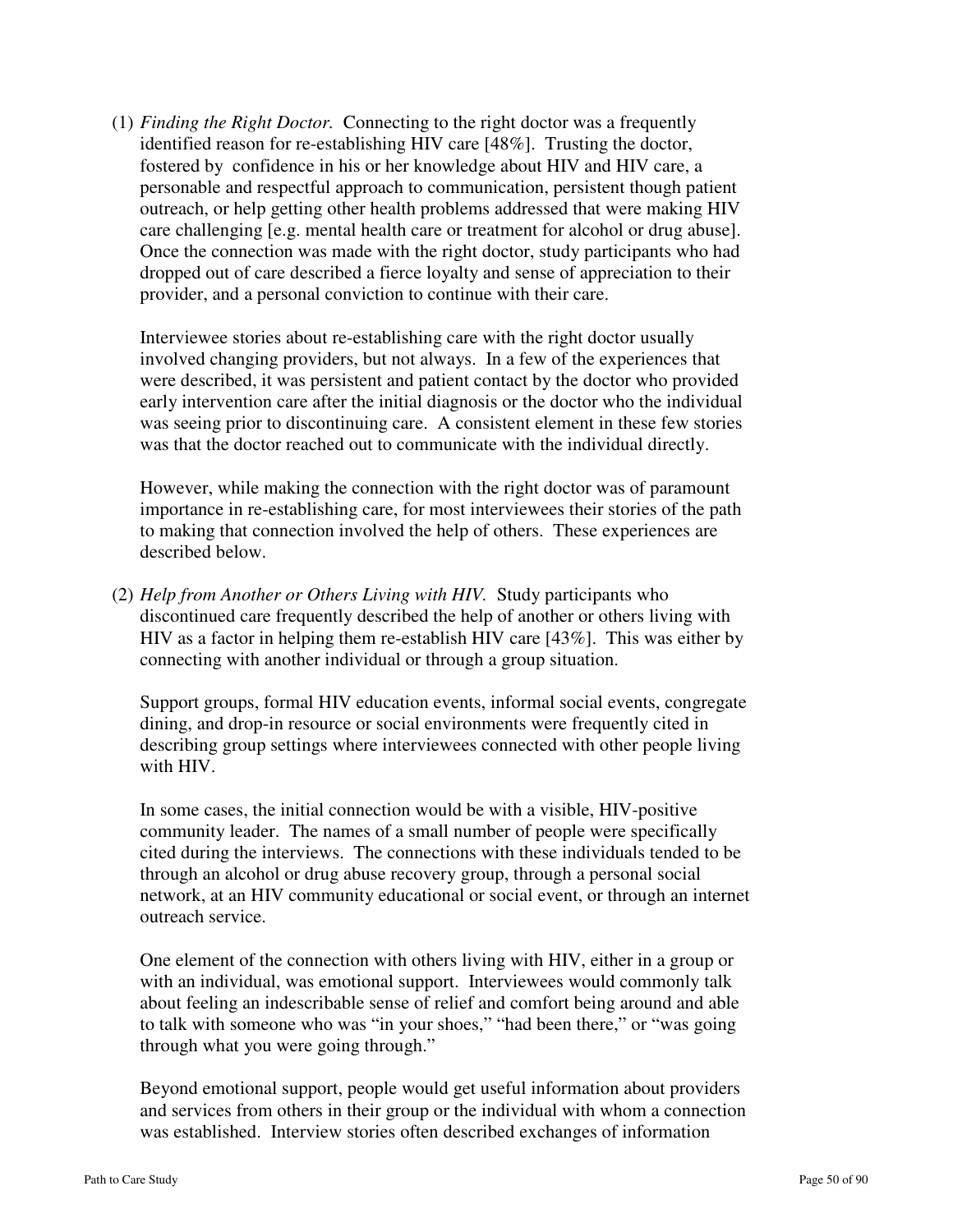about doctors; a consumer-focused description about how different doctors approached providing care. These exchanges also tended to address services; where case management was offered and who had openings, how to get health coverage, or how to get assistance with practical needs such as transportation, food, housing, or financial assistance.

Finally, those who were out of care found encouragement and, sometimes, handson help to re-establish their link with HIV care. Interviewees told stories of having the "hard truths" about both the benefits and consequences of not getting HIV medical care shared with them by peers. In some cases, a peer would support them through the process of reconnecting with a medical provider or other care-related service, either by staying in regular communication through the process or actually accompanying them to an initial visit or appointment.

- (3) *Help from a Case Manager or Social Worker.* Thirty-one percent [31%] of the study participants identified the help of a case manager or social worker as a factor in re-establishing their HIV care. Interviewees would describe the help they received in terms that suggested it was the knowledge about and ability to make connection to services, personal and compassionate attentiveness, and persistence that made the difference in reconnecting with care. For some, the connection with a case manager was made by finding a highly visible HIV service provider [e.g. MAP AIDSLine, Minnesota AIDS Project, Hennepin County Medical Center, Red Door Clinic], or through the referral of another person living with HIV [e.g. informal connections established at The Aliveness Project or through a Positive Link social event]. Another scenario that was described came from individuals who maintained their relationship with their case manager, even though they had stopped seeing their medical provider.
- (4) *Help from AIDS Service Organization.* Connecting with a service other than case management offered through an AIDS service organization was cited by 24% of those participating in the study who had discontinued HIV care as a factor in helping them reconnect. Interviewee stories described relationships with a street outreach worker, a call to the MAP AIDSLine and support through Quick Connect, the support of a health educator, and in several cases, simply meeting someone socially who happened to work at an AIDS service organization and could help facilitate a connection to services.

Key to making such connections was a highly visible provider and service or person living with HIV. Whether they lived in Minnesota or were moving to the state or recently moving to the state, people cited the ability to make the initial connection with a highly visible provider or service as a starting point. It was not uncommon for interviewees to cite a specific service [e.g. The Aliveness Project's congregate dining and food shelf services, Minnesota AIDS Project and the MAP AIDSLine, Hennepin County Medical Center, or The Red Door Clinic]. They learned about these services either from peers in their social community or through a Web search.

(5) *Help from Family, Friends and Faith.* Twenty-one percent [21%] of those interviewed who discontinued care described the intervention of a family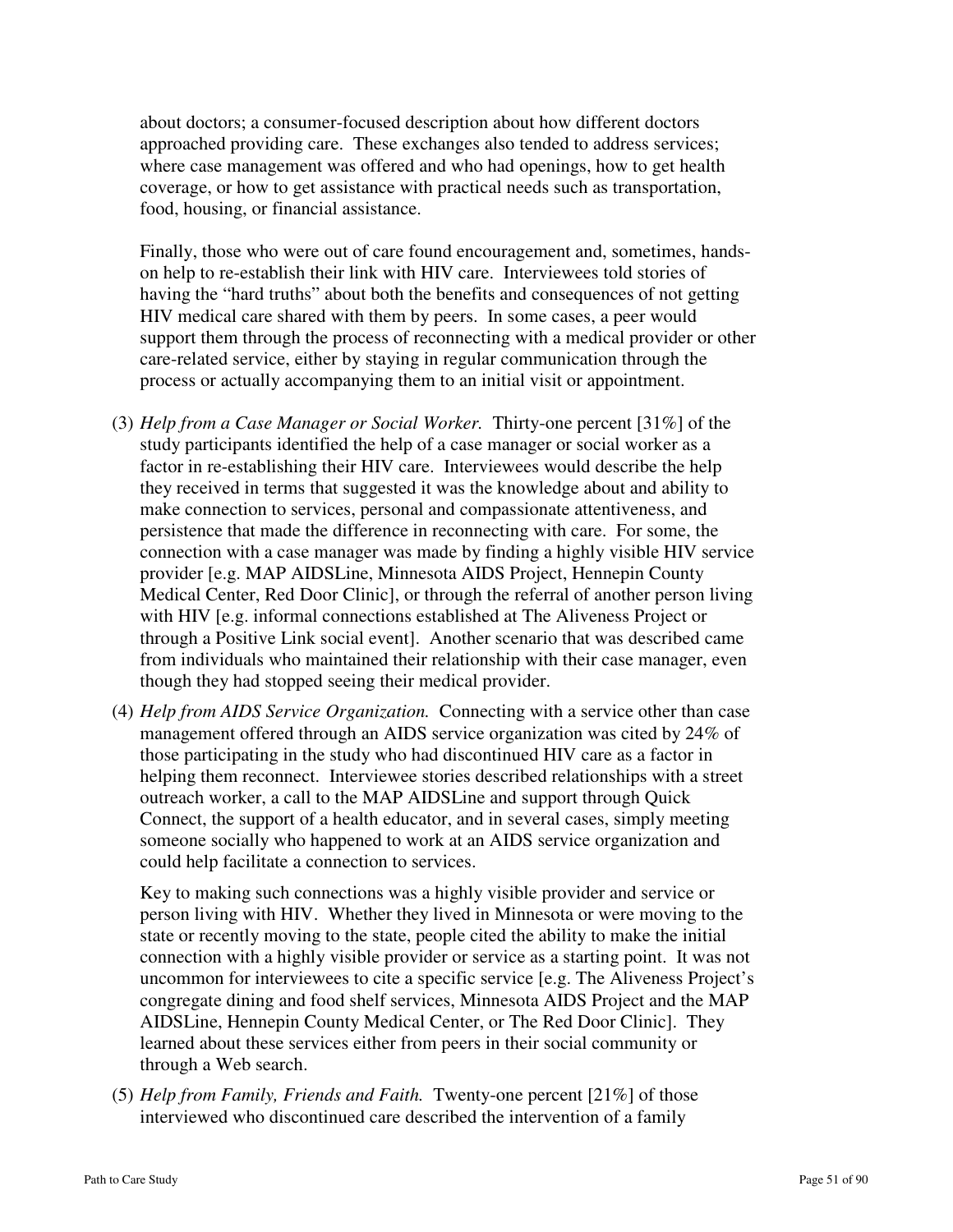member, friend or their faith community to help them get reconnected to HIV care. The most frequent story was of an individual who drew from a restorative or transformative experience with their faith and "a will to live" that motivated them make the changes needed to re-enter HIV care. It took the intervention of a family member or a trusted friend to overcome challenges created by alcohol or drug abuse, or problems with housing, finances, or disruptions in health care coverage.

It should be noted that people living in Greater Minnesota, Latinos and African-born individuals all talked about feelings of isolation and fears about the effects of stigma. None of these individuals described experiences getting support from other people living with HIV or family, friends or their faith community in their stories of reconnecting to care. In these cases, it was the support of a professional that made the difference; typically a case manager or former medical provider. It was the unusual effort by the case manager or former medical provider to reach out, and in some cases re-refer to another provider, that helped re-establish a connection to HIV care. Stigma in these communities creates significant barriers to effective chronic care management based on the chronic care model.

A fully-functioning system of chronic care – both a fully-developed and functioning health system and a community of supportive peers, family, friends and other social structures, needs to be in place to help those who discontinue HIV care get back into care. The entry point for bringing people back into care will vary. Based upon the information provided by the Path to Care Study participants, two particularly important factors are (1) the doctor who pays special attention to re-establishing a trusted relationship, and (2) the personal and social support and information that comes from others who are living with HIV – whose knowledge and experiences are valued because they come from "someone who is walking in my shoes." However, support, information and encouragement from a service provider – case manager or other HIV service provider, or a family member, friend or faith community member who cares enough to make the special effort of combining compassion with the task of informed intervention, are also frequently identified factors.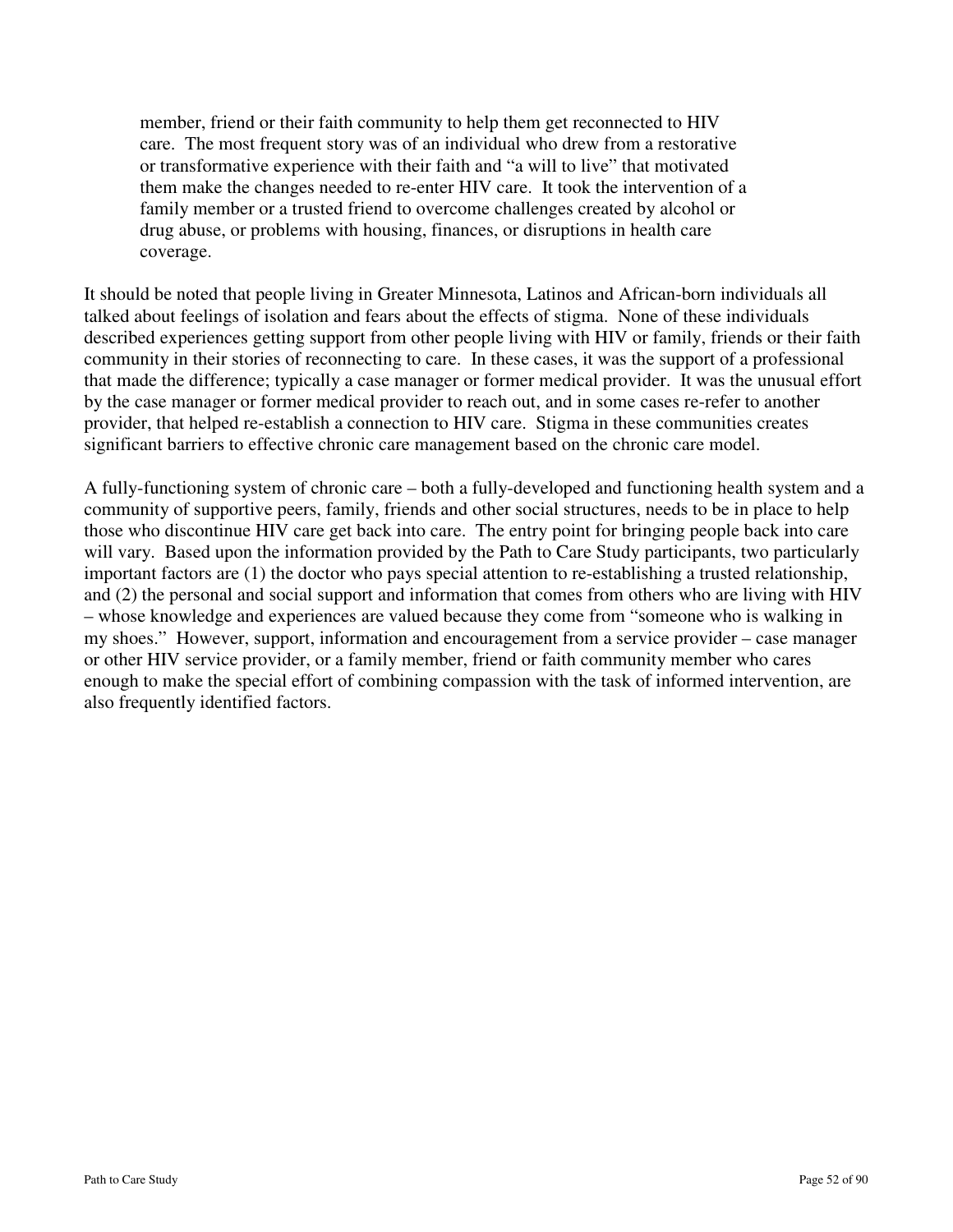## *Conclusions: Path to Care Study Survey and Interviews – Findings*

- Ready access to a well-coordinated system of health services helps people who are newly diagnosed establish HIV care. Absent that, the diagnosis site's plan and ability to offer coordinated access to medical care, social services and information help establish the connection to care.
- Mental health both situational and chronic, alcohol and drug abuse, and concerns about the effects of HIV-related stigma create barriers to connecting to care after diagnosis.
- Staying connected to care requires health system supports, including access to a trusted doctor and a social service professional to help coordinate care, as well as community supports. These community supports include other people living with HIV who provide both emotional support and important information about how to access and use services, as well as a broader network of others living with HIV, friends, family and faith to provide emotional support. It is not an either or proposition for people living with the chronic condition of HIV disease.
- Irregular medical care prior to receiving an HIV diagnosis is the most important factor suggesting a person may discontinue HIV care. People also drop out of HIV care when something in their life puts them a situation where they need to make a move to change where they life or if they have a poor relationship with their health care provider. Finding a trusted doctor *and* the support and information provided by others who are living with HIV are important factors in helping people who drop out of care reconnect to the health system and HIV care.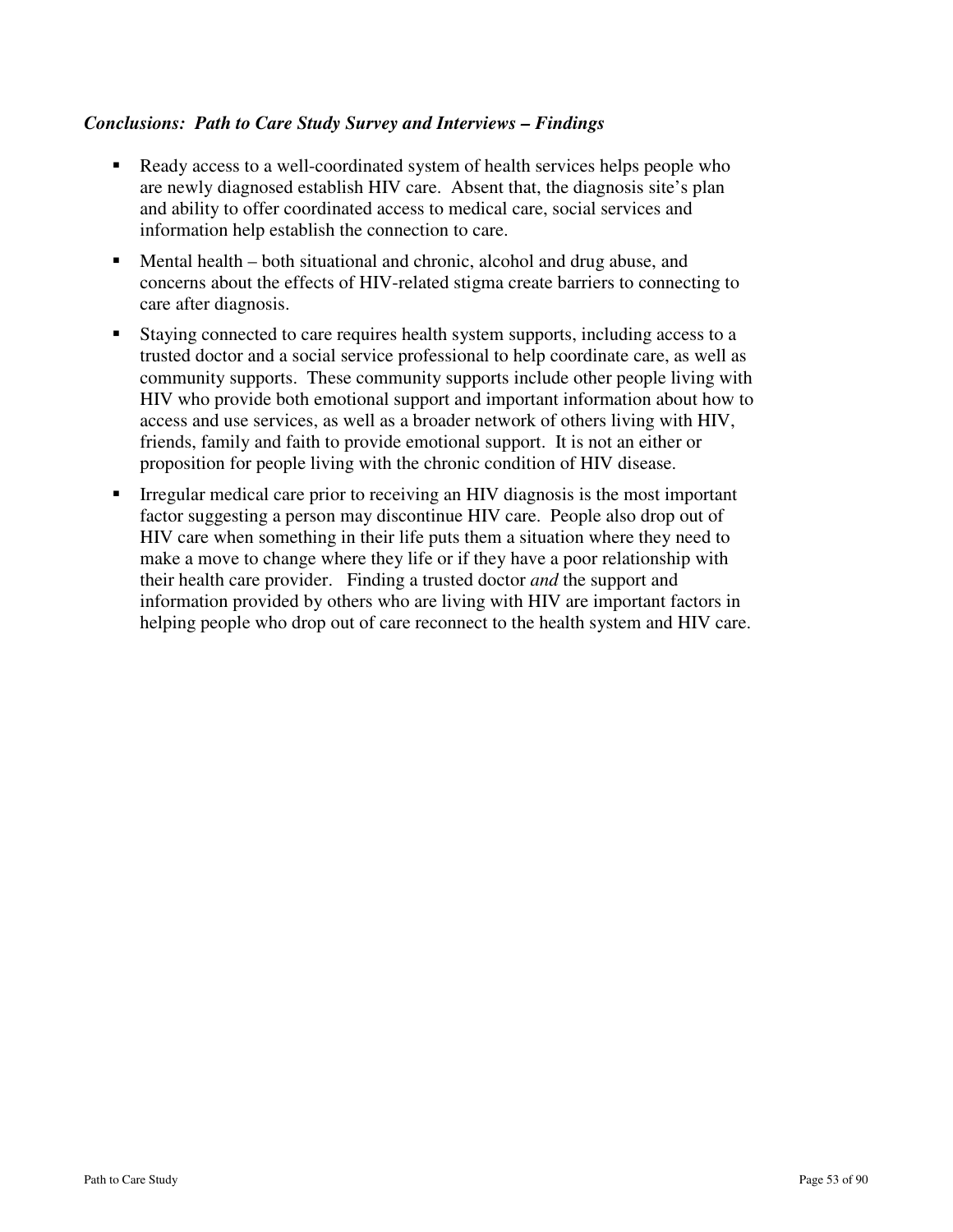## **PART FIVE: OPPORTUNITIES TO IMPROVE SERVICES**

*How can services be improved to support connecting to care, staying in care or reconnecting if care is disrupted?* The following opportunities to improve services are based upon an analysis of the information provided in the Path to Care Study through the (1) examination of the chronic care model, (2) description of where most people in Minnesota receive their HIV diagnosis, the description of what the connection to a path to care should look like according to CDC and American Academy of HIV Medicine guidelines, and (3) the description of how people living with HIV in Minnesota connect to HIV care, stay in care, and discontinue and re-establish care, based upon surveys and interviews with 63 individuals who participated in the study.

The opportunities for improvement address:

- Implications for allocation of Ryan White resources in Minnesota
- Implications for Ryan White quality management and quality improvement in Minnesota
- Implications for HIV screening, testing and diagnosis strategies
- Implications for advocacy

### *What are the implications for allocation of Ryan White resources in Minnesota?*

1. All components of the chronic care model help people connect to and stay in medical care, including medical care and supportive services that make it effective and patient capacity and supports for self-care.

 People living with HIV want a *trusted doctor* – a doctor they consider to be competent, who serves as their teacher by sharing information and delivers services with a personal touch.

 People living with HIV rely upon *navigators* – a case manager or social worker who can help them navigate the health care system and who can make connections happen.

 People living with HIV look to others living with HIV, both for information and for support. They seek *club houses,* places and groups where they can connect with others living with HIV, as well as *team captains*, peer leaders who are visible, accessible and are a source of both good information and inspiration.

 People living with HIV also look to themselves to develop a *will to be well*. They seek to reach a point of knowledge and understanding about HIV, as well as a sense of confidence and a network of support – professional care and emotional – to be effect self-care managers and to be well.

 *Allocate resources in a way that helps people living with HIV as a chronic condition by assuring access to a trusted medical care provider, the service of a case manager to navigate the health care system and patient access to information and support for self-care management and advocacy, including information and support from others living with HIV.*

2. Information and support from others living with HIV play a strong role in helping people who delay or stop care get reconnected to care.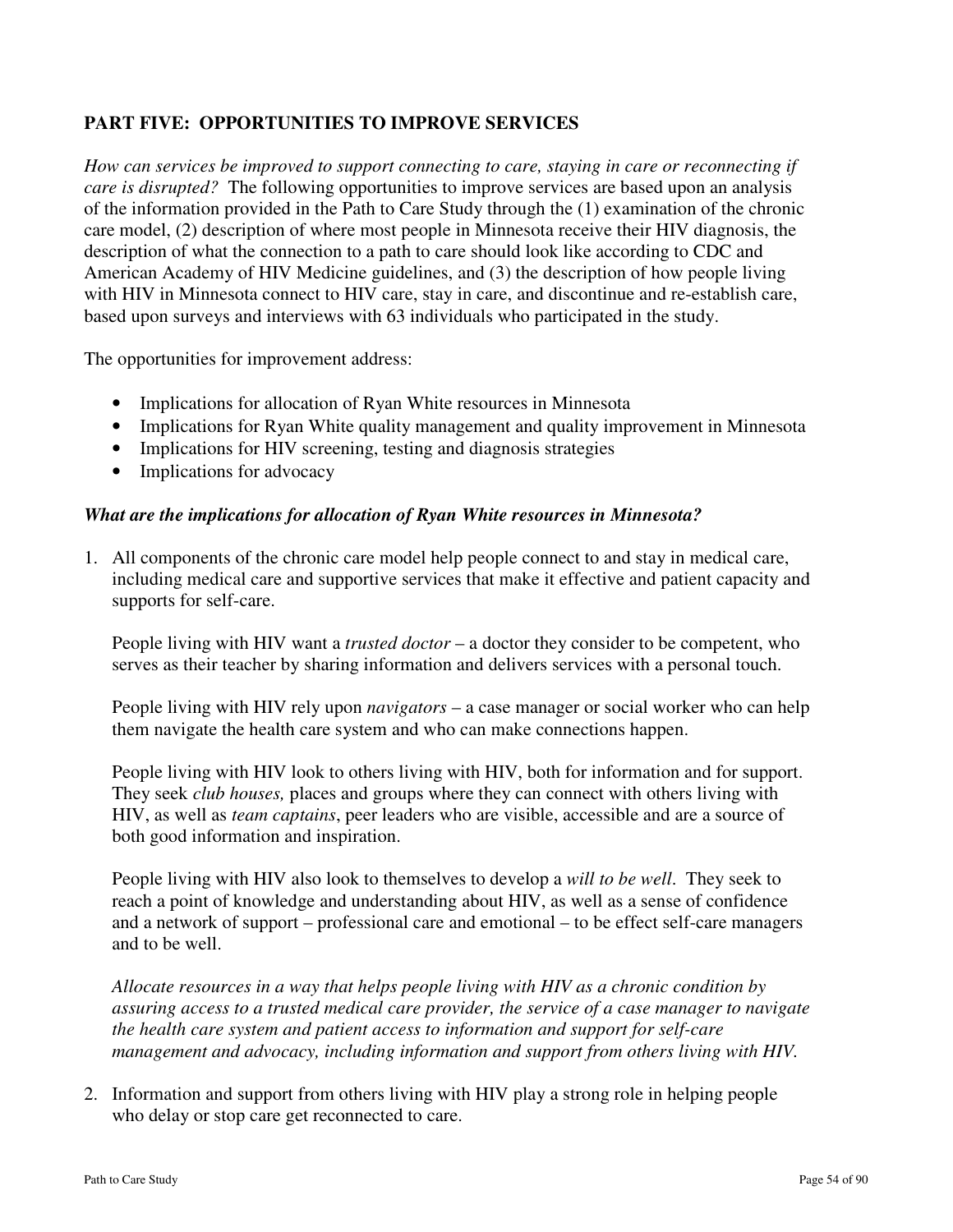Access to a trusted doctor, the assistance of a case manager and access to and assistance other than case management provided by AIDS service organizations each are important factors in helping people who delay or stop care get reconnected.

 However, information and support by others living with HIV is a factor helping most people living with HIV get connected or stay in care, but seem to be an even more important factor in helping those who have delayed or stopped care get connected to care.

 *Allocate resources to develop capacities of individuals and groups of people living with HIV to reach out and provide information and support to those who have delayed or stopped HIV care.*

3. Making a move is a major factor in delaying or stopping care. Sometimes it is geographic move. Other times it is a matter of coping with unstable housing.

*Beacon Services,* those that are large and have the visibility of sustained marketing, help people get connected. Participants in the Path to Care Study commonly identified *beacon services*, such as the MAP AIDSLine & Quick Connect, or providers such as Hennepin County Medical Center, Red Door Clinic, and The Aliveness Project as places they turned to get connected or reconnect to care.

Stabilizing their living situation by getting practical needs met [e.g. housing, health insurance, assistance with food, emergency financial needs or transportation] helped people who delayed or stopped care refocus on their HIV care. Many got information about services to resolve these problems from others who were living with HIV.

*Allocate resources to sustain "beacon services" that provide visible and accessible entry points, and to help people living with HIV get information about services to stabilize their living situation – both through formal providers and informal peer networks.*

4. Depression after receiving an HIV diagnosis, as well as chronic mental health and alcohol and drug use are factors that make it difficult to connect to care or contribute to delaying or stopping care.

 Receiving an HIV diagnosis creates a short term, situational mental health crisis that calls for a range of mental health responses, including psychotherapy, counseling or peer support – in groups or by a peer counselor.

Chronic alcohol or drug abuse or chronic mental illness creates barriers to connecting to care or contribute to delaying or stopping care. Treatment or other interventions to address these health conditions help overcome these barriers and facilitate reconnecting to care after it has been disrupted.

*Allocate resources to facilitate and coordinate access to alcohol or drug treatment or mental health services, both to address situational and chronic mental illness.*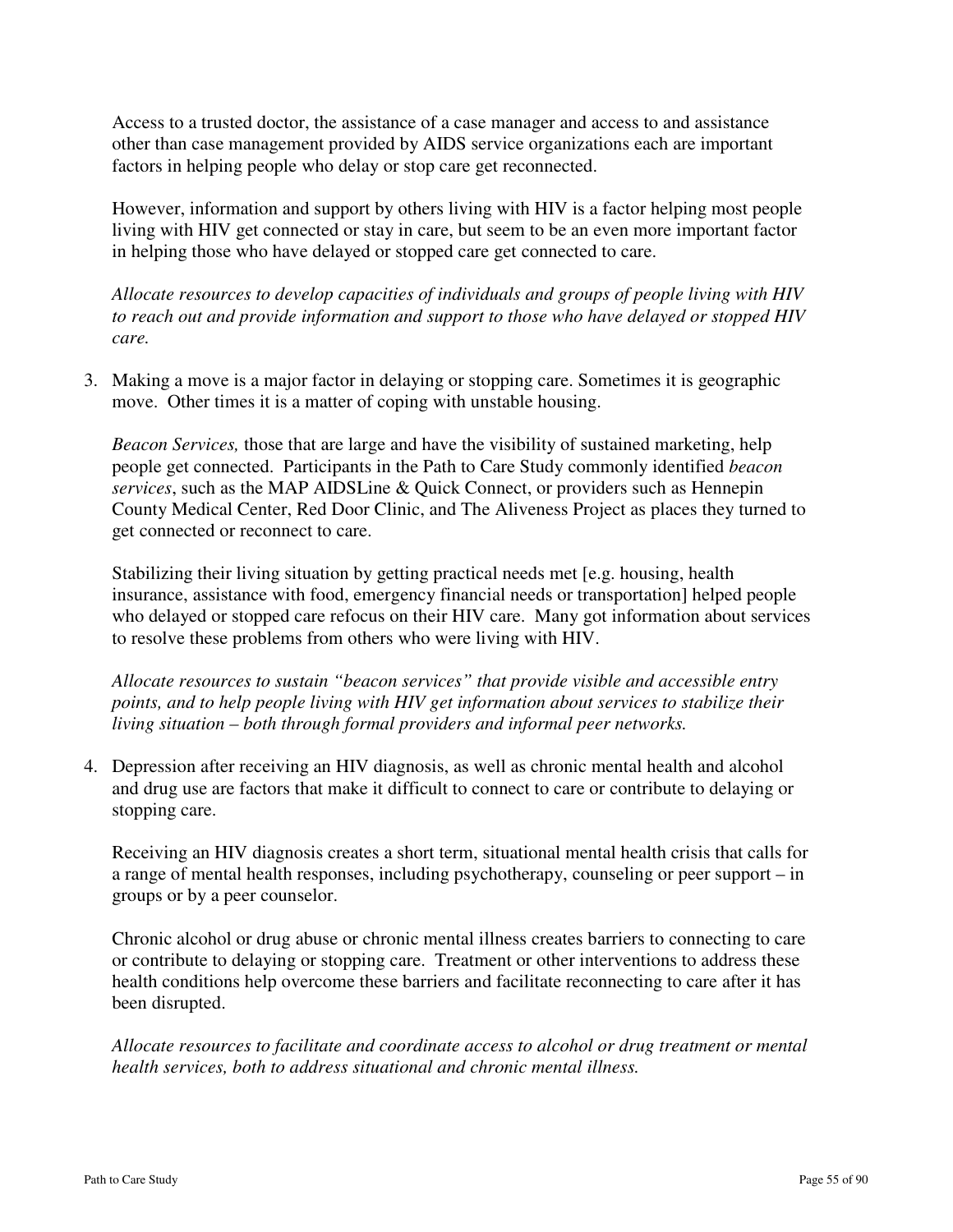### *What are the implications for Ryan White quality management and quality improvement?*

1. People living with HIV in Minnesota tend to be quickly connected to medical care after initial diagnosis. However, a significant number also defer or stop care, reflecting a breakdown in the chronic care model for care. All components of the chronic care model help people connect to and stay in medical care and are part of quality care and achieving desired health outcomes for people living with HIV.

*Develop an assessment tool and appropriate quality measurements to promote and monitor patient self-care management and advocacy,* 

2. Effective and successful chronic disease management draws from patient self-care advocacy.

*Develop patient self care capacities, both in terms of their personal care, but also in terms of supporting quality management and quality improvement in the services they depend upon to support chronic disease management.*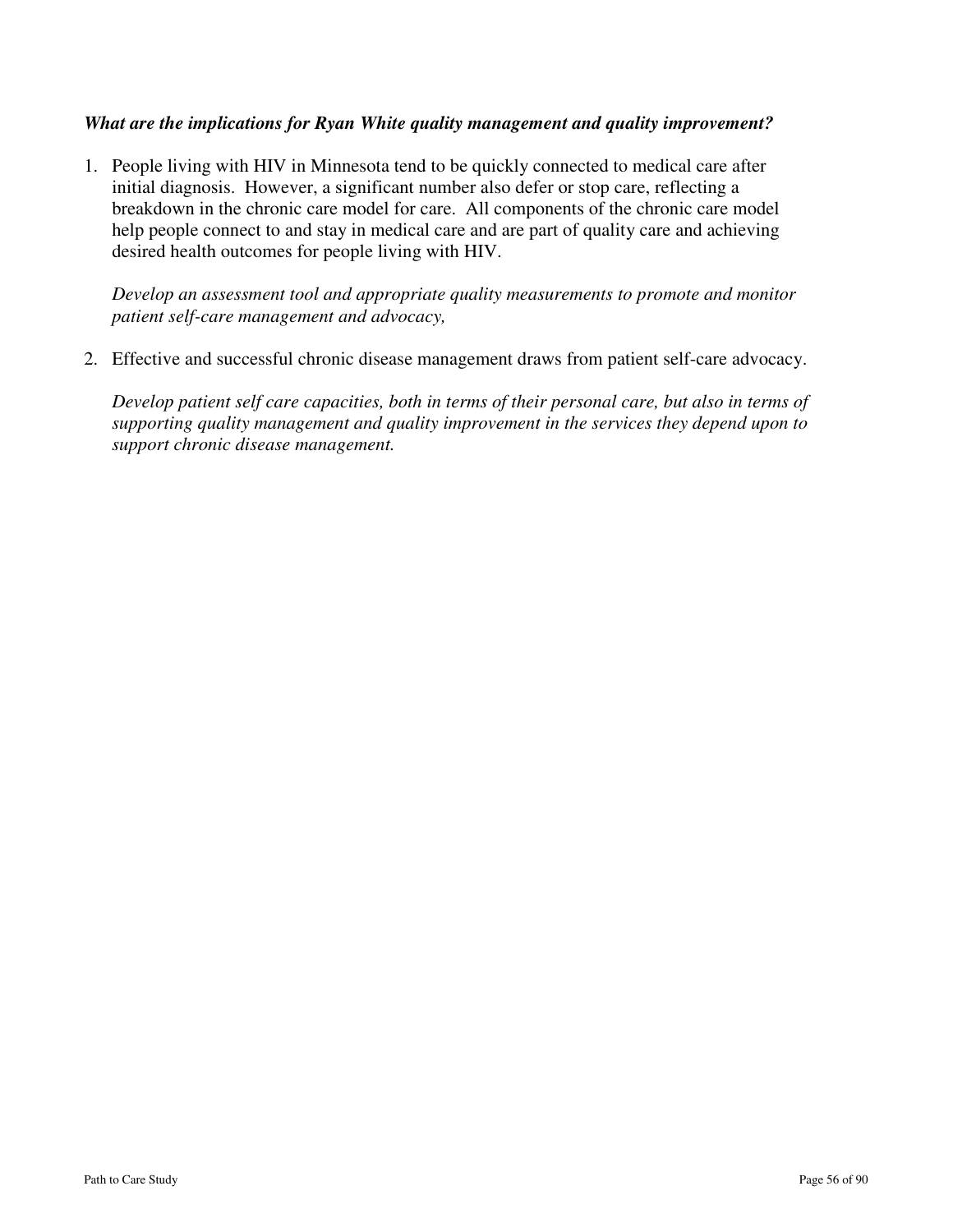## *What are the implications for HIV testing and diagnosis policies and strategies?*

1. Minnesotans living with HIV suggest the factors that help them most to get connected with care are getting diagnosed at a location that is part of or linked to a comprehensive and coordinated care facility, have a case manger or social worker assigned to them at diagnosis or staff-assisted information and referral to connect them to an AIDS service organization or medical care provider.

 These factors are similar to the recommended guidelines for routine testing and connecting to care issued by the American Academy of HIV Medicine in 2009. However, there is limited awareness about these guidelines among providers that report the majority of HIV diagnoses in Minnesota each year.

*Promote awareness about recommended guidelines for routine testing and connecting to care, with a focus on the AAHIVM guidelines. Provide education, training and technical assistance to help providers develop and implement formalized procedures to implement these guidelines. Emphasize providing education, training and technical assistance to those providers that report the majority of HIV diagnoses in Minnesota each year.*

2. People living with HIV who participated in the Path to Care Study expressed feeling depression or a sense of shock after initial diagnosis as factors that complicate getting connected to care. A significant subgroup also identifies intensified drug or alcohol use as a complicating factor.

 Access to a counselor, in addition to the medical provider, to help with the initial response to an HIV diagnosis was identified as helpful in connecting to care.

 People living with HIV who participated in the Path to Care study indicated that being able to talk with another person living with HIV to help with the initial response to an HIV diagnosis was helpful in connecting to care.

*Diagnosis sites should formalize procedures for providing access to a counselor, referral to alcohol or drug treatment, and the opportunity to connect with another person living with HIV as part of the process of delivering an HIV positive diagnosis.*

3. Most seeking an HIV test in Minnesota do so based upon self-perception of risk; they are risk-motivated, self-motivated. These testers seem to be more likely to get themselves to a public health testing site.

 A significant number also test because they are experiencing an illness or a health situation that needs attention. These symptom-motivated and tend to be provider-initiated testers. More of these testers get their diagnosis at a hospital or a clinic that is part of a health care system.

*Public education and awareness about HIV transmission risk and testing, including efforts targeted to communities with high levels of HIV incidence, prevalence or risk, helps people get connected to testing as a gateway to care.*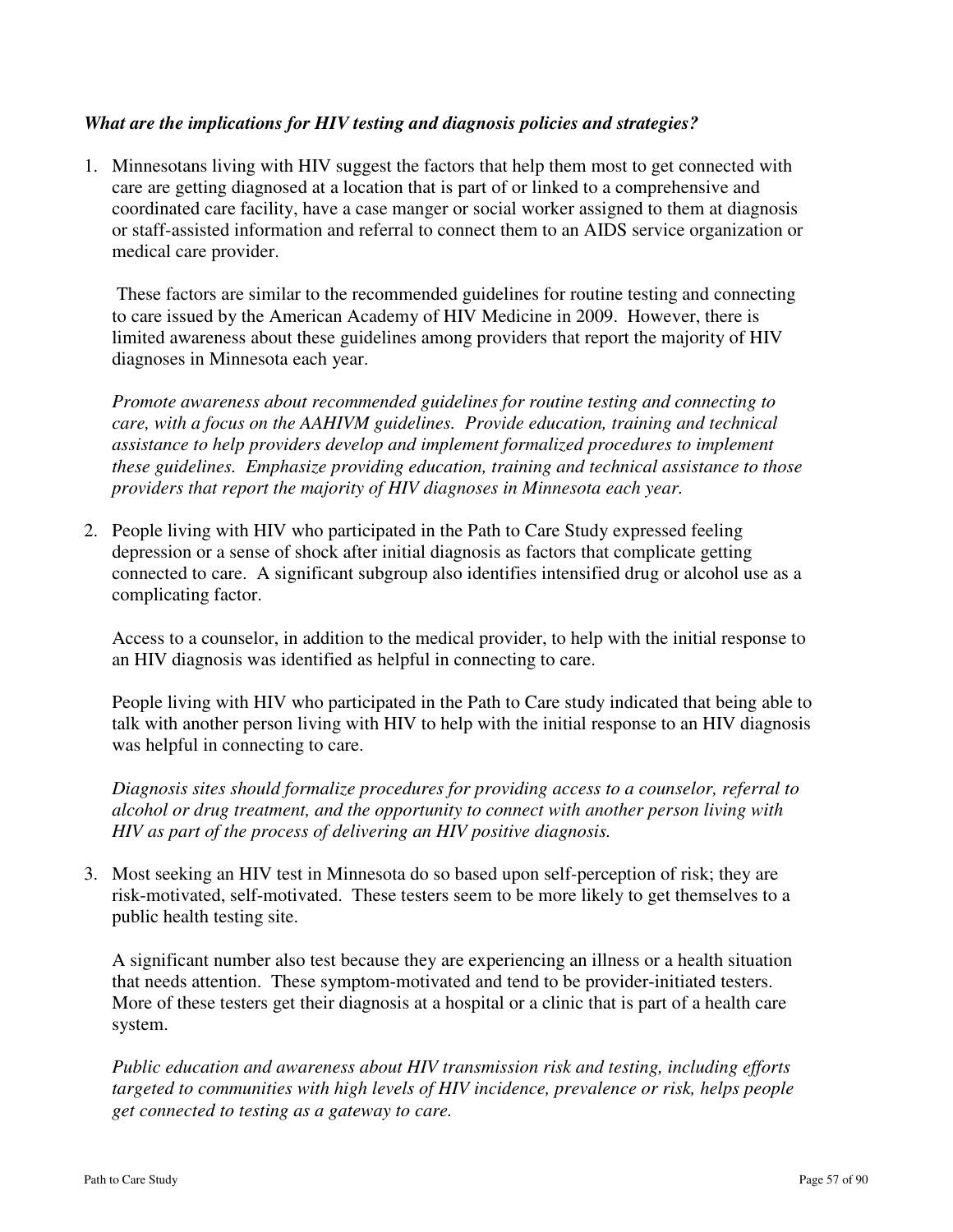*Formalized policies and procedures for HIV testing, with clearly identified staff responsible to connect those who are diagnosed with HIV to care, improve the path to care experience for those who test in hospital settings or clinics that are part of a health system – focusing on hospitals and health systems that report the most annual HIV diagnoses in Minnesota annually.*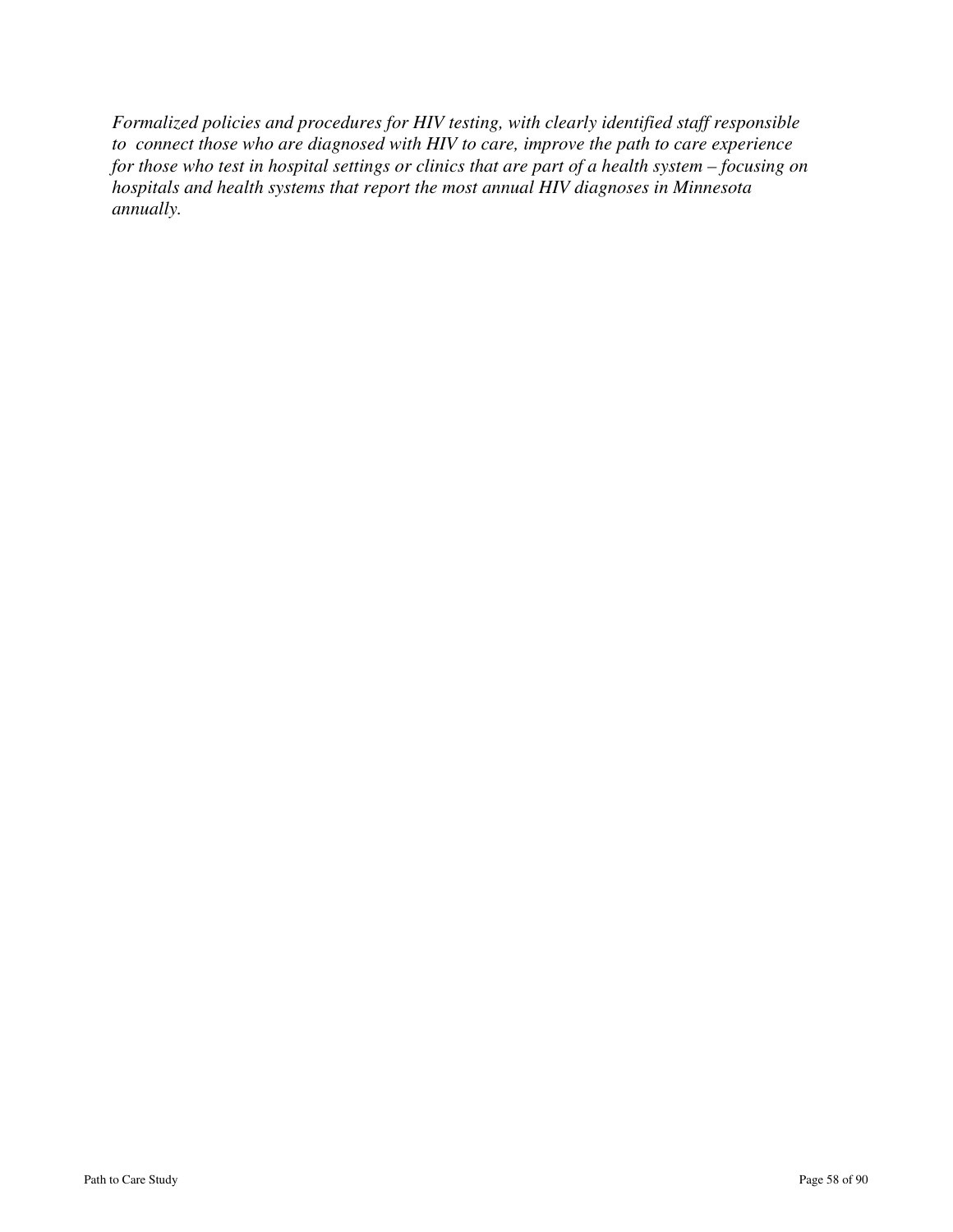## *Implications for Advocacy*

1. The most significant predictor that people living with HIV will delay or stop care is whether or not they have regular access to health care before being diagnosed with HIV.

 Chronic alcohol or drug abuse or chronic mental illness creates barriers to connecting to care or contribute to delaying or stopping care. Treatment or other interventions to address these health conditions help overcome these barriers and facilitate reconnecting to care after it has been disrupted.

*Advocate for policies that promote access to health care, including mental health services and treatment for alcohol or drug abuse, for communities that experience high HIV incidence and prevalence.* 

2. All components of the chronic care model contribute to helping people connect to and stay in medical care, including social services [e.g. case management] and social support [e.g. support of others living with HIV].

 *Advocate for policies that assure resources are available to support chronic care management for people living with HIV – including both patient and provider capacities, as well as the supports that patients [e.g. support of others living with HIV] and providers [e.g. case management support] need to help people living with HIV connect to and stay in care.*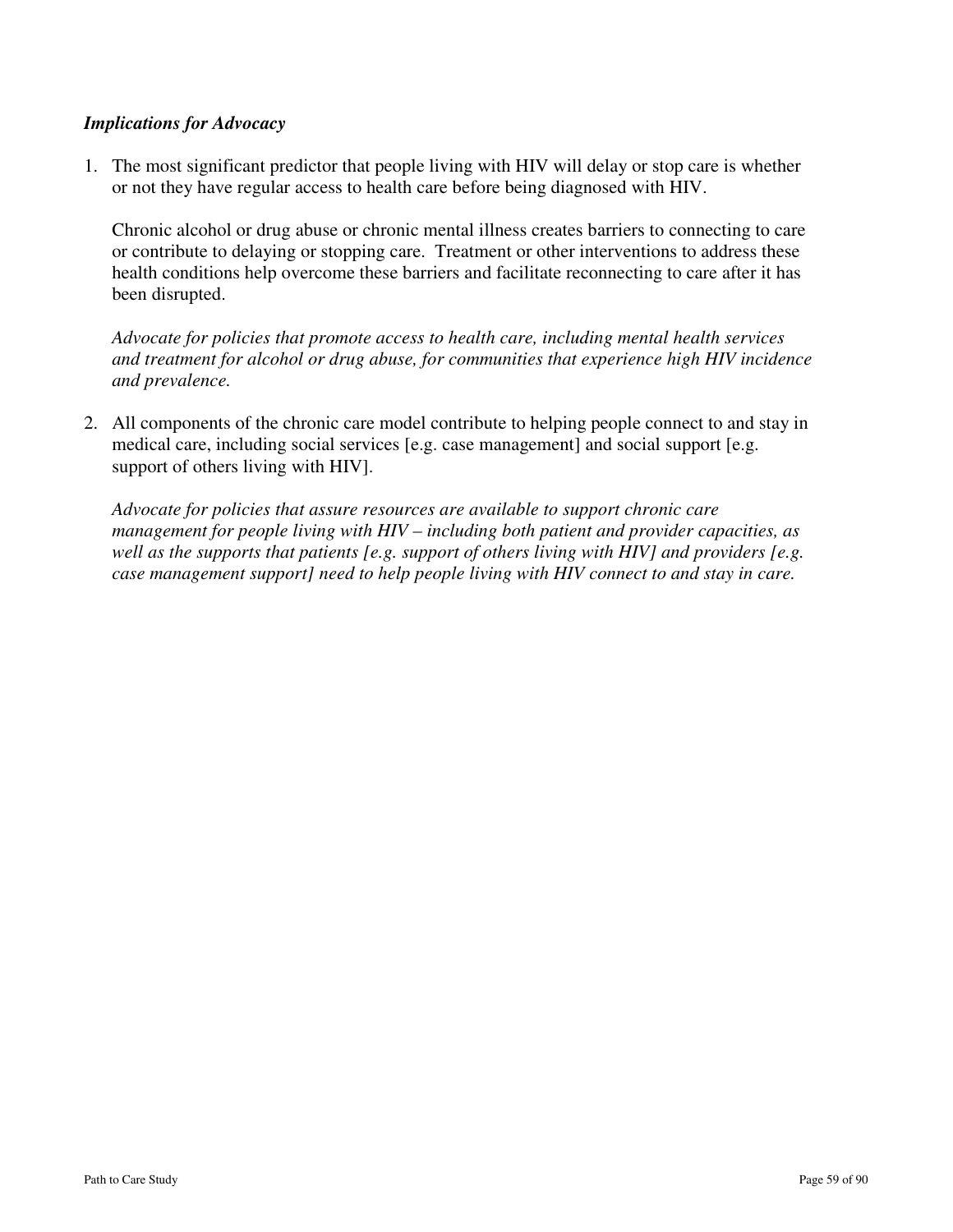Acknowledgements:

Thank you to . . .

- **Minnesota Department of Health for assistance providing information about testing and** diagnosis activities in Minnesota.
- **Minnesotans living with HIV who participated in the Path to Care Study.**
- Sheila Mills, Aaron Burks and Elliot Ramos who assisted with the Path to Care Study by administering survey and conducting interviews.
- **Marisa Stanley who assisted with tabulation and analysis of Path to Care Study survey** responses.
- Minnesota AIDS Project for providing facilities and support staff for Path to Care Study interviews.
- HIV clinics and service providers that helped provide information to Minnesotans living with HIV to encourage their participation in the Path to Care Study.
- Key informant interview participants who helped shape the Path to Care Study, including members of the Minnesota HIV Services Planning Council and its Needs Assessment and Evaluation and Community Voice Committees, and other HIV service providers and community representatives.
- The Ryan White Program Staff Hennepin County Department of Human Services and Public Health.

*The study team remember Elliot Ramos for the passion he brought to our work and the knowledge, skill and experience he shared with each of us to improve our collective effort. Participants in the study recognized and responded to his dedication of purpose. Elliot died in August, 2009.*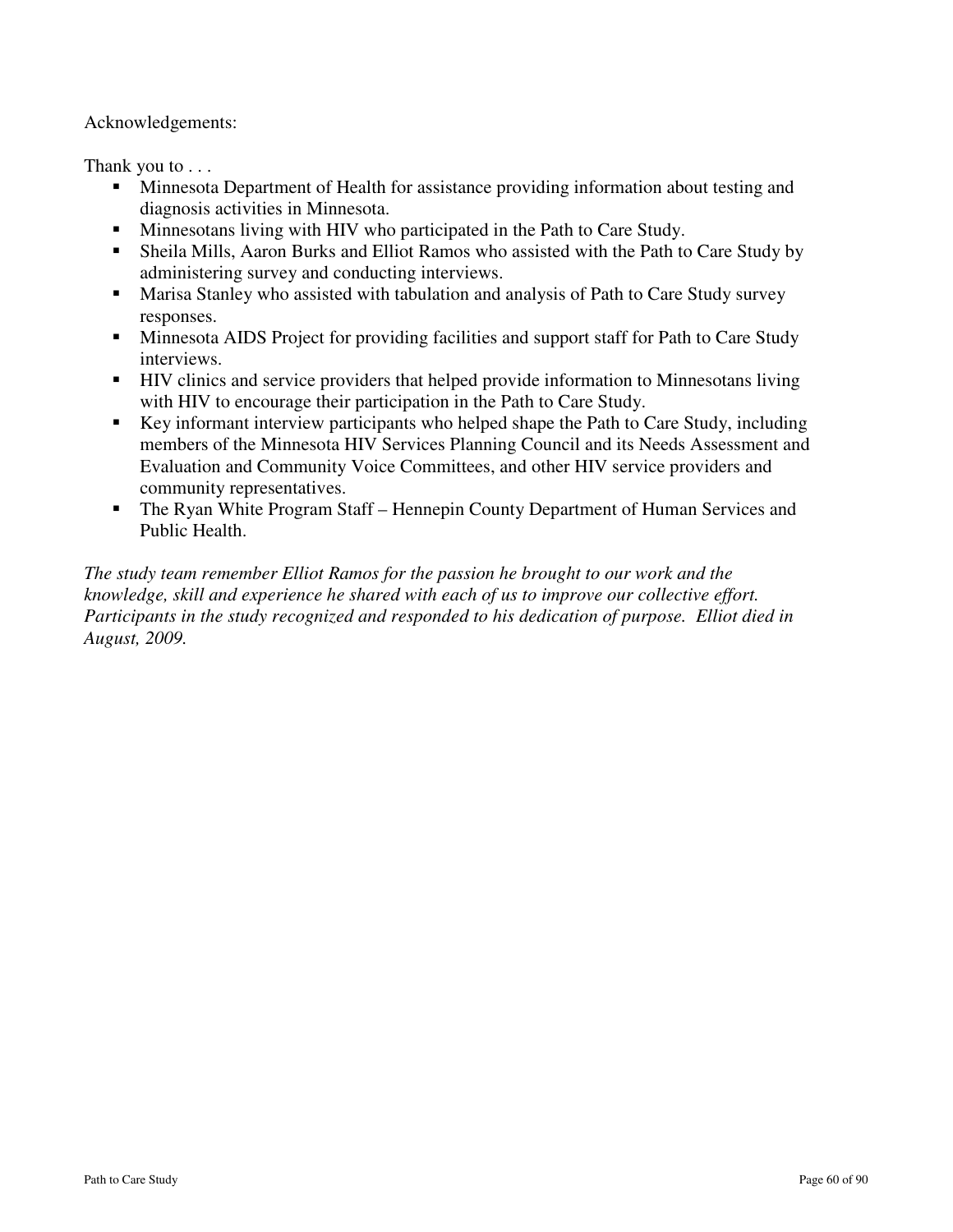# **TABULATIONS FROM PATH TO CARE SURVEYS**

| Age                        |                                                         |       |                |       | <b>MN</b><br>Prevalence |
|----------------------------|---------------------------------------------------------|-------|----------------|-------|-------------------------|
|                            | 19 or less                                              |       | $\pmb{0}$      | 0%    | 2%                      |
|                            | 20-34                                                   |       | 12             | 19%   | 19%                     |
|                            | 35-50                                                   |       | 35             | 56%   | 53%                     |
|                            | $50+$                                                   |       | 16             | 25%   | 27%                     |
|                            |                                                         | $n =$ | 63             |       |                         |
|                            |                                                         |       |                |       |                         |
| Gender                     |                                                         |       |                |       | <b>MN</b><br>Prevalence |
|                            | Male                                                    |       | 46             | 73%   | 77%                     |
|                            | Female                                                  |       | 16             | 25%   | 23%                     |
|                            | Transgender M-F                                         |       | 1              | 2%    |                         |
|                            | Transgender F-M                                         |       | 0              | 0%    |                         |
|                            |                                                         | $n =$ | 63             |       |                         |
|                            |                                                         |       |                |       |                         |
| Race/Ethnicity             |                                                         |       |                |       | <b>MN</b><br>Prevalence |
|                            | AA                                                      |       | 30             | 48%   | 22%                     |
|                            | African                                                 |       | 5              | 8%    | 13%                     |
|                            | Latino                                                  |       | 4              | 6%    | $8%$                    |
|                            | White                                                   |       | 20             | 32%   | 54%                     |
|                            | Asian/PI                                                |       | $\pmb{0}$      | $0\%$ | 2%                      |
|                            | Al/AN                                                   |       | 1              | 2%    | 2%                      |
|                            | Multi-race                                              |       | $\overline{c}$ | 3%    | 1%                      |
|                            | Unknown                                                 |       | 1              | 2%    |                         |
|                            |                                                         | $n =$ | 63             |       |                         |
|                            |                                                         |       |                |       |                         |
| English Spoken in the Home |                                                         |       |                |       |                         |
|                            | Yes                                                     |       | 58             | 92%   |                         |
|                            | No                                                      |       | 5              | $8%$  |                         |
|                            |                                                         | $n =$ | 63             |       |                         |
| Location                   |                                                         |       |                |       | <b>MN</b><br>Prevalence |
|                            | Greater MN                                              |       | 6              | 10%   | 14%                     |
|                            | Metro Area                                              |       | 5              | 8%    | 30%                     |
|                            | Minneapolis                                             |       | 46             | 73%   | 41%                     |
|                            | St. Paul                                                |       | 6              | 10%   | 14%                     |
|                            |                                                         | $n=$  | 63             |       |                         |
|                            |                                                         |       |                |       |                         |
|                            | Highest Level of Education Completed                    |       |                |       |                         |
|                            | Did not finish high school                              |       | $\overline{4}$ | 6%    |                         |
|                            | High school graduate/GED Cert                           |       | 14             | 22%   |                         |
|                            | Some college/technical institute                        |       | 24             | 38%   |                         |
|                            | Undergraduate college degree/technical institute degree |       | 13             | 21%   |                         |
|                            | Graduate course/graduate degree                         |       | $\overline{7}$ | 11%   |                         |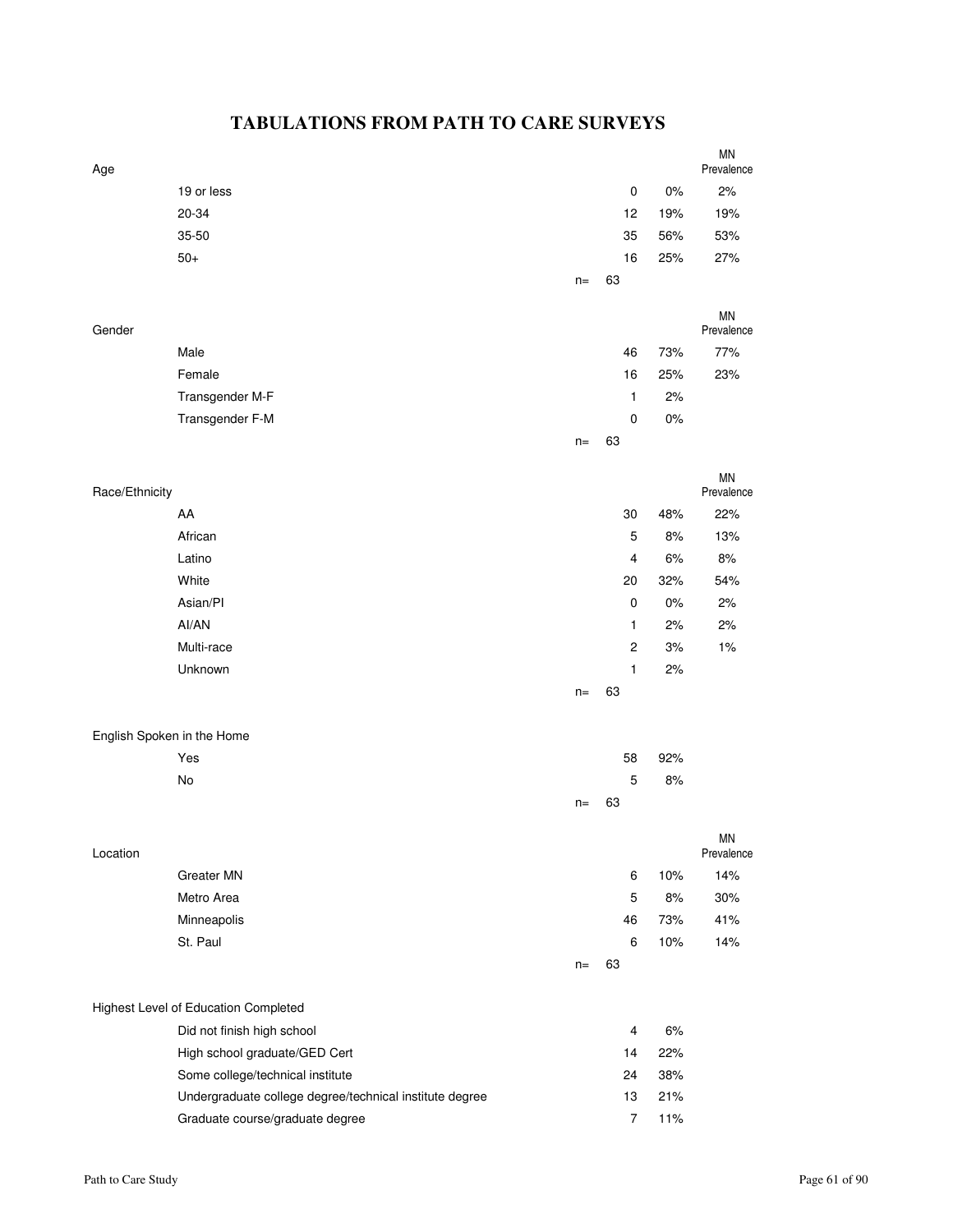|                              | Other                                                               |       | $\mathbf{1}$              | 2%    |                  |         |             |       |
|------------------------------|---------------------------------------------------------------------|-------|---------------------------|-------|------------------|---------|-------------|-------|
|                              |                                                                     | $n =$ | 63                        |       |                  |         |             |       |
|                              |                                                                     |       |                           |       |                  |         |             |       |
| Monthly Income               |                                                                     |       |                           |       |                  |         |             |       |
|                              | 500 or less                                                         |       | 14                        |       |                  |         |             |       |
|                              | 501 to 1500                                                         |       | 34                        |       |                  |         |             |       |
|                              | 1501 to 2000                                                        |       | 4                         |       |                  |         |             |       |
|                              | More than 2000                                                      |       | 9                         |       |                  |         |             |       |
|                              | not provided                                                        |       | $\overline{c}$            |       |                  |         |             |       |
|                              |                                                                     | $n=$  | 63                        |       |                  |         |             |       |
| When tested positive for HIV |                                                                     |       |                           |       |                  |         |             |       |
|                              | Past 3 years [2006-2009]                                            |       | 20                        | 30%   |                  |         |             |       |
|                              | Past 4 to 9 years [2000-2005]                                       |       | 14                        | 24%   |                  |         |             |       |
|                              | Past 10 to 13 years [1996-1999]                                     |       | 8                         | 13%   |                  |         |             |       |
|                              | Past 14 to 19 years [1990-1996]                                     |       | 10                        | 13%   |                  |         |             |       |
|                              | 20 years or more                                                    |       | 11                        | 20%   |                  |         |             |       |
|                              |                                                                     | $n=$  | 63                        |       |                  |         |             |       |
|                              | Currently HIV+                                                      |       | 23                        | 37%   |                  |         |             |       |
|                              | <b>Currently Advanced Disease [AIDS]</b>                            |       | 38                        | 60%   |                  |         |             |       |
|                              | Current - Don't Know                                                |       | $\overline{c}$            | 3%    |                  |         |             |       |
|                              |                                                                     | $n=$  | 63                        |       |                  |         |             |       |
|                              |                                                                     |       |                           |       |                  |         |             |       |
|                              | Initially HIV+                                                      |       | 20                        | 32%   |                  |         |             |       |
|                              | Initially Advanced Disease [AIDS]                                   |       | 43                        | 68%   |                  |         |             |       |
|                              | Initial - Don't know                                                |       | 0                         | 0%    |                  |         |             |       |
|                              |                                                                     | $n =$ | 63                        |       |                  |         |             |       |
| How infected with HIV        |                                                                     |       | Male                      | $\%$  | Female           | $\%$    | Trans       | $\%$  |
|                              | Having sex with a man                                               |       | 23                        | 50%   | 13               | 81%     | 1           | 100%  |
|                              | Blood products/transfusion                                          |       | $\pmb{0}$                 | $0\%$ | $\boldsymbol{0}$ | $0\%$   | $\pmb{0}$   | $0\%$ |
|                              | Having sex with a woman                                             |       | 8                         | 17%   | 0                | $0\%$   | 0           | $0\%$ |
|                              | Birth or breast feeding                                             |       | 0                         | $0\%$ | $\boldsymbol{0}$ | $0\%$   | 0           | $0\%$ |
|                              | <b>Sharing Needles</b>                                              |       | $\mathbf 5$               | 11%   | 2                | 13%     | 0           | $0\%$ |
|                              | Don't Know                                                          |       | $\ensuremath{\mathsf{3}}$ | 7%    | $\mathbf{1}$     | $6\%$   | $\mathbf 0$ | $0\%$ |
|                              | Other                                                               |       | $\overline{c}$            | 4%    | 0                | $0\%$   | 0           | $0\%$ |
|                              | Having sex with a man, and Sharing Needles                          |       | $\mathbf 5$               | 11%   | $\mathbf 0$      | $0\%$   | 0           | $0\%$ |
|                              | Having sex with a man, Sharing Needles, and Having sex with a woman |       | $\pmb{0}$                 | $0\%$ | $\pmb{0}$        | $0\%$   | $\mathbf 0$ | $0\%$ |
|                              |                                                                     |       | $n = 46$                  | $n=$  | 16               | $n = 1$ |             |       |

|            | Total         | ΜN<br>Prevalence |
|------------|---------------|------------------|
| <b>MSM</b> | 41%           | 50%              |
| IDU        | 11%           | 5%               |
|            | MSM/IDU<br>8% | 5%               |
| Het        | 33%           | 18%              |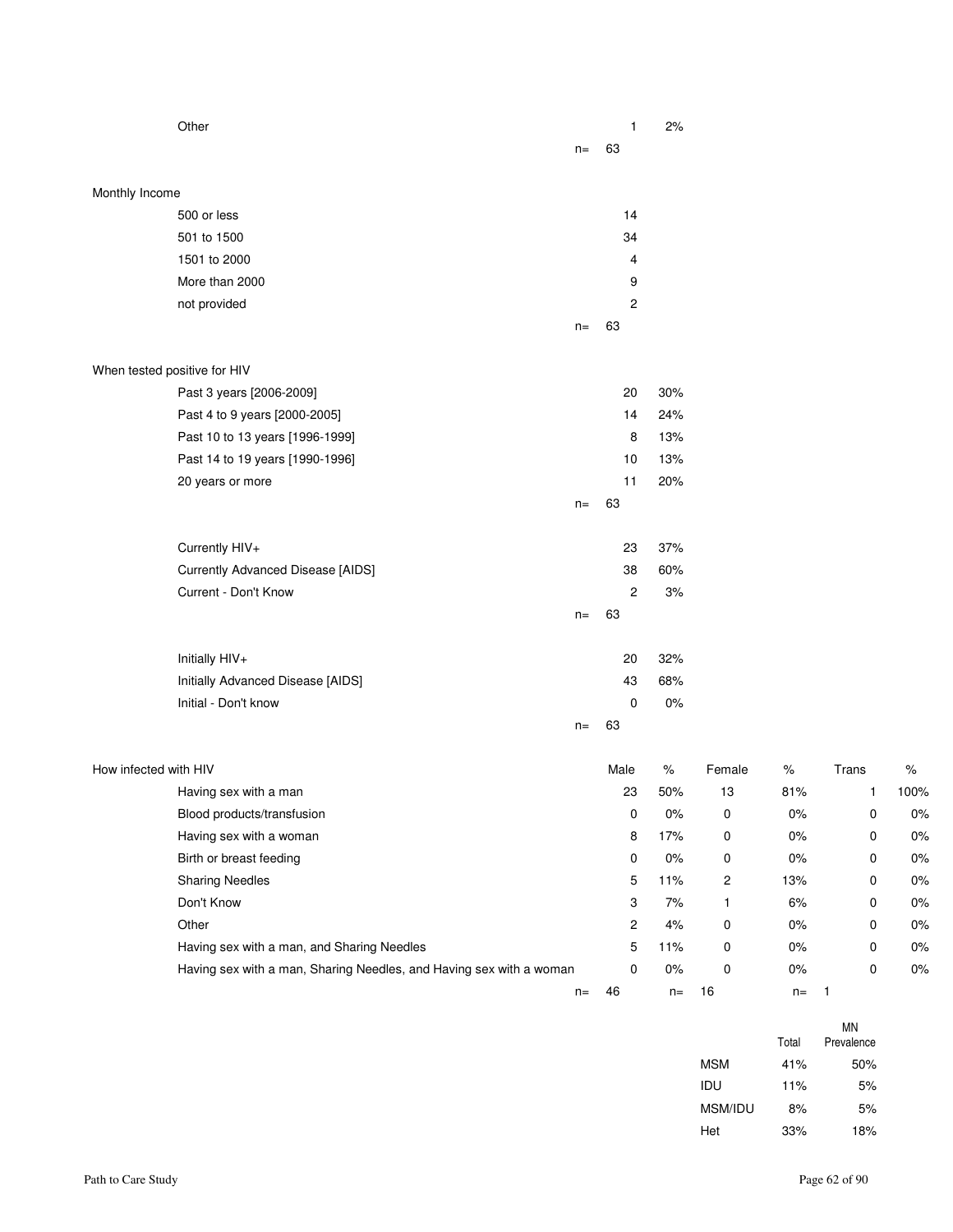| Perinatal |      | 1%    |
|-----------|------|-------|
| Other     |      | $1\%$ |
| Unknown   | 6%   | 19%   |
|           | 100% |       |
| $n=$      | 63   |       |
|           |      |       |

| Type of facility where tested positive for HIV |
|------------------------------------------------|
|------------------------------------------------|

| clinic                      |       | 11             | 17% |
|-----------------------------|-------|----------------|-----|
| don't know                  |       | 4              | 6%  |
| Hospital                    |       | 23             | 37% |
| Jail/Prison                 |       | 1              | 2%  |
| Plasma Center               |       | $\overline{c}$ | 3%  |
| <b>Public Health Clinic</b> |       | 20             | 32% |
| <b>Treatment Facility</b>   |       | $\overline{2}$ | 3%  |
|                             | $n =$ | 63             |     |

### Where was the facility where tested HIV positive

| Greater MN   |       |    | 4              | 6%  |
|--------------|-------|----|----------------|-----|
| Minneapolis  |       | 27 |                | 43% |
| Out of State |       | 21 |                | 33% |
| St. Paul     |       |    | 9              | 14% |
| Suburb TC    |       |    | $\overline{2}$ | 3%  |
|              | $n =$ | 63 |                |     |

### Services that anyone at the facility helped with where you first tested positive for HIV

| Other                                                              |       | $\overline{7}$ | 11% |
|--------------------------------------------------------------------|-------|----------------|-----|
| Meeting with a religious leader or spiritual advisor               |       | 3              | 5%  |
| Legal Services                                                     |       | 6              | 10% |
| Alcohol or drug treatment                                          |       | 6              | 10% |
| Talking to a family member or partner about your diagnosis         |       | 7              | 11% |
| Finding a dentist                                                  |       | $\overline{7}$ | 11% |
| Getting housing                                                    |       | $\overline{7}$ | 11% |
| Talking to another person living with HIV                          |       | $\overline{7}$ | 11% |
| confirming or securing health insurance                            |       | 11             | 17% |
| Emergency food or financial assistance                             |       | 12             | 19% |
| Connecting to an HIV "hotline" or "information & referral" service |       | 14             | 22% |
| Finding a case manager                                             |       | 15             | 24% |
| Meeting with a counselor, therapist, or psychiatrist               |       | 20             | 32% |
| Getting drugs to treat HIV                                         |       | 20             | 32% |
| Help to prevent infecting others                                   |       | 24             | 38% |
| Connecting to an HIV service organization for service or support   |       | 26             | 41% |
| Finding a doctor                                                   |       | 33             | 52% |
|                                                                    | $n =$ | 63             |     |

#### First visit with a doctor for HIV care

| Within a month after diagnosis | 40 | 63% |
|--------------------------------|----|-----|
|--------------------------------|----|-----|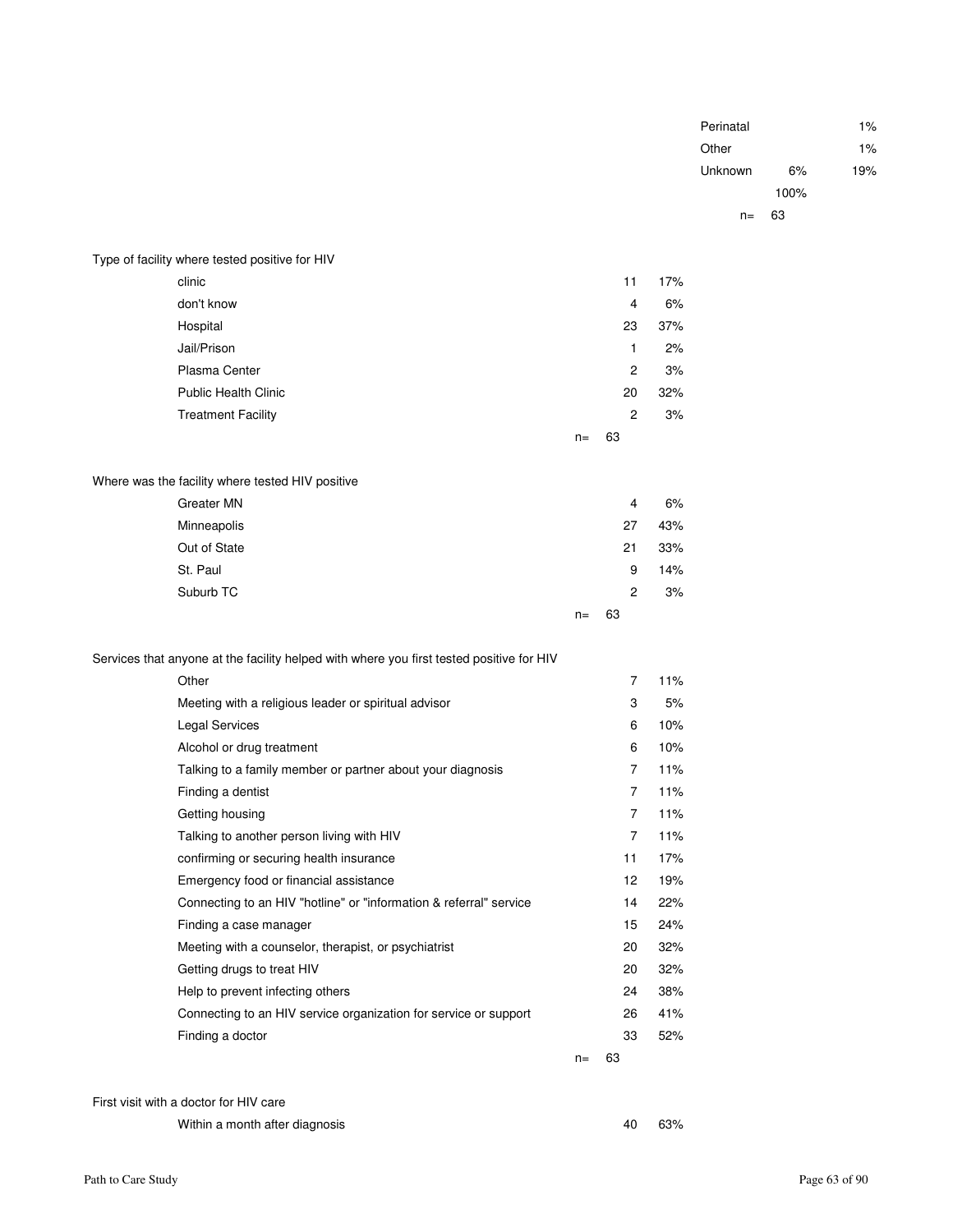| Seven to Eleven months after diagnosis |    |    | 0 | $0\%$ |
|----------------------------------------|----|----|---|-------|
| One to three months after diagnosis    |    |    |   | 17%   |
| One year or more after diagnosis       |    |    |   | 11%   |
| Four to six months after diagnosis     |    |    | 5 | 8%    |
| I haven't seen a doctor for HIV care   |    |    | 0 | $0\%$ |
|                                        | n= | 63 |   |       |

| First talk with someone to help get medical or other services to help you live with HIV |    |    |         |
|-----------------------------------------------------------------------------------------|----|----|---------|
| Within a month after diagnosis                                                          |    | 37 | 59%     |
| Seven to Eleven months after diagnosis                                                  |    |    | 2%<br>1 |
| One to three months after diagnosis                                                     |    | 12 | 19%     |
| One year or more after diagnosis                                                        |    | 11 | 17%     |
| Four to six months after diangnosis                                                     |    | 2  | 3%      |
| I haven't talked with anyone to get help                                                |    | 0  | $0\%$   |
|                                                                                         | n= | 63 |         |

### Would you say you have ever delayed or stopped medical care

| Yes |          | 35 | 56% |
|-----|----------|----|-----|
| No  |          | 28 | 44% |
|     | $n = 63$ |    |     |

| None of the above                                                                 |       | 3              | 9%    |
|-----------------------------------------------------------------------------------|-------|----------------|-------|
| Other                                                                             |       | 10             | 29%   |
| I did not know where to go for medical care                                       |       | 0              | $0\%$ |
| I didn't think medical care would do me any good                                  |       | 0              | 0%    |
| No one spoke my language                                                          |       | 0              | $0\%$ |
| I did not see other people like me at the clinic                                  |       | 0              | $0\%$ |
| Inconvenient hours                                                                |       | 0              | $0\%$ |
| <b>Financial Reasons</b>                                                          |       | 0              | $0\%$ |
| It was hard to get there                                                          |       | 1              | 3%    |
| I was too busy                                                                    |       | 1              | 3%    |
| No one told me I needed to get medical care                                       |       | $\overline{2}$ | 6%    |
| I didn't have health insurance                                                    |       | 6              | 17%   |
| I did not like the doctor                                                         |       | 6              | 17%   |
| I did not like the people at the clinic                                           |       | 8              | 23%   |
| I was abusing drugs or alcohol and was afraid the doctor would tell me to<br>stop |       | 9              | 26%   |
| I was worried someone would find out about my HIV status                          |       | 10             | 29%   |
| I was afraid to get bad news                                                      |       | 15             | 43%   |
| I was in denial about being HIV+                                                  |       | 17             | 49%   |
| I was abusing drugs or alcohol and just couldn't manage it                        |       | 17             | 49%   |
| I was depressed                                                                   |       | 20             | 57%   |
|                                                                                   | $n =$ | 35             |       |

### Would you say you ever delayed or stopped an HIV service

Why?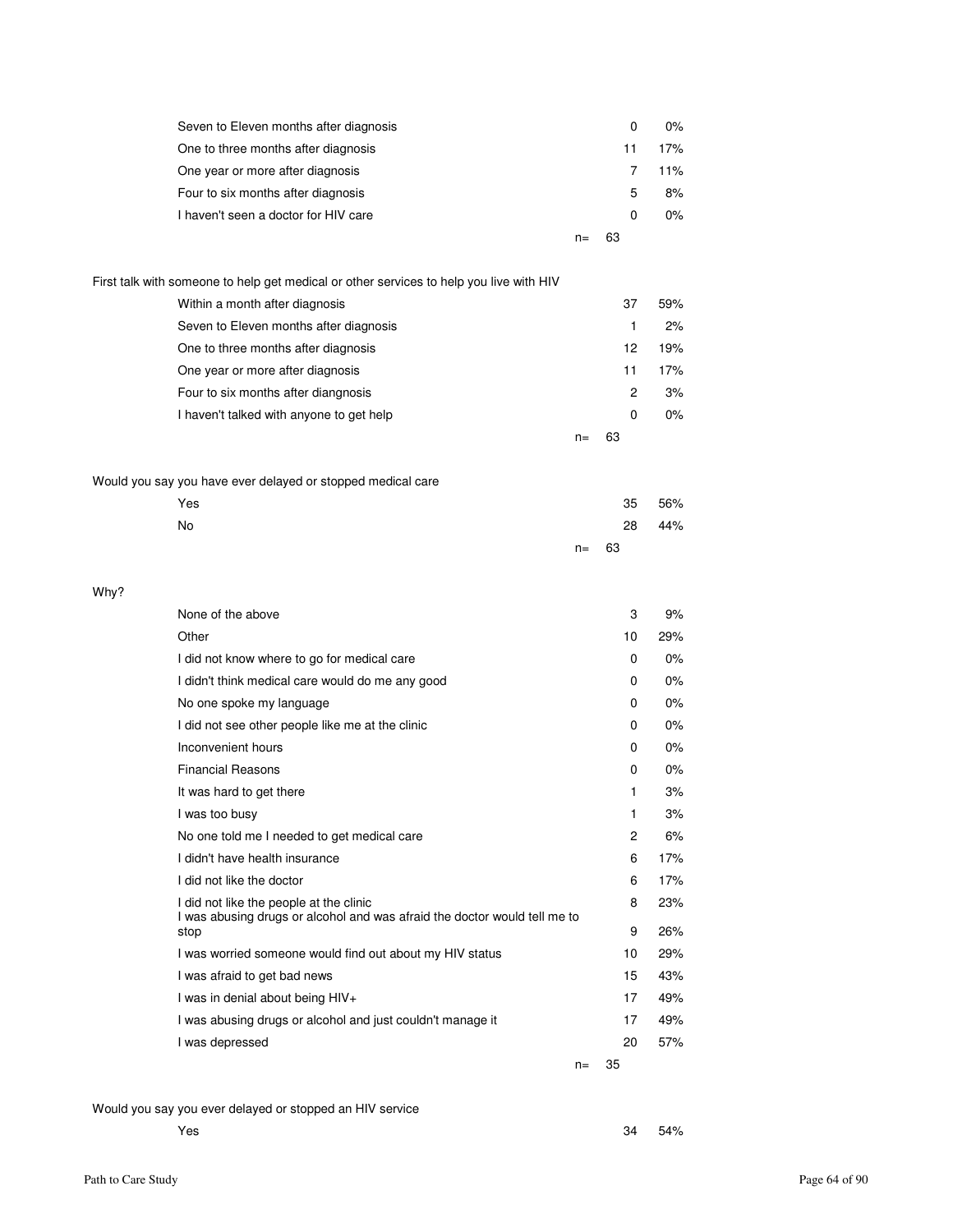|      | No                                                                        |       | 29             | 46% |
|------|---------------------------------------------------------------------------|-------|----------------|-----|
|      |                                                                           | $n =$ | 63             |     |
|      |                                                                           |       |                |     |
| Why? | None of the above                                                         |       | $\overline{2}$ | 6%  |
|      | Other                                                                     |       | 12             | 35% |
|      | No one spoke my language                                                  |       | 0              | 0%  |
|      | Financial reasons                                                         |       | 0              | 0%  |
|      | Others need services more than I do                                       |       | 0              | 0%  |
|      | Transportation                                                            |       | 0              | 0%  |
|      | No one told me about HIV services                                         |       | 1              | 3%  |
|      | I didn't see other people like me using the service                       |       | 3              | 9%  |
|      | I did not like the service provider                                       |       | 4              | 12% |
|      | I did not like the people at the place where services were provided       |       | 5              | 15% |
|      | Inconvenient hours                                                        |       | 5              | 15% |
|      | I was abusing drugs or alcohol and was afraid they would tell me to stop  |       | 5              | 15% |
|      | I did not know where to go for HIV services                               |       | 5              | 15% |
|      | I was afraid to get bad news                                              |       | 7              | 21% |
|      | I was in denial about being HIV+                                          |       | 8              | 24% |
|      | I did not think the services would do me any good                         |       | 8              | 24% |
|      |                                                                           |       | 9              | 26% |
|      | I was worried someone would find out about my HIV status                  |       |                | 29% |
|      | I was abusing drugs or alcohol and just couldn't manage it                |       | 10<br>12       | 35% |
|      | I was depressed                                                           | $n =$ | 34             |     |
|      |                                                                           |       |                |     |
|      | Before you first tested positive for HIV, how often did you see a doctor? |       |                |     |
|      | At least once a year                                                      |       | 29             | 46% |
|      | Once every few years                                                      |       | 4              | 6%  |
|      | About once in five years                                                  |       | 1              | 2%  |
|      | Almost never                                                              |       | 15             | 24% |
|      | Only in an emergency room                                                 |       | 14             | 22% |
|      |                                                                           | $n=$  | 63             |     |
|      |                                                                           |       |                |     |
|      | Do you currently see a primary physician for HIV care?                    |       |                |     |
|      | Yes                                                                       |       | 61             | 97% |
|      | No                                                                        |       | $\overline{c}$ | 3%  |
|      |                                                                           | $n=$  | 63             |     |
|      |                                                                           |       |                |     |
|      | Do you currently get HIV services from a provider other than your doctor? |       |                |     |
|      | Yes                                                                       |       | 45             | 71% |
|      | No                                                                        |       | 18             | 29% |
|      |                                                                           | $n =$ | 63             |     |
|      |                                                                           |       |                |     |
|      | What helped you most to find HIV services after you were first tested?    |       |                |     |
|      | Other                                                                     |       | 15             | 24% |
|      | an ad I saw in a newspaper                                                |       | $\pmb{0}$      | 0%  |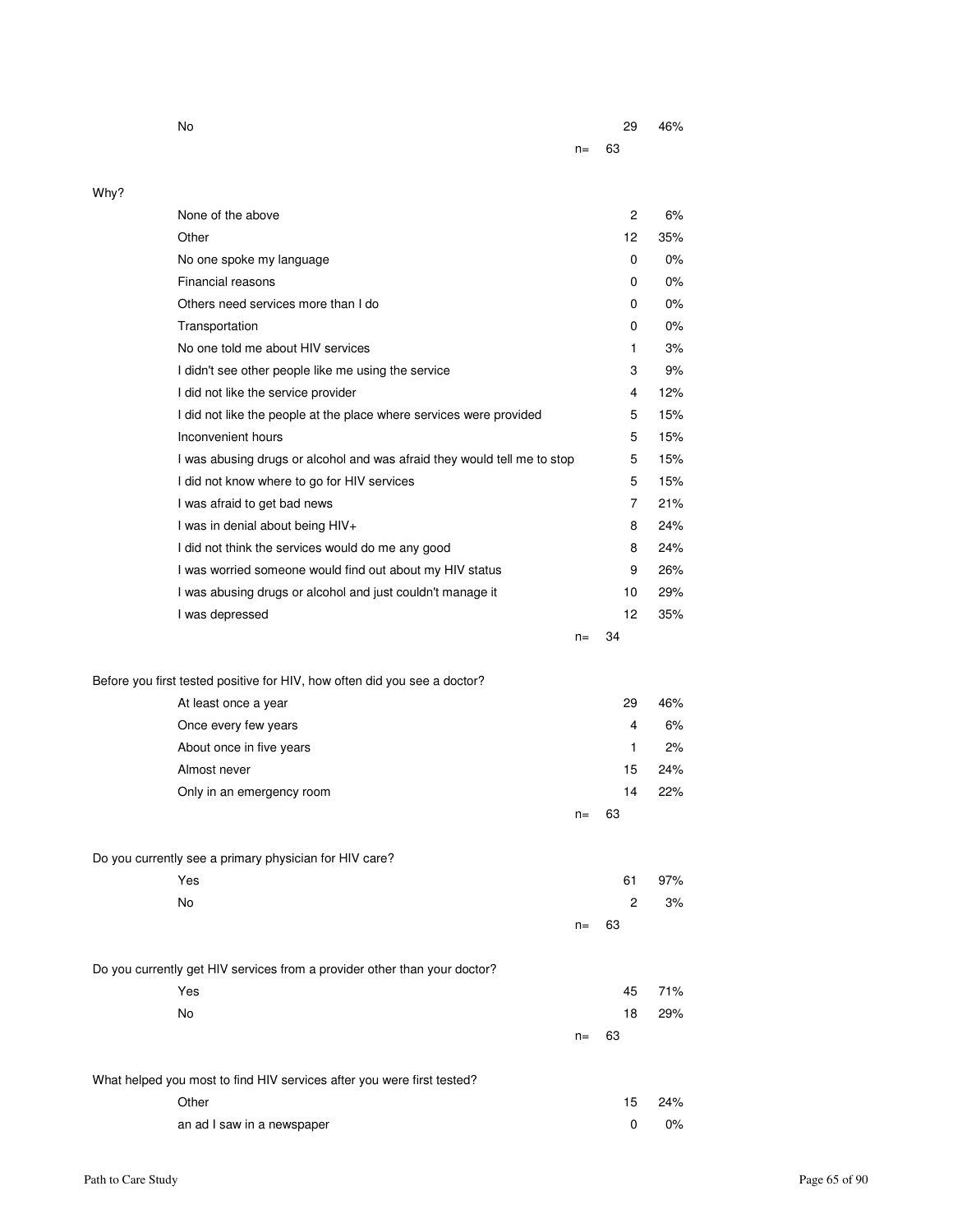| Information I found on the web                       |       | 0              | $0\%$ |
|------------------------------------------------------|-------|----------------|-------|
| None of the above                                    |       | $\overline{c}$ | 3%    |
| A poster or flyer I saw someplace                    |       | 5              | 8%    |
| A visit from the health department                   |       | 6              | 10%   |
| Talking to a family member                           |       | 12             | 19%   |
| People at my support group                           |       | 12             | 19%   |
| Calling the AIDSLine                                 |       | 13             | 21%   |
| Talking to a friend                                  |       | 18             | 29%   |
| A referral from the place I tested                   |       | 23             | 37%   |
| Talking to another person with HIV                   |       | 24             | 38%   |
| Talking with someone at an AIDS service organization |       | 31             | 49%   |
|                                                      | $n =$ | 63             |       |

What helps you most to keep using HIV services

| None of the above                                    |       | $\mathbf 0$ | $0\%$ |
|------------------------------------------------------|-------|-------------|-------|
| Other                                                |       | 18          | 29%   |
| A referral from the place I tested                   |       | 1           | 2%    |
| Calling the AIDSLine                                 |       | 9           | 14%   |
| Information I found on the web                       |       | 13          | 21%   |
| Talking to a family member                           |       | 15          | 24%   |
| People at my support group                           |       | 21          | 33%   |
| Talking with someone at an AIDS service organization |       | 30          | 48%   |
| Talking to another person with HIV                   |       | 30          | 48%   |
| Talking to a friend                                  |       | 33          | 52%   |
| My case manager or social worker                     |       | 34          | 54%   |
| My doctor                                            |       | 41          | 65%   |
|                                                      | $n =$ | 63          |       |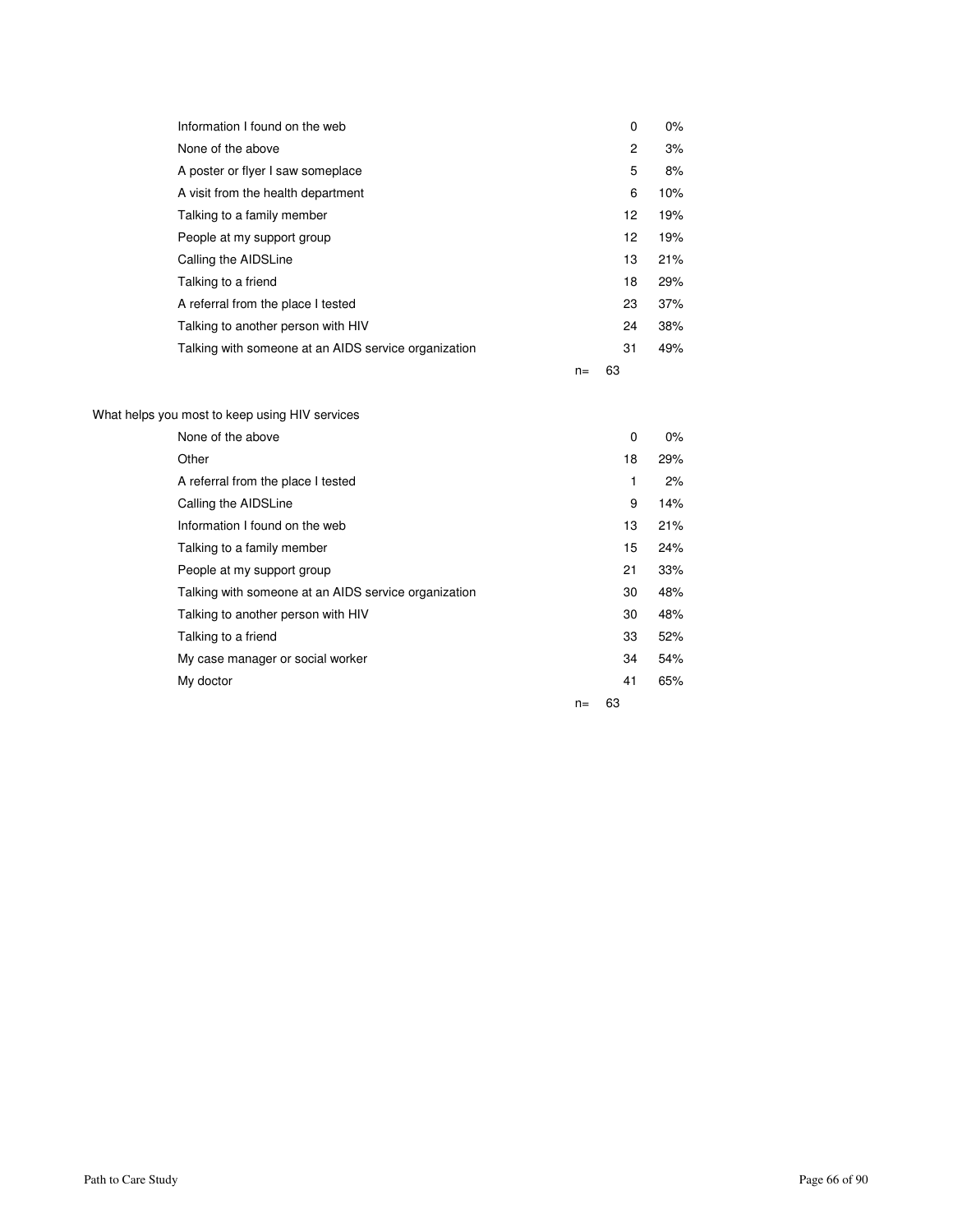# **TABULATIONS FROM PATH TO CARE INTERVIEWS CONTENT ANALYSIS**

| Reason for Testing                                                      |       |    |    |       |
|-------------------------------------------------------------------------|-------|----|----|-------|
| No Response                                                             |       |    | 1  | 2%    |
| Other                                                                   |       |    | 5  | 8%    |
| Provider Initiated - Pregnancy                                          |       |    | 2  | 3%    |
| Mandated                                                                |       |    | 5  | 8%    |
| <b>Provider Initiated</b>                                               |       |    | 19 | 30%   |
| Perceived Risk                                                          |       |    | 31 | 49%   |
|                                                                         | $n =$ | 63 |    |       |
|                                                                         |       |    |    |       |
| Assisted Connecting to Care After Diagnosis                             |       |    |    |       |
| No response                                                             |       |    | 2  | 3%    |
| Other                                                                   |       |    | 0  | $0\%$ |
| Practical needs met [e.g. housing, food, financial, legal]              |       |    | 2  | 3%    |
| Knew about service; visible provider                                    |       |    | 3  | 5%    |
| Learned what I could about HIV, treatment and care                      |       |    | 5  | 8%    |
| Public health disease intervention services                             |       |    | 5  | 8%    |
| Will to live; personal, emotional strength                              |       |    | 6  | 10%   |
| Help from counselor, linked to MH service and support                   |       |    | 6  | 10%   |
| Arranged coverage for health care and treatment                         |       |    | 8  | 13%   |
| Encouraged by HIV+ person or group                                      |       |    | 10 | 16%   |
| Referrals with appointment and support                                  |       |    | 11 | 17%   |
| Connected to a doctor I like and trust                                  |       |    | 13 | 21%   |
| Connected to a CM who helped me                                         |       |    | 15 | 24%   |
| Social support network [family, friends, faith]                         |       |    | 16 | 25%   |
| Information & referral tools                                            |       |    | 17 | 27%   |
| Diagnosis site offered medical services & support; coordination of care |       |    | 18 | 29%   |
| Connected to ASO [services other than CM, e.g. AIDSLine QC]             |       |    | 19 | 30%   |
|                                                                         | $n =$ | 63 |    |       |
|                                                                         |       |    |    |       |
| Barriers Connecting to Care After Diagnosis                             |       |    |    |       |
| No response                                                             |       |    | 4  | 6%    |
| Other                                                                   |       |    | 3  | 5%    |
| Treatment and care expectations were overwhelming                       |       |    | 2  | 3%    |
| Did not like the doctor or the diagnosis site staff                     |       |    | 5  | 8%    |
| Unsupported or complicated information & referral                       |       |    | 6  | 10%   |
| Public health disease intervention services                             |       |    | 6  | 10%   |
| Loss of social connections [family, friends, faith]                     |       |    | 8  | 13%   |
| Surprised by testing and diagnosis; not prepared                        |       |    | 8  | 13%   |
| Denial about infection                                                  |       |    | 8  | 13%   |
| No peer support, talk with another living with HIV                      |       |    | 11 | 17%   |
| Poor experience with person or service providing diagnosis              |       |    | 14 | 22%   |
| Continued or increased drug & alcohol use to cope                       |       |    | 17 | 27%   |
| Fear of disclosure and consequences [stigma]                            |       |    | 19 | 30%   |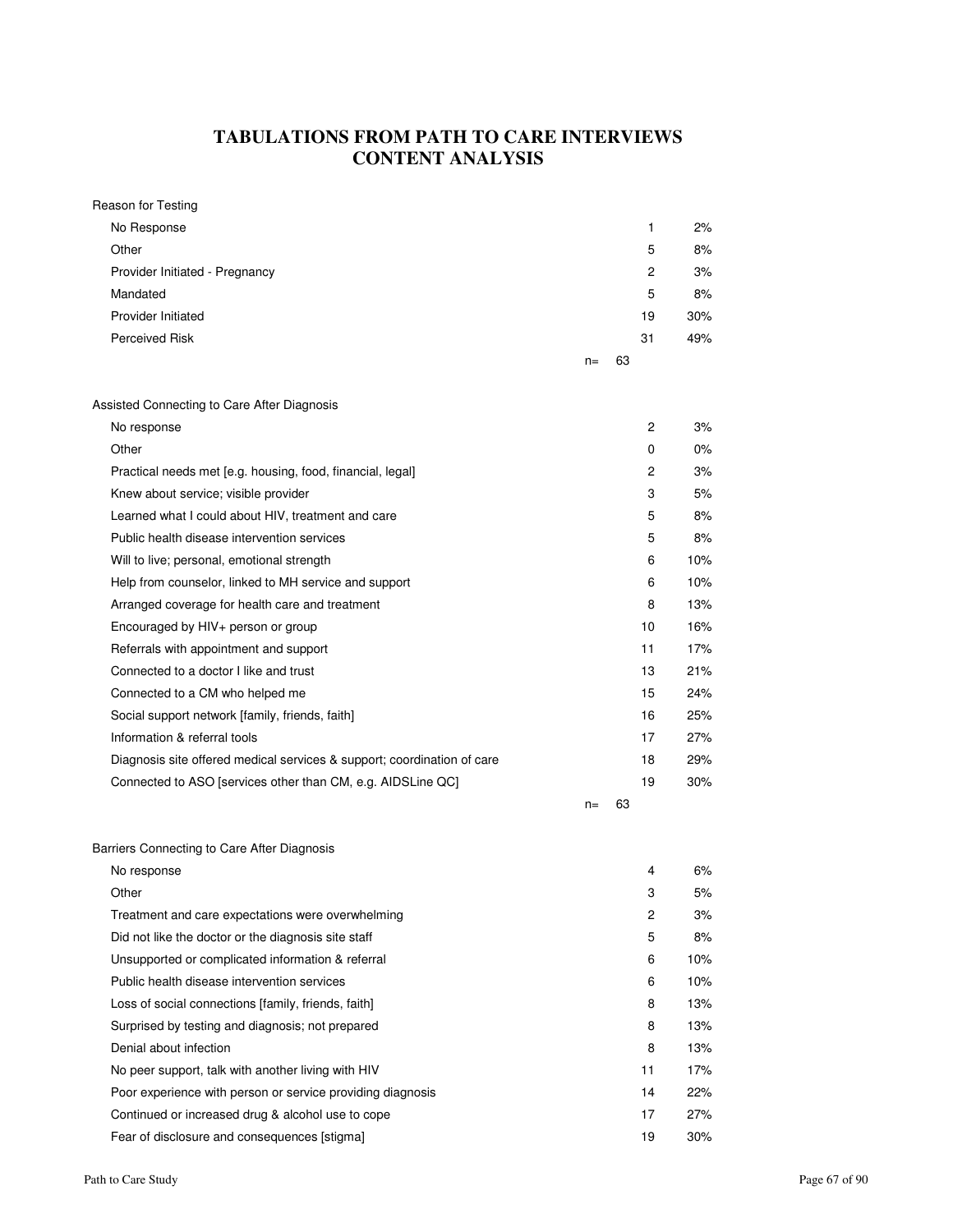| Depression                                                            |       |    | 22             | 35%   |    |          |
|-----------------------------------------------------------------------|-------|----|----------------|-------|----|----------|
|                                                                       | $n =$ | 63 |                |       |    |          |
| Reasons for stopping or deferring medical care                        |       |    |                |       |    |          |
| Not applicable                                                        |       |    | 21             | 33%   |    |          |
| No response                                                           |       |    | 1              | 2%    | 1  | 2%       |
| Other                                                                 |       |    | 2              | 3%    |    | 2<br>5%  |
| Incarceration                                                         |       |    | $\overline{2}$ | 3%    |    | 2<br>5%  |
| Not convinced I had HIV [e.g. not ill, "undetectable," beliefs]       |       |    | $\mathbf{2}$   | 3%    |    | 5%<br>2  |
| Could not manage treatment [e.g. med side effects]                    |       |    | 2              | 3%    |    | 2<br>5%  |
| Did not like the clinic or the people providing service               |       |    | 4              | 6%    | 4  | 10%      |
| Care was inconvenient [e.g. location, uncoordinated, I was busy]      |       |    | 4              | 6%    | 4  | 10%      |
| Depression                                                            |       |    | 4              | 6%    | 4  | 10%      |
| Didn't have health coverage or ability to pay                         |       |    | 4              | 6%    |    | 4<br>10% |
| Health care change [eg. new ins., doctor left]                        |       |    | 5              | 8%    |    | 4<br>10% |
| Unstable living situation; running the streets                        |       |    | $\overline{7}$ | 11%   |    | 7<br>17% |
| Continued or increased drug & alcohol use                             |       |    | 8              | 13%   | 8  | 19%      |
| Did not like doctor and how I was treated                             |       |    | 13             | 21%   | 12 | 29%      |
| I moved                                                               |       |    | 18             | 29%   | 17 | 40%      |
|                                                                       | $n =$ | 63 |                | $n =$ | 42 |          |
| Lack of social support [e.g. family, friends, faith]                  |       |    | 0              | 0%    | 0  | $0\%$    |
| Isolated; no friends or others with HIV to support                    |       |    | 0              | 0%    | 0  | 0%       |
| Factors helping to reconnect to care                                  |       |    |                |       |    |          |
| Not applicable                                                        |       |    | 21             | 33%   |    |          |
| No response                                                           |       |    | 0              | 0%    | 0  | 0%       |
| Other                                                                 |       |    | 1              | 2%    | 1  | 2%       |
| Experienced greater illnesses or HIV-related symptoms                 |       |    | 2              | 3%    |    | 2<br>5%  |
| Moved someplace that was a healthier environment                      |       |    | 3              | 5%    | 3  | 7%       |
| Information [e.g. pamphlets, brochures]                               |       |    | 3              | 5%    |    | 3<br>7%  |
| Improved social connections [e.g. family, friends, faith]             |       |    | 3              | 5%    |    | 3<br>7%  |
| Mental health services                                                |       |    | 4              | 6%    | 3  | 7%       |
| Changed attitude; a will to live and be well                          |       |    | 3              | 5%    |    | 7%<br>3  |
| Stopped using drugs or alcohol [recovery]                             |       |    | 6              | 10%   | 6  | 14%      |
| Got or stabilized health coverage                                     |       |    | 6              | 10%   | 6  | 14%      |
| An individiual supported and assisted me [e.g. family member, friend] |       |    | 9              | 14%   | 9  | 21%      |
| ASO [e.g. outreach worker, AIDSLine/QC, other staff]                  |       |    | 10             | 16%   | 10 | 24%      |
| Case manager/social worker                                            |       |    | 15             | 24%   | 13 | 31%      |
| Another or others living with HIV got me reconnected                  |       |    | 18             | 29%   | 18 | 43%      |
| Found a doctor I like [e.g. open, reached out to me]                  |       |    | 21             | 33%   | 20 | 48%      |
|                                                                       | $n =$ | 63 |                | $n=$  | 42 |          |
| Factors that help me stay in care                                     |       |    |                |       |    |          |
| No response                                                           |       |    | 0              | 0%    |    |          |
| Other                                                                 |       |    | 1              | 2%    |    |          |
| Other clinic staff [e.g. nurse]                                       |       |    | 5              | 8%    |    |          |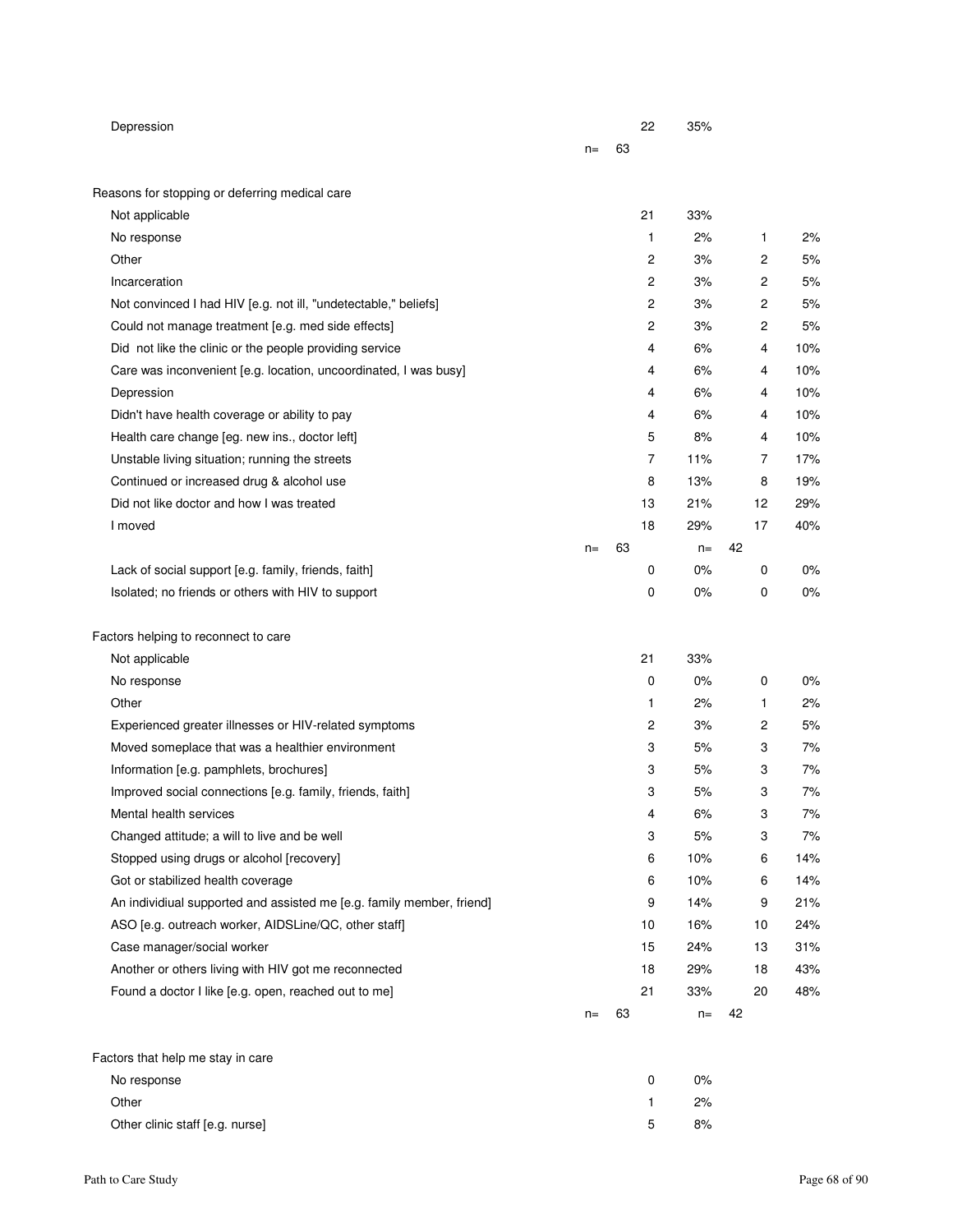| Housing secured                                                    |       |    | 10              | 16% |
|--------------------------------------------------------------------|-------|----|-----------------|-----|
| Practical needs met [e.g. food, financial support, transportation] |       |    | 10              | 16% |
| Peer role models of others living with HIV                         |       |    | 11              | 17% |
| Substance abuse treatment, my recovery                             |       |    | 11              | 17% |
| ASO services [not including CM]                                    |       |    | 12 <sup>2</sup> | 19% |
| Mental health services                                             |       |    | 13              | 21% |
| Keep myself informed and learning about HIV care                   |       |    | 13              | 21% |
| Being productive, working, doing something about HIV               |       |    | 14              | 22% |
| Improved social connections [e.g. family, friends, faith]          |       |    | 15              | 24% |
| Stabilized health coverage, insurance                              |       |    | 16              | 25% |
| Information about services I get from others living with HIV       |       |    | 23              | 37% |
| My case manager                                                    |       |    | 39              | 62% |
| The right doctor                                                   |       |    | 39              | 62% |
| Peer support from others living with HIV; groups or individuals    |       |    | 43              | 68% |
|                                                                    | $n =$ | 63 |                 |     |
| Advice provided to newly-diagnosed                                 |       |    |                 |     |

| No response                                                                    |       |    | 0  | $0\%$ |
|--------------------------------------------------------------------------------|-------|----|----|-------|
| Other                                                                          |       |    | 1  | 2%    |
| Pay attention to prevention; tell partners                                     |       |    | 2  | 3%    |
| Get health coverage; confirm health coverge [insurance]                        |       |    | 4  | 6%    |
| Get help with chemical use                                                     |       |    | 10 | 16%   |
| Get services that you need [help with practical needs]                         |       |    | 13 | 21%   |
| Get a counselor and help with mental health                                    |       |    | 14 | 22%   |
| Do something to prevent or help others with HIV                                |       |    | 14 | 22%   |
| Get information; learn about HIV                                               |       |    | 17 | 27%   |
| Adhere to treatment and care                                                   |       |    | 19 | 30%   |
| Get connected with an ASO                                                      |       |    | 24 | 38%   |
| Connect with social support; don't isolate [e.g. family, friends, faith]       |       |    | 26 | 41%   |
| Healthy attitude; you are not going to die                                     |       |    | 27 | 43%   |
| Find another or others with HIV to help you learn to manage HIV disease & live |       |    | 33 | 52%   |
| Get a case manager; good relationship with a social worker                     |       |    | 34 | 54%   |
| Get a good doctor you can trust                                                |       |    | 39 | 62%   |
| Find another or others with HIV for support                                    |       |    | 42 | 67%   |
|                                                                                | $n =$ | 63 |    |       |

#### Factors to consider improving

| No response                                                          | 18 | 29% |   |     |
|----------------------------------------------------------------------|----|-----|---|-----|
| Other                                                                | 8  | 13% |   | 16% |
| Keep health care accessible and affordable                           | 5  | 8%  | 5 | 11% |
| Opportunities for people with HIV to "give back" and be involved     | 6  | 10% | 6 | 13% |
| More transportation support; not just medical; bus passes            | 8  | 13% |   | 16% |
| CM/provider training, skills, knowledge                              |    | 11% |   | 16% |
| Expand practical support [e.g. food, financial assistance, housing]  | 9  | 14% | 7 | 16% |
| Information and referral and education for people who are new to HIV | 8  | 13% | 8 | 18% |
| More diversity in support groups and activities for HIV positive     | 10 | 16% | 9 | 20% |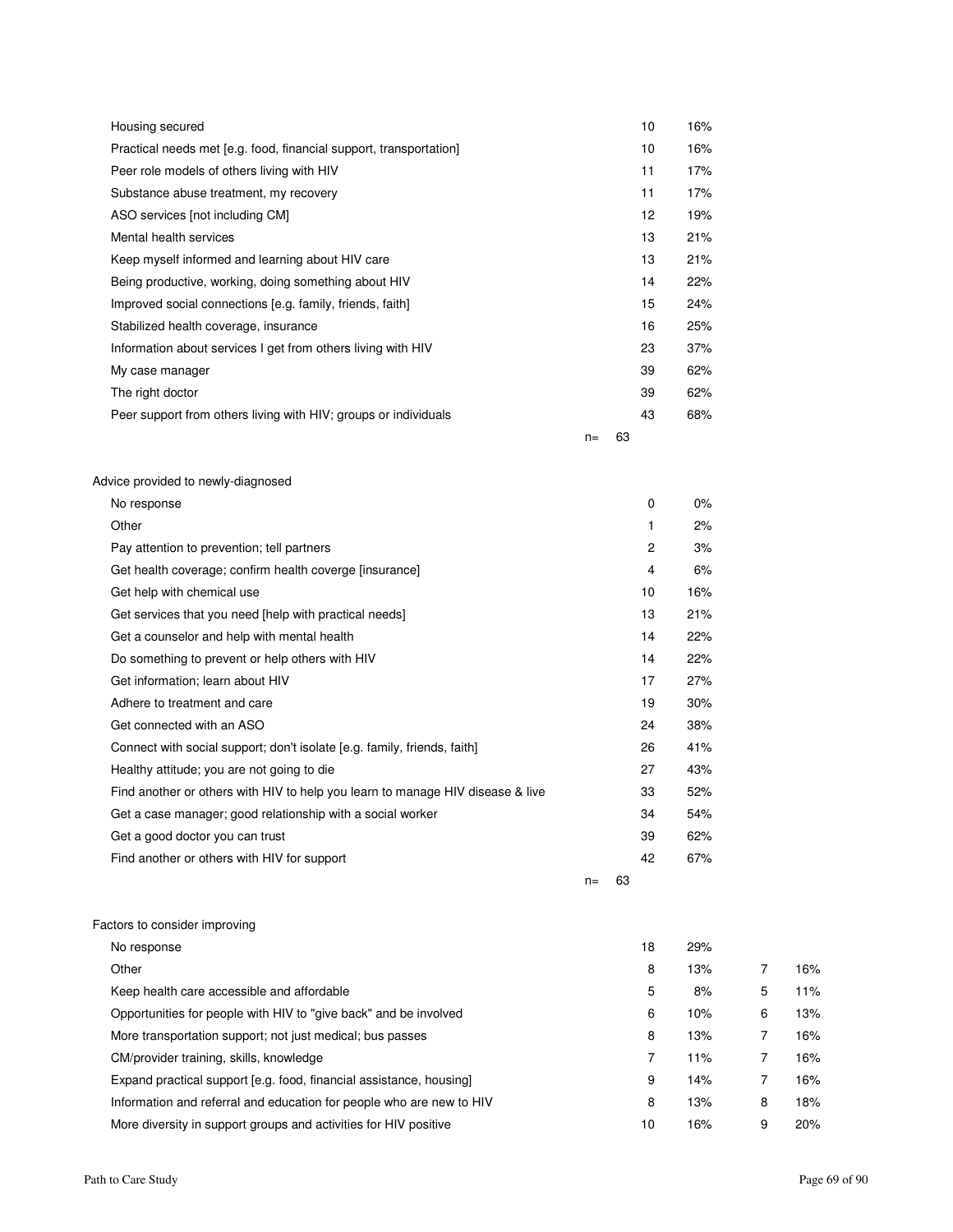|                                                                      | n= | 63 |    | $n =$ | - 45 |    |     |
|----------------------------------------------------------------------|----|----|----|-------|------|----|-----|
| More public awareness and education; change attitudes [stigma]       |    |    | 19 | 30%   |      | 18 | 40% |
| Connect to another with HIV; especially at diagnois or shortly after |    |    | 16 | 25%   |      | 16 | 36% |
| Information and referral services, "user guide" and AIDSLine         |    |    | 14 | 22%   |      | 14 | 31% |
| Connect to groups of people with hiv for support, info, services     |    |    | 11 | 17%   |      |    | 24% |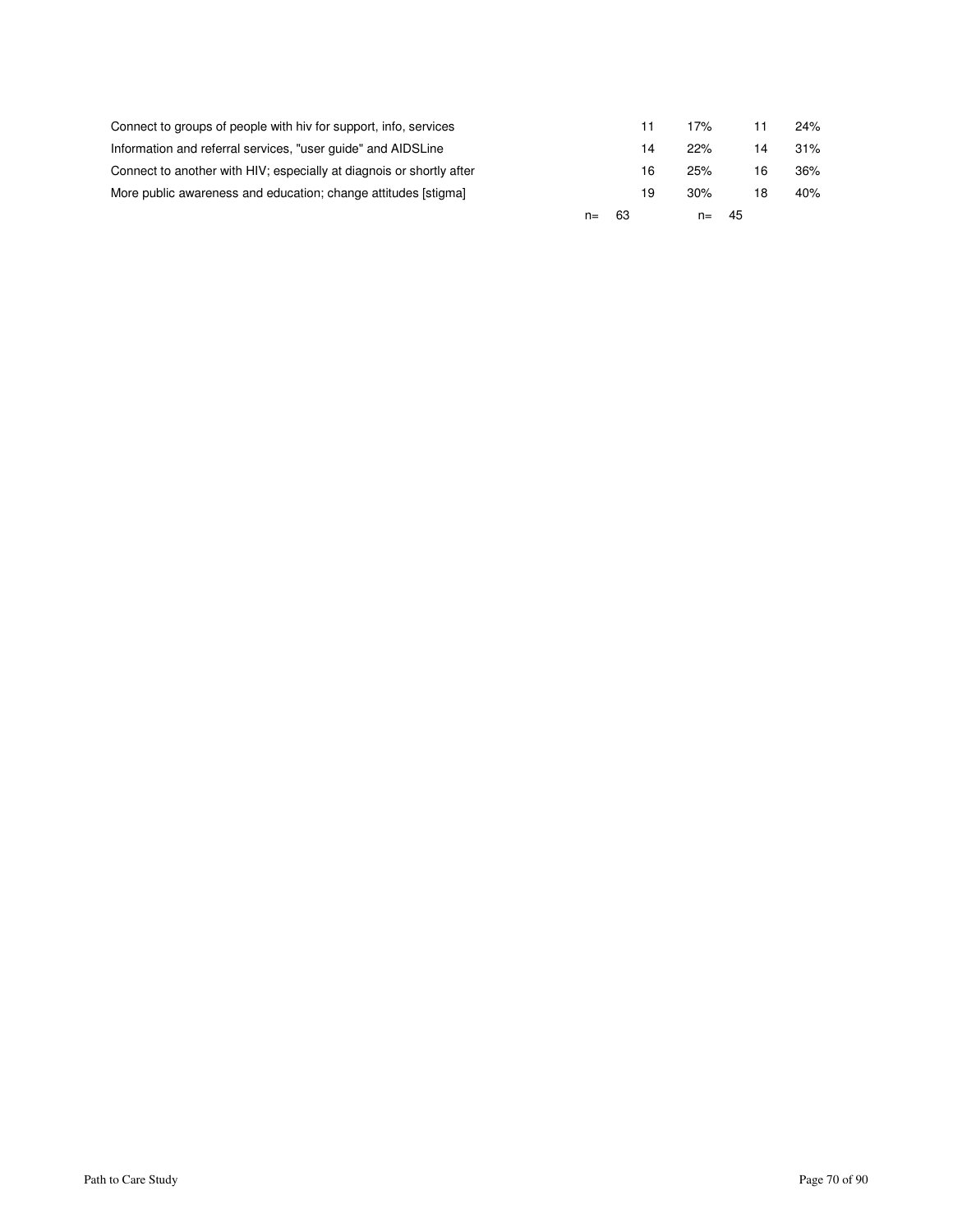### **SURVEY & INTERVIEW TOOL**

# INTERVIEWER CHECKLIST:

- *Verbally review the content of the "Consent for Interview*" page [see page 2] with the interviewee.
- Offer the interviewee the opportunity to read the content of the "Consent for Interview" page.
- *Get the interviewee's signature* at the bottom of the "Consent for Interview" page. *You should sign the page* after getting the interviewee's signature.
- *Review the key points* covered in the Introduction [see page 3]. This repeats many of the points covered in the "Consent for Interview."
- *Review the instructions for the discussion* part of the interview [see page 4].
- *Get the interviewee's response to the first two questions* [see page 4]. If the answer to either of these questions is "no," do not continue the interview.
- *Facilitate the interviewee's responses* to the first four questions. Take detailed notes. Ask follow-up questions to confirm what you are hearing and writing. Use the "Topics Checklist" to help you identify key points that you may ask the interviewee to elaborate upon. However, do not feel compelled to get the interviewee to comment on any or all of the topics on the checklist.
- At the conclusion of the discussion, *provide instructions for completing the survey.* Offer to read the questions and write down the responses, if the interviewee would like assistance.
- *Leave the interviewee alone to complete the survey.* Check in once or twice to see how things are going and to see if the interviewee needs to have any of the questions clarified.
- After the interviewees completes the survey, *resume the interview* by asking the last question.
- *Thank the interviewee*. Provide the interviewee with the \$40 gift card to thank him or her for the time, and an additional \$10 gift card to help defray travel costs. Have the interviewee initial the first page of the survey to confirm receipt of the gift card.
- *Separate the "Consent or Interview" page from the survey*. Be sure the interviewee sees you do this and understands this is a step we are taking to manage the confidentiality of his or her responses.
- If the interviewee seeks information about services, refer him or her to the MAP AIDSLine. You may provide him or her with a MAP AIDSLine Resource Guide. *Do not provide information about any other services.*
- Invite the interviewee to refer others to participate in a survey or to follow up with Bob Tracy if they have questions about the study. Provide a copy of the informational flier [tear off the last page of the survey].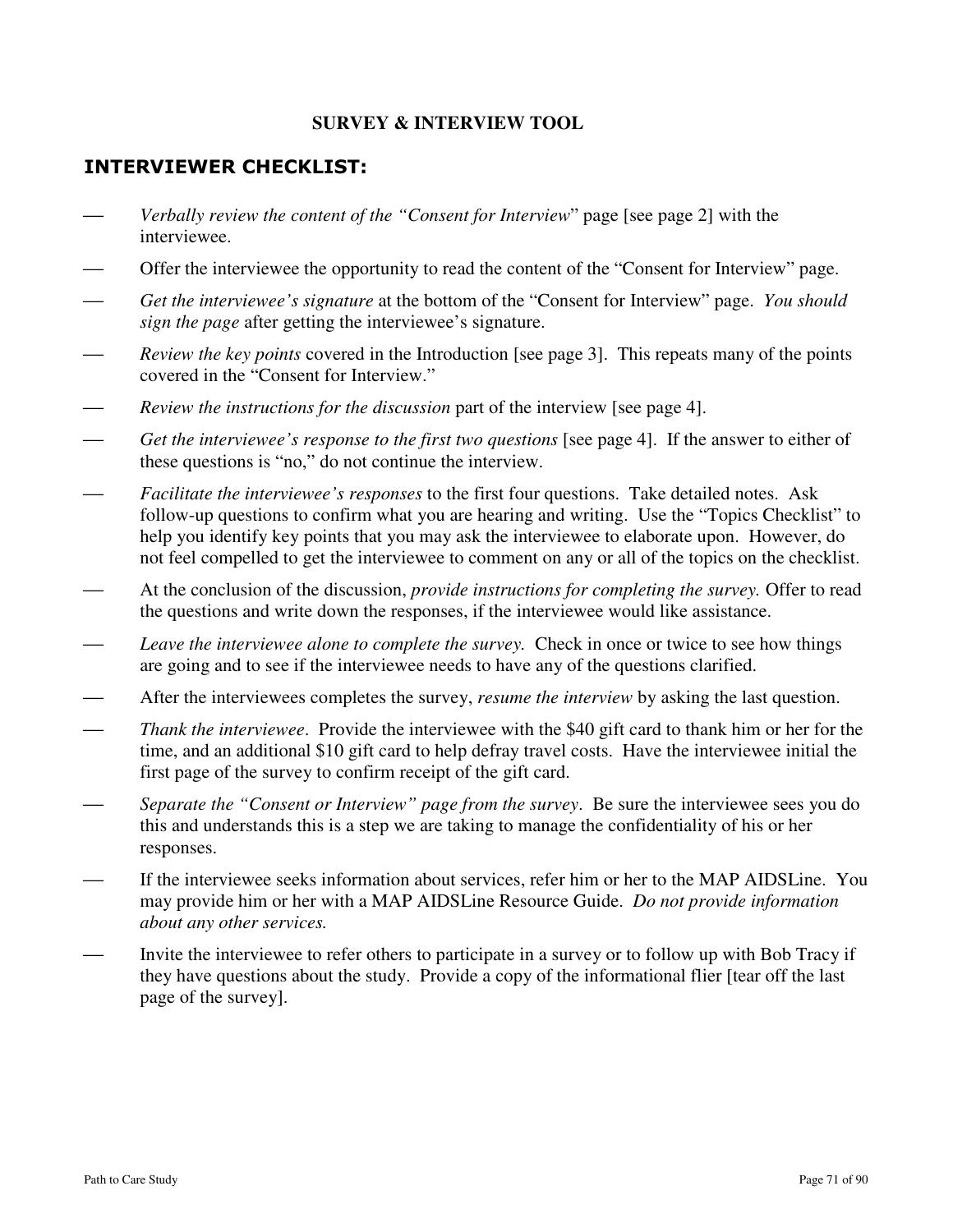## HIV SERVICES ASSESSMENT PATH TO CARE ASSESSMENT MINNESOTA HIV SERVICES PLANNING COUNCIL

**Consent for Interview** 

## Date  $\Box$

## Purpose for this assessment.

We want to better understand your experience finding HIV medical care and other services to help you live with HIV. We hope to learn from you. We want to learn about the things that made it easier for you to find a doctor and other services. Just as important, we want to learn about what made it harder and what you would have preferred to have been different. We hope you will feel comfortable sharing some good ideas with us that you think might make easier for others to find and stay connected with a doctor or HIV service.

### Who are we talking to?

We are interested in learning about the experiences of many different Minnesotans living with HIV. However, we are making a special effort to talk with people who have

- learned about their HIV status within the past few years,
- lived with HIV for some time, but only recently started to see a doctor or get other services to help them live with HIV, or
- only recently started to see a doctor or get other services to help them live with HIV after going without these services for a period of time.

## What will happen during the interview?

The interview will take about one hour. We will talk about what it as like when you found out you were living with HIV and what happened as you got connected to a doctor and to other services. We will also talk about any experiences you may have had changing doctors, case managers or other HIV services, or any period of time when you did not receive health care or other services.

In addition to having this conversation, you will be asked to fill out a questionnaire with about twenty [20] questions. We will help you fill out this questionnaire, if you would like. However, the interviewer will not provide you with any feedback or referrals to services or providers.

### What will we do with the information you provide?

We will pull together the information we collect into a report. That report will be shared with the Minnesota HIV Services Planning Council and others in the community to help them make decisions about how to improve services for people living with HIV in Minnesota. *We respect your privacy and right to confidentiality. We will not share your information in a way that will be personally identifying.* While we are collecting this information to share with the Minnesota HIV Services Planning Council, we are an independent group collecting this information. You may speak freely and with assurance that information you provide or your decision to participate or withdraw participation will in no way effect access to services.

*Your signature below indicates you are providing your permission to participate in this interview and this study.* 

*\_\_\_\_\_\_\_\_\_\_\_\_\_\_\_\_\_\_\_\_\_\_\_\_\_\_\_\_\_\_\_\_\_\_ \_\_\_\_\_\_\_\_\_\_\_\_\_\_\_\_\_\_\_\_\_\_\_\_\_\_\_\_\_\_\_\_\_* 

*Interviewee's Signature* **Interviewer's Signature Interviewer's Signature** 

**Complete at the Conclusion of the Interview:** Thank you for your participation in this interview. In consideration for your time and contributions, we offer a \$40 gift card. Please initial to indicate you have received your gift card.  $\overline{\phantom{a}}$  . The set of the set of the set of the set of the set of the set of the set of the set of the set of the set of the set of the set of the set of the set of the set of the set of the set of the set of the set o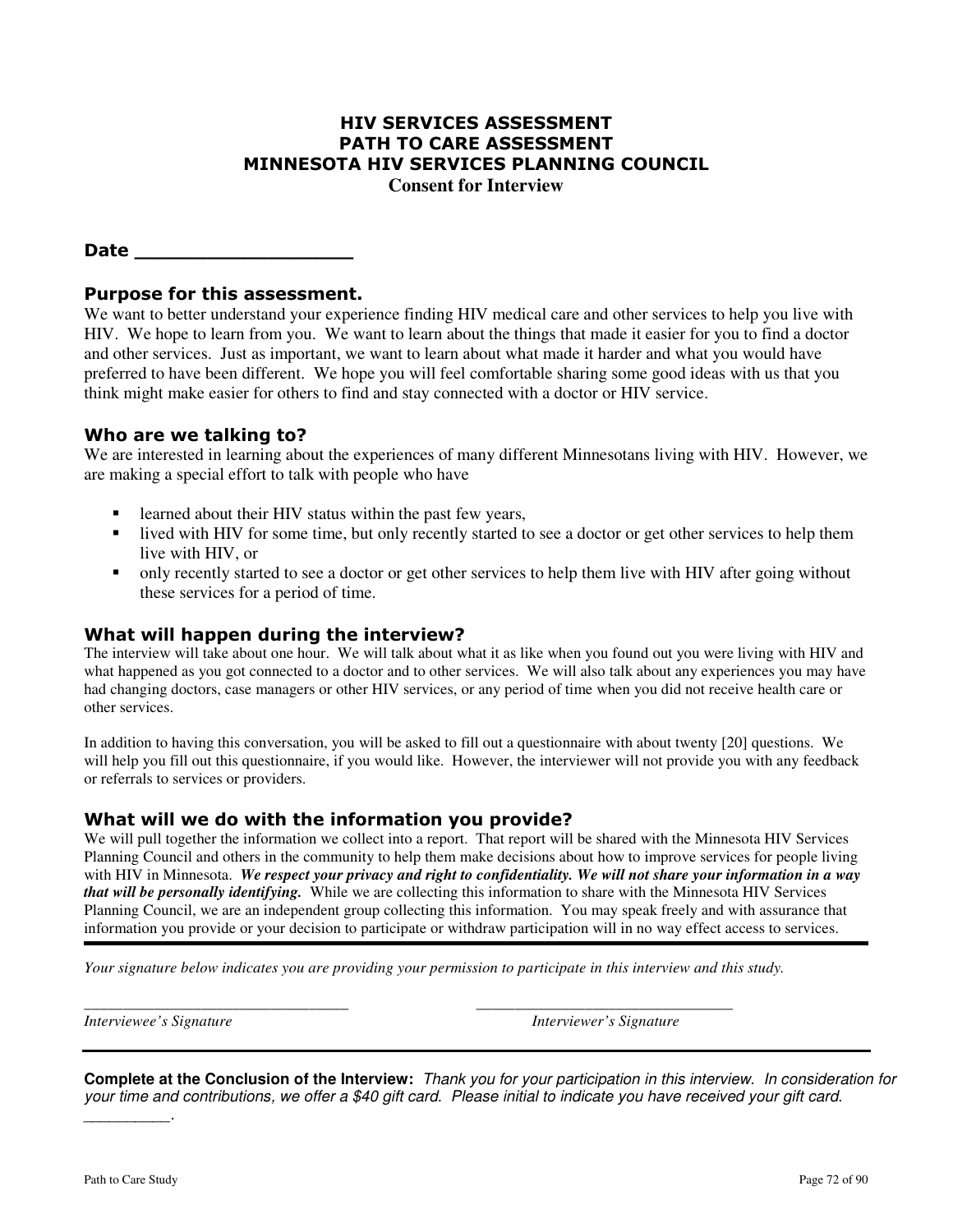### HIV SERVICES ASSESSMENTP PATH TO CARE ASSESSMENT MINNESOTA HIV SERVICES PLANNING COUNCIL **Interview**

# I. Introduction

- This interview and survey is designed to gather information from people living with HIV in Minnesota.
- It is being conducted by a group of people living with HIV on behalf of the Minnesota HIV Services Planning Council.
- The information we collect will be used to improve services for those who are newly diagnosed with HIV, and those who are new to or returning to HIV health and support services.
- We respect your confidentially. We will not identify you in the reporting of this information. We will report this information in a summary format, and not in a way that will identify you.
- While we are sharing this information with the Minnesota HIV Services Planning Council, nothing you say, nor your decision to participate or to withdraw participation from this interview will in any way affect your access to services.
- The findings will be shared with the Minnesota HIV Services Planning Council when it meets in April, 2009. They will be published in a report in June, 2009.
- This project is being coordinated by Bob Tracy Consulting, as a service for the Minnesota HIV Services Planning Council. If you have questions, you may contact Bob Tracy at 651.329.1794 or bobtracy@comcast.net. *[Provide a business card to the interviewee.]*

\_\_\_\_\_\_\_\_\_\_\_\_\_\_\_\_\_\_\_\_\_\_\_\_\_\_\_\_\_\_\_\_\_\_\_\_\_\_\_\_\_\_\_\_\_\_\_\_\_\_\_\_\_\_\_\_\_\_\_\_\_\_\_\_\_\_\_\_\_\_\_\_\_\_\_\_\_\_\_\_ \_\_\_\_\_\_\_\_\_\_\_\_\_\_\_\_\_\_\_\_\_\_\_\_\_\_\_\_\_\_\_\_\_\_\_\_\_\_\_\_\_\_\_\_\_\_\_\_\_\_\_\_\_\_\_\_\_\_\_\_\_\_\_\_\_\_\_\_\_\_\_\_\_\_\_\_\_\_\_\_ \_\_\_\_\_\_\_\_\_\_\_\_\_\_\_\_\_\_\_\_\_\_\_\_\_\_\_\_\_\_\_\_\_\_\_\_\_\_\_\_\_\_\_\_\_\_\_\_\_\_\_\_\_\_\_\_\_\_\_\_\_\_\_\_\_\_\_\_\_\_\_\_\_\_\_\_\_\_\_\_ \_\_\_\_\_\_\_\_\_\_\_\_\_\_\_\_\_\_\_\_\_\_\_\_\_\_\_\_\_\_\_\_\_\_\_\_\_\_\_\_\_\_\_\_\_\_\_\_\_\_\_\_\_\_\_\_\_\_\_\_\_\_\_\_\_\_\_\_\_\_\_\_\_\_\_\_\_\_\_\_ \_\_\_\_\_\_\_\_\_\_\_\_\_\_\_\_\_\_\_\_\_\_\_\_\_\_\_\_\_\_\_\_\_\_\_\_\_\_\_\_\_\_\_\_\_\_\_\_\_\_\_\_\_\_\_\_\_\_\_\_\_\_\_\_\_\_\_\_\_\_\_\_\_\_\_\_\_\_\_\_

Do you have any additional questions about this interview?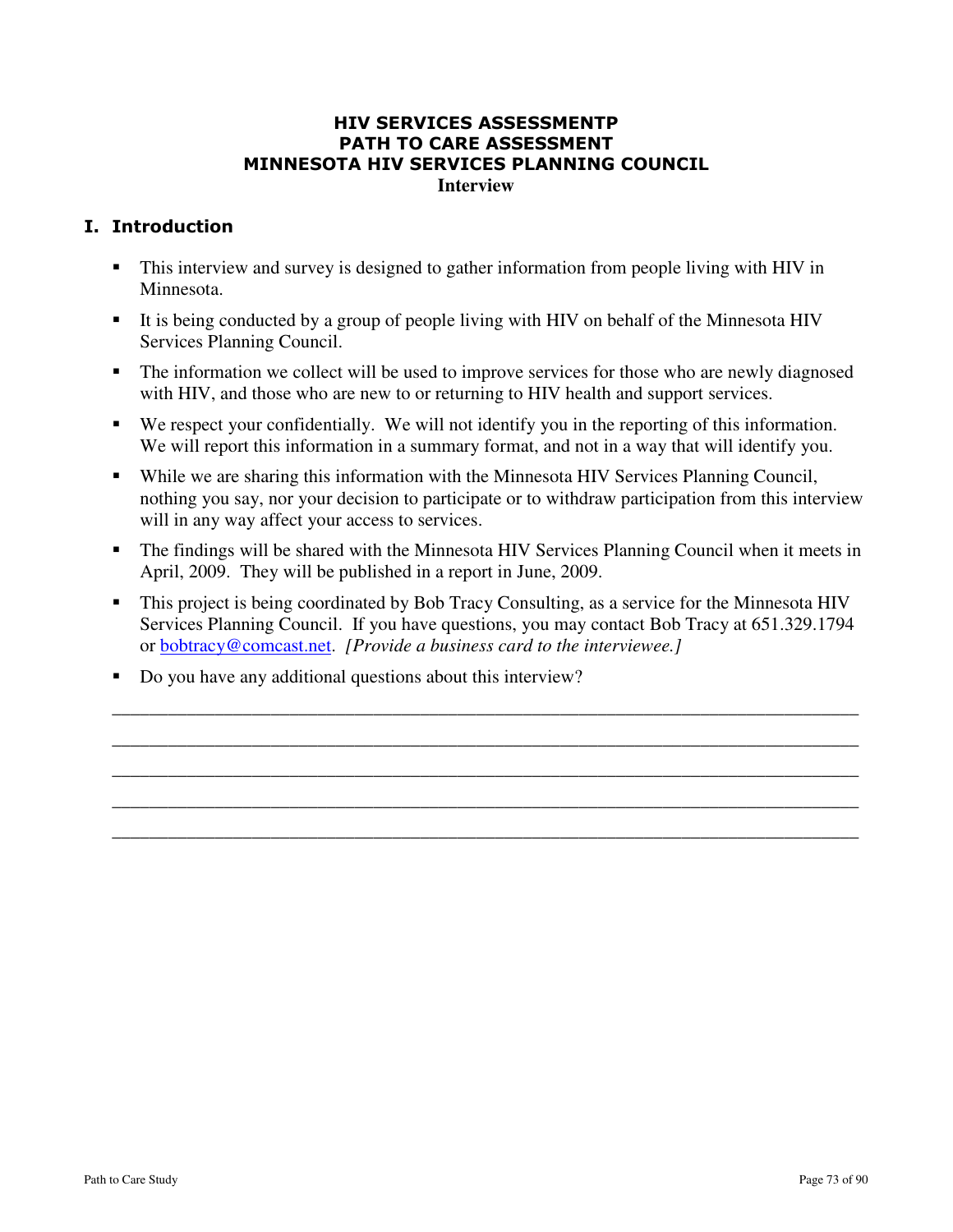# II. Discussion

- During the first part of this interview, we are just going to have a discussion.
- I am just interested in hearing your story. We are going to talk a little bit about what it was like when you first learned you were living with HIV. We are going to talk about the process you went through to find a doctor, a case manager or any other service you have used to help you live with HIV. We are interested in learning about the things that really helped you, as well as the things you wish were different.
- I am going to take notes.
- We are going to take about a half hour or so for this conversation. After our conversation, I am going to ask you to take a few minutes to fill out a written survey.
- Before we start, I would like to confirm two pieces of information:

### **Screening 1.**

**Are you currently living with HIV?** 

 **Yes No** 

**Screening 2.** 

#### **Are you currently living in Minnesota?**

 **Yes No** 

If no to either question, conclude interview.

*Are you ready to talk?*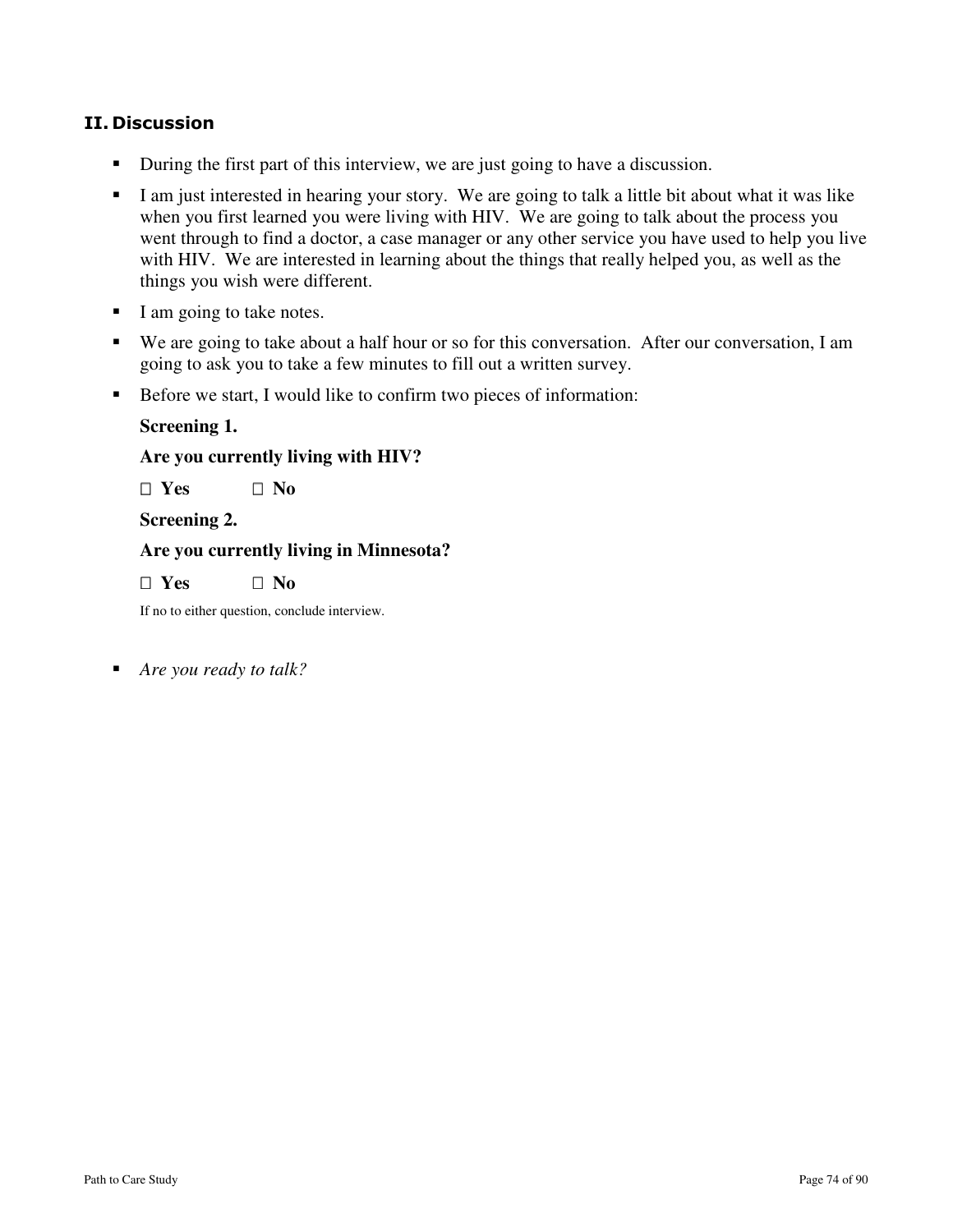### **1. Tell me a little bit about your experience when you were tested and learned that you were living with HIV?**

*Follow-up Questions – What made this process easy for you? What do you wish had been different?* 

#### **Topics Checklist**

#### Tested recently

Early intervention medical care

 Medical Care - Doctor; an HIV specialist

Addressed HIV drug treatment

 Emotional or mental health support from a professional

Substance use service

Dental care

Confirm or arrange health coverage

 HIV support service [e.g. case management, other]

HIV information and referral support

 Experience with public health disease intervention

 Prevention/risk reduction support or service

 Received emotional support from family, friends, faith community others in community

 Connected with others living with HIV

Legal issues

Employment issues

Housing support

 Emergency support with living expenses [e.g. financial assistance, food]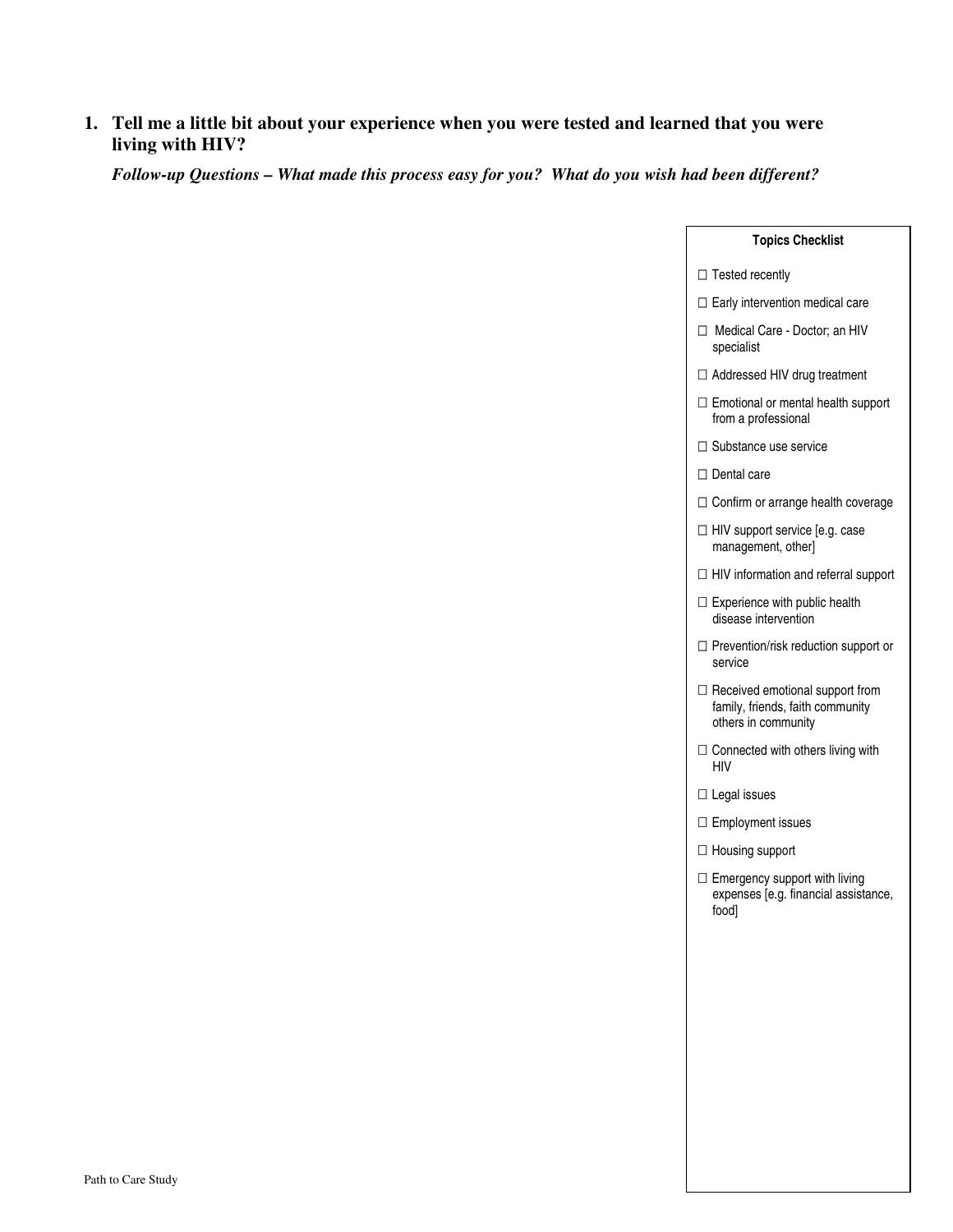**2. Based on your experiences getting connected to HIV services, what advice would you give to others who are new to living with HIV or HIV care?** 

#### **Topics Checklist**

#### Test at the right place

Find the right doctor

 Emotional or mental health support from a professional

Substance use service

Dental care

Confirm or arrange health coverage

 HIV support service [e.g. case management, other]

HIV information and referral support

 Experience with public health disease intervention

 Prevention/risk reduction support or service

 Received emotional support from family, friends, faith community others in community

 Connected with others living with HIV

Find help with legal issues

Employment issues

Housing support

 Emergency support with living expenses [e.g. financial assistance, food]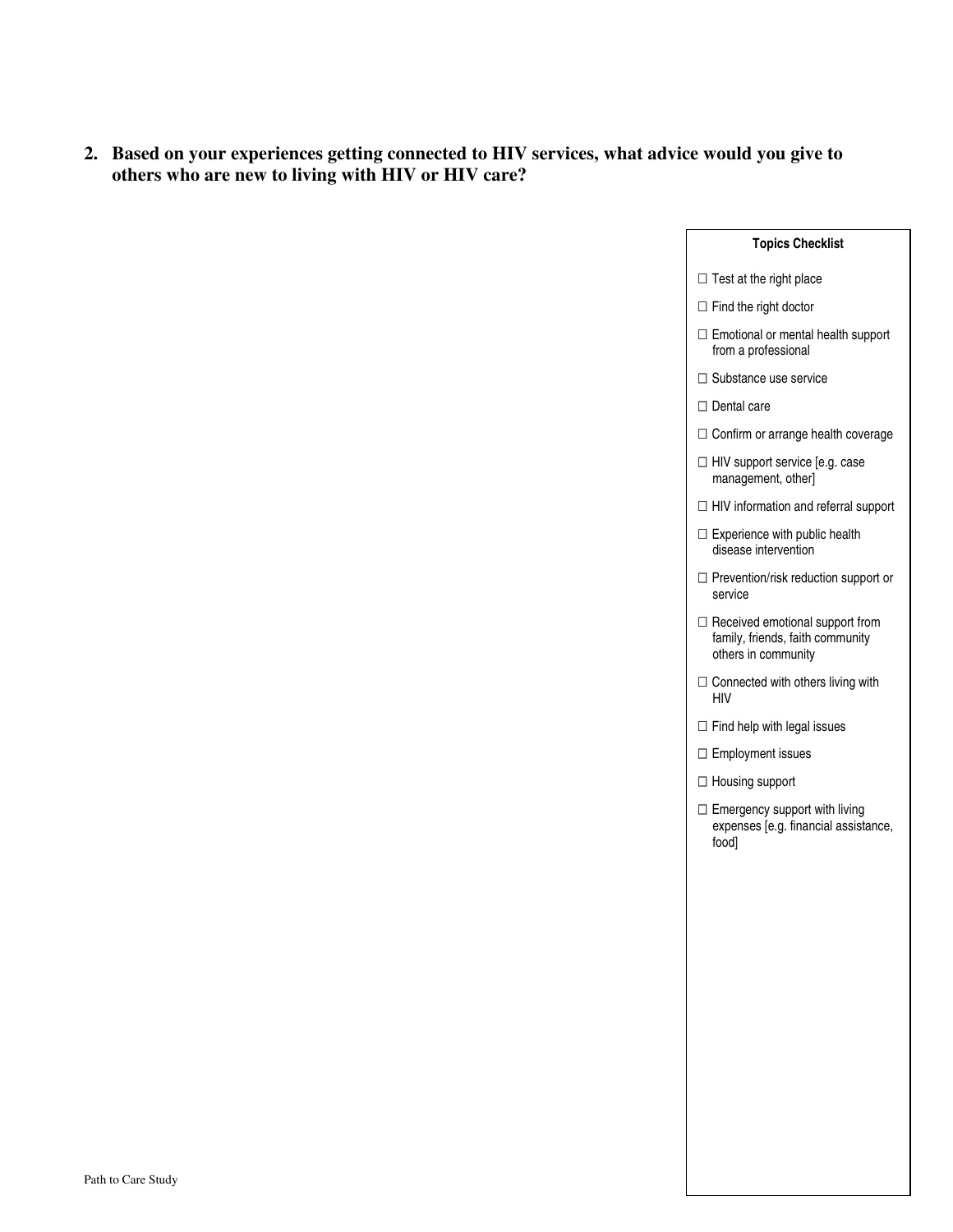## **3. Have you ever changed doctors or stopped seeing your doctor?**

#### *Follow-up Questions –*

 *If, no – Have you changed or stopped another HIV service? What is it you like about the care you are getting that has kept you from making a change or stopping your care?* 

 *If yes – What did you do to take care of yourself? What did you do to find another doctor or to start seeing a doctor again?* 

| <b>Key Points Checklist</b>                                          |
|----------------------------------------------------------------------|
| Insurance issues                                                     |
| Financial issues                                                     |
| Relationship with provider                                           |
| Experience with clinic or system                                     |
| Transportation; hard to get to                                       |
| Family or social pressures; afraid<br>people would find out          |
| Personal health issues [e.g. mental<br>health, substance abuse]      |
| Didn't need health care; had another<br>strategy for managing health |
| Couldn't fit it into schedule, work, life                            |
| Advice from others -- peers, service<br>providers                    |
|                                                                      |
|                                                                      |
|                                                                      |
|                                                                      |
|                                                                      |
|                                                                      |
|                                                                      |
|                                                                      |
|                                                                      |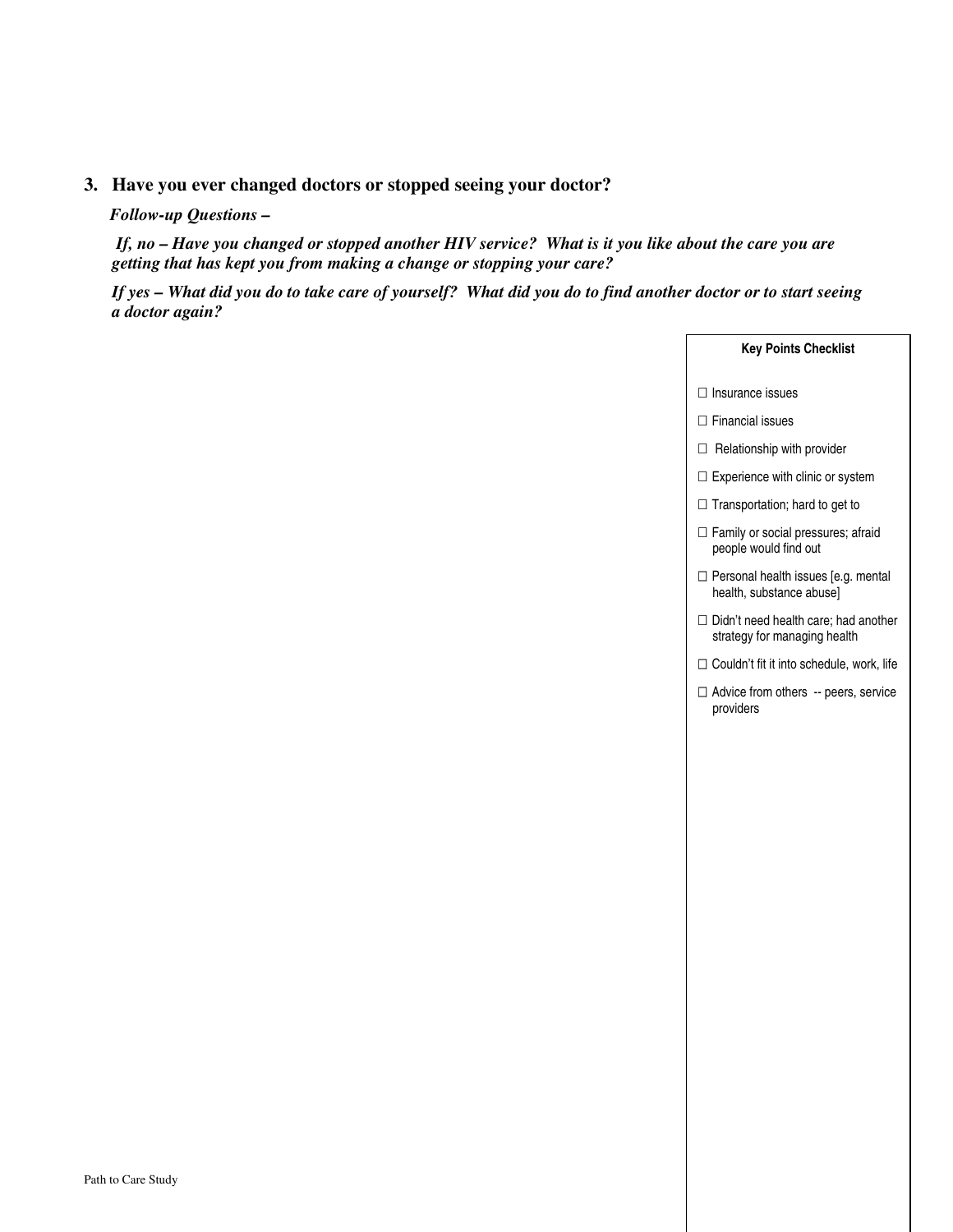### **4. Is there other information you would like to share with us about what helped you get connected with an HIV doctor, case manager or other service or provider that has helped you live with HIV?**

# **Topics Checklist**

Test at the right place

Find the right doctor

 Emotional or mental health support from a professional

Substance use service

Dental care

Confirm or arrange health coverage

 HIV support service [e.g. case management, other]

HIV information and referral support

 Experience with public health disease intervention

 Prevention/risk reduction support or service

 Received emotional support from family, friends, faith community others in community

 Connected with others living with HIV

Find help with legal issues

Employment issues

Housing support

 Emergency support with living expenses [e.g. financial assistance, food]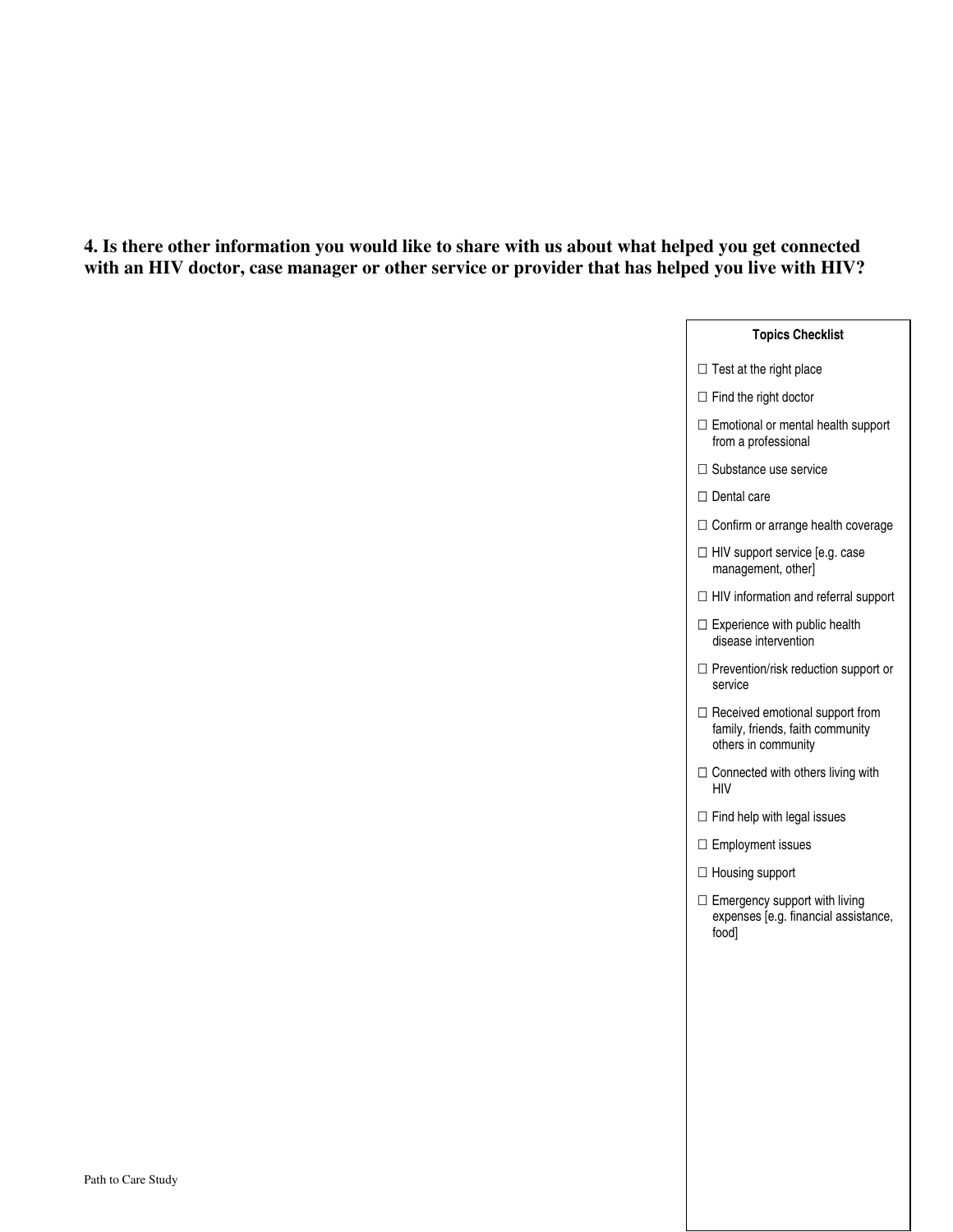# III. Survey

- Thank you for sharing that information with us.
- Please take the next 15 minutes or so to respond to the questions on this survey.
- If you would like, I could read the question to you and fill in your answers.
- Otherwise, I'm going to step outside and allow you to simply go through the survey and complete it on your own.
- I will come back in a few minutes to see if you have any questions or needs some assistance.
- After you are finished with the survey, we will have a chance to talk about any other information you would like to share with me, I will have your gift card for you, and you will be ready to be on your way.
- *Any questions?*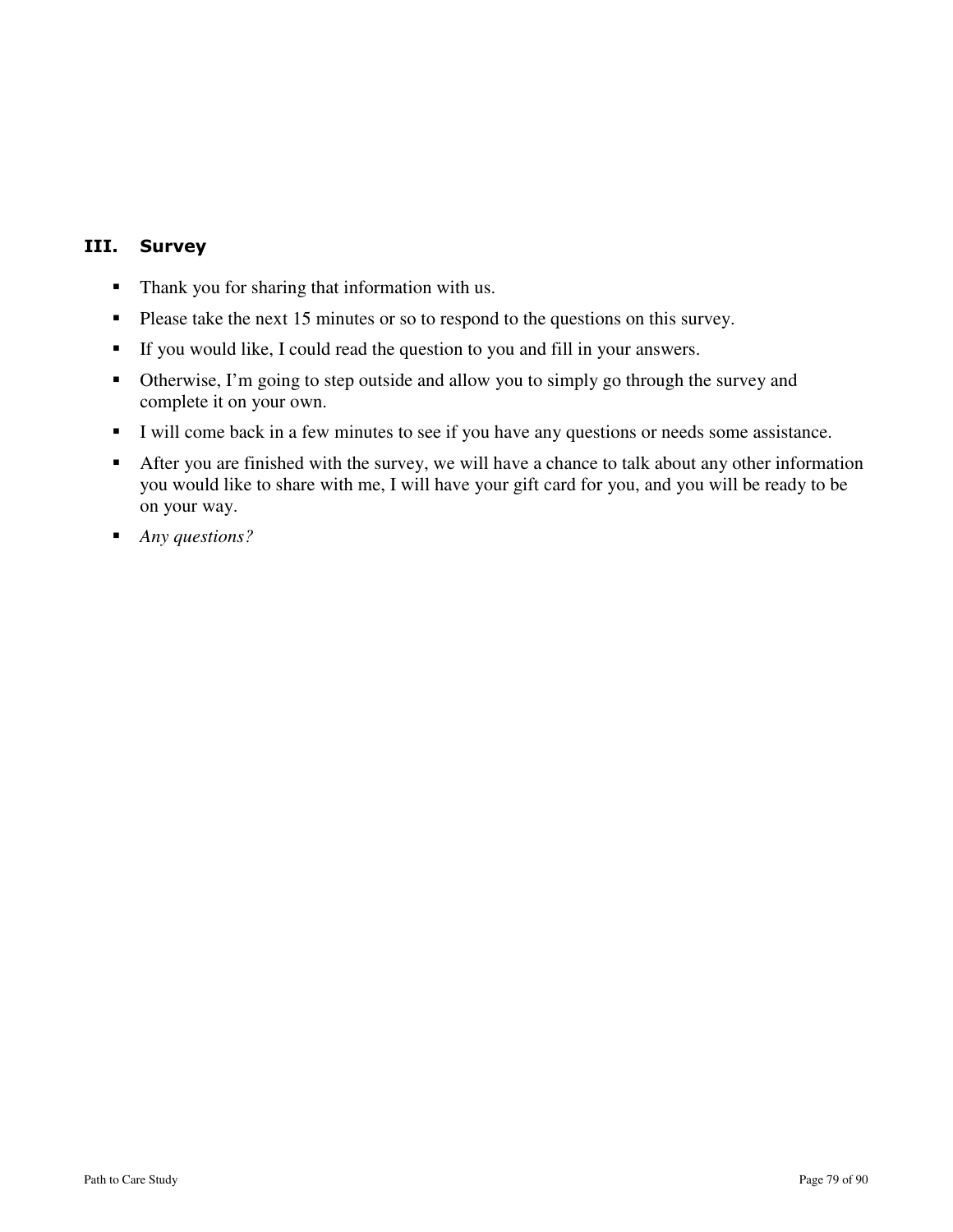# LABELING THIS SURVEY RESPONSE

**5. a.** Today's Date?  $\begin{array}{ccc} - & / & - \end{array}$ **Month** Date Year **b.** Your Birth Date?  $\begin{array}{c} \hline \end{array}$ **Month** Date Year **c.** Your Mother's Birth Date?  $\qquad \qquad \qquad \_ \qquad \_ \_ \qquad \_ \_ \_ \qquad$ **Month** Date

# DEMOGRAPHIC INFORMATION

| <b>6.</b> What is your gender? [check one] |        |                                     |
|--------------------------------------------|--------|-------------------------------------|
| Male                                       | Female |                                     |
| <b>Transgender – male to female</b>        |        | <b>Transgender</b> – female to male |

**7. How do you identify your race/ethnic group?** [check one]

| <b>Black/African American</b> | <b>Black/African-born</b>     |
|-------------------------------|-------------------------------|
| Hispanic/Latino               | White [not Hispanic/Latino]   |
| Asian/Pacific Islander        | American Indian/Alaska Native |
| <b>Multi-race</b>             | <b>Unknown</b>                |

- **8. Is English the language spoken most frequently in your home?** [check one]  **Yes No**
- **9. What is your current home zip code?**

 **\_\_\_ \_\_\_ \_\_\_ \_\_\_ \_\_\_** 

**10. What is the highest level of education you completed?** [check one]

| Did not finish high school       | High school graduate/GED certificate                    |
|----------------------------------|---------------------------------------------------------|
| Some college/technical institute | Undergraduate college degree/technical institute degree |
| Graduate course/graduate degree  | <b>Other</b>                                            |

**11. Approximately, how much money (income, government payment, pension, etc) did you receive last month?** \$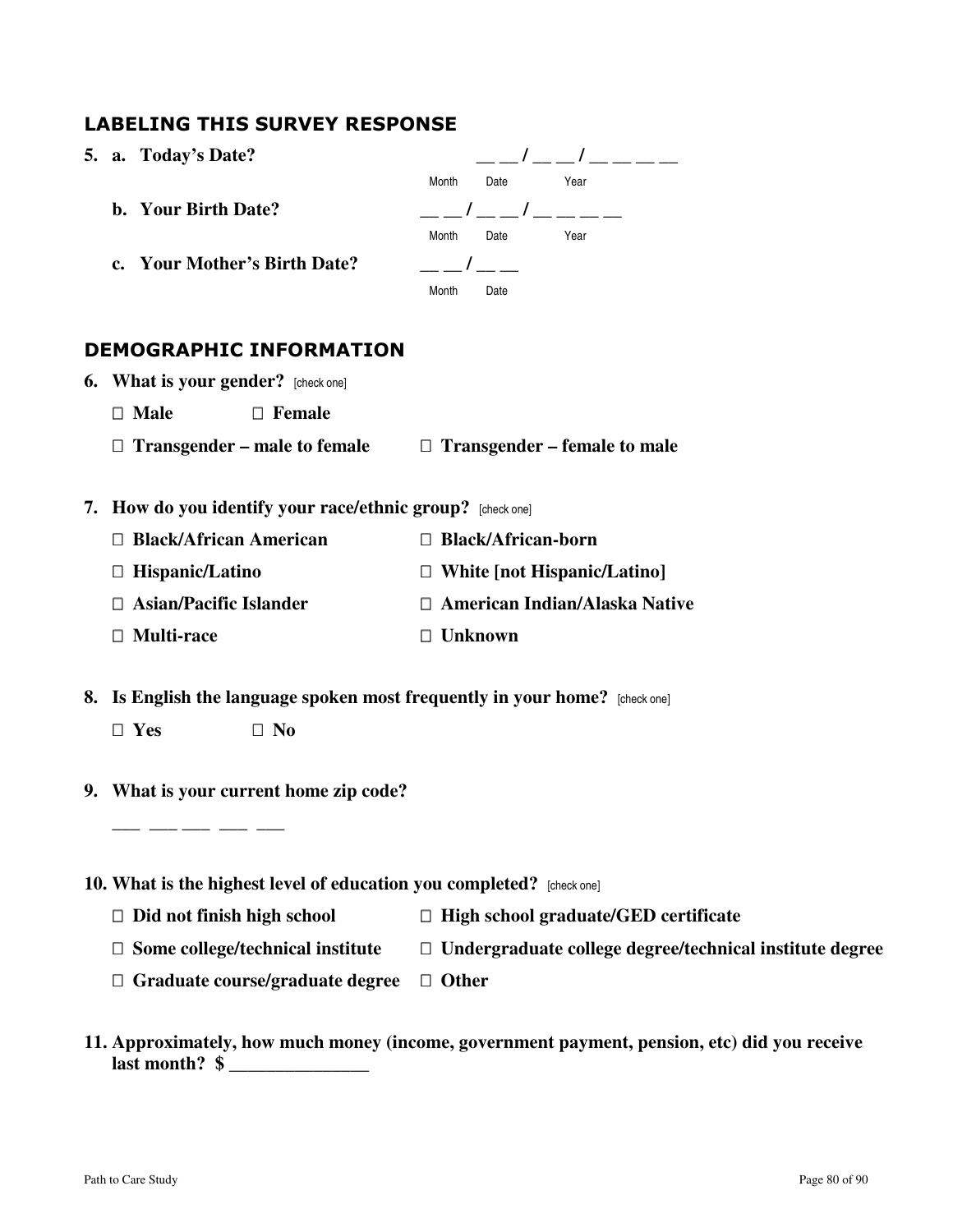# EXPERIENCES TESTING FOR HIV

|    | 12. When did you first test positive for HIV?                                                             |                            |                                                                                                                       |                                   |           |                                                                                             |
|----|-----------------------------------------------------------------------------------------------------------|----------------------------|-----------------------------------------------------------------------------------------------------------------------|-----------------------------------|-----------|---------------------------------------------------------------------------------------------|
| a. |                                                                                                           | Within the past six months |                                                                                                                       | More than six months ago          |           |                                                                                             |
|    | b. In what year were you diagnosed? $\frac{1}{1}$ $\frac{1}{1}$ $\frac{1}{1}$ $\frac{1}{1}$ $\frac{1}{1}$ |                            |                                                                                                                       |                                   |           |                                                                                             |
|    |                                                                                                           |                            |                                                                                                                       |                                   |           |                                                                                             |
|    | 13. Were you given an "AIDS" diagnosis at the time when you tested for HIV? [check one]                   |                            |                                                                                                                       |                                   |           |                                                                                             |
|    | Yes                                                                                                       | N <sub>0</sub>             | Don't Know                                                                                                            |                                   |           |                                                                                             |
|    | 14. Do you <i>currently</i> have an "AIDS" diagnosis? [check one]                                         |                            |                                                                                                                       |                                   |           |                                                                                             |
|    | Yes                                                                                                       | N <sub>0</sub>             | Don't Know                                                                                                            |                                   |           |                                                                                             |
|    | 15. How do you think you were infected by HIV? [check all that apply]                                     |                            |                                                                                                                       |                                   |           |                                                                                             |
|    | Having sex with a man                                                                                     |                            |                                                                                                                       | <b>Blood products/transfusion</b> |           |                                                                                             |
|    | Having sex with a woman                                                                                   |                            |                                                                                                                       | <b>Birth or breast feeding</b>    |           |                                                                                             |
|    | <b>Sharing needles</b>                                                                                    |                            |                                                                                                                       | Don't know                        |           |                                                                                             |
|    | <b>Other</b>                                                                                              |                            |                                                                                                                       |                                   |           |                                                                                             |
|    | 16. Where did you get the test the first time you tested positive for HIV?<br><b>Name of Facility:</b>    |                            | <u> 1990 - Johann Harry Harry Harry Harry Harry Harry Harry Harry Harry Harry Harry Harry Harry Harry Harry Harry</u> |                                   | <b>or</b> | Don't Remember                                                                              |
|    | City & State:                                                                                             |                            | <u> 2000 - Jan James James Barnett, amerikansk politik (</u>                                                          |                                   | 0r        | Don't Remember                                                                              |
|    | 17. Did anyone at the facility where you first tested positive for HIV help you with                      |                            |                                                                                                                       |                                   |           |                                                                                             |
|    | any of the following services? [check all that apply]                                                     |                            |                                                                                                                       |                                   |           |                                                                                             |
|    | <b>Finding a doctor</b>                                                                                   |                            |                                                                                                                       | <b>Getting drugs to treat HIV</b> |           |                                                                                             |
|    | Finding a case manager                                                                                    |                            |                                                                                                                       |                                   |           | Confirming or securing health insurance                                                     |
|    | <b>Talking to another person</b><br>living with HIV                                                       |                            |                                                                                                                       | or psychiatrist                   |           | Meeting with a counselor, therapist or                                                      |
|    | <b>Talking to a family member</b><br>or partner about you diagnosis                                       |                            | advisor                                                                                                               |                                   |           | Meeting with a religious leader or spiritual                                                |
|    | <b>Connecting to an HIV service</b><br>organization for service or support                                |                            |                                                                                                                       |                                   |           | Connecting to an HIV "hotline" or "information &<br>referral service [such as the AIDSLine] |
|    | <b>Finding a dentist</b>                                                                                  |                            |                                                                                                                       | <b>Getting housing</b>            |           |                                                                                             |
|    | <b>Legal Services</b>                                                                                     |                            |                                                                                                                       |                                   |           | <b>Emergency food or financial assistance</b>                                               |
|    | <b>Alcohol or drug treatment</b>                                                                          |                            |                                                                                                                       | Help to prevent infecting others  |           |                                                                                             |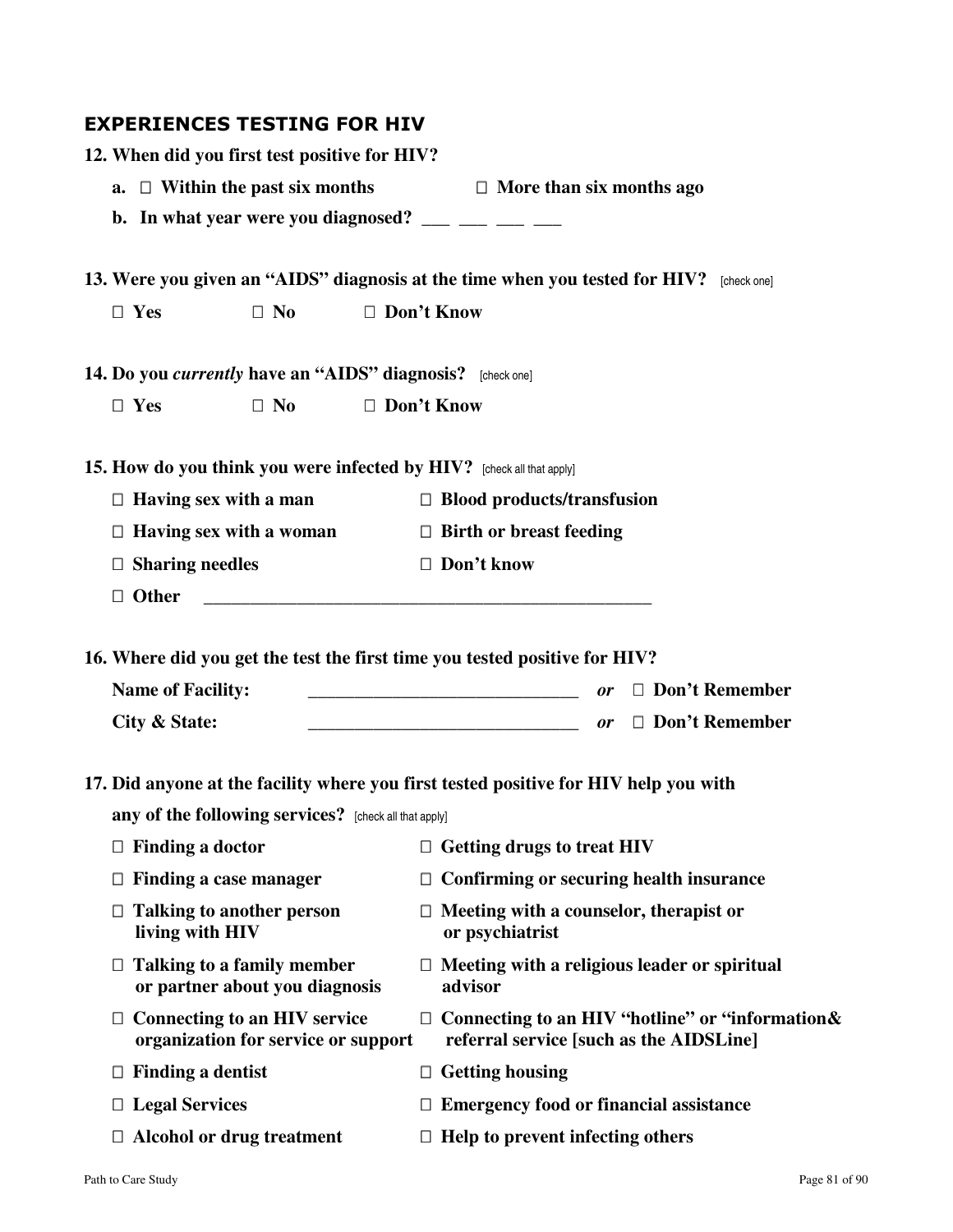**Other \_\_\_\_\_\_\_\_\_\_\_\_\_\_\_\_\_\_\_\_\_\_\_\_\_\_\_\_\_\_\_\_\_\_\_\_\_\_\_\_\_\_\_\_\_\_\_\_** 

[. Please check one.]

# EXPERIENCES STARTING HIV CARE AND SERVICES

**18. After you first tested positive for HIV, when did you first visit with a doctor for HIV care?** 

[Do not include the visit when you received your test results. Please check one.]

| Within a month after diagnosis      | Seven to eleven months after diagnosis |
|-------------------------------------|----------------------------------------|
| One to three months after diagnosis | One year or more after diagnosis       |
| Four to six months after diagnosis  | I haven't seen a doctor for HIV care   |

**19. After you first tested positive for HIV, when did you first talk with someone to help you get medical or any other services to help you live with HIV?** 

| Within a month after diagnosis      | Seven to eleven months after diagnosis      |
|-------------------------------------|---------------------------------------------|
| One to three months after diagnosis | One year or more after diagnosis            |
| Four to six months after diagnosis  | I haven't talked with anyone to<br>get help |

**20. Would you say you have ever** *delayed* **or** *stopped* **medical care?** [check one]

 **Yes No** 

*If you answered "yes," please indicate your reasons***?** [check all that apply]

| No one told me I needed to get<br>medical care                     | I did not know where to go for medical                                            |
|--------------------------------------------------------------------|-----------------------------------------------------------------------------------|
| I was in denial about being HIV+                                   | I did not think medical care would do me any good                                 |
| I was depressed                                                    | I was afraid to get bad news                                                      |
| <b>Financial Reasons</b>                                           | I did not have health insurance                                                   |
| I was worried someone would<br>find out about my HIV status        | It was hard to get there [transportation]                                         |
| I did not like the doctor                                          | I did not like the people at the clinic                                           |
| I was abusing drugs or alcohol<br>and just couldn't manage it      | I was abusing drugs or alcohol<br>and was afraid the doctor would tell me to stop |
| No one spoke my language                                           | I didn't see other people like me at the clinic                                   |
| I was too busy                                                     |                                                                                   |
| The clinic wasn't open when I could get there [inconvenient hours] |                                                                                   |
| Other                                                              | Other                                                                             |

None of the above.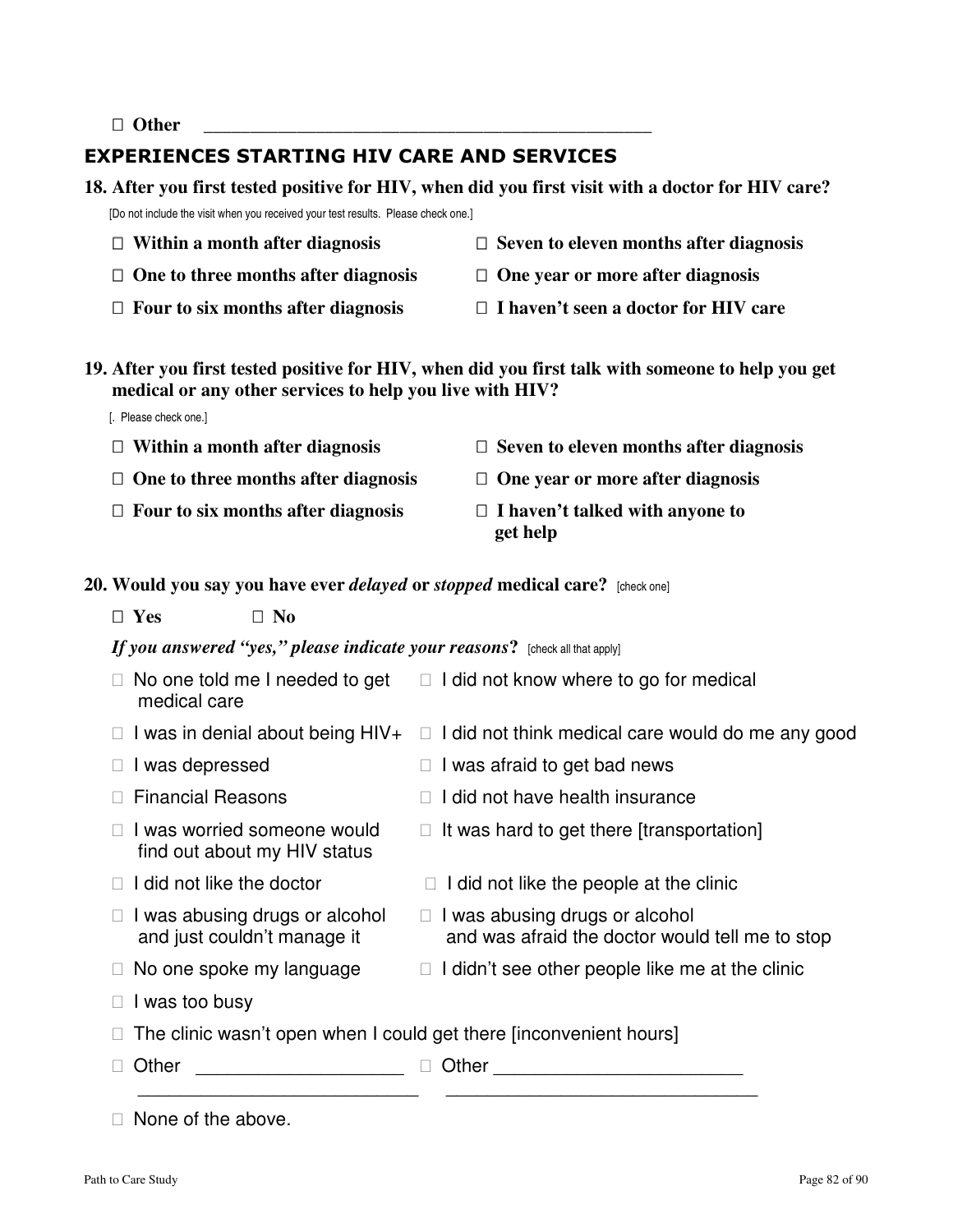#### **21. Would you say you have ever** *delayed* **or** *stopped* **an HIV service?**

[For example, case management, support group, counseling. Check one]

#### **Yes No**

### *If you answered "yes," please indicate your reasons?* [check all that apply]

| No one told me about HIV<br>services                                 | I did not know where to go for HIV services                                 |
|----------------------------------------------------------------------|-----------------------------------------------------------------------------|
| I was in denial about being HIV+                                     | I did not think the services would do me any good                           |
| I was depressed                                                      | I was afraid to get bad news                                                |
| <b>Financial Reasons</b>                                             | Others need services more than I do                                         |
| I was worried someone would<br>find out about my HIV status          | It was hard to get there [transportation]                                   |
| I was abusing drugs or alcohol<br>and just couldn't manage it        | I was abusing drugs or alcohol<br>and was afraid they would tell me to stop |
| I did not like the service provider                                  | I did not like the people at the place where<br>services were provided      |
| No one spoke my language                                             | I didn't see other people like me using the service                         |
| I was too busy                                                       |                                                                             |
| The provider wasn't open when I could get there [inconvenient hours] |                                                                             |
|                                                                      |                                                                             |

Other Context Communications of the Communication Communication of the Communication Communication Communications of the Communication Communications of the Communications of the Communications of the Communications of the

None of the above.

## **22.** *Before* **you first tested positive for HIV, how often did you see a doctor?**

 $\overline{\phantom{a}}$  , and the contribution of the contribution of  $\overline{\phantom{a}}$  , and  $\overline{\phantom{a}}$  , and  $\overline{\phantom{a}}$  , and  $\overline{\phantom{a}}$  , and  $\overline{\phantom{a}}$  , and  $\overline{\phantom{a}}$  , and  $\overline{\phantom{a}}$  , and  $\overline{\phantom{a}}$  , and  $\overline{\phantom{a}}$  , and

[. Please check one.]

At least once a year *Once every few years* 

 **About once in five years Almost never** 

 **Only in an emergency room** 

### **23. Do you currently see a primary physician for HIV care?** [check one]

 **Yes No** 

#### **24. Do you currently get HIV services from a provider other than your doctor?** [check one]

 **Yes No**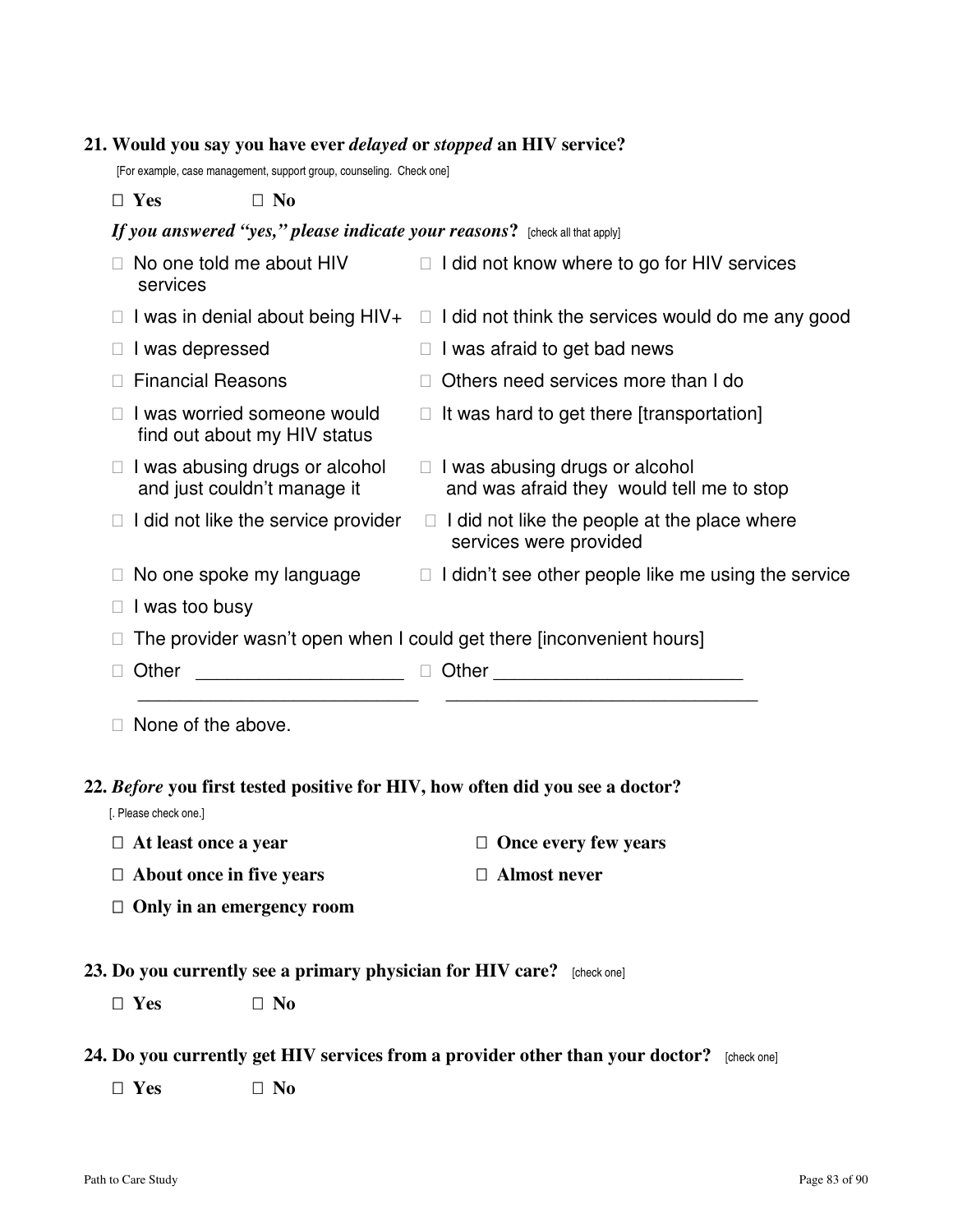#### **25. What helped you most to find HIV services after you were first tested?**

[Any service, for example seeing a doctor, attending a support group, seeing a case manager. Answer all that apply.]

|       | Talking to a family member         |       | Talking to a friend                                                             |
|-------|------------------------------------|-------|---------------------------------------------------------------------------------|
|       | Talking to another person with HIV |       | Information I found on the Web                                                  |
|       | Calling the AIDSLine               |       | Talking with someone at an AIDS<br>service organization.                        |
|       | A referral from the place I tested |       | People at my support group                                                      |
|       | An ad I saw in a newspaper         |       | A poster or flyer I saw someplace                                               |
|       |                                    |       | A visit from the health department [e.g. state disease intervention specialist] |
| Other |                                    | Other |                                                                                 |
|       |                                    |       |                                                                                 |

None of the above.

## **26. What helps you most to keep using HIV services?**

[Any service, for example seeing a doctor, attending a support group, seeing a case manager. Answer all that apply.]

| Talking to a family member         | Talking to a friend                                      |
|------------------------------------|----------------------------------------------------------|
| Talking to another person with HIV | Information I find on the Web                            |
| Calling the AIDSLine               | Talking with someone at an AIDS<br>service organization. |
| A referral from the place I tested | People at my support group                               |
| My case manager or social worker   | My doctor                                                |
| Other                              | Other                                                    |
|                                    |                                                          |

None of the above.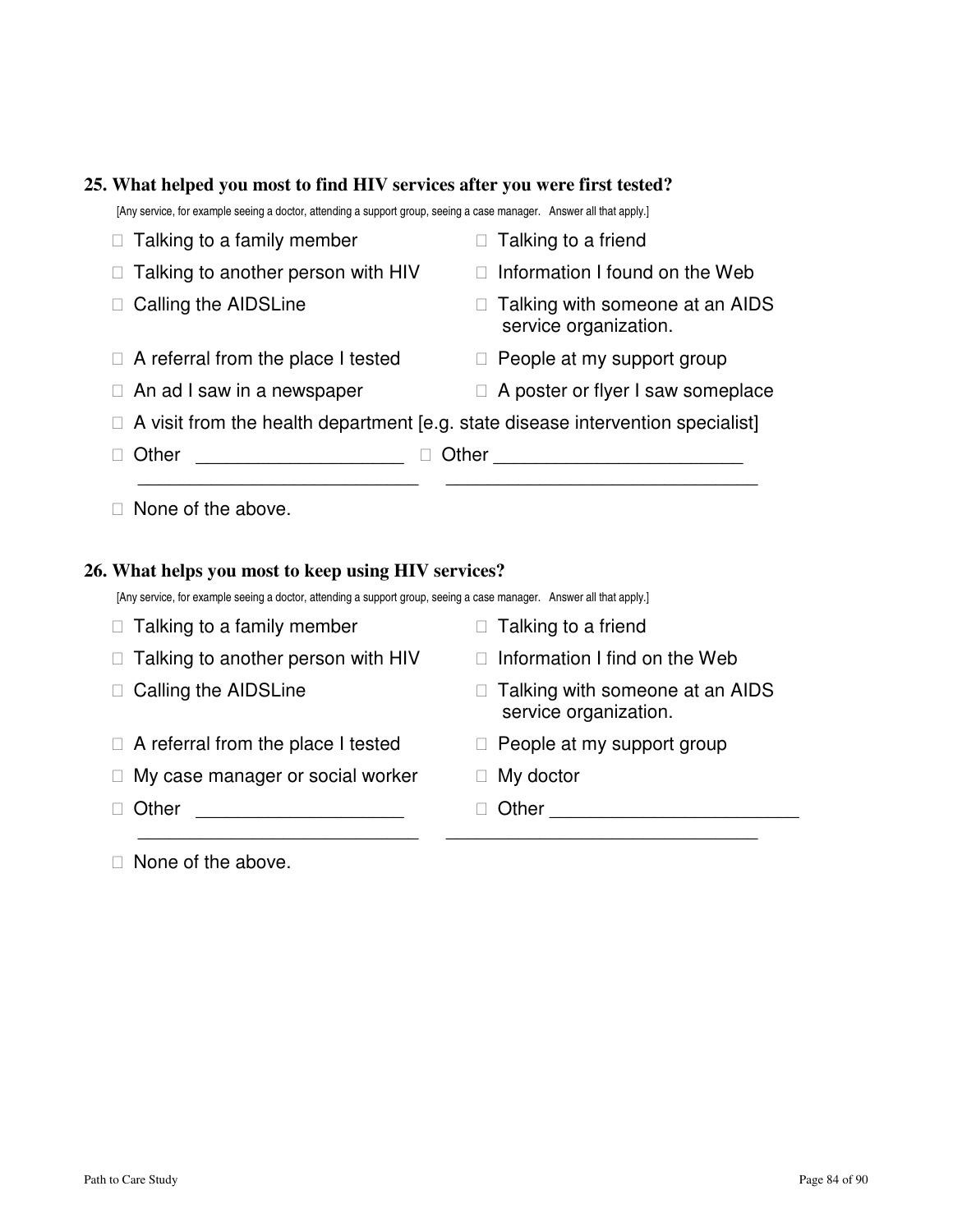# IV. Conclusion

- Were there any questions on the survey that could have been clearer? If so, would you like to review them now so I can answer any questions you might have had about how to answer the question?
- Before we conclude, I would like to ask you one more question:
- **27. What do you think we should keep doing to help people get connected to HIV health care and services? What could be improved?**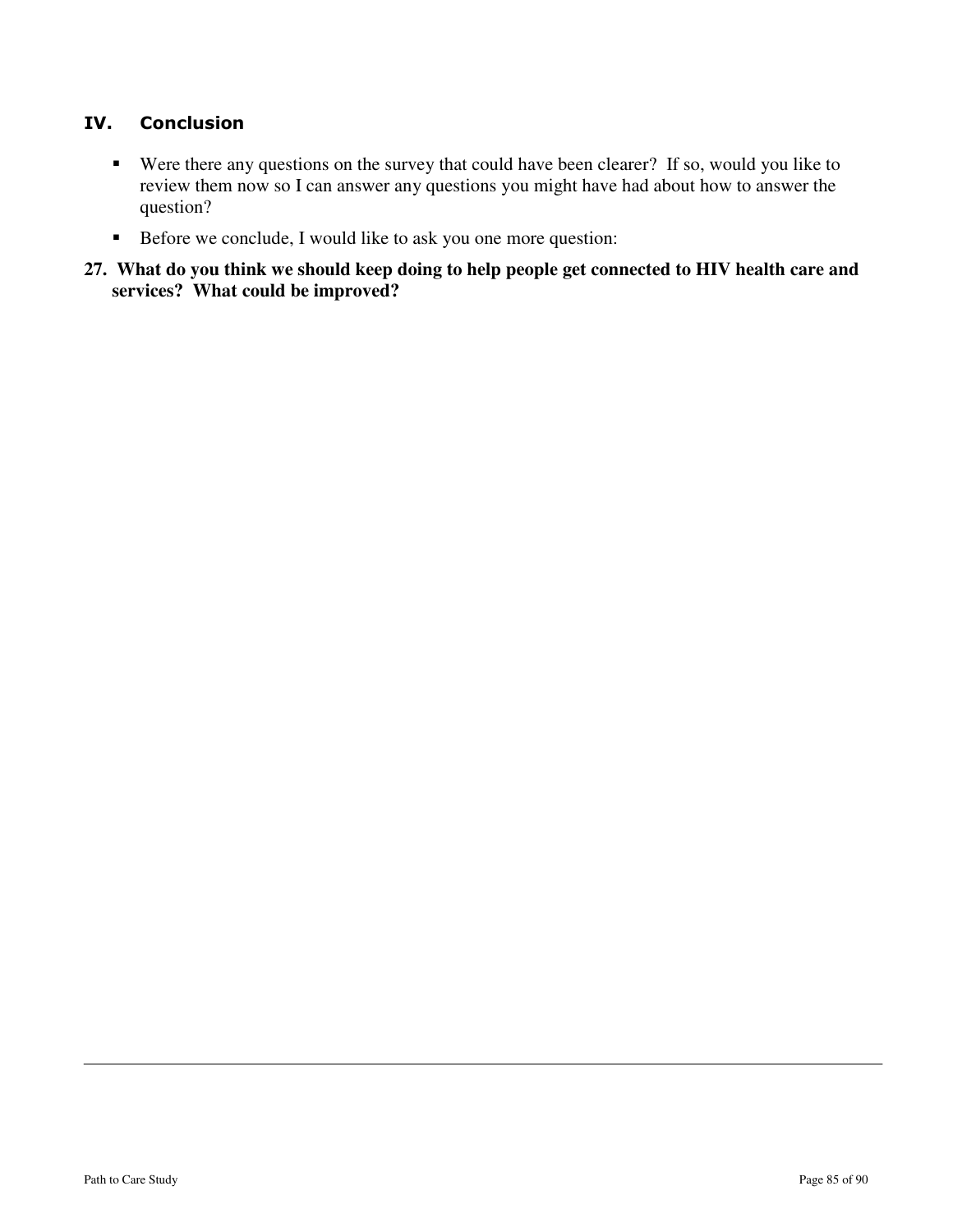# **CONSISTENT [TOP FIVE] DIAGNOSIS SITE TABULATIONS**

#### Where people who were diagnosed lived?

|      | Minneapolis -   |             |     |     |       |
|------|-----------------|-------------|-----|-----|-------|
|      | <b>Red Door</b> | <b>HCMC</b> | HP  | PN  | HP/PN |
| 2008 | 68%             | 76%         | 24% | 29% | 27%   |
| 2007 | 68%             | 58%         | 8%  | 39% | 24%   |
| 2006 | 63%             | 57%         | 24% | 41% | 33%   |
| 2005 | 61%             | 52%         | 35% | 25% | 30%   |
| 2004 | 48%             | 83%         | 32% | 50% | 41%   |
| 2003 | 58%             | 63%         | 34% | 50% | 42%   |
|      | 61%             | 65%         | 26% | 39% | 33%   |
|      |                 |             |     |     |       |
|      | St. Paul -      |             |     |     |       |
|      | <b>Red Door</b> | HCMC        | HP  | PN  | HP/PN |
| 2008 | 6%              | 8%          | 19% | 0%  | 10%   |
| 2007 | 9%              | 4%          | 50% | 4%  | 27%   |
| 2006 | 5%              | 7%          | 33% | 9%  | 21%   |
| 2005 | 6%              | 15%         | 41% | 0%  | 21%   |
| 2004 | 15%             | 8%          | 44% | 6%  | 25%   |
| 2003 | 8%              | 9%          | 31% | 0%  | 16%   |
|      | 8%              | 9%          | 36% | 3%  | 20%   |
|      |                 |             |     |     |       |
|      | TC Suburban -   |             |     |     |       |
|      | Red Door        | <b>HCMC</b> | HP  | PN  | HP/PN |
| 2008 | 27%             | 16%         | 57% | 71% | 64%   |
| 2007 | 23%             | 38%         | 42% | 57% | 50%   |
| 2006 | 30%             | 37%         | 43% | 50% | 47%   |
| 2005 | 30%             | 33%         | 30% | 75% | 53%   |
| 2004 | 36%             | 8%          | 24% | 44% | 34%   |
| 2003 | 31%             | 28%         | 34% | 45% | 40%   |
|      | 30%             | 27%         | 38% | 57% | 48%   |
|      |                 |             |     |     |       |
|      | Greater MN -    |             |     |     |       |
|      | <b>Red Door</b> | <b>HCMC</b> | HP  | PN  | HP/PN |
| 2008 | 1%              | 0%          | 0%  | 0%  | 0%    |
| 2007 | 0%              | 0%          | 0%  | 0%  | 0%    |
| 2006 | 2%              | 0%          | 0%  | 0%  | 0%    |
| 2005 | 4%              | 0%          | 0%  | 0%  | 0%    |
| 2004 | 0%              | 0%          | 0%  | 0%  | 0%    |
| 2003 | 4%              | 0%          | 0%  | 5%  | 3%    |
|      | 2%              | 0%          | 0%  | 1%  | $0\%$ |
|      |                 |             |     |     |       |
|      |                 |             |     |     |       |

#### What was the gender of people diagnosed? Men -

|      | Red Door | <b>HCMC</b> | ΗP  | <b>PN</b> | HP/PN |
|------|----------|-------------|-----|-----------|-------|
| 2008 | 93%      | 52%         | 52% | 64%       | 58%   |
| 2007 | 96%      | 54%         | 85% | 79%       | 82%   |
| 2006 | 93%      | 70%         | 67% | 77%       | 72%   |
| 2005 | 94%      | 41%         | 70% | 70%       | 70%   |
| 2004 | 91%      | 67%         | 60% | 83%       | 72%   |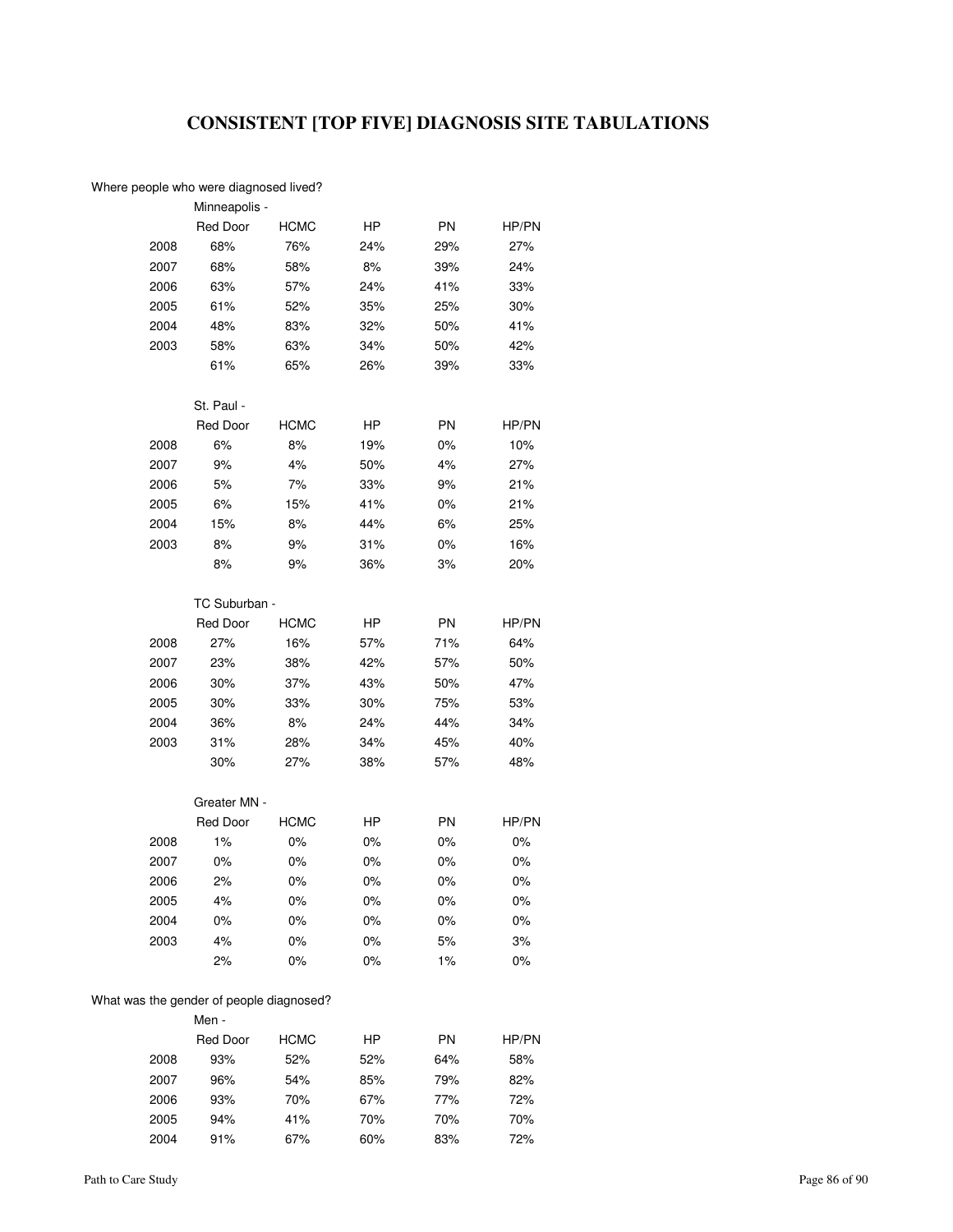| 2003 | 92%             | 63%         | 69%       | 82%       | 76%   |
|------|-----------------|-------------|-----------|-----------|-------|
|      | 93%             | 58%         | 67%       | 76%       | 72%   |
|      |                 |             |           |           |       |
|      | Women -         |             |           |           |       |
|      | <b>Red Door</b> | <b>HCMC</b> | <b>HP</b> | <b>PN</b> | HP/PN |
| 2008 | 7%              | 48%         | 48%       | 36%       | 42%   |
| 2007 | 4%              | 46%         | 15%       | 21%       | 18%   |
| 2006 | 7%              | 30%         | 33%       | 23%       | 28%   |
| 2005 | 6%              | 59%         | 30%       | 30%       | 30%   |
| 2004 | 9%              | 33%         | 40%       | 17%       | 29%   |
| 2003 | 8%              | 37%         | 31%       | 18%       | 25%   |
|      | 7%              | 42%         | 33%       | 24%       | 29%   |

#### What was the exposure risk?

|      | MSM-            |             |           |           |       |
|------|-----------------|-------------|-----------|-----------|-------|
|      | <b>Red Door</b> | <b>HCMC</b> | <b>HP</b> | <b>PN</b> | HP/PN |
| 2008 | 76%             | 20%         | 33%       | 46%       | 40%   |
| 2007 | 72%             | 4%          | 46%       | 64%       | 55%   |
| 2006 | 84%             | 40%         | 43%       | 50%       | 47%   |
| 2005 | 72%             | 30%         | 44%       | 40%       | 42%   |
| 2004 | 73%             | 25%         | 36%       | 67%       | 52%   |
| 2003 | 65%             | 38%         | 45%       | 68%       | 57%   |
|      | 74%             | 26%         | 41%       | 56%       | 49%   |

|      | HRH-            |             |     |           |       |
|------|-----------------|-------------|-----|-----------|-------|
|      | <b>Red Door</b> | <b>HCMC</b> | HP  | <b>PN</b> | HP/PN |
| 2008 | 9%              | 40%         | 43% | 29%       | 36%   |
| 2007 | 2%              | 33%         | 15% | 11%       | 13%   |
| 2006 | 5%              | 33%         | 24% | 14%       | 19%   |
| 2005 | 4%              | 52%         | 30% | 20%       | 25%   |
| 2004 | 9%              | 29%         | 32% | 11%       | 22%   |
| 2003 | 8%              | 38%         | 34% | 14%       | 24%   |
|      | 6%              | 38%         | 30% | 17%       | 23%   |
|      |                 |             |     |           |       |

|      | Other -         |             |     |           |       |
|------|-----------------|-------------|-----|-----------|-------|
|      | <b>Red Door</b> | <b>HCMC</b> | HР  | <b>PN</b> | HP/PN |
| 2008 | 15%             | 40%         | 24% | 25%       | 25%   |
| 2007 | 26%             | 63%         | 39% | 25%       | 32%   |
| 2006 | 11%             | 27%         | 33% | 36%       | 35%   |
| 2005 | 24%             | 18%         | 26% | 40%       | 33%   |
| 2004 | 18%             | 46%         | 32% | 22%       | 27%   |
| 2003 | 27%             | 24%         | 21% | 18%       | 20%   |
|      | 20%             | 36%         | 29% | 28%       | 28%   |

#### What was the race of those diagnosed?

|      | White -  |             |     |           |       |
|------|----------|-------------|-----|-----------|-------|
|      | Red Door | <b>HCMC</b> | HР  | <b>PN</b> | HP/PN |
| 2008 | 73%      | 16%         | 48% | 46%       | 47%   |
| 2007 | 62%      | 25%         | 35% | 57%       | 46%   |
| 2006 | 65%      | 17%         | 57% | 64%       | 61%   |
| 2005 | 70%      | 19%         | 48% | 50%       | 49%   |
| 2004 | 64%      | 25%         | 40% | 83%       | 62%   |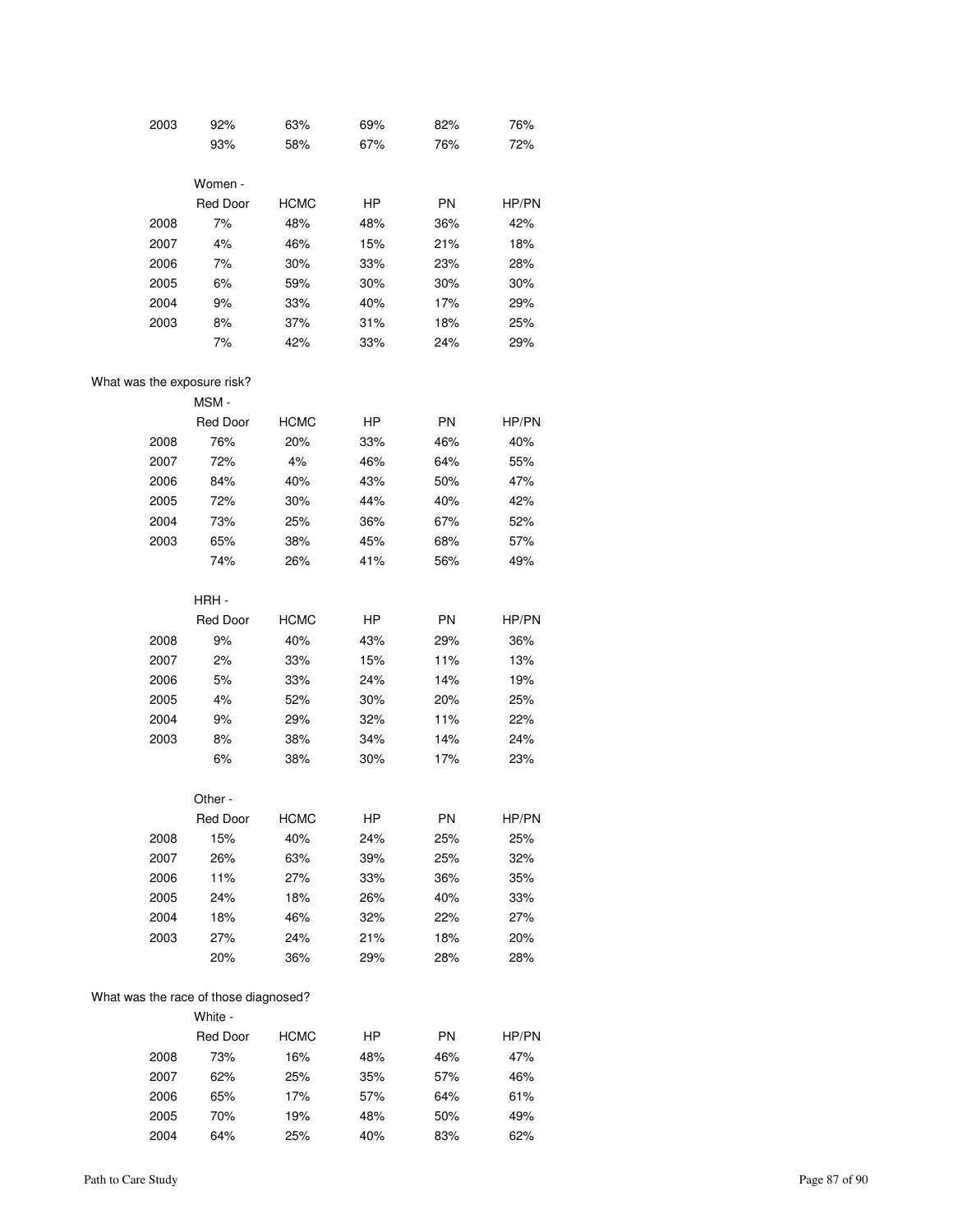| 2003 | 58%              | 22%         | 38% | 59%       | 49%   |
|------|------------------|-------------|-----|-----------|-------|
|      | 65%              | 21%         | 44% | 60%       | 52%   |
|      |                  |             |     |           |       |
|      | African American |             |     |           |       |
|      | <b>Red Door</b>  | <b>HCMC</b> | HP  | <b>PN</b> | HP/PN |
| 2008 | 18%              | 48%         | 19% | 11%       | 15%   |
| 2007 | 21%              | 25%         | 27% | 4%        | 16%   |
| 2006 | 16%              | 23%         | 5%  | 18%       | 12%   |
| 2005 | 11%              | 41%         | 19% | 20%       | 20%   |
| 2004 | 18%              | 25%         | 28% | 0%        | 14%   |
| 2003 | 8%               | 22%         | 34% | 9%        | 22%   |
|      | 15%              | 31%         | 22% | 10%       | 16%   |

#### African/Latino/AI/API/Other -

|      | <b>Red Door</b> | <b>HCMC</b> | HP  | <b>PN</b> | HP/PN |
|------|-----------------|-------------|-----|-----------|-------|
| 2008 | 9%              | 36%         | 33% | 43%       | 38%   |
| 2007 | 17%             | 50%         | 38% | 39%       | 39%   |
| 2006 | 19%             | 60%         | 38% | 18%       | 28%   |
| 2005 | 19%             | 40%         | 33% | 30%       | 32%   |
| 2004 | 18%             | 50%         | 32% | 17%       | 25%   |
| 2003 | 34%             | 56%         | 28% | 32%       | 30%   |
|      | 19%             | 49%         | 34% | 30%       | 32%   |

#### What was the age of those diagnosed? -

Under 25

|      | Red Door | <b>HCMC</b> | HP  | <b>PN</b> | HP/PN |
|------|----------|-------------|-----|-----------|-------|
| 2008 | 31%      | 20%         | 24% | 21%       | 23%   |
| 2007 | 27%      | 13%         | 20% | 11%       | 16%   |
| 2006 | 26%      | 10%         | 10% | 9%        | 10%   |
| 2005 | 24%      | 34%         | 15% | 5%        | 10%   |
| 2004 | 9%       | 8%          | 12% | 12%       | 12%   |
| 2003 | 12%      | 16%         | 6%  | 14%       | 10%   |
|      | 22%      | 17%         | 15% | 12%       | 13%   |

|      | 25 to 40 -      |             |           |           |       |
|------|-----------------|-------------|-----------|-----------|-------|
|      | <b>Red Door</b> | <b>HCMC</b> | <b>HP</b> | <b>PN</b> | HP/PN |
| 2008 | 48%             | 40%         | 29%       | 50%       | 40%   |
| 2007 | 57%             | 43%         | 62%       | 57%       | 60%   |
| 2006 | 45%             | 47%         | 38%       | 37%       | 38%   |
| 2005 | 62%             | 44%         | 56%       | 40%       | 48%   |
| 2004 | 51%             | 59%         | 44%       | 62%       | 53%   |
| 2003 | 77%             | 41%         | 56%       | 63%       | 60%   |
|      | 57%             | 46%         | 48%       | 52%       | 50%   |
|      | Over 40         |             |           |           |       |
|      | <b>Red Door</b> | <b>HCMC</b> | HP        | <b>PN</b> | HP/PN |
| 2008 | 21%             | 40%         | 47%       | 29%       | 38%   |
| 2007 | 16%             | 44%         | 18%       | 32%       | 25%   |
| 2006 | 29%             | 43%         | 52%       | 54%       | 53%   |
| 2005 | 14%             | 22%         | 29%       | 55%       | 42%   |
| 2004 | 40%             | 33%         | 44%       | 26%       | 35%   |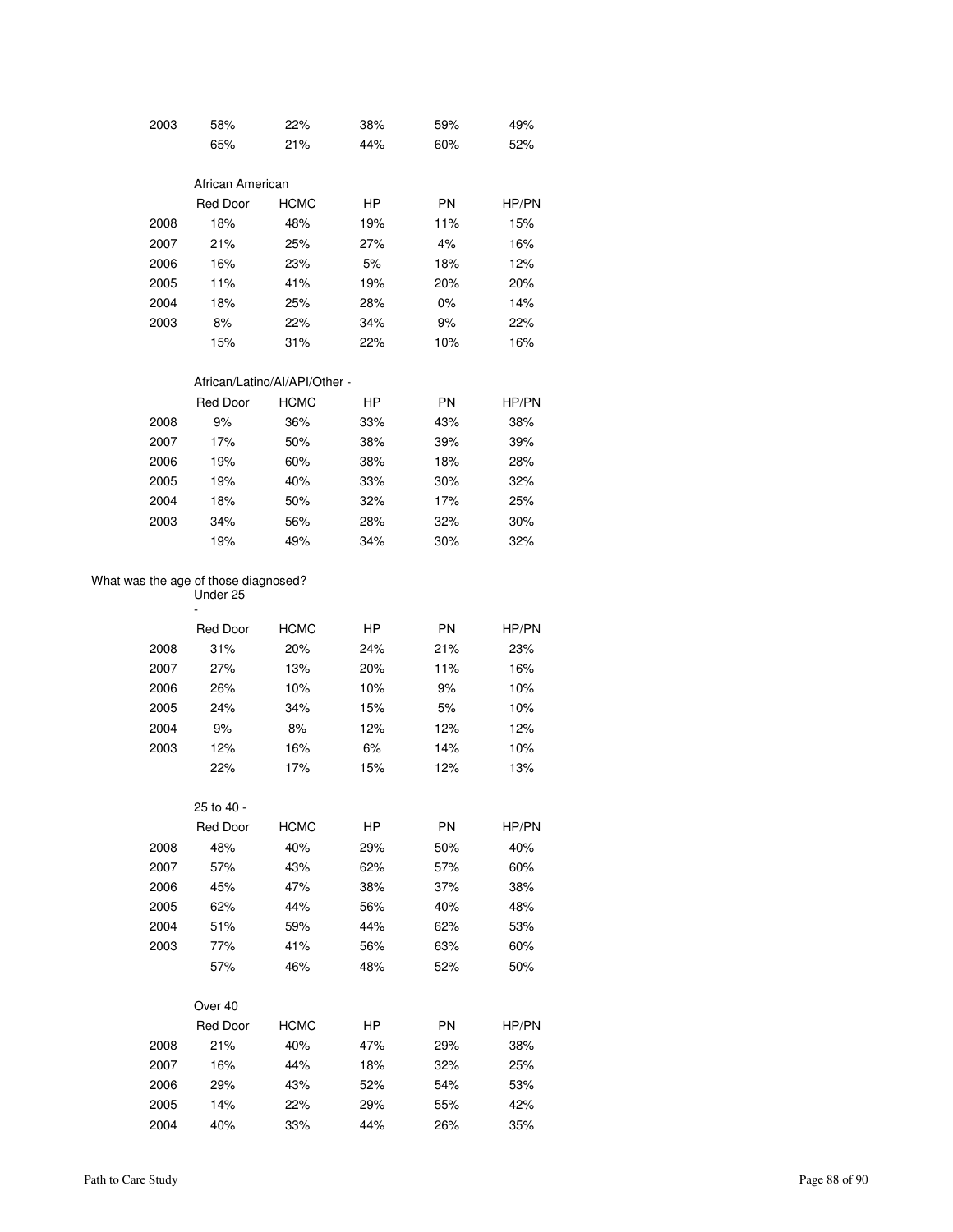| 11%             | 43%                            | 38%                                                                   | 23%       | 31%   |
|-----------------|--------------------------------|-----------------------------------------------------------------------|-----------|-------|
| 22%             | 38%                            | 38%                                                                   | 37%       | 37%   |
|                 |                                |                                                                       |           |       |
|                 |                                |                                                                       |           |       |
| <b>Red Door</b> | <b>HCMC</b>                    | HP.                                                                   | PN        | HP/PN |
| 100%            | 68%                            | 71%                                                                   | 57%       | 64%   |
| 94%             | 71%                            | 58%                                                                   | 79%       | 69%   |
| 93%             | 47%                            | 76%                                                                   | 86%       | 81%   |
| 98%             | 67%                            | 63%                                                                   | 50%       | 57%   |
| 85%             | 29%                            | 52%                                                                   | 72%       | 62%   |
| 92%             | 66%                            | 62%                                                                   | 91%       | 77%   |
| 94%             | 58%                            | 64%                                                                   | 73%       | 68%   |
|                 |                                |                                                                       |           |       |
|                 |                                | HP                                                                    | <b>PN</b> | HP/PN |
| 0%              | 32%                            | 29%                                                                   | 43%       | 36%   |
| 6%              | 29%                            | 42%                                                                   | 21%       | 32%   |
| 7%              | 53%                            | 24%                                                                   | 14%       | 19%   |
| 2%              | 33%                            | 37%                                                                   | 50%       | 44%   |
| 15%             | 71%                            | 48%                                                                   | 28%       | 38%   |
| 8%              | 34%                            | 38%                                                                   | 9%        | 24%   |
| 6%              | 42%                            | 36%                                                                   | 28%       | 32%   |
|                 | <b>AIDS</b><br><b>Red Door</b> | Stage of HIV disease when diagnosed?<br>HIV Non-AIDS -<br><b>HCMC</b> |           |       |